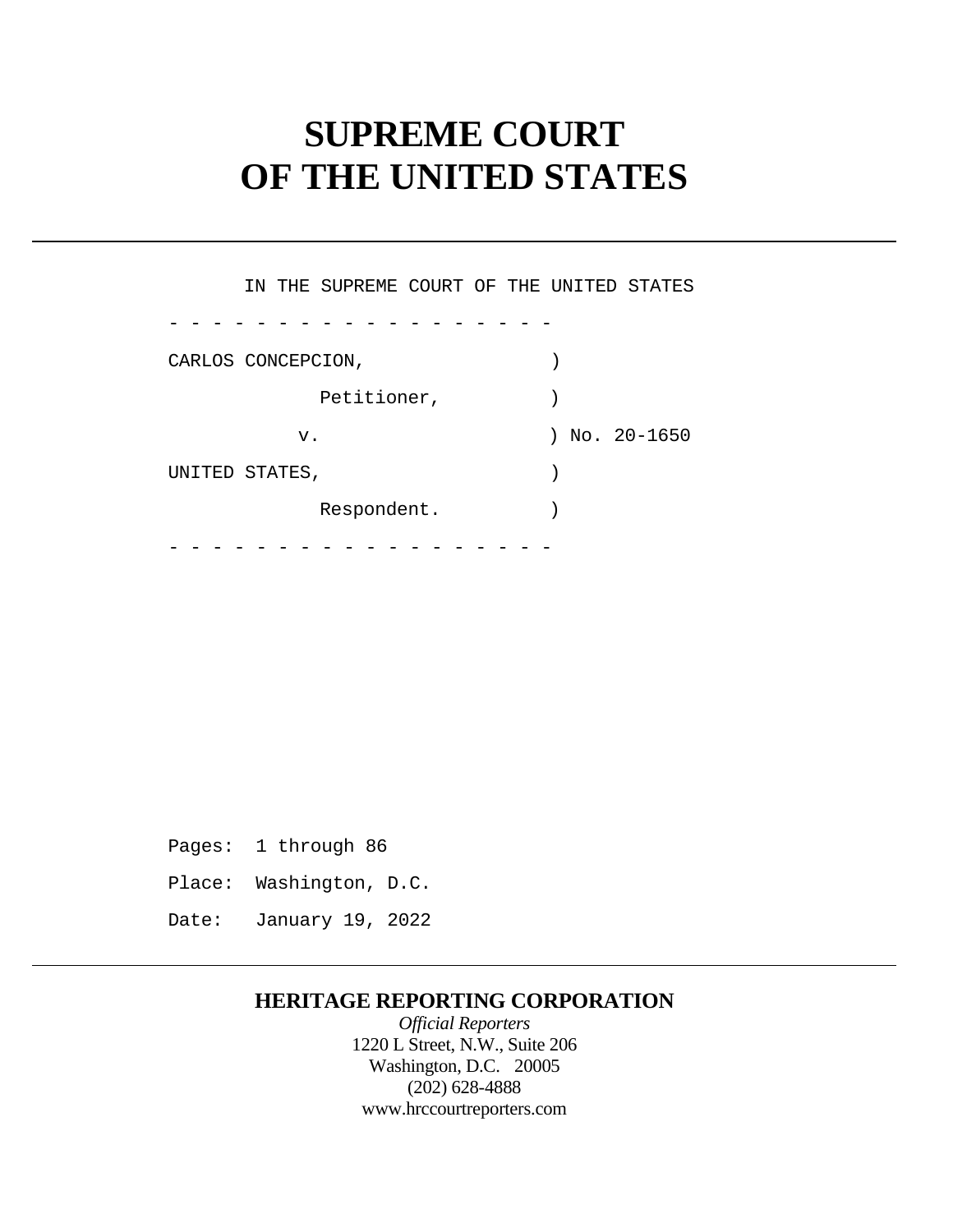1

1 2 3 4 5 6 7 8 9 10 11 12 13 14 15 16 17 18 19 20 21 22 23 24 25 - - - - - - - - - - - - - - - - - - - - - - - - - - - - - - - - - - - - IN THE SUPREME COURT OF THE UNITED STATES CARLOS CONCEPCION, Petitioner,  $)$  v. ) No. 20-1650 UNITED STATES,  $)$ Respondent. Washington, D.C. Wednesday, January 19, 2022 The above-entitled matter came on for oral argument before the Supreme Court of the United States at 11:31 a.m. APPEARANCES: CHARLES L. McCLOUD, ESQUIRE, Washington, D.C.; on behalf of the Petitioner. MATTHEW GUARNIERI, Assistant to the Solicitor General, Department of Justice, Washington, D.C.; on behalf of the Respondent.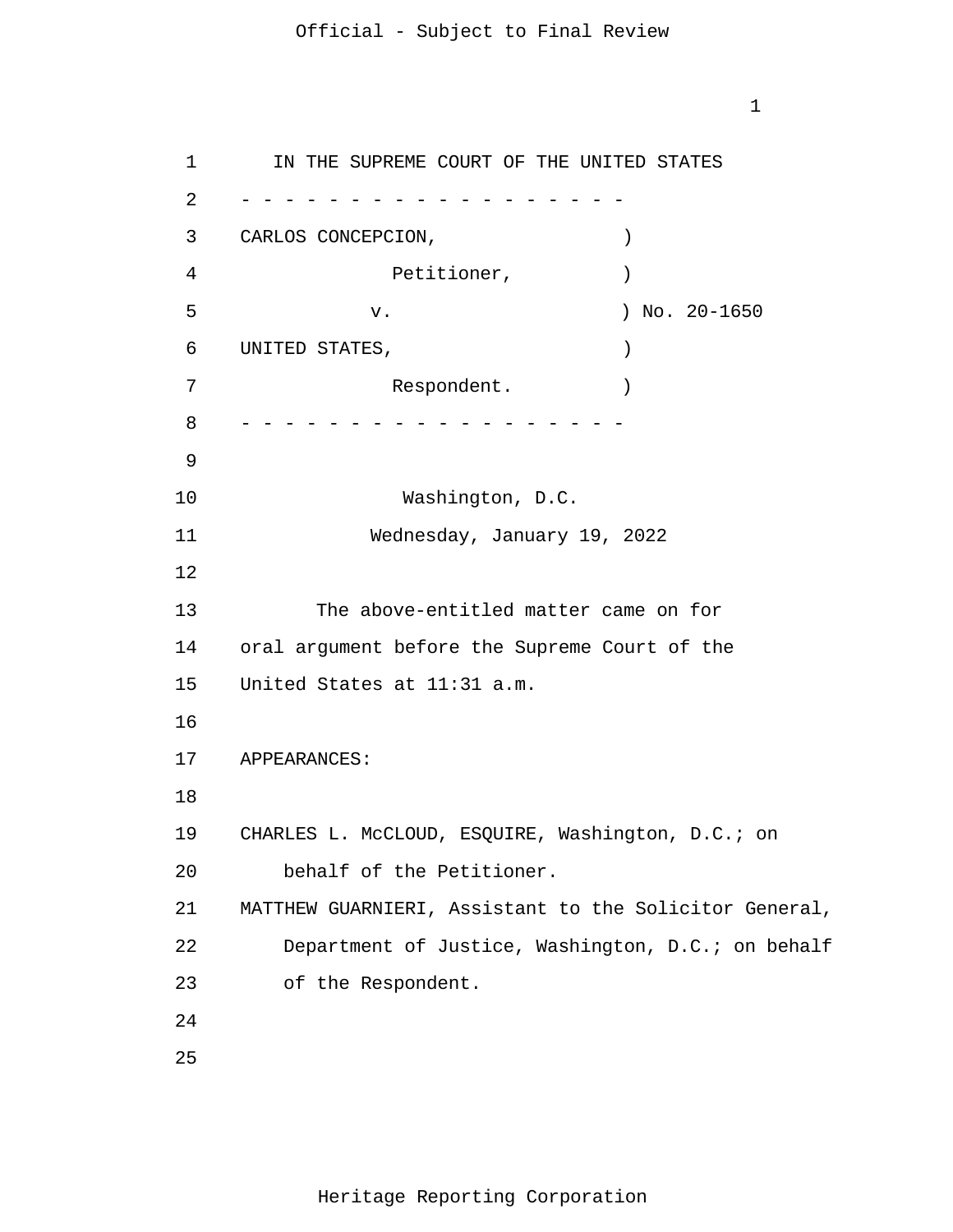| 1  | CONTENTS                    |       |
|----|-----------------------------|-------|
| 2  | ORAL ARGUMENT OF:           | PAGE: |
| 3  | CHARLES L. McCLOUD, ESQ.    |       |
| 4  | On behalf of the Petitioner | 3     |
| 5  | ORAL ARGUMENT OF:           |       |
| 6  | MATTHEW GUARNIERI, ESQ.     |       |
| 7  | On behalf of the Respondent | 41    |
| 8  | REBUTTAL ARGUMENT OF:       |       |
| 9  | CHARLES L. McCLOUD, ESQ.    |       |
| 10 | On behalf of the Petitioner | 84    |
| 11 |                             |       |
| 12 |                             |       |
| 13 |                             |       |
| 14 |                             |       |
| 15 |                             |       |
| 16 |                             |       |
| 17 |                             |       |
| 18 |                             |       |
| 19 |                             |       |
| 20 |                             |       |
| 21 |                             |       |
| 22 |                             |       |
| 23 |                             |       |
| 24 |                             |       |
| 25 |                             |       |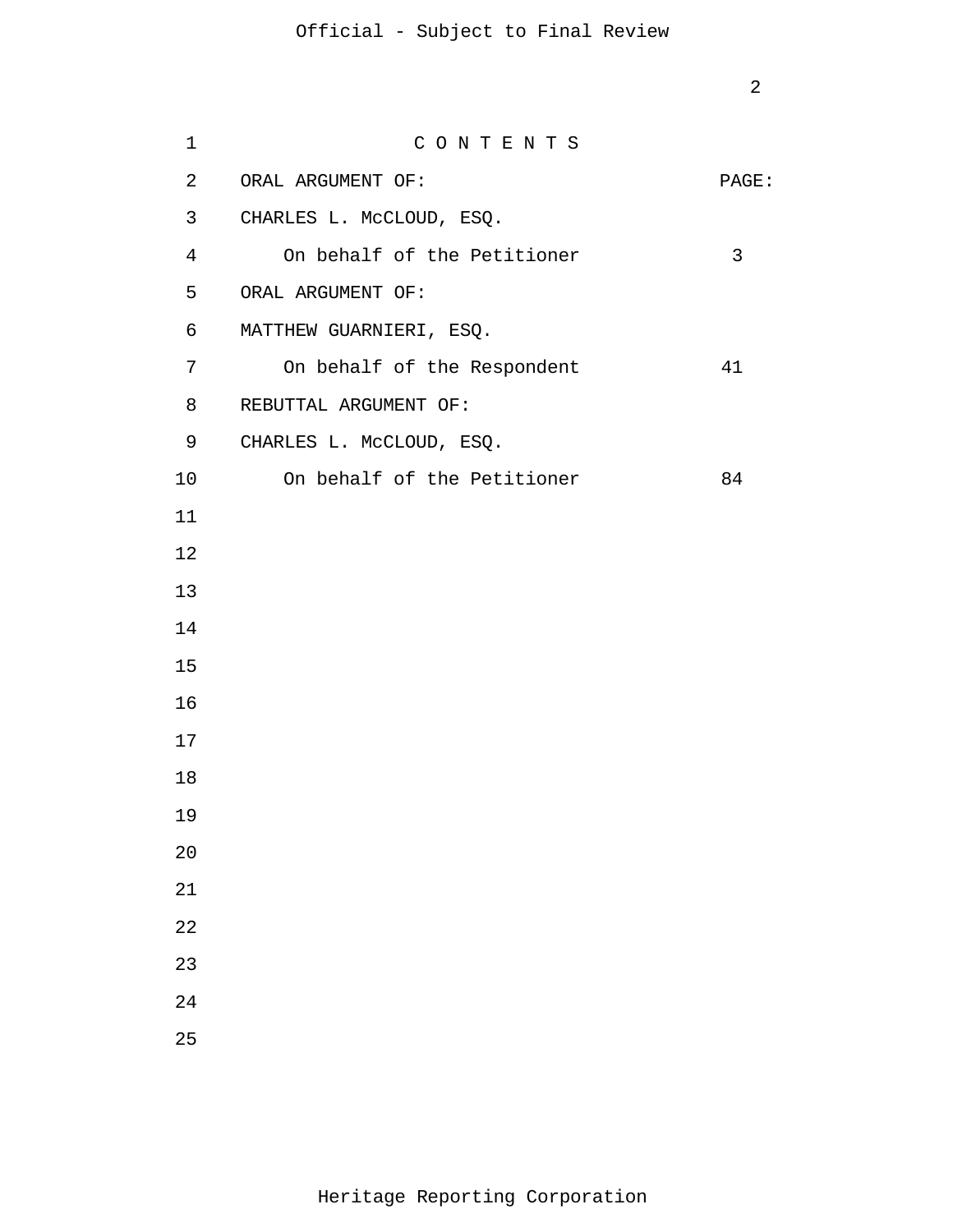1 2 3 4 5 6 7 8 9 10 11 12 13 14 15 16 17 18 19 20 21 22 23 24 25 P R O C E E D I N G S (11:31 a.m.) CHIEF JUSTICE ROBERTS: We'll hear argument next in Case 20-1650, Concepcion versus United States. Mr. McCloud. ORAL ARGUMENT OF CHARLES L. MCCLOUD ON BEHALF OF THE PETITIONER MR. McCLOUD: Mr. Chief Justice, and may it please the Court: The First Circuit held below that district courts are barred from considering intervening law and facts when deciding whether to impose a reduced sentence under the First Step Act. That holding conflicts with the law's text, and it flouts background principles of sentencing and judicial decision-making. The First Circuit's rule would also require courts to ignore information that is critical to the reasoned exercise of their sentencing discretion. Under the First Circuit's approach, the fact that a defendant was suspected in the murder of a prison guard would be an impermissible consideration when deciding whether to reduce that defendant's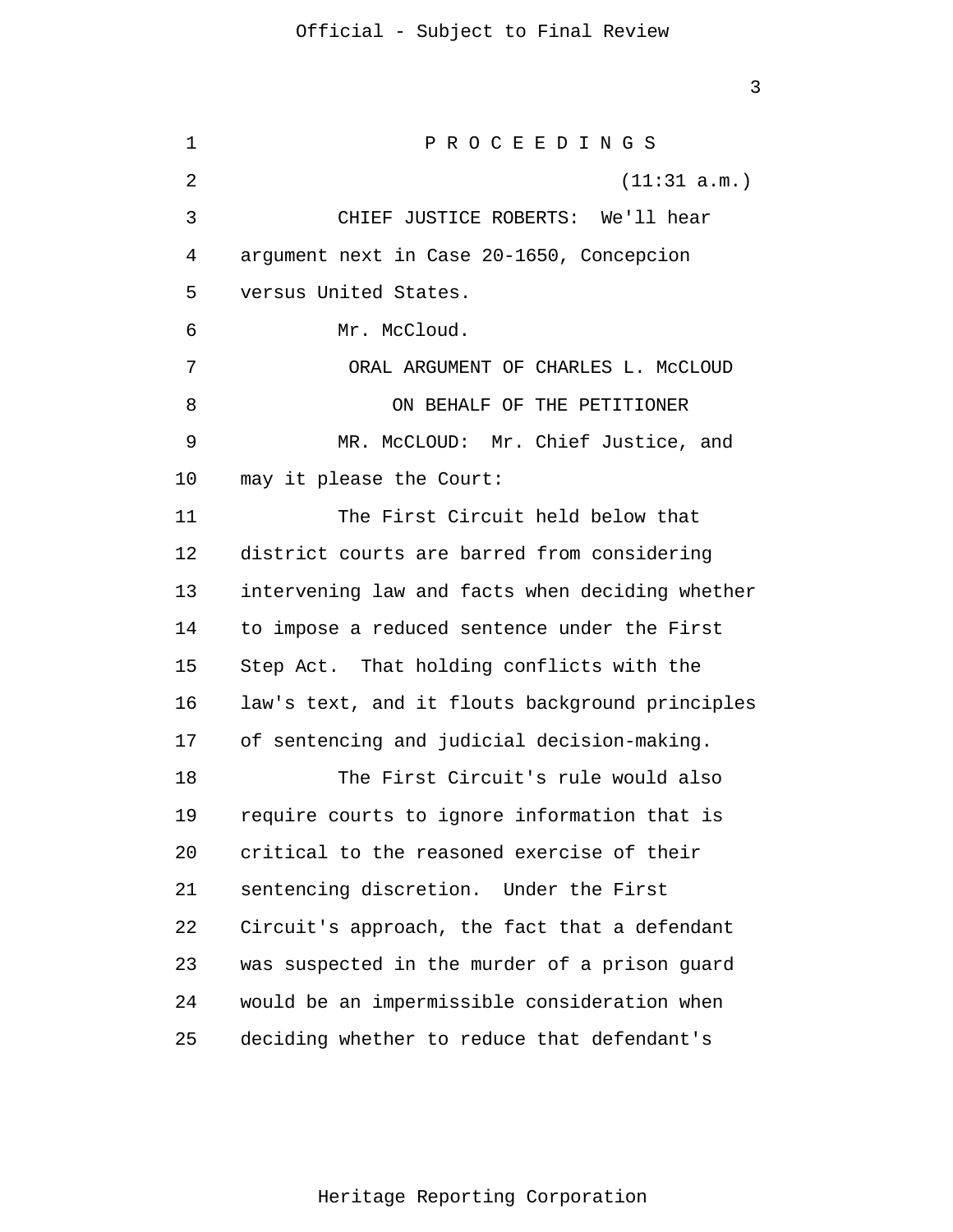| sentence. |  |
|-----------|--|
|-----------|--|

2 3 4 5 6 7 8 9 10 11 12 13 14 15 16 17 18 19 20 21 22 23 24 25 The government does not defend the First Circuit's rule. The judgment should therefore be vacated because the district court in this case plainly did not recognize its authority to consider intervening developments. The question for this Court is, what rule should apply on remand? The first option is that courts must consider relevant intervening law and facts, just as they do in other sentencing proceedings. This is a modest requirement. Under a "must consider" rule, the court has to pay respectful attention to arguments about intervening developments made by the parties. But the court, of course, does not have to be persuaded by those arguments, and it does not have to reduce the defendant's sentence. Our backup option, which the government endorses, is that courts may consider intervening law and facts. We think that a "must consider" rule will lead to more consistent results in district courts and be more consistently reviewable on appeal. But either alternative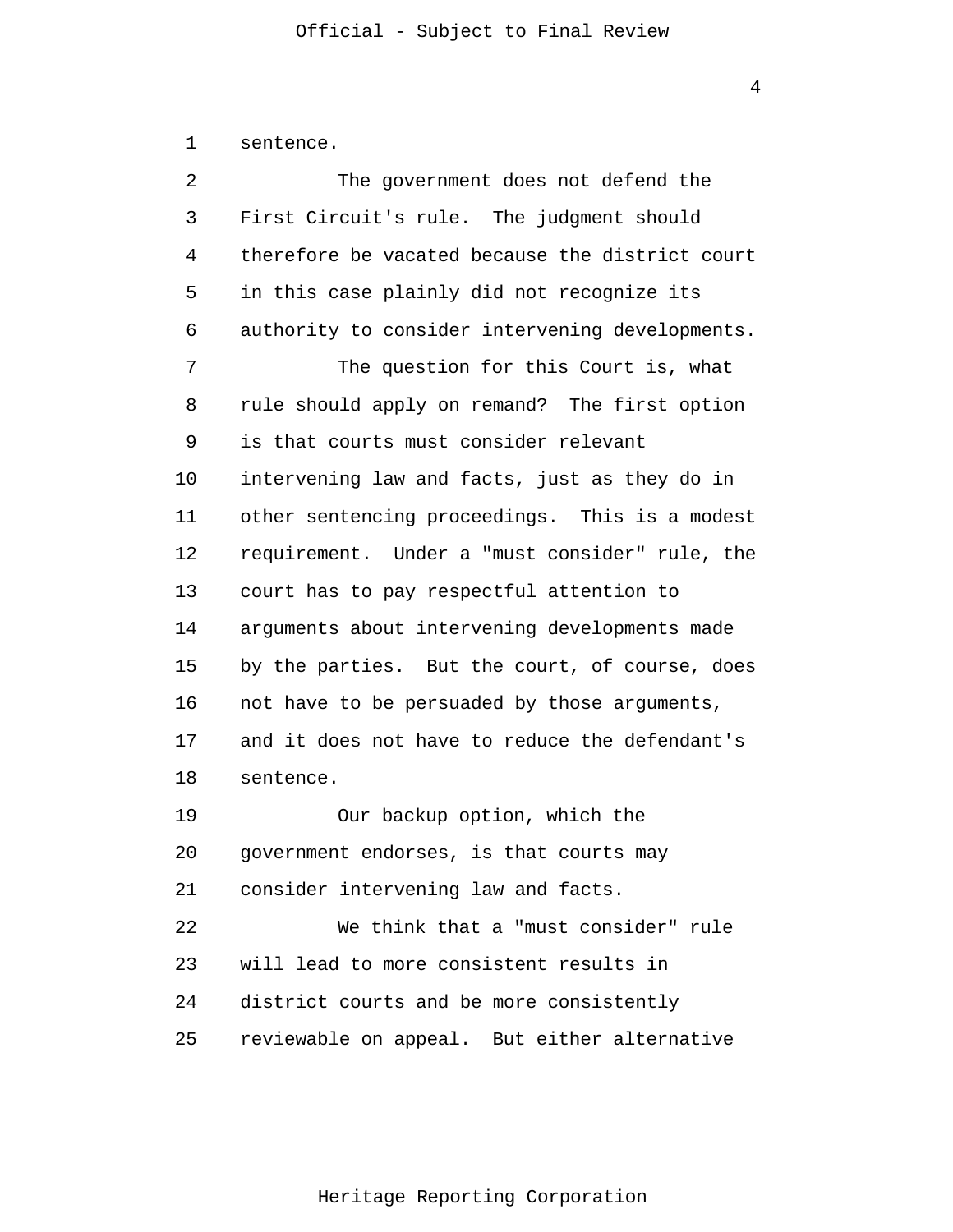5

1 2 3 4 5 6 7 8 9 10 11 12 13 14 15 16 17 18 19 20 before the Court today is preferable to the First Circuit's rule, and the bottom line for both is the same. The First Step Act does not require courts to ignore relevant information. I welcome the Court's questions. JUSTICE THOMAS: Mr. McCloud, if you are going to make the "must" or "mandatory" argument, on what language do -- do you rely? MR. McCLOUD: Justice Thomas, we have two textual bases for the "must consider" argument. The first is Congress's use of the phrase "impose a reduced sentence." We think that that's a clear textual indication that what Congress wanted courts to do is to apply the Section 3553(a) factors, the factors that courts consider when they impose a sentence more generally. And many of those factors incorporate consideration of intervening legal and factual developments because they go to things like the

22 23 and the severity of the defense -- of the offense.

21

24 25 The alternative textual basis we would say for the "must consider" rule is that

history and characteristics of the defendant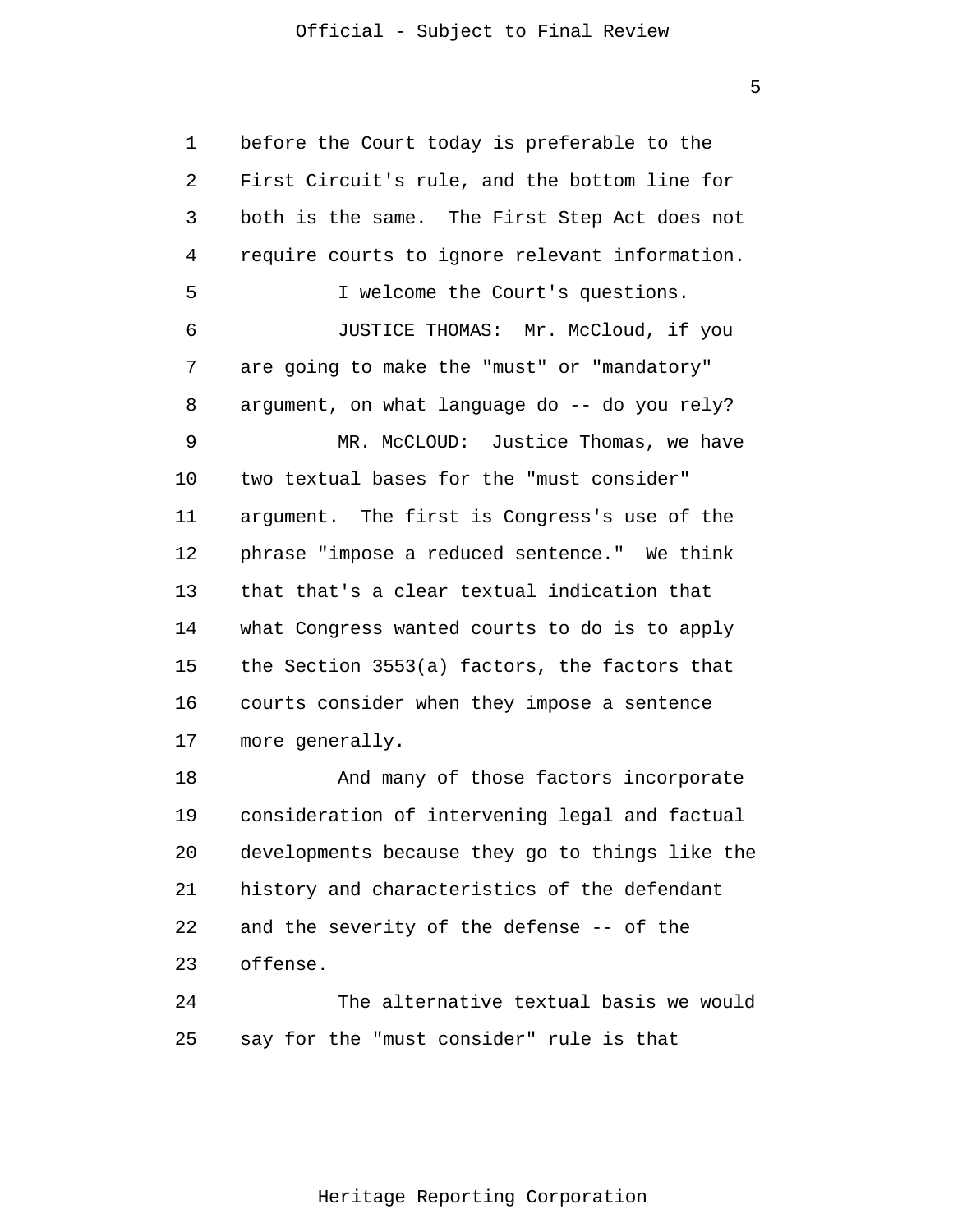1 2 3 4 5 6 7 8 9 10 11 12 13 14 15 16 17 18 19 20 21 22 23 24 25 Section 404 clearly sets up a statutory scheme where district courts are supposed to exercise their discretion. And in the sentencing context, courts, of course, must be reasonable in exercising their discretion, and the way that Congress has established for courts to be reasonable is to apply the 3553(a) factors. JUSTICE THOMAS: Don't -- do you think that your discretionary or "may" permissive argument is a better -- stronger argument than the "mandatory" argument? MR. McCLOUD: Your Honor, I think that they're -- they're both strong arguments. I guess the one advantage I would say that the "must consider" argument has is that we think it would be more predictable for district courts because the parties will know that the court is going to pay attention to arguments about intervening developments. And I think the same is probably true for appellate courts. They will have the hook of the 3553(a) factors when they review the case. But just to be clear, Your Honor, we would be perfectly happy with an opinion that said courts may consider these developments.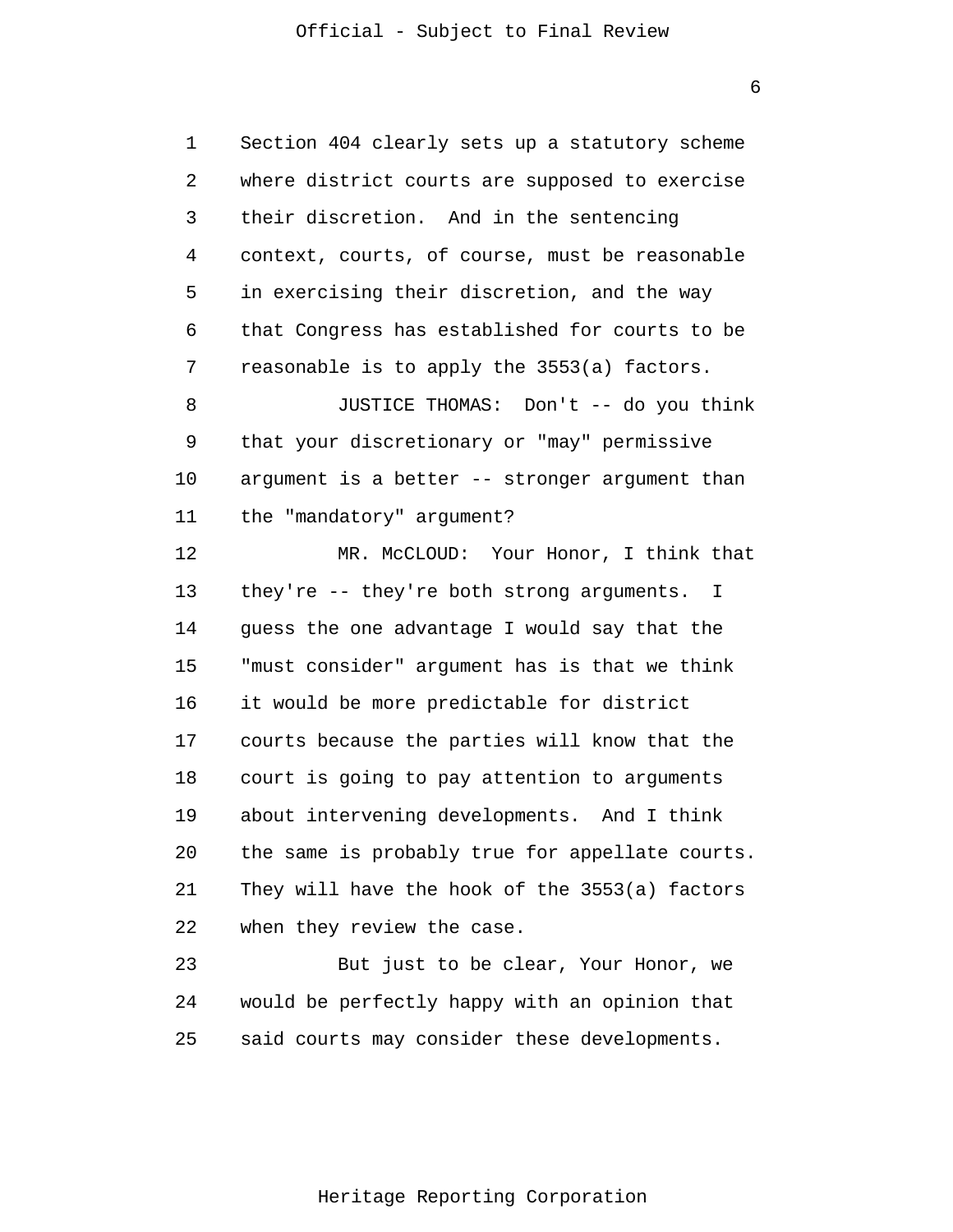7

1 That's certainly better than the First

2 Circuit's rule.

3 4 5 6 7 8 9 10 11 JUSTICE THOMAS: Thank you. CHIEF JUSTICE ROBERTS: I don't really understand, either through your presentation or the government's, what this "may" argument is. I understand the idea that you must consider the different things, and at the end of the day, you can come out and say, well, I'm not going to change anything. Judge -- judges now do that all the time.

12 13 14 15 16 17 18 19 20 21 22 23 And I understand the argument that you can't look at the things and change it, but what is -- what is the "may"? You've already got the "may" in the "must" part. You have to consider it, but you don't have to do anything. It -- it sounds to me like we're delegating to -- or Congress or somebody's delegating to individual district judges the authority to determine what the law is. It's like a police officer -- you know, you can't park here or you pay -- you have to pay, you know, \$20. You know, it's one thing to say you

24 have the officer can say, you know, I'm not

25 going to give you a ticket, I see you're coming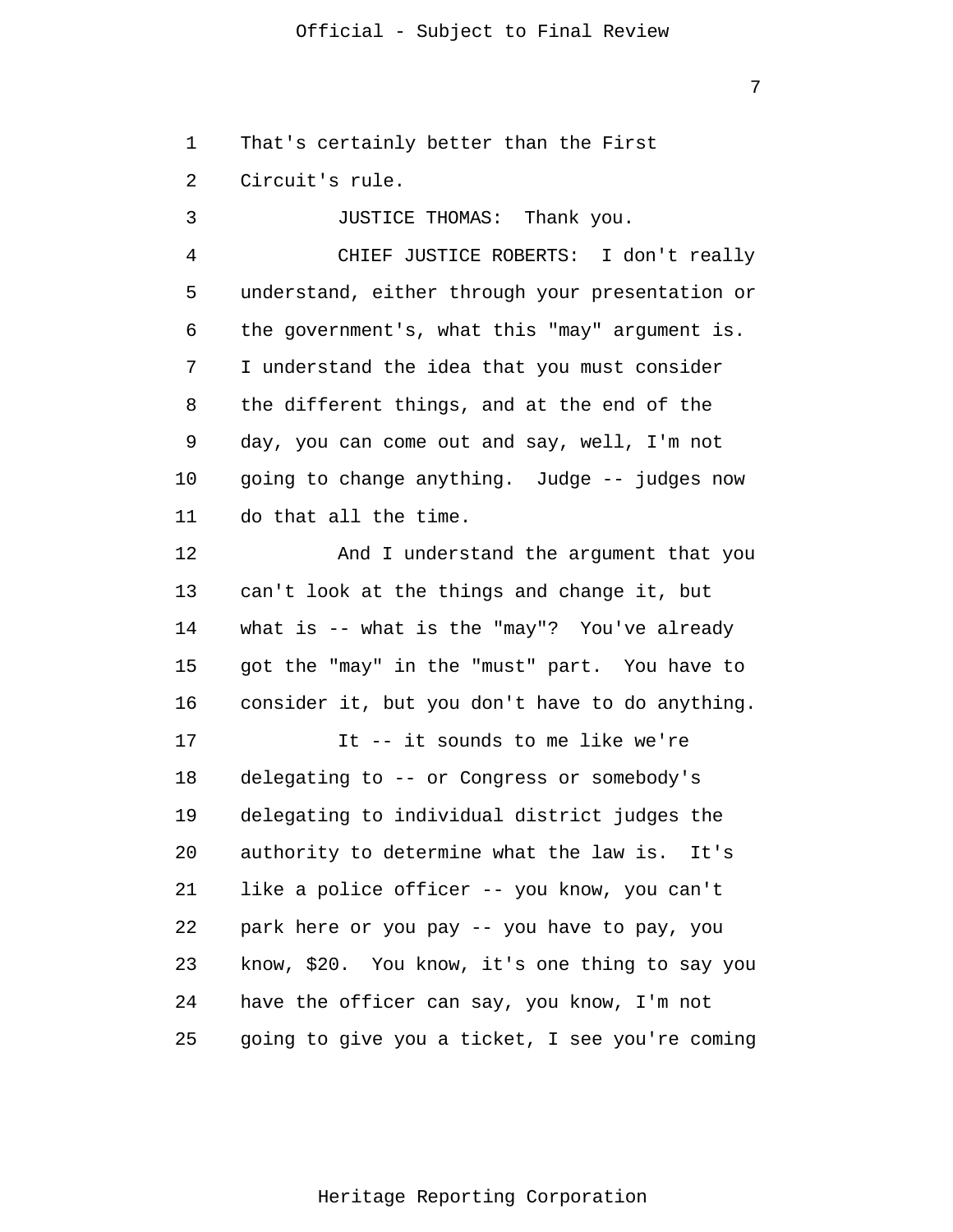8

1 2 3 4 5 6 7 8 9 10 11 12 13 14 15 16 17 18 19 20 21 22 23 24 25 down the street or whatever it is. Doesn't have to, you know, enforce whatever discretion he has. But the officer can't say I think people ought to be able to park here, so I'm never going to give anybody a ticket for that. What is -- what is this "may" argument? MR. McCLOUD: Well, Mr. Chief Justice, I think it stems from the fact that Congress clearly has set up a discretionary scheme in this statute. Courts have discretion to decide whether to impose a reduced sentence or not. And so, when they're making that decision, we don't see anything in the text of the statute or in sentencing practice more generally that would suggest that courts are required to put certain information off limits. CHIEF JUSTICE ROBERTS: Well, right, but what you're saying is Congress passed this discretionary rule, but the people in this "may" category are saying I'm not going to exercise my discretion, I am never going to give a -- a reduction to the sentence. Is that all right? That's -- that's -- I don't think that would be something that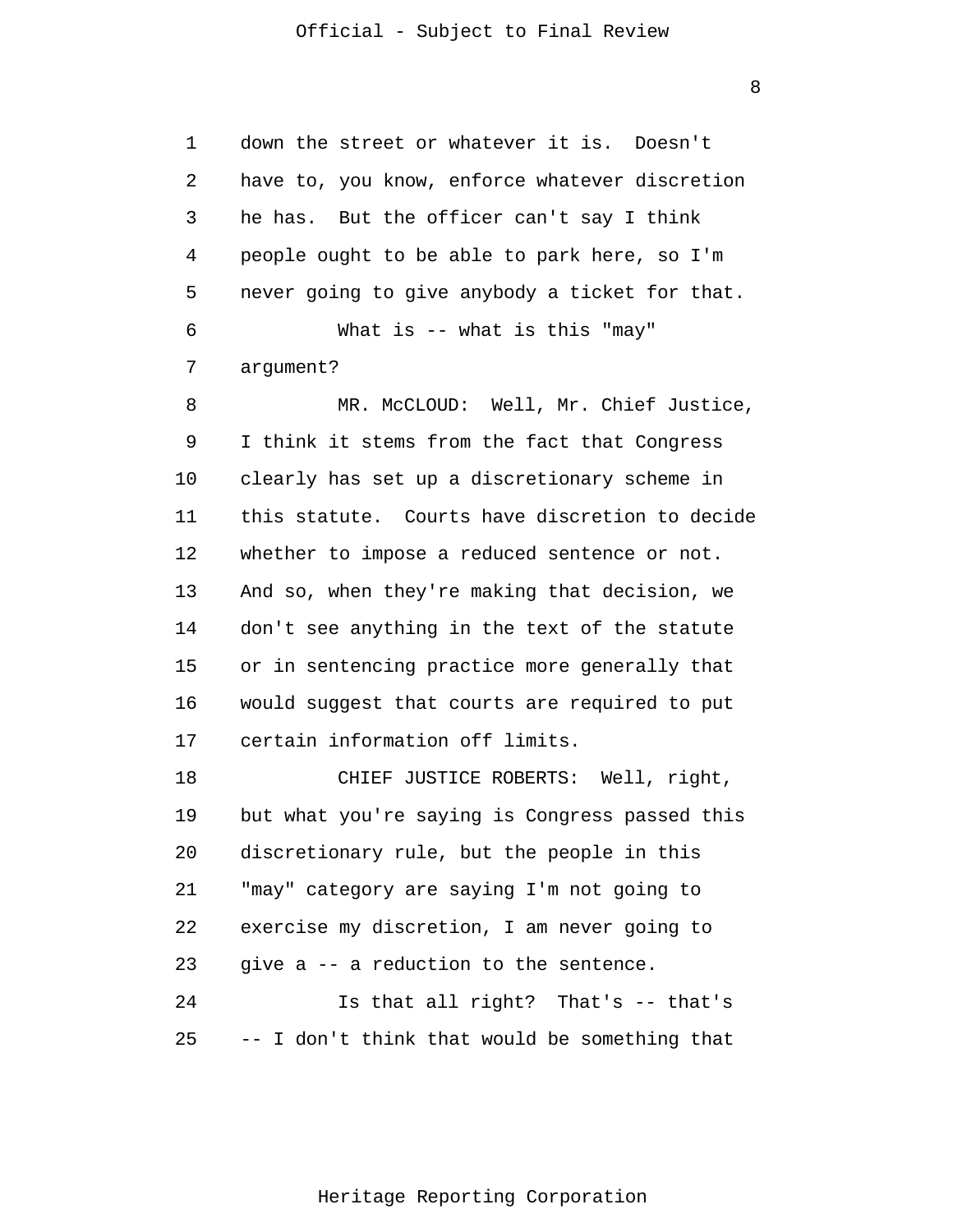1 2 we would accept in any other area of the law where people have discretion.

3 4 5 6 7 8 9 10 11 12 13 14 15 16 17 You would say, yes, in this particular case, you don't have to give a discretion -- an adjustment. You have discretion not to do that. But the idea for somebody to decide I -- I am not going to exercise discretion, I'm just not going to look at it, I don't understand what -- where that authority comes from. MR. McCLOUD: So, Mr. Chief Justice, I would agree with you that district courts do not have that authority. I think that courts could not erect categorical rules that they would never look at intervening developments or that they would never reduce a sentence under the First Step Act. I think it has to be an individualized defendant-by-defendant

18 determination that may --

19 20 21 22 23 24 JUSTICE GORSUCH: But, counsel, where does that come from? I mean, if it's "may" and it is divorced and free-floating from 3553 and anything goes, I don't know on what basis this or any court would find an abuse of discretion under that standard that you're proposing.

25 MR. McCLOUD: Justice Gorsuch, I agree

9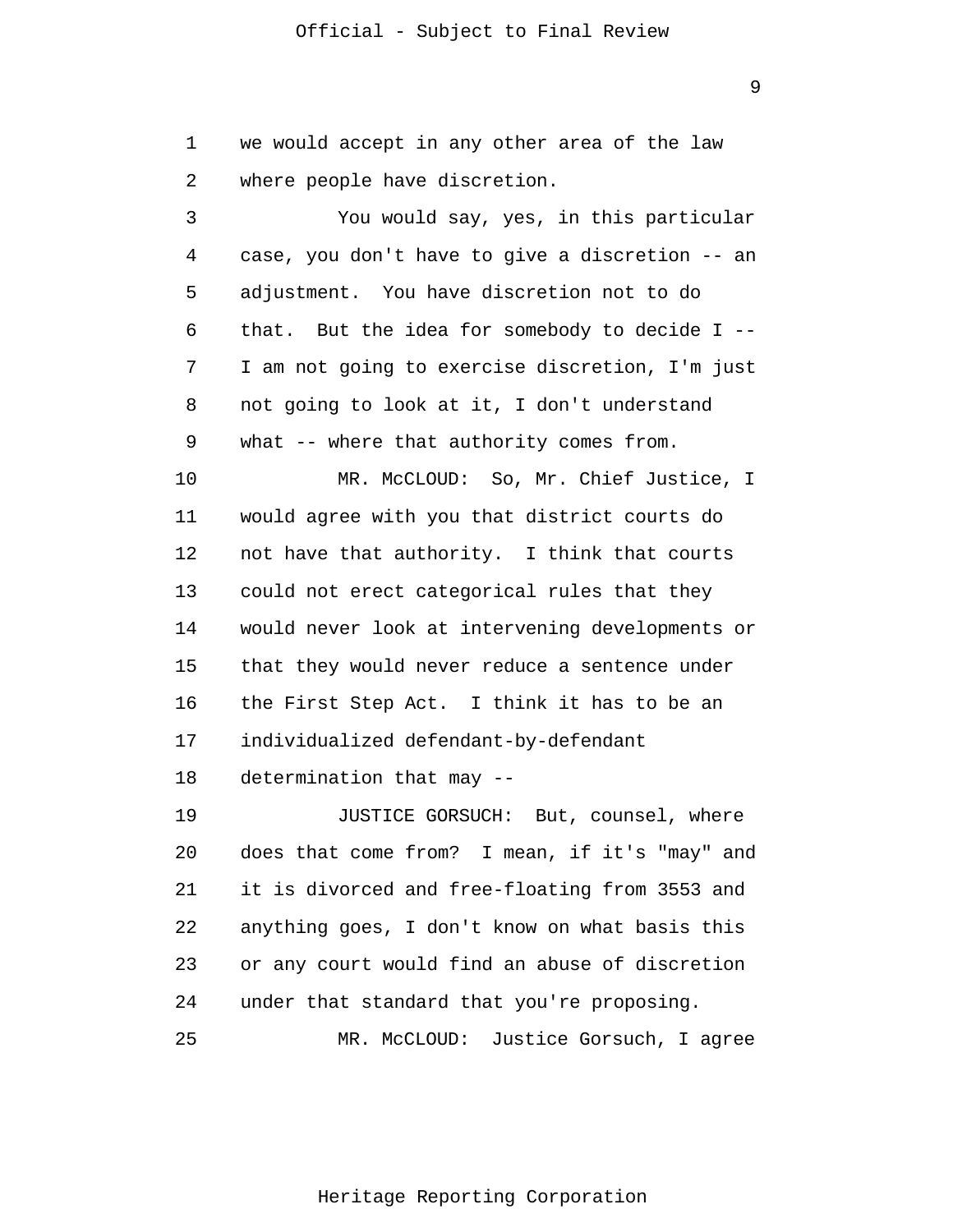1 2 3 with you it would be difficult to find an abuse of discretion under that standard. The courts that apply --

4 5 6 7 8 9 10 11 JUSTICE GORSUCH: But isn't the Chief Justice's intuition absolutely right, that if a court simply said we would never -- I will never do these things, I know Congress said I may, but I'm not going to do it, I  $-$ - you know, I'd prefer not to, we -- we would find that to be an abuse of discretion,  $I$  --  $I'm$  pretty confident.

12 13 14 15 16 17 Likewise, if -- if the district court said I know that my original sentence had an egregious guidelines error that -- previously undiscovered, but absolutely egregious, results in a grave injustice, but I prefer not to, really?

18 19 20 21 22 23 24 MR. McCLOUD: So, Justice Gorsuch, I agree with you and with the Chief Justice that in the first scenario, where the district court has erected a categorical rule that they will not reduce a sentence or look at intervening developments, that would be arbitrary and that would be an abuse of discretion.

25 I think it is a much closer question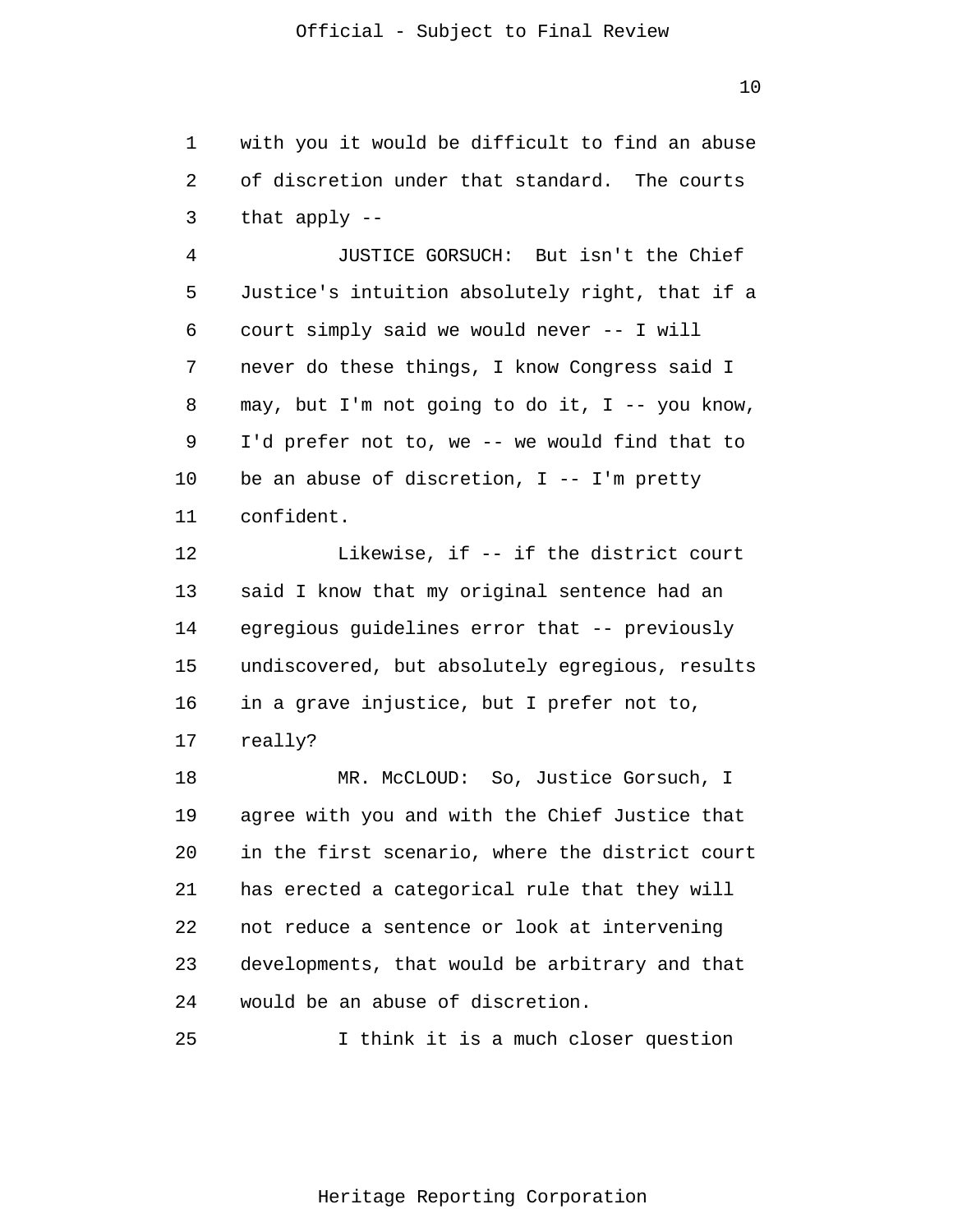1 2 3 4 5 6 7 8 9 10 11 12 13 14 15 16 17 18 19 20 21 22 23 24 25  $$ in a case where, in a "may consider" world, the court looks at all of the evidence and says I just don't want to take consideration of this situation. JUSTICE GORSUCH: Even in a guidelines -- an egregious guidelines error case, you're going to say that that too, that's just - that's fine, we can just pass that one over? MR. McCLOUD: Justice Gorsuch, our position is that if "may consider" means "may," then, yes, the district court has that discretion. That's one of the reasons why we think that the "must consider" rule is the better rule. JUSTICE KAVANAUGH: Well, under your JUSTICE ALITO: You know -- JUSTICE KAVANAUGH: Go ahead. JUSTICE ALITO: Is there any difference between your argument and a statute that says that the district court simply must conduct a new sentencing? Because that's what you want, isn't it? You want a new sentencing with the law as -- as changed by the First Step Act, right?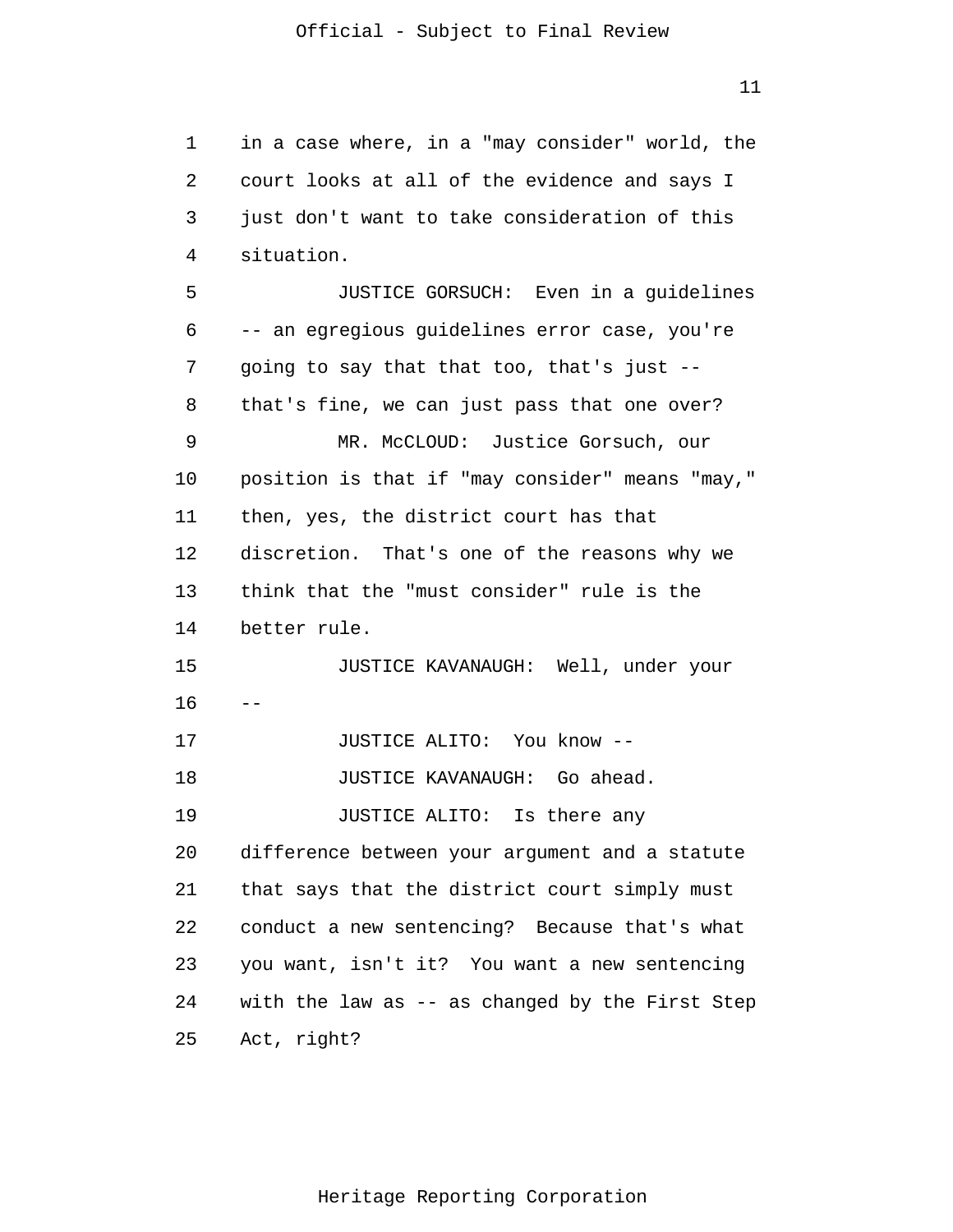1 2 3 4 5 6 7 MR. McCLOUD: Justice Alito, we do think there are significant differences between this proceeding and a plenary resentencing. For example, in this proceeding, rules of waiver and forfeiture and law of the case would apply. And so, from our perspective, the

8 9 10 11 12 13 14 scope of the proceeding is defined by the - the new arguments and new information that are presented to the court by the parties. The court doesn't have to work from the ground up. We also would take the perspective that the court looks at the changes from the Fair Sentencing Act as the starting point. We

15 16 just don't think that that's the end point for the analysis.

17 18 19 20 21 22 23 24 JUSTICE BREYER: Well, why -- why are you -- why are you just pretending, not really pretending, but that sentencing starts from scratch? Where does the judge's come from, the discretion, to impose a sentence? It comes from statutes which say zero to 20 years, and they say nothing more within that. And this is the same. It says "may."

25 Same thing. Okay. Now you've left out the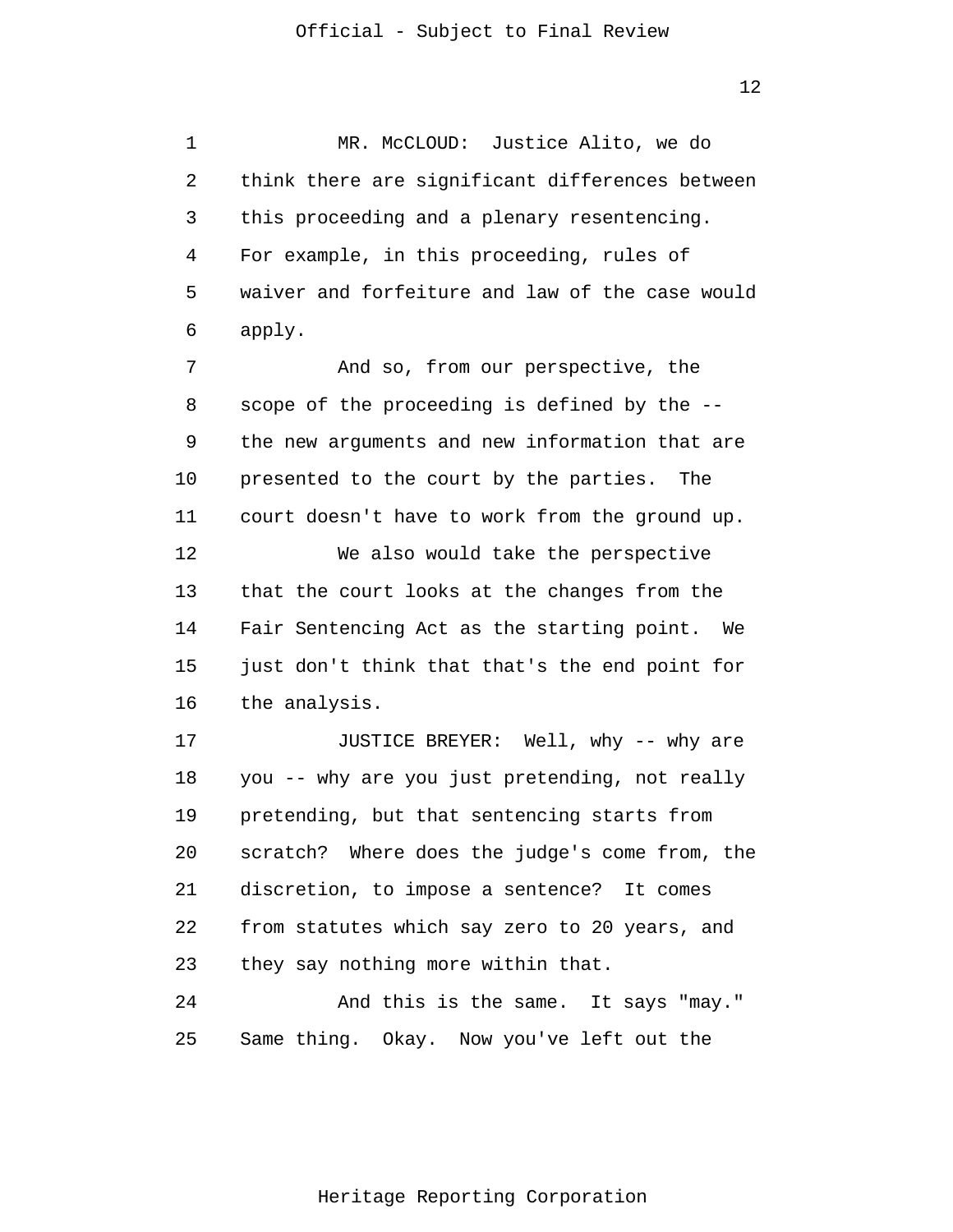1 2 3 4 5 6 7 8 9 10 11 12 13 14 15 16 17 18 19 20 21 22 23 24 25 giant actor in this. It's called the Sentencing Commission, and that applies because of 3553. And so why doesn't -- all the answers to these questions are, of course, the questioners are right. You could abuse your discretion, District Judge, and so can the Sentencing Commission abuse its discretion. So far, I don't think it has, but maybe. The -- the -- and so this is just the same. If you want to treat this word "may," which was written against the background of there being several actors -- district court, Sentencing Commission, courts of appeals -- if we're going to treat this the same way, which I think the "may" would give us the  $-$ - the  $-$ what Congress wanted, then there we are. The case is only worth a paragraph. It's "may." That's what the statute says. (Laughter.) JUSTICE BREYER: How do you do it? The same way you do everything else in sentencing where you have discretion. And, by the way, if you look at what the Sentencing Commission has done -- unfortunately, there aren't any members except, I think, for one --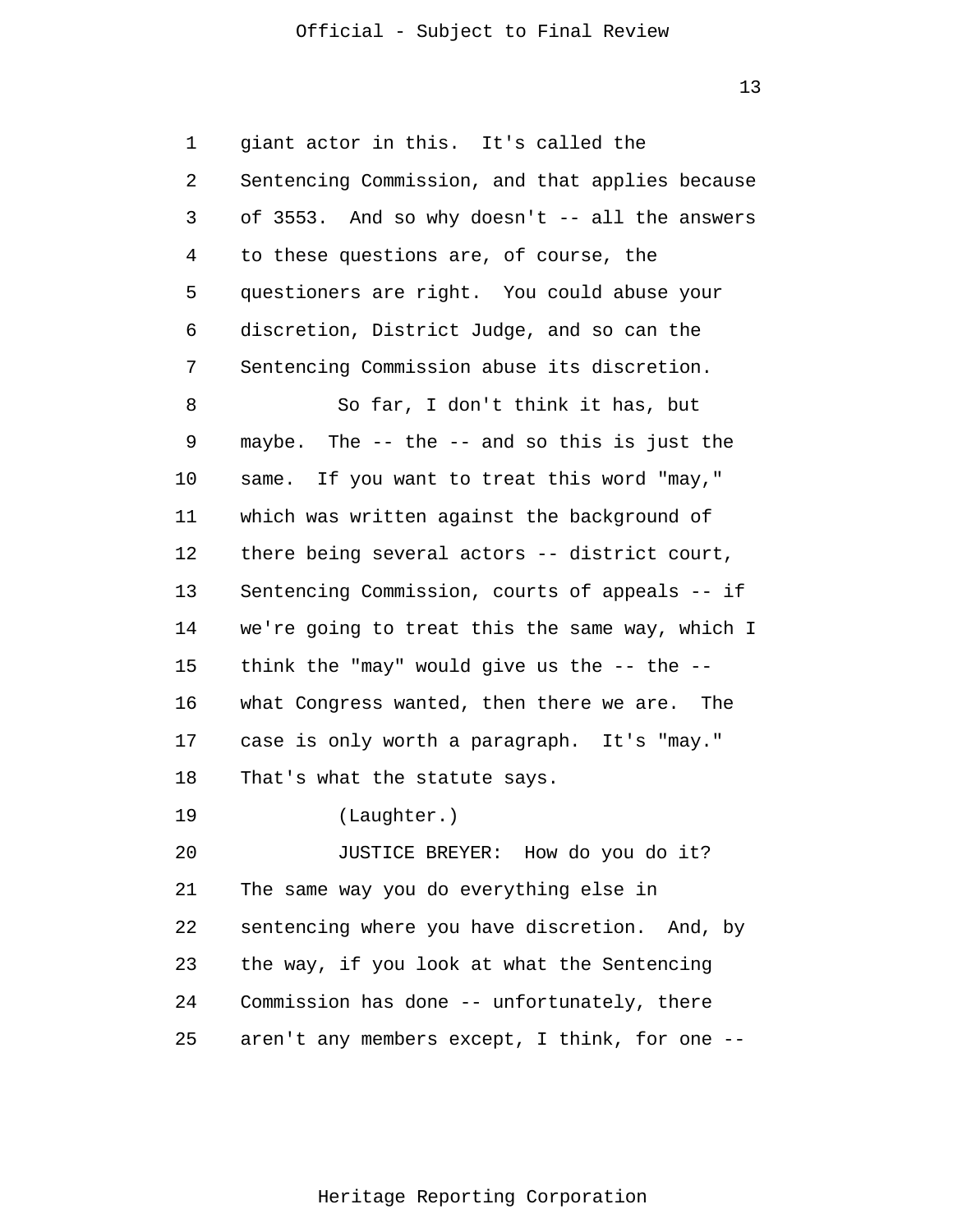14

1 2 3 4 5 6 7 8 9 10 11 12 13 14 15 16 17 18 19 20 21 22 23 24 25 but the  $-$ - the  $-$ - the  $-$ - the  $-$ - its office has written about 20 pages on this. And they say here's what you do, Judge, at the moment. What you do is you look to 3553. I think that's what the Office of Education says. So this isn't so tough. Now you're going to agree with me because it ends up with "may," but maybe you won't because you want "must," but I don't know where you get the "must" from. JUSTICE KAGAN: Well, I don't know where you get the "may" from. JUSTICE BREYER: It's the statute. JUSTICE KAVANAUGH: How about the -- JUSTICE BREYER: It's the statute says "may." JUSTICE KAGAN: The statute -- JUSTICE KAVANAUGH: I know where we get "may not." JUSTICE KAGAN: -- with "may" is not the "may" that Justice Breyer thinks is in the statute. JUSTICE BREYER: Fair. JUSTICE KAGAN: The statute says "may impose a reduced sentence."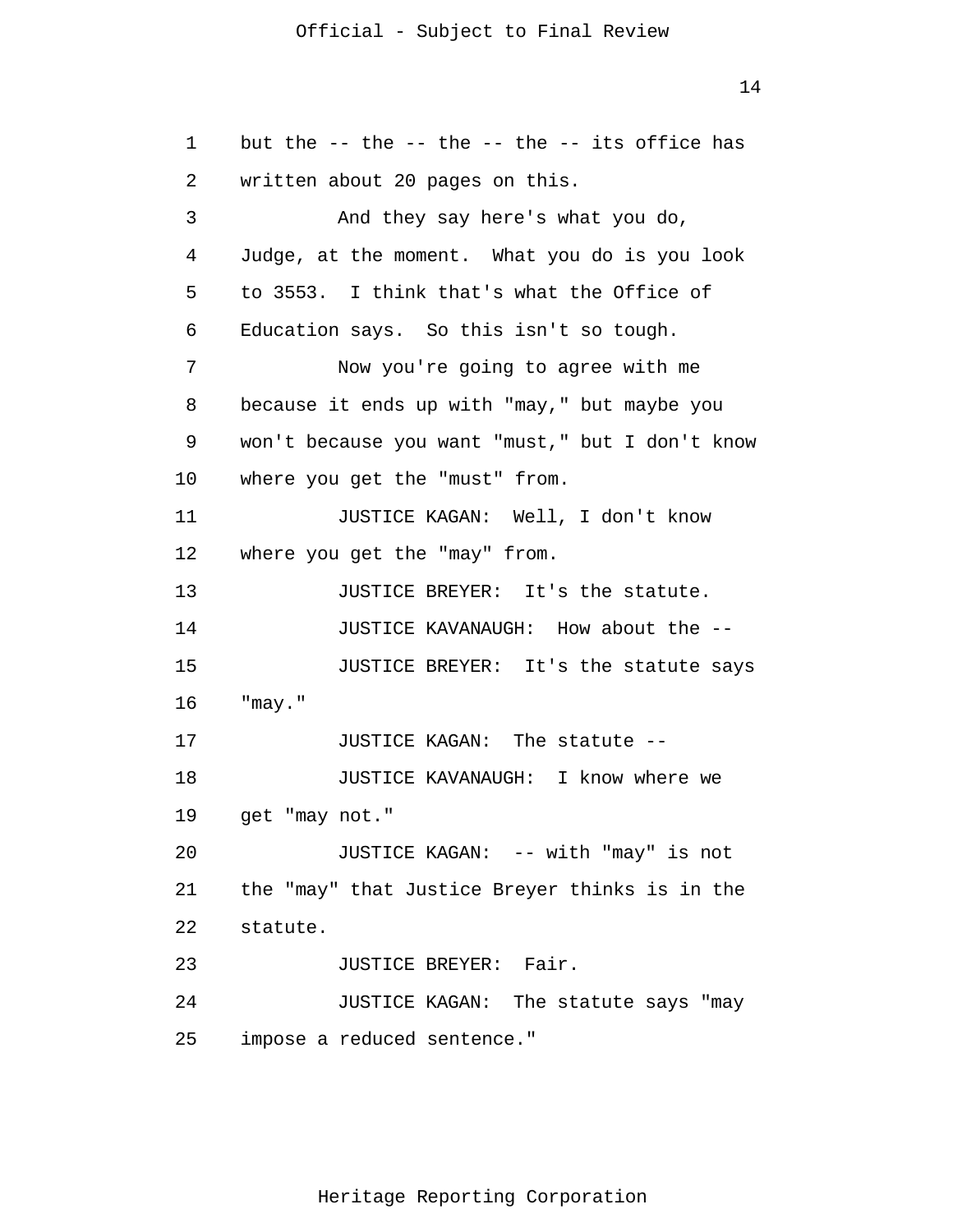| 1  | <b>JUSTICE BREYER:</b><br>Yes.                  |
|----|-------------------------------------------------|
| 2  | JUSTICE KAGAN: May impose a reduced             |
| 3  | sentence or you cannot impose a reduced         |
| 4  | sentence, but the statute says nothing about    |
| 5  | what you have to consider in deciding whether   |
| 6  | to impose a reduced sentence. It says you may   |
| 7  | or you may not impose a reduced sentence.<br>It |
| 8  | says nothing about the consideration you have   |
| 9  | to undertake and the factors that you have to   |
| 10 | address.                                        |
| 11 | So I would think that a normal way to           |
| 12 | think about that question is, what do we        |
| 13 | usually do in resentencing procedures -- in     |
| 14 | resentencing proceedings? So what's the answer  |
| 15 | to that question? What do we usually do in      |
| 16 | resentencing proceedings?                       |
| 17 | MR. McCLOUD: Your Honor, the answer             |
| 18 | is that courts usually apply the 3553(a)        |
| 19 | factors and they usually look to intervening    |
| 20 | legal and factual developments.                 |
| 21 | JUSTICE KAGAN: And feel obliged to do           |
| 22 | that, right? They don't think it's like, oh,    |
| 23 | it's something I can do if I'm feeling up to it |
| 24 | and not do if I'm sort of feeling stressed.     |
| 25 | MR. McCLOUD:<br>That's $--$ that's right,       |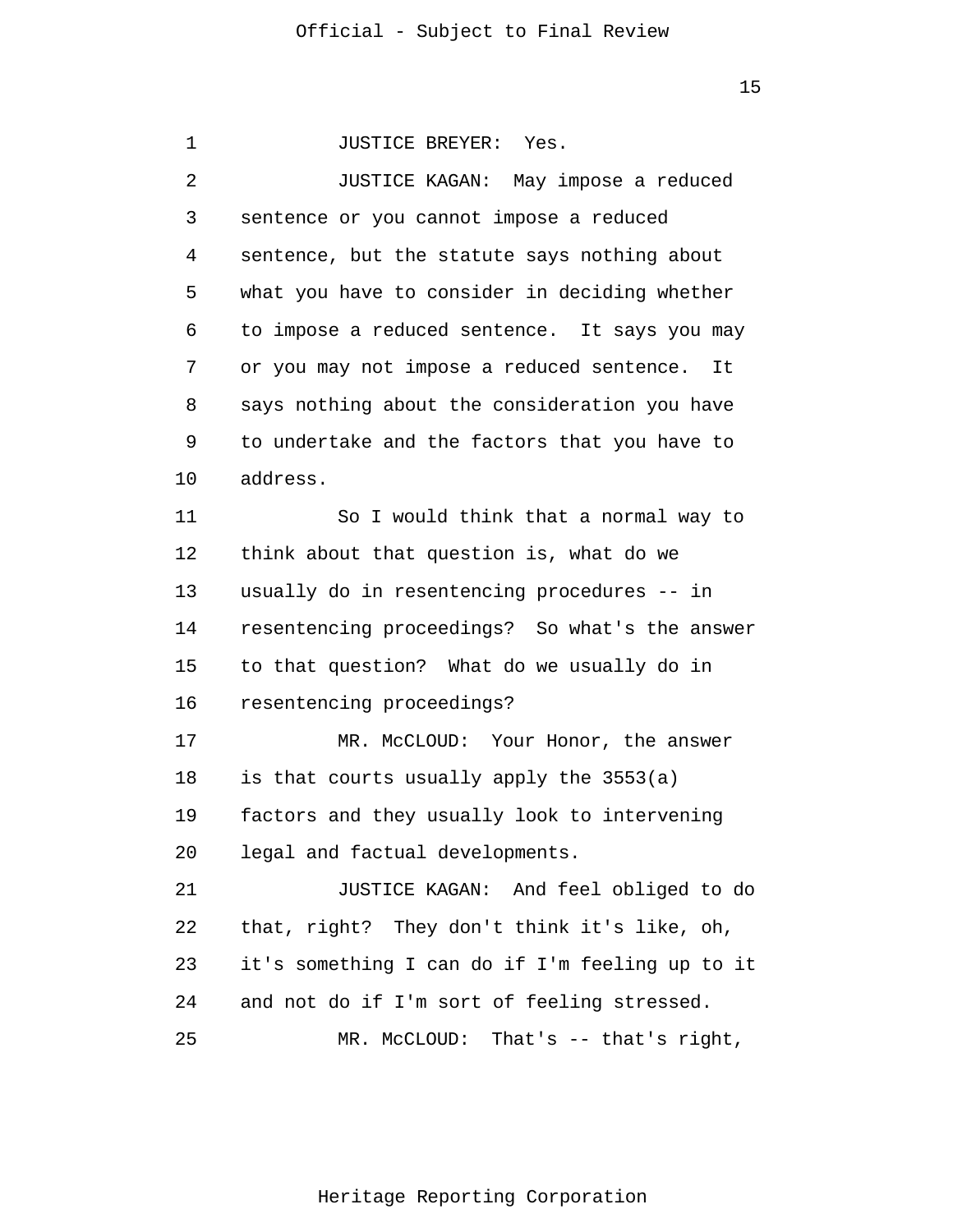1 2 3 4 5 6 7 8 9 10 11 12 13 14 15 16 17 18 19 20 21 22 23 24 25 Your Honor. And I do think that that's, again, one advantage of the "must consider" rule, is that  $--$ JUSTICE ALITO: I don't know. Is that completely  $--$  well, I  $--$  I  $--$  I don't want to cut off your answer. I'm sorry. MR. McCLOUD: Well, I was just going to say -- JUSTICE ALITO: You were answering Justice Kagan, so go ahead. MR. McCLOUD: -- one advantage of the "must consider" rule is that it does not lead to a situation where courts are able to ignore information that everyone would agree is relevant. To go back to the example that I gave in my introduction, it's inconceivable to me that Congress would have wanted a court to make a decision about sentencing without accounting for the fact that the defendant is suspected in the murder of the prison guard. That -- JUSTICE ALITO: Well, that was really -- that's an intriguing observation, because do you think that that would be -- there would be a constitutional problem with that?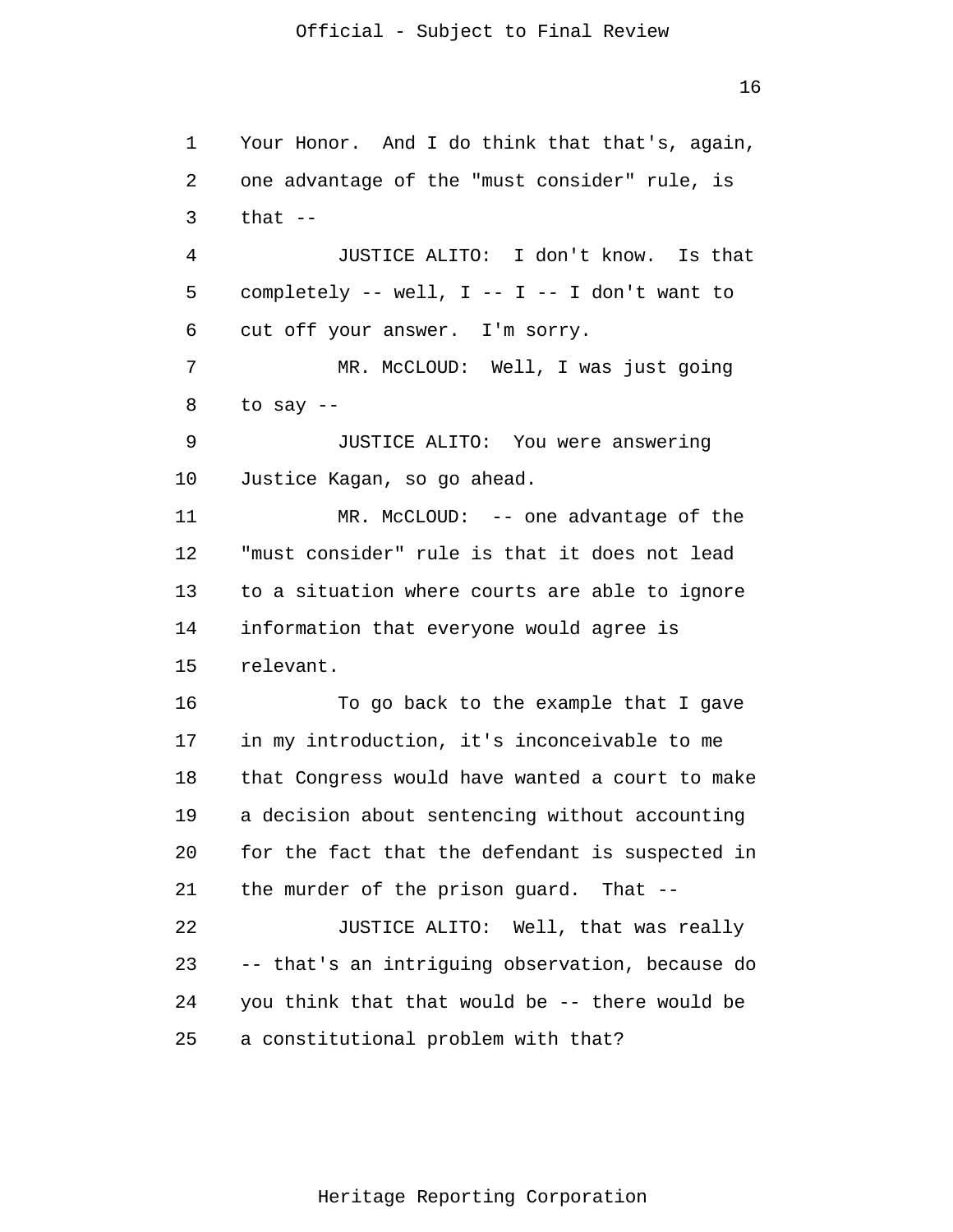1 2 3 4 5 6 7 8 9 10 11 12 13 14 15 16 17 18 19 20 21 22 23 24 25 MR. McCLOUD: No, I don't think so, Justice Alito. JUSTICE ALITO: Now somebody's been sentenced to, let's say, 10 years for an offense but behaves really badly in -- while in prison, and so Congress says, under those circumstances, you can bring that person back before the sentencing judge and impose a new sentence so that the person is sentenced to a longer term? MR. McCLOUD: Justice Alito, I do think there would be constitutional questions if the court were able to impose a longer term. That is not an option under the First Step Act because the sentence has to be reduced. JUSTICE ALITO: Well, but you said in your -- in your introductory remarks it would be unthinkable for the court not to be able to take into account bad behavior in prison in - in resentencing somebody under this, but it - it is unthinkable because it's unconstitutional. MR. McCLOUD: Yes, Justice Alito, I agree with you that if there were a situation where a court was increasing the sentence that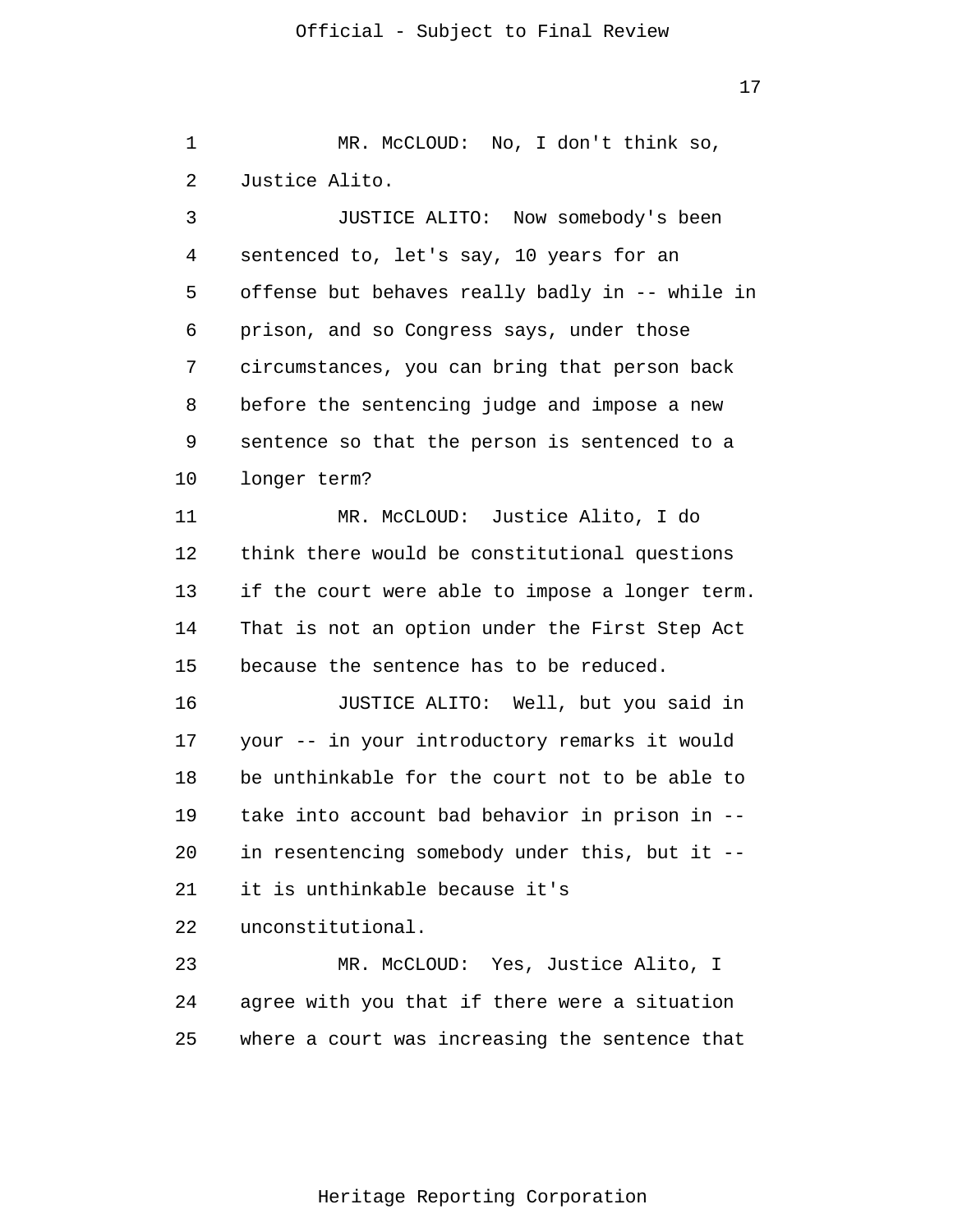1 2 3 4 5 6 7 8 9 10 11 12 13 14 15 16 17 18 19 20 21 22 23 24 25 was given to the defendant based solely on conduct in prison, that could raise constitutional questions. Those questions are not presented in this case because, as I said before, it is not possible to increase a defendant's sentence. You can only decline to give them a reduced sentence. JUSTICE KAVANAUGH: Mr. McCloud -- JUSTICE ALITO: So -- JUSTICE KAVANAUGH: Oh, sorry. Go ahead. JUSTICE ALITO: Yeah. Just one -- one last thing. So I come back to my original question. I think it was my first question. If what Congress wanted to say was, in these cases covered by the First Step Act, you just resentence the defendant, why didn't they just say that? Why did they use this formulation? MR. McCLOUD: Justice Alito, I think it's because Congress did not want a plenary resentencing. As I said before, we think that rules like waiver and forfeiture and law of the case would still apply. So Congress was not wiping the slate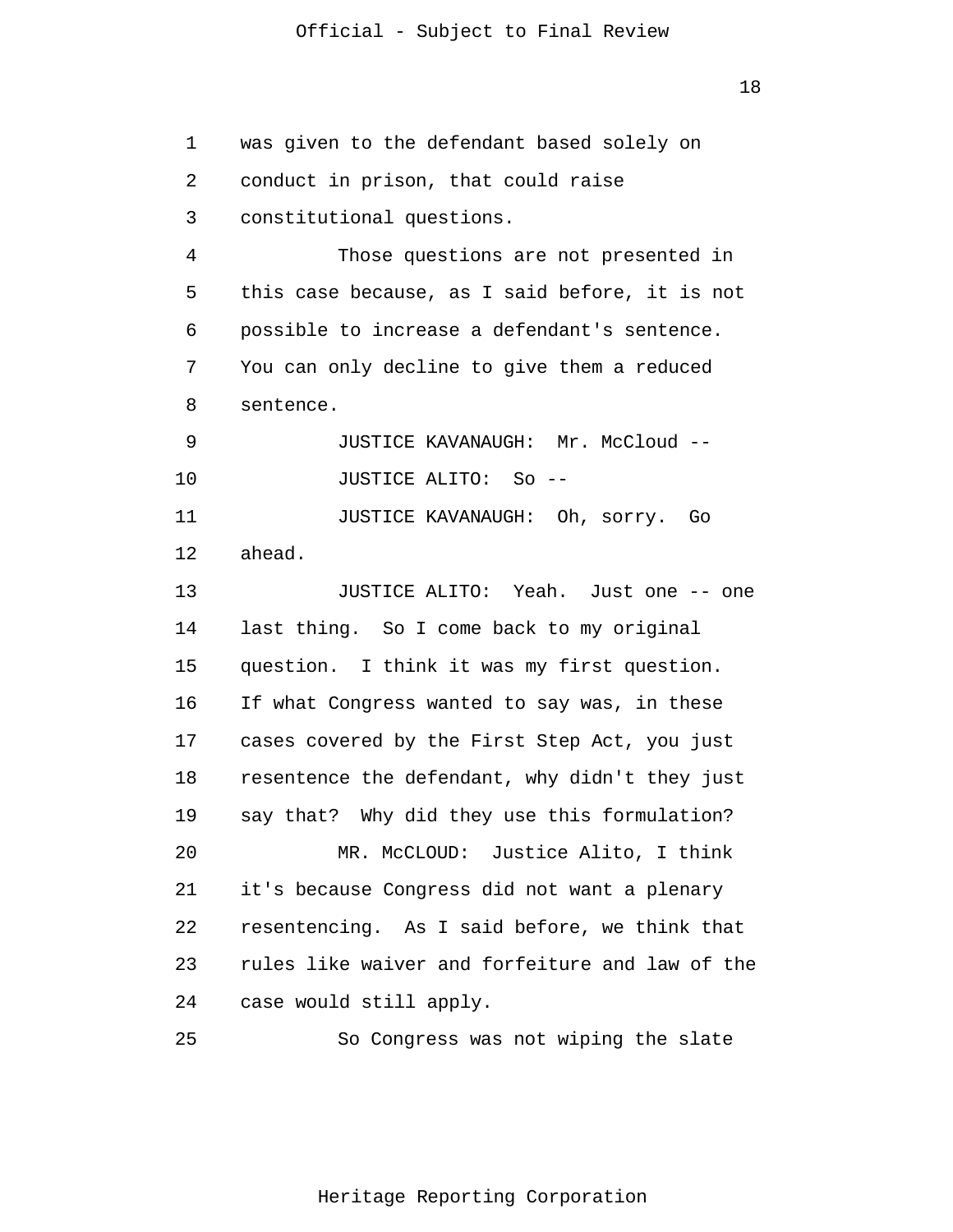19

1 2 3 4 5 6 7 8 9 10 11 12 13 14 15 16 17 18 19 20 21 22 23 24 25 clean. It was giving district courts the option to make an exception to finality and to give the defendant a new sentence that's lower relative to their prior sentence. JUSTICE KAVANAUGH: Mr. McCloud -- JUSTICE BREYER: So here's the example. Look, 3553(a) applies to most sentencing because almost all sentencing statutes don't list factors. They simply say the district court may sentence between zero and 20 years, and they don't even say that. They say the sentence is zero to 20 years. So we go to the Sentencing Commission to try to regularize it, but the district court has lots of discretion reviewed by a court of appeals. And my real question -- I shouldn't have sounded so definite and so -- so forth, and I'm sorry about that  $--$  but  $--$  but  $--$  but, look, what I don't see is why we wouldn't treat this the same way. And, of course, sometimes they could abuse their discretion. Sometimes they couldn't. So why -- there must be a reason that you can answer me on that because nobody's really been arguing that.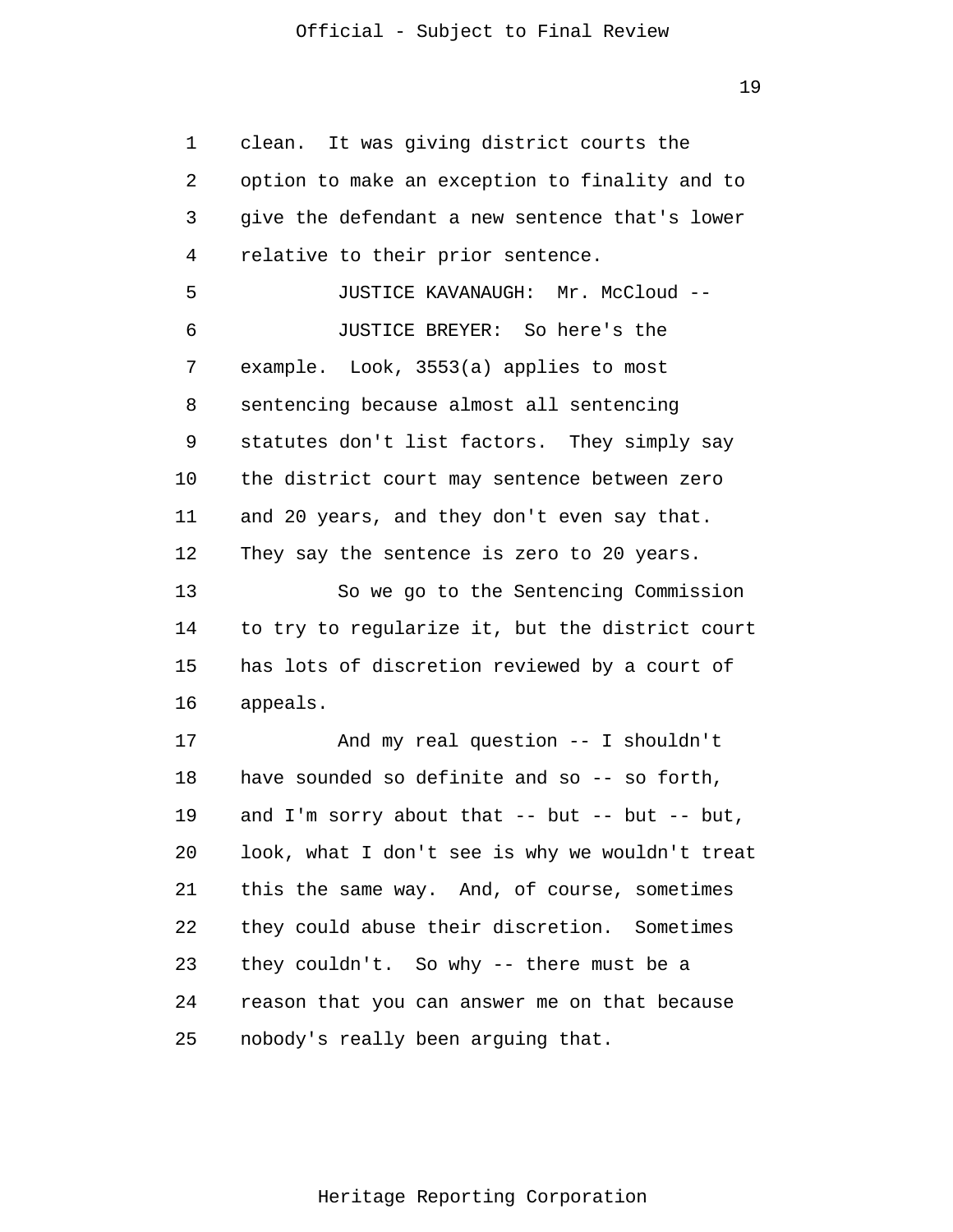1 2 3 4 5 6 7 8 9 10 11 12 13 14 15 16 17 18 19 20 21 22 23 24 25 And so I come to this and say  $I - I$  don't understand why. There must be a reason because nobody's arguing it. MR. McCLOUD: Well, Justice Breyer, I agree that you should treat it the same. This is not a mechanical adjustment of the sentence. Let's take Mr. Concepcion's -- JUSTICE BREYER: So you just suddenly started to argue this because you wanted to agree with me, but  $I$  -- but nobody in the briefs or nobody said, look, this isn't such a tough case. The First Circuit writes an opinion that seems to me to make it tougher than necessary. But is there any answer to what I've -- you -- you see where I'm coming from? MR. McCLOUD: I -- I think I take your question -- Your Honor's question to be how have courts come to this different conclusion. And the textual hook that the First Circuit relied on is the reference in Section 404(b) to imposing a reduced sentence as if Sections 2 and 3 of the Fair Sentencing Act were in effect at the time of the covered offense. And, in our view, the First Circuit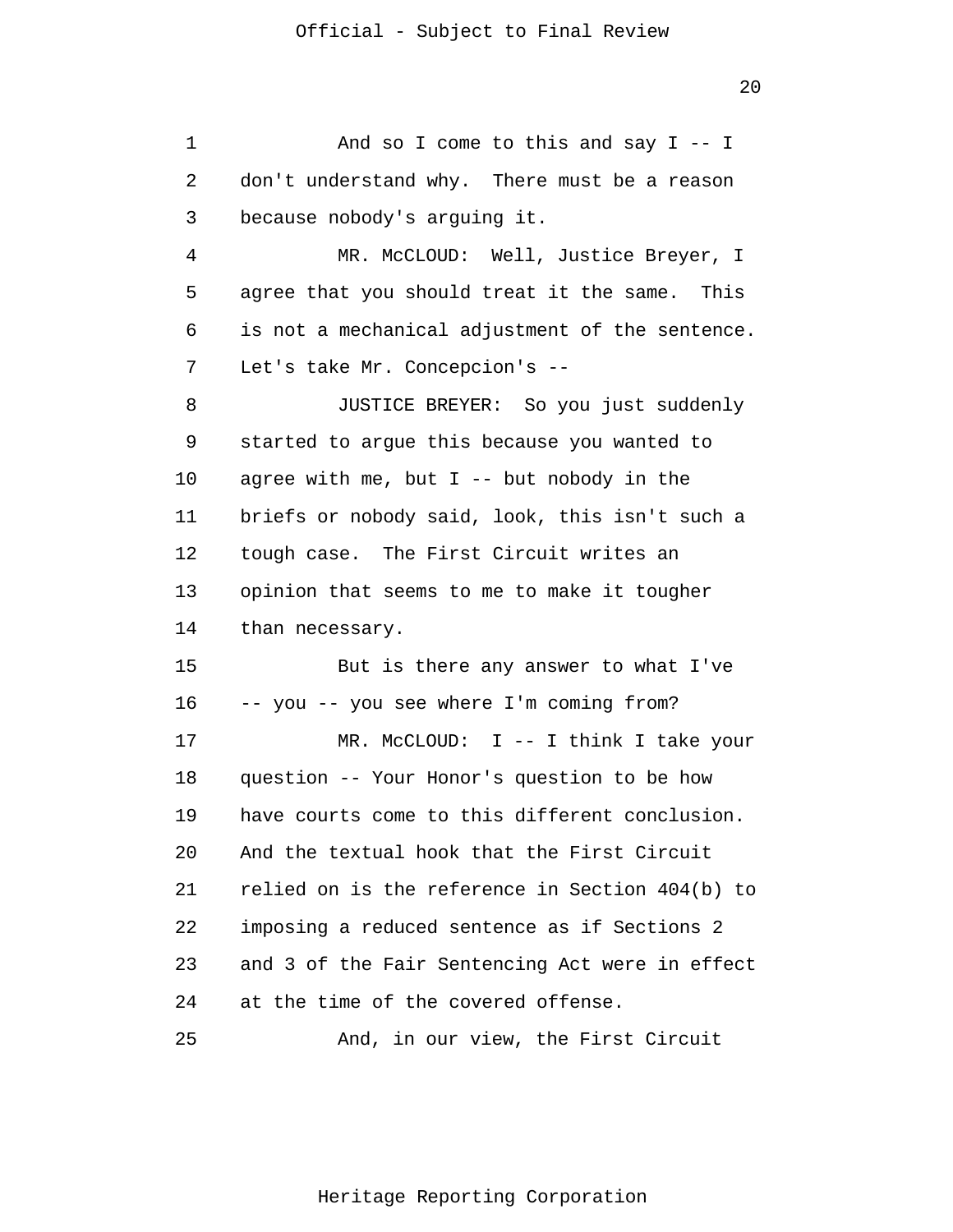1 2 3 4 5 6 7 8 9 10 11 12 13 14 15 16 17 18 19 20 21 22 23 24 25 misread that language as a limitation on district courts' authority. It is not a limitation. JUSTICE GORSUCH: But -- MR. McCLOUD: It actually -- JUSTICE GORSUCH: -- let me -- oh, I'm sorry, go ahead. JUSTICE KAVANAUGH: We start with the principle of finality, right? You -- you - you mentioned that, Mr. McCloud. And then the First Step Act is an exception to that principle of finality and refers to adjusting sentences, as you say, as if Sections 2 and 3 of the Fair Sentencing Act, right, and what concerns me, we have a "must" and we have a "may." We're not discussing "may not," but I want to at least make sure that's on the table and why you think that's wrong, on "may not consider." And the issue, as I understand it, is can the defendant coming in trying to get the benefit of the change in the crack guideline also get the benefit of a change in the career offender guideline based on subsequent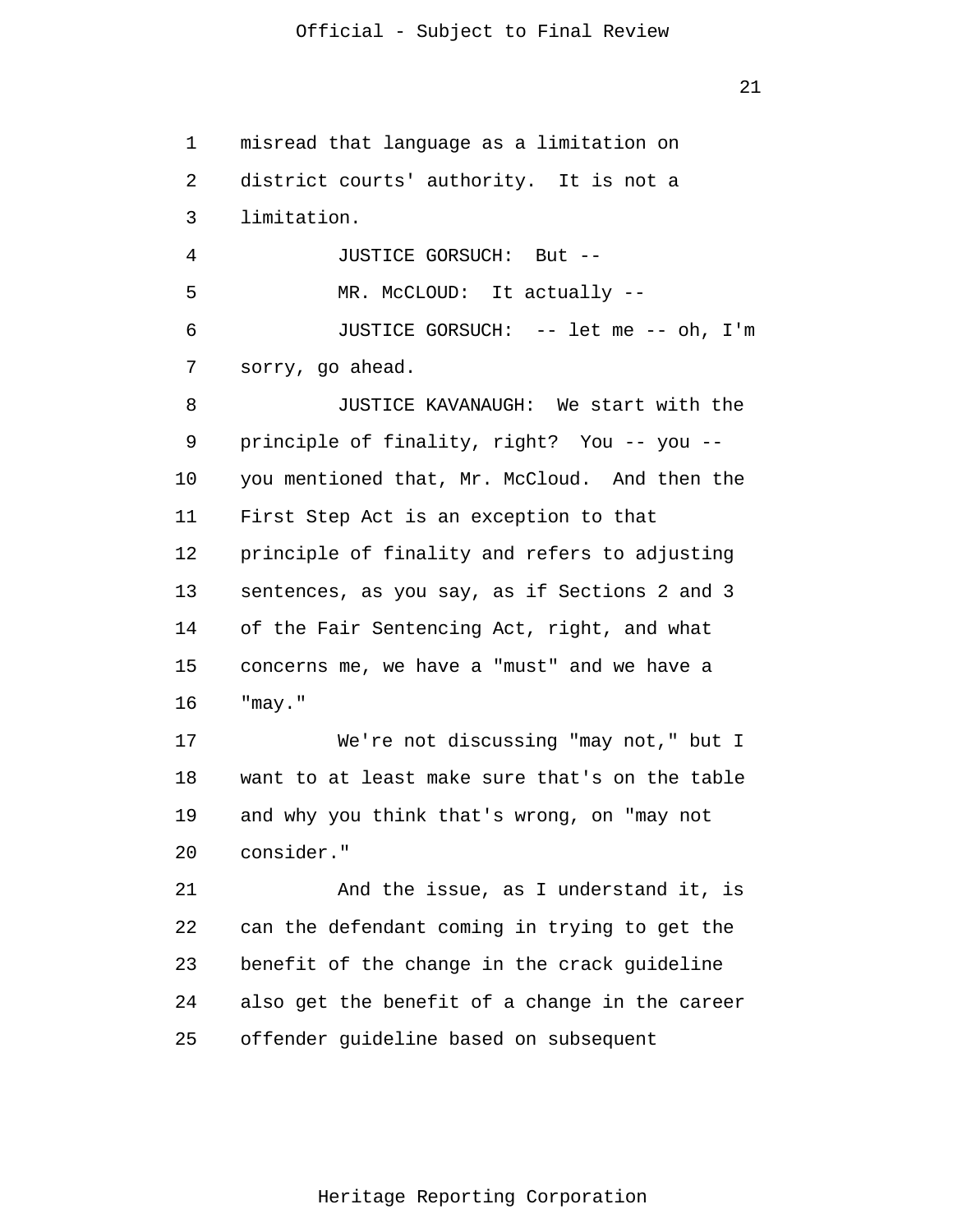22

1 2 3 4 5 6 7 8 9 10 11 12 13 14 15 16 17 18 19 20 21 22 23 24 25 developments, even though the Commission in Amendment 798 is not retroactive? That's kind of the big ticket issue as I see it here. And my concern about saying, oh, yeah, you can come in and get the benefit of the change in the career offender guideline is that what about the defendants who are in prison for armed robbery or what have you? They can't use 2255 or 3582 to come in and get the benefit of the change in the career offender guideline. So the people who are coming in for the crack/powder issue are being treated differently than those people in getting an extra benefit compared to those people by being able to take advantage of the change in the career offender guideline, even though it's not retroactive. That concerns me about the disparity. That also makes me think the "as if" language has some -- some bite here or at least it should. And I wanted to give you a chance to respond to all that. MR. McCLOUD: So, Justice Kavanaugh, let me start with the "as if" language, and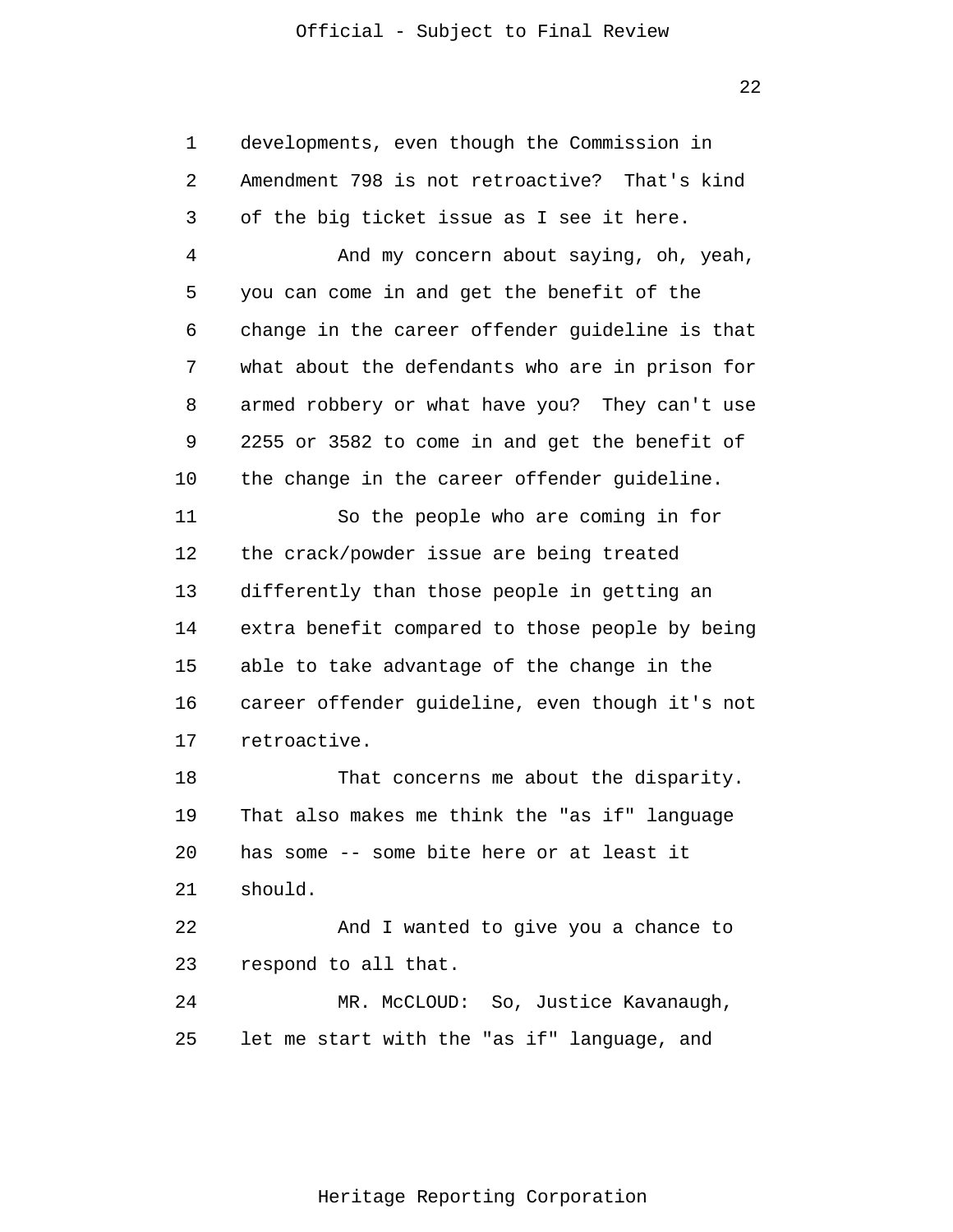1 2 3 4 5 6 7 8 9 10 11 12 13 14 15 16 17 18 19 20 21 22 23 24 25 then I'll turn to the question about disparity. We agree that the "as if" language plays an important role in the statute, but it's a very limited role. The "as if" language is critical for getting around 1 -- U.S.C. 109, the federal savings statute, and making Sections 2 and 3 of the Fair Sentencing Act retroactive. And that's clear from the reference in the clause to the time of the covered offense. As this Court explained in Dorsey, that is the point at which criminal penalties affix to a defendant. So all Congress was trying to do in the "as if" clause was to make clear that when a court imposes a new sentence, it doesn't have to be bound by the statutory penalties that were previously in effect for that defendant. So it is not a limitation. There are, in fact, limitations in the First Step Act, contained in Section 404(c). So I think, to the extent that there's an attempt to read the "as if" clause as a limitation, that really is inconsistent with canons like expressio unius -- JUSTICE KAVANAUGH: Right. But, if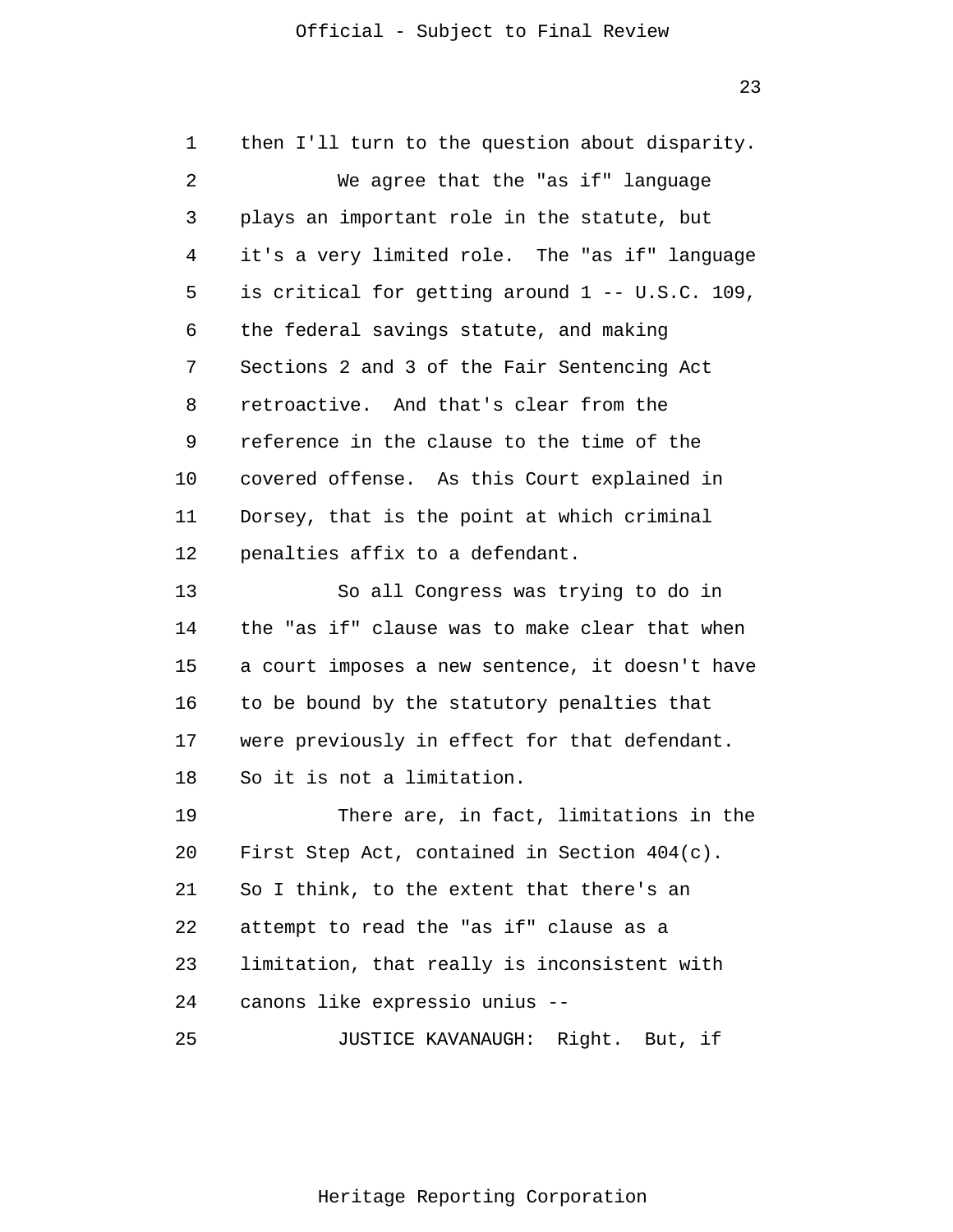24

1 2 3 4 5 6 7 8 9 10 11 12 13 14 15 16 17 18 19 20 21 22 23 24 25 Congress wanted these defendants to be able to take advantage of changes in the career offender guideline, I have two thoughts. One, why didn't they say that? And, two, why is that not available to the thousands of other defendants who are out there who are not in the crack/powder situation but could really benefit from the change in the career offender situation, but they're not allowed to? They can't get it under 2255 or 3582, so they're stuck. What about those two things? MR. McCLOUD: So, Justice Kavanaugh, as to why Congress didn't single out the career offender issue, I think that it's because Congress recognized there were a lot of issues with these defendant sentences. The crack/powder ratio really permeated every aspect of their sentencing, and so what Congress did was to create an individualized process where district courts could go through and correct those sorts of problems if it was warranted to do so in a particular case. On the question about disparity, I recognize there may be some difference in treatment between the covered offenders in this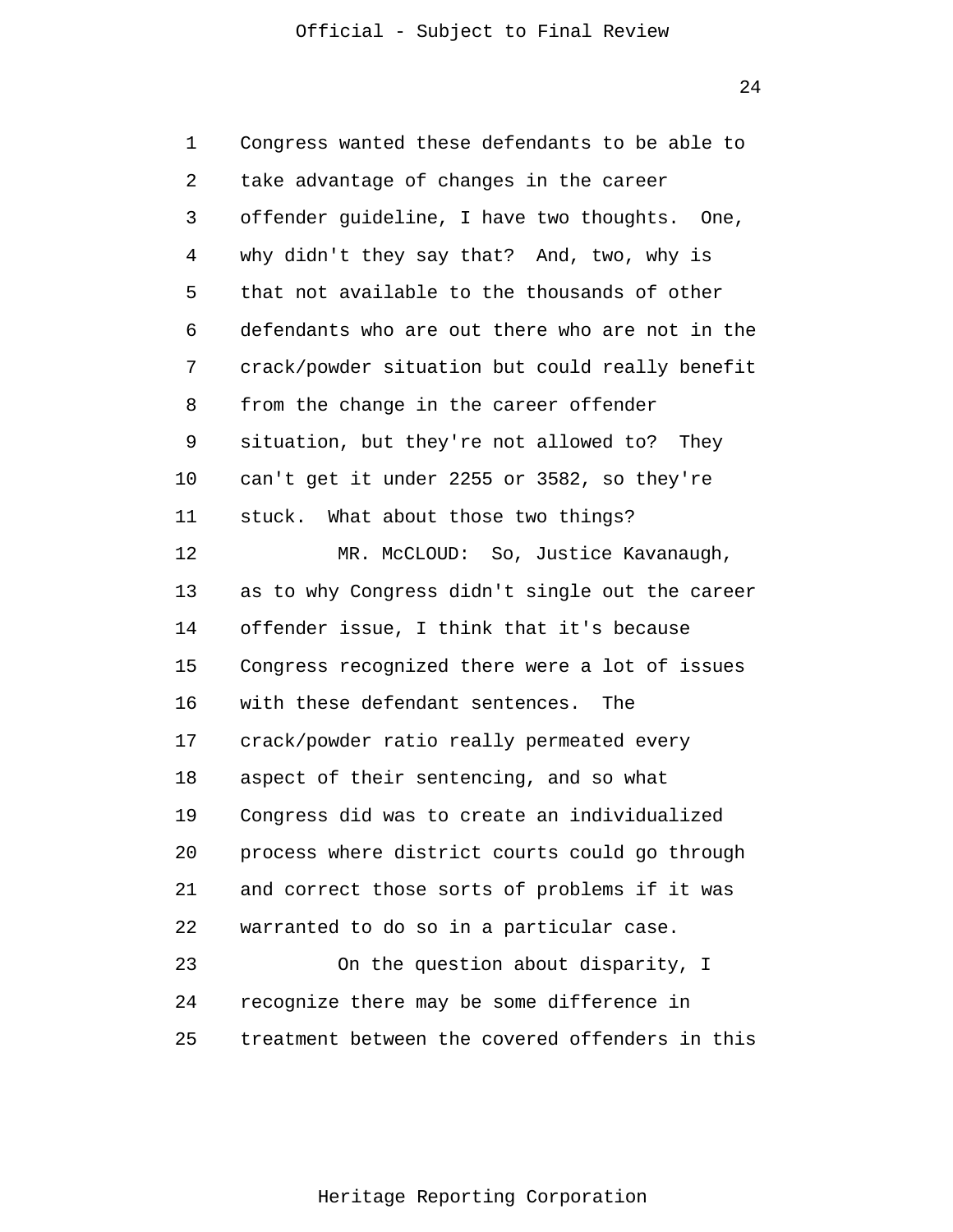25

| 1  | case and, for example, a powder offender, but I     |
|----|-----------------------------------------------------|
| 2  | don't think that disparity is an unwarranted        |
| 3  | disparity, and that's because Congress has          |
| 4  | acted here in a very significant way to give a      |
| 5  | substantial benefit to the crack offender.          |
| 6  | So I -- I think, in a real sense, the               |
| 7  | powder defendant that you're talking about is       |
| 8  | not similarly situated to the crack defendant,      |
| 9  | who's covered by this law.                          |
| 10 | I would also note that the powder                   |
| 11 | defendant is probably out of jail at this point     |
| 12 | because the sentences that were given to the        |
| 13 | crack offenders were so substantially longer        |
| 14 | than sentences for any other kind of drug.          |
| 15 | JUSTICE KAVANAUGH: Last one on this.                |
| 16 | It wasn't just powder but all the other             |
| 17 | defendants who were in for robbery or whatever      |
| 18 | and could take advantage of the change in the       |
| 19 | career offender guideline, I guess that's it,       |
| 20 | but it's a pretty huge difference, the crack        |
| 21 | advantage that you get coming back, the change      |
| 22 | in that guideline gives you some advantage.<br>It L |
| 23 | gives you from 262 to 327, drops to 188 to 235.     |
| 24 | But, when you throw in the career offender          |
| 25 | change, you get to 57 to 71. That's enormous,       |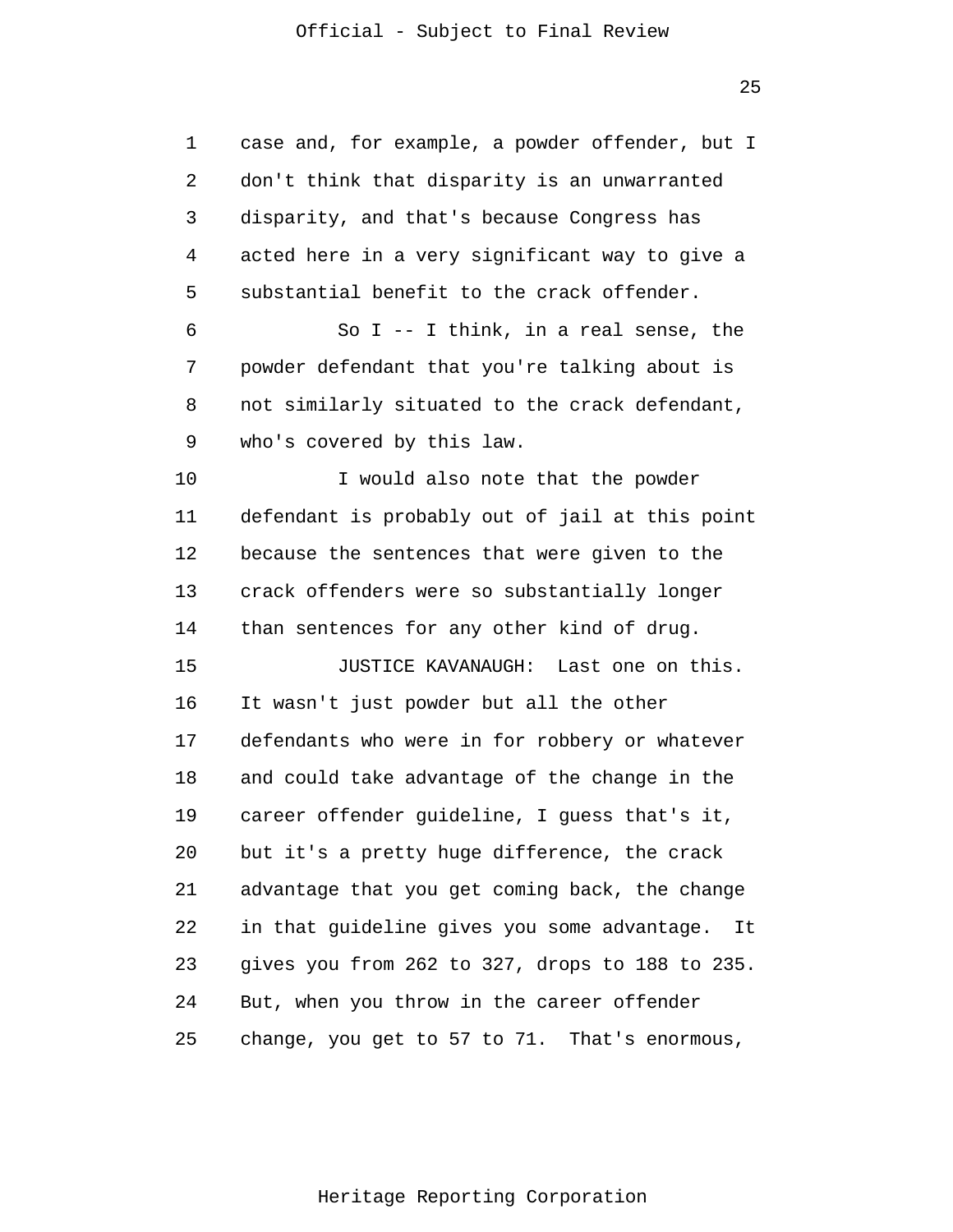1 2 3 4 5 6 7 8 9 10 11 12 13 14 15 16 17 18 19 20 21 22 23 24 25 but that's because of the career offender change, not because of the crack powder. Correct me if I'm wrong on that. MR. McCLOUD: No, that's -- that's correct, Justice Kavanaugh. Two things on that point. The first is we have to remember this is still a discretionary system, and so, if the district court finds that reducing Mr. Concepcion's sentence based on the changes in his career offender status is unwarranted, it can do that. The other point I would make on disparity is that our rule actually addresses that disparity concern by requiring courts to look at 3553(a)(6), which explicitly calls for courts to consider the potential for unwarranted disparity. JUSTICE GORSUCH: Counsel, along the same lines,  $I$  -- I understand what -- I'm --I'm hearing basically a lenity argument, right? Don't -- don't assume that we should not give the benefit to some people just because others don't -- don't -- don't get it. And I understand that argument. But the government has a slightly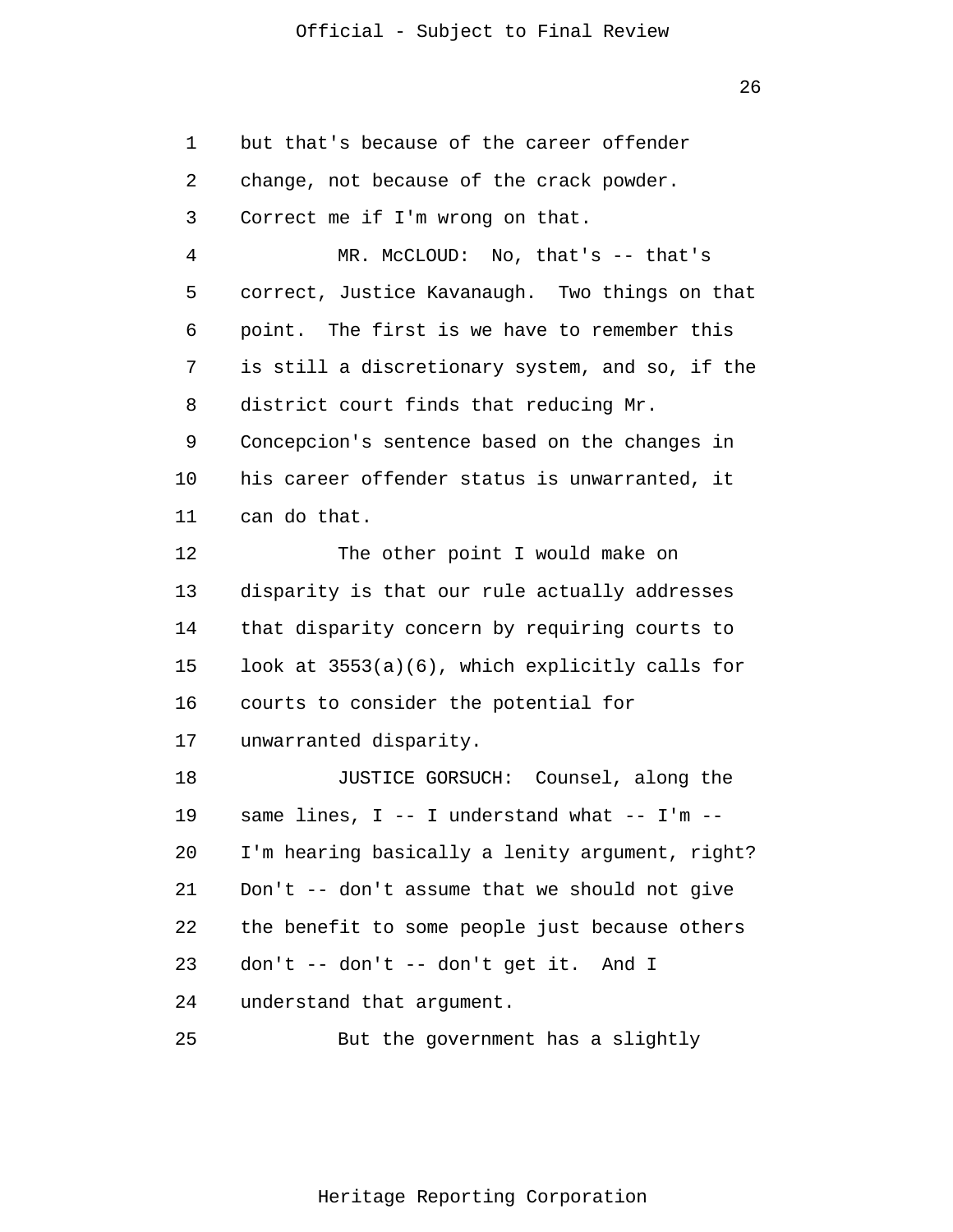27

1 2 3 4 5 6 7 8 9 10 11 12 13 14 15 16 17 18 19 20 21 22 23 24 25 different policy argument in this field too that I -- I want your -- hear you on, and that is that this is going to be enormously burdensome for district courts. It may be more regular. It may be more administrable. I understand those arguments, so no need to repeat those. But this is just going to be burdensome for having to pull out old PSRs out of storage and recreate probation reports and the like. So what are -- what are your thoughts about that? MR. McCLOUD: Justice Gorsuch, let me talk about the burden in general, and then I'll go to this specific case. So we don't think there is much substantial additional burden in the typical First Step Act case where arguments about intervening developments are made. The parties submit briefs on those issues. It's a very limited record, and so it's not a large volume of additional work for the district court. And however the Court comes out on the question presented today, these motions are still procedurally available to defendants, and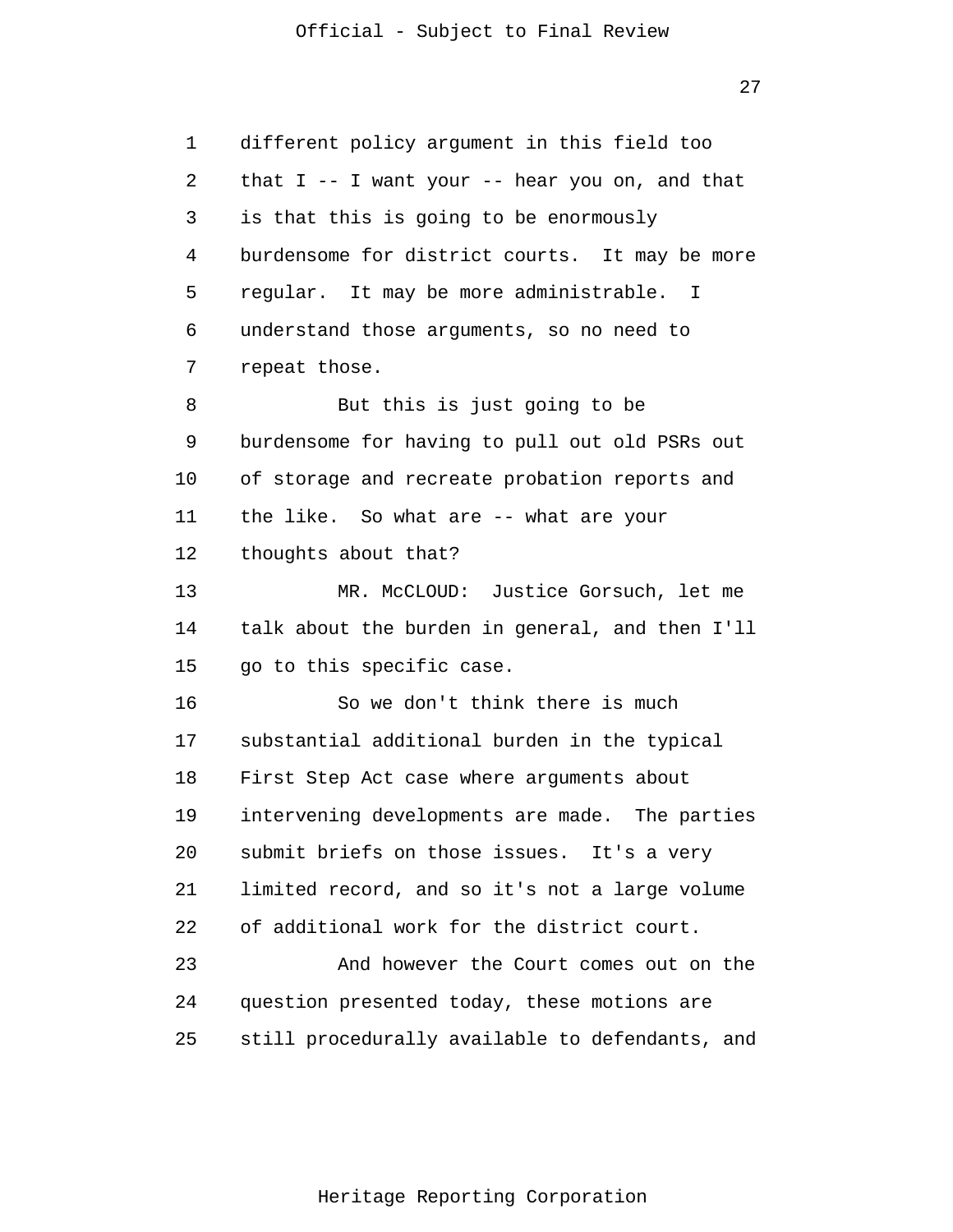1 2 3 4 5 6 7 8 9 10 11 12 13 14 15 16 17 18 19 20 21 22 23 24 25 so courts will have to do some amount of work at the end of the day to resolve the motions. In this particular case, we think the analysis is actually not as complicated as the district court suggested because we don't think that the statutes that are at issue are divisible, and so there's no need to consult Shepard documents. But, if the district court disagrees, I think what I would say is that is just part and parcel of the job of a district court judge, to resolve complicated sentencing issues. And this one is no different. JUSTICE SOTOMAYOR: Counsel, it seems to me that generally, as a general matter, district courts have a wide range of discretion to impose an appropriate sentence, even based on disagreements with the guidelines, correct? MR. McCLOUD: That's correct. JUSTICE SOTOMAYOR: And so my experience -- and perhaps you can correct me if I'm wrong -- that when Congress wants to limit that discretion, that Congress usually explicitly does so, correct? MR. McCLOUD: That's correct, Justice Sotomayor. An example is 3742(g), which limits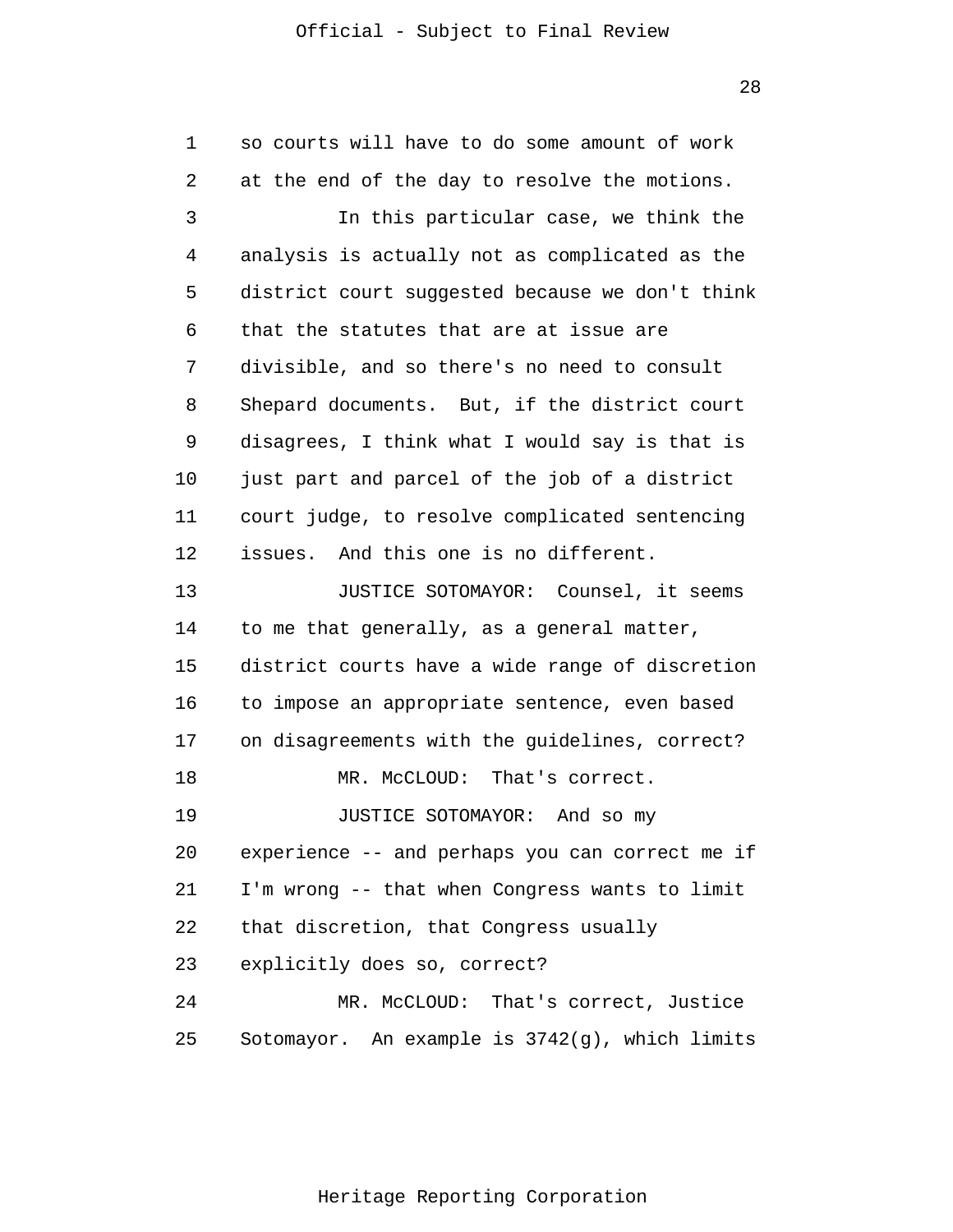district courts' ability to consider current

1

29

2 3 4 5 6 7 8 9 10 11 12 13 14 15 16 17 18 19 20 21 22 23 24 guidelines on resentencing. JUSTICE SOTOMAYOR: And so it seems to me that your argument, if I'm correct, is that there's no language in this statute that limits the district court from considering factual or legal changes, correct? MR. McCLOUD: That's right, Justice Sotomayor. As I was discussing with Justice Breyer and Justice Kavanaugh, the only language that could -- could conceivably serve that purpose would be the "as if" clause in Section 404(b), and I think that that's an incorrect interpretation of that clause for all the reasons I was explaining. JUSTICE SOTOMAYOR: And it's incorrect and it feels illogical to me. Even the government is arguing that district courts can consider factual changes but not legal changes, correct? MR. McCLOUD: Your Honor, I understand the government's position to be that there are some legal changes that courts could take account of. There are some courts -- the Ninth

25 Circuit in the Kelley case is an example --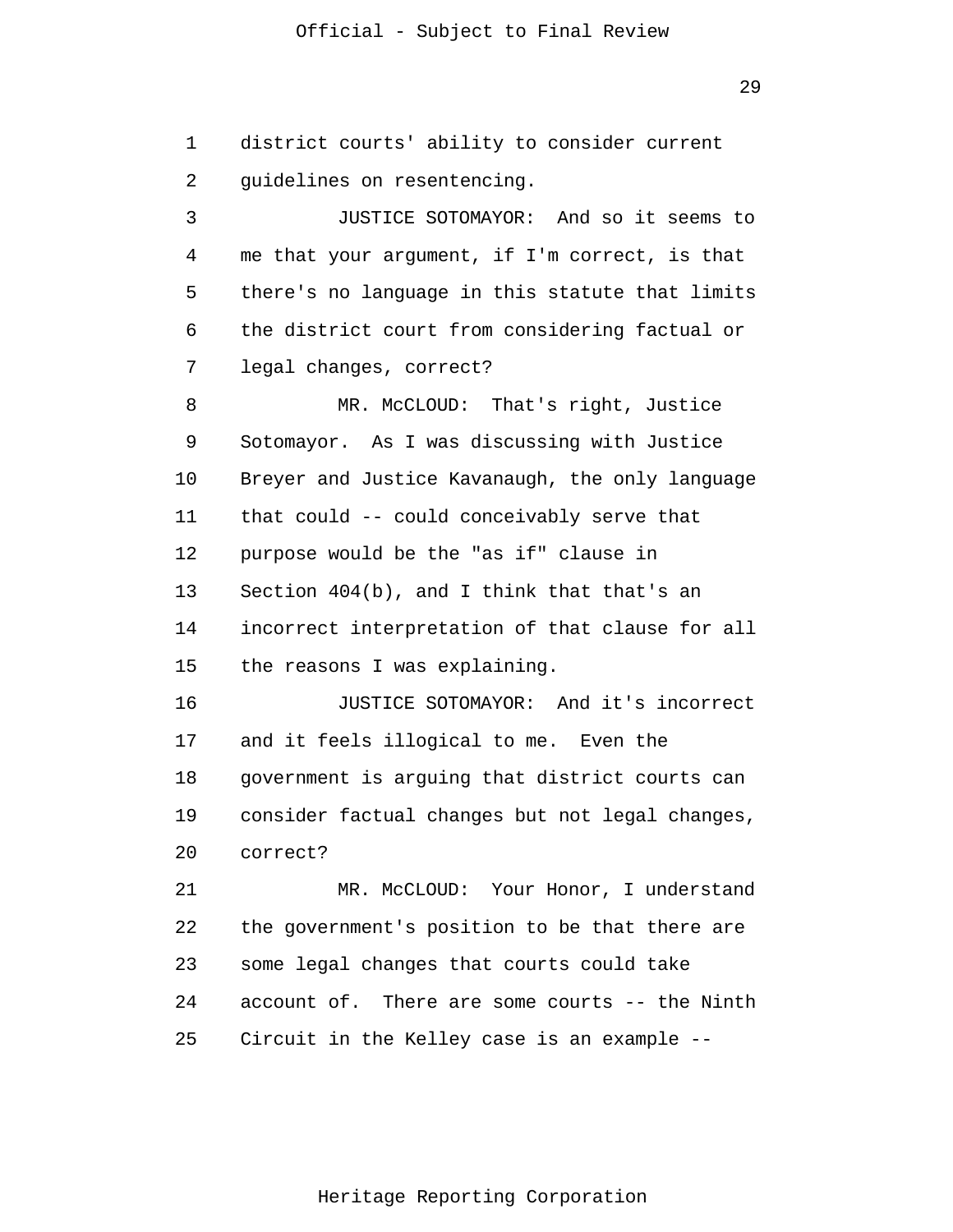1 2 3 4 5 6 7 8 9 10 11 12 13 14 15 16 17 18 19 20 21 22 23 24 25 that have held that courts can consider factual changes but not legal changes. I think that's an illogical -- JUSTICE SOTOMAYOR: But the -- I agree, it doesn't -- it doesn't make any sense. Neither does it make any sense that when a - when a statute says a district court may reduce a sentence, that a district court isn't going to naturally ask itself, is this a person that's deserving of a change? And someone with a very long disciplinary record in prison or someone, as Justice Alito mentioned, who has killed somebody, that a district court wouldn't say to itself, well, I can't raise his sentence, but I certainly don't think that I should reduce it. And once I accept that that kind of changed circumstance from the original sentencing might influence my decision, that changes in law and there's a lot of other variety of arguments that could be made that would enter into my consideration, correct? MR. McCLOUD: That's right, Justice Sotomayor. And I would note that changes in law can be just as relevant as changes in fact.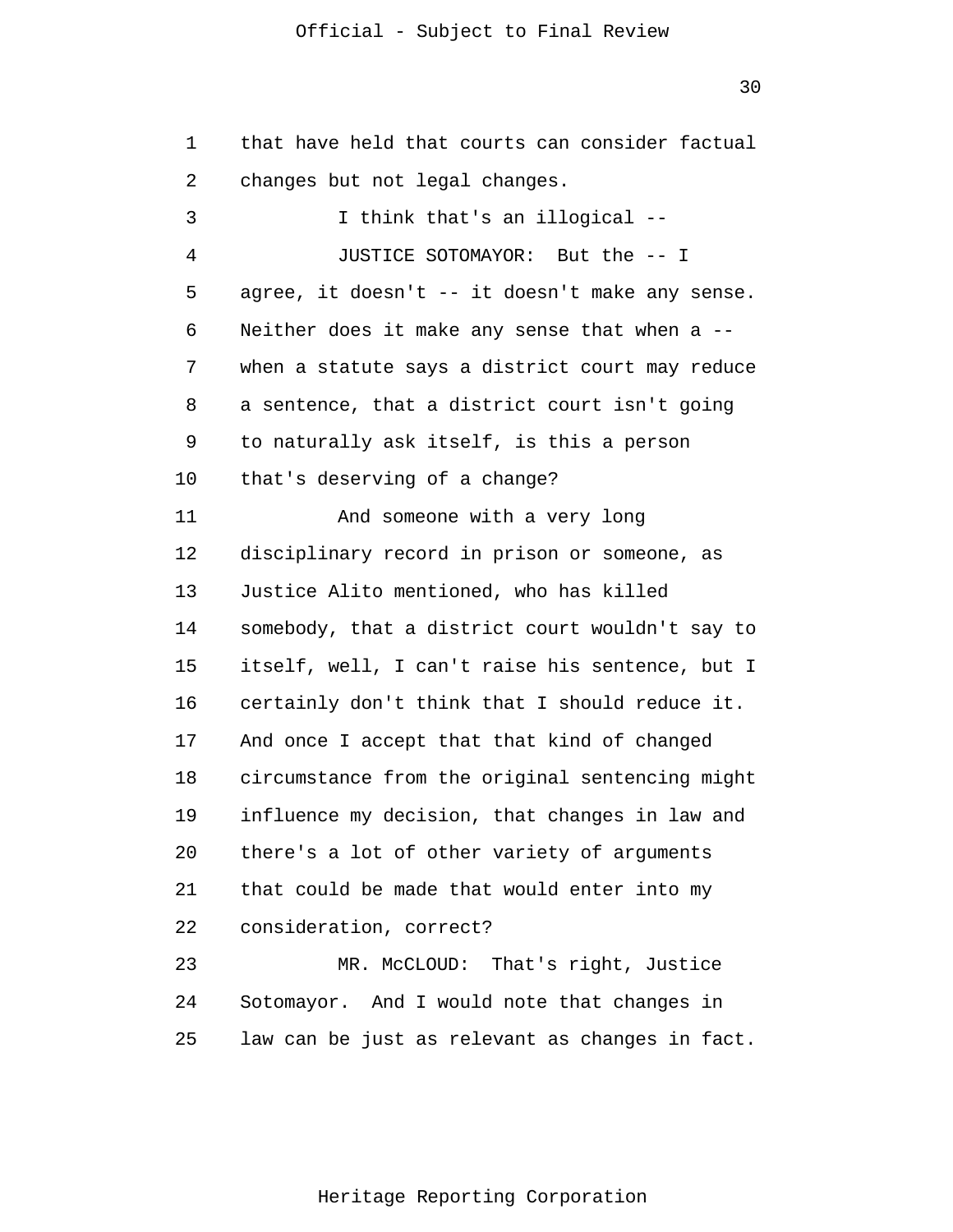1 2 3 4 5 6 7 8 9 10 11 12 13 14 15 16 17 18 19 20 21 22 23 24 25 Changes in law go to the nature and characteristics of the defendant. I would also point out that changes in law will not be uniformly defendant-friendly. So the rule that we're advocating is really an equal opportunity rule that would allow both defendants and the government to point to changes in law that they think are relevant and that bear on whether this individual should get a reduced sentence or not. JUSTICE SOTOMAYOR: I think -- CHIEF JUSTICE ROBERTS: Counsel, I -- JUSTICE SOTOMAYOR: -- by that, you're meaning if -- if guideline ranges have dramatically increased the sentence, a district court might look at that and say, you know, I might not have thought this crime was so serious back then, but today I understand, for whatever reasons, because of the increased guidelines, things that I didn't appreciate and I don't think a change is warranted today, correct? MR. McCLOUD: That's right, Your Honor. You could also think of the example of the reverse of this case, where a defendant was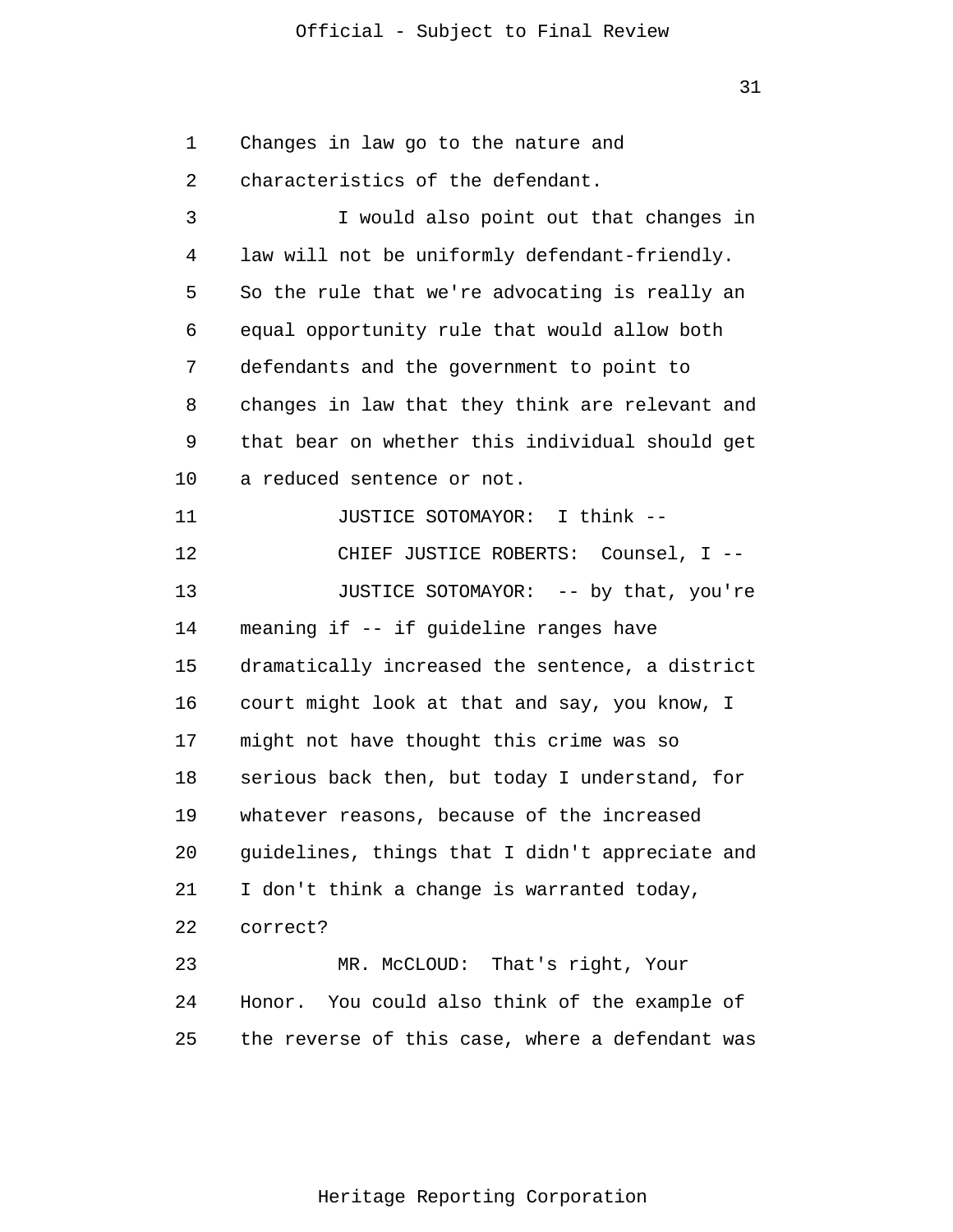1 2 3 4 5 6 7 not sentenced as a career offender initially, perhaps because of some ambiguity in the law. And if that ambiguity is clarified, we think it would be valid for the district court to say you got a lucky break the first time around because I didn't recognize you really were a career offender.

8 9 10 11 12 13 14 15 16 JUSTICE SOTOMAYOR: Thank you. CHIEF JUSTICE ROBERTS: I think you're making it a little too easy on yourself when you focus on the "as if," as if it were just those two words. The whole point of the statute, the background, the structure, the purpose, was limited. It was to change the disparities that were corrected in the Fair Sentencing Act.

17 18 19 20 21 22 23 24 25 I don't see anything in this statute that says because of that fortuity, that you benefit or may benefit from that, all bets are off and we're back to the beginning and I could look at anything I want. That seems to me to be a pretty -- you're putting an awful lot of weight on the "as if" when I think the structure of the statute really doesn't show any objective other than to correct a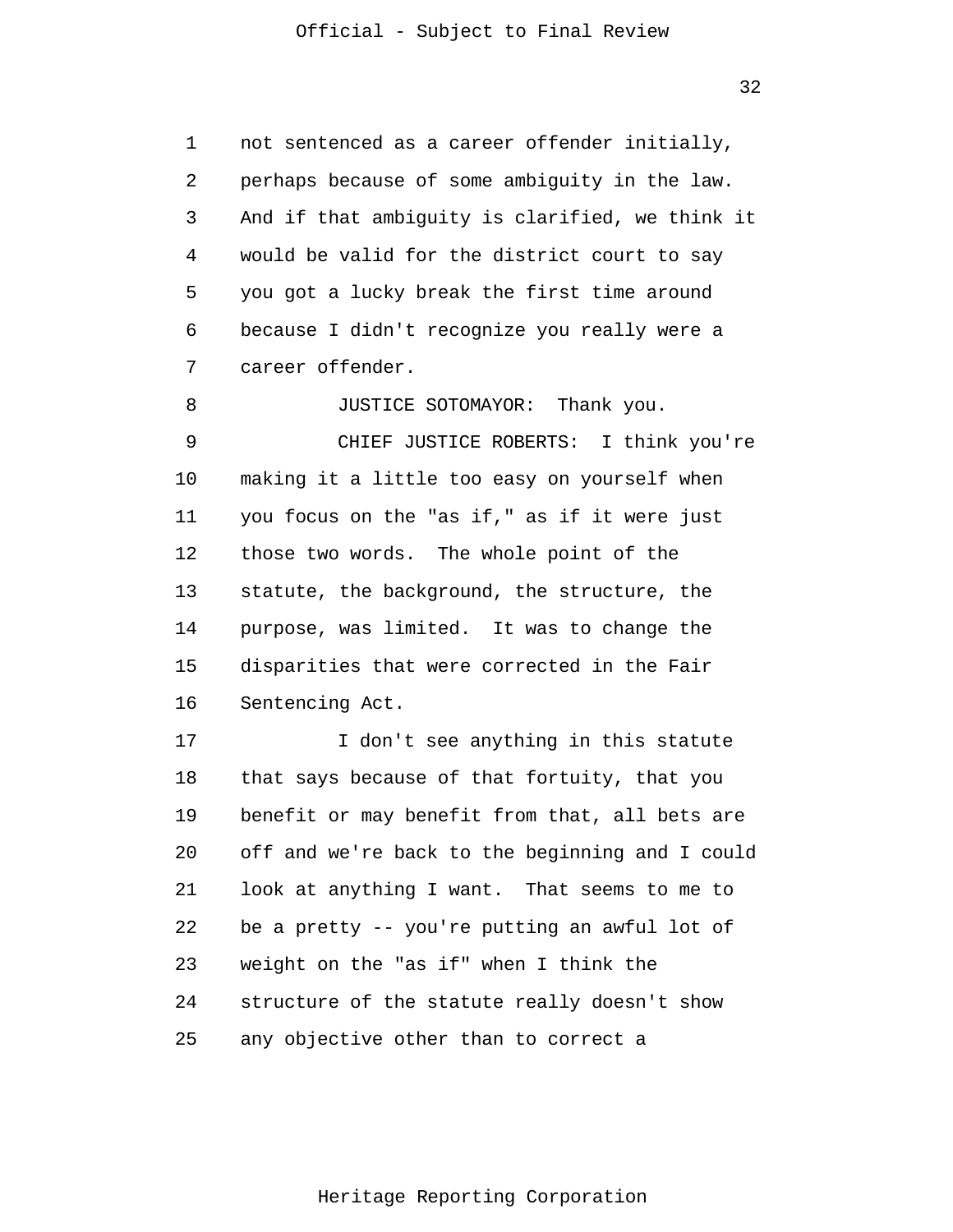33

1 2 3 4 5 6 7 8 9 10 11 12 13 14 15 16 17 18 19 20 21 22 23 24 25 particularly egregious problem. MR. McCLOUD: May I respond, Your Honor? CHIEF JUSTICE ROBERTS: Sure. MR. McCLOUD: The reason that we think that Congress would have wanted that result or at least would have allowed that result is because we don't see any language of limitation in the statute that would depart from the normal rule that courts consider relevant information during sentencing. Sentencing is a very difficult process. Many district judges say it's the most difficult thing they do. And in that process, more truthful information about a defendant is always to the better. CHIEF JUSTICE ROBERTS: Justice Thomas, anything further? Justice Breyer? Justice Alito? JUSTICE ALITO: Justice Sotomayor correctly said that district judges generally have a lot of discretion in deciding what sentence to impose at least while they have it insofar as it's allowed under the Sentencing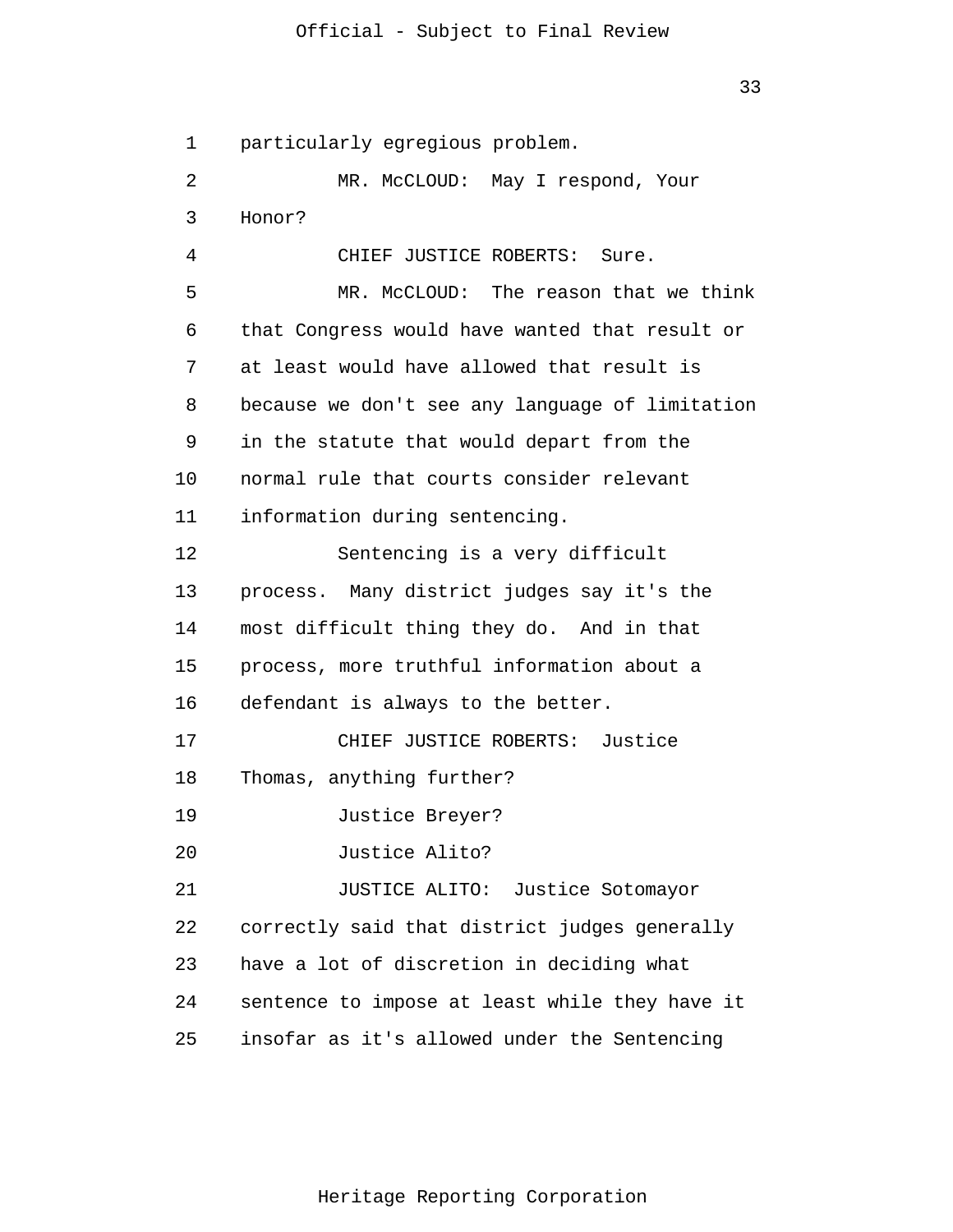1 2 3 4 5 6 7 8 9 10 11 12 13 14 15 16 17 18 19 20 21 22 23 24 25 Reform Act and our Court's decisions, but isn't it true that the backdrop here is that there has been a sentence and there would be no ground for reconsidering the sentence were it not for this one provision? So, when you have a background rule of prohibition and then you say you may do this thing, isn't it un- -- isn't it generally understood that the -- the thing that you may do is just the thing that's set out? It doesn't say, well, that means you can go back and redo the whole thing over again. MR. McCLOUD: Well, Justice Alito, the thing that is set out is imposing a new sentence that's lower than the previous sentence. JUSTICE ALITO: Imposing a new sentence is -- well, we're back to the -- to the structure and to the "as if." But do you deny the fact that the background rule here is that you generally would not be resentenced, regardless of intervening changes of the law, in the law, regardless of whether your conduct in the intervening years might justify a different sentence?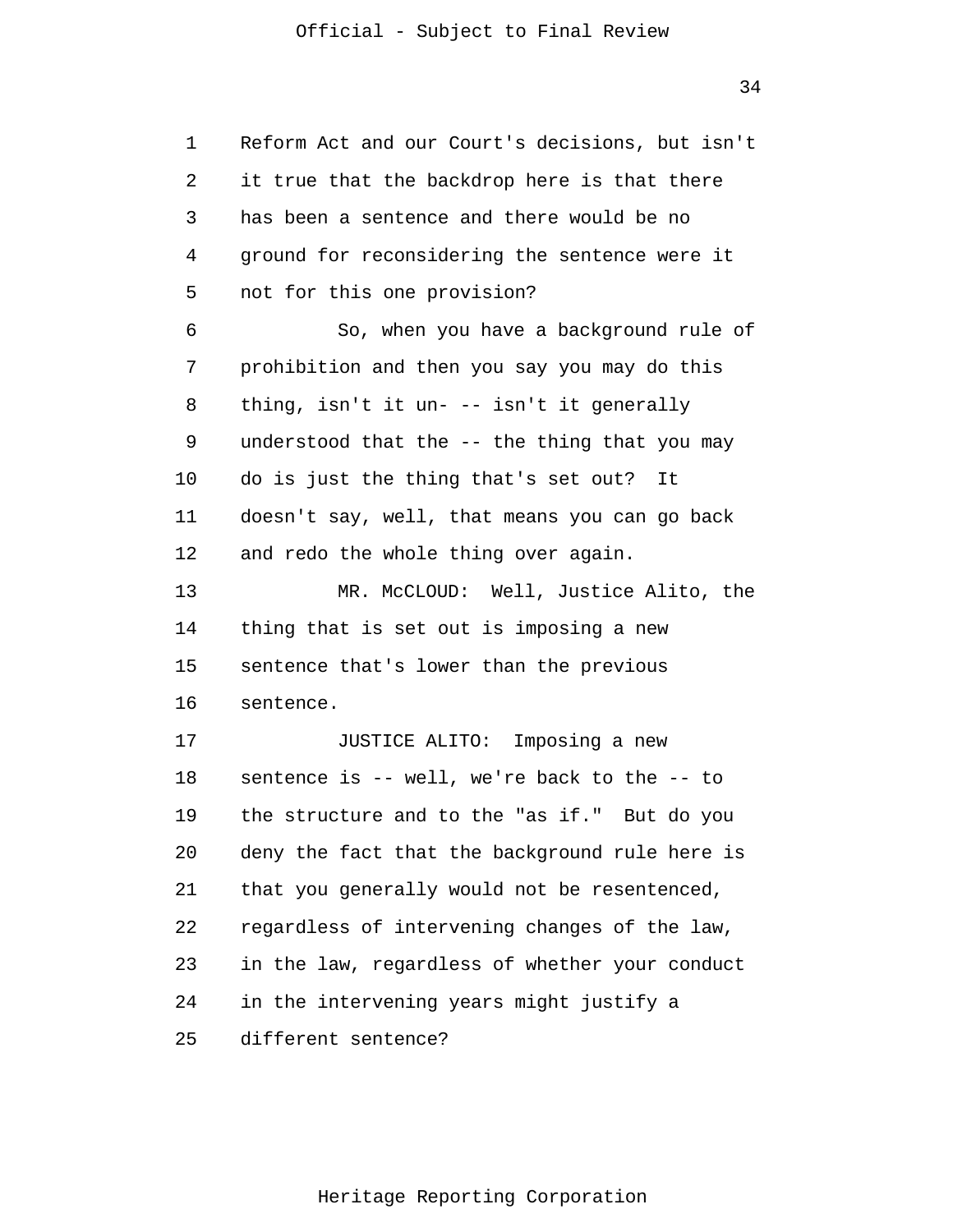1 2 3 4 5 6 7 8 9 10 11 12 13 14 15 16 17 18 19 20 21 22 23 24 25 MR. McCLOUD: I don't dispute that at all, Justice Alito. And we respect the value of finality in our criminal system. But Congress has done something momentous here with the First Step Act; that is to disrupt finality and to give defendants the opportunity to get a new reduced sentence. And in that process, as I was saying to the Chief Justice, we think that more information about the defendant is always going to benefit the district court and the system as a whole. CHIEF JUSTICE ROBERTS: Justice Sotomayor? JUSTICE SOTOMAYOR: No. Thank you. CHIEF JUSTICE ROBERTS: Justice Kagan? JUSTICE KAGAN: You know, I guess, in thinking about the challenge that Justice Alito has posed to you, I would think it's -- it's relevant to ask whether there are analogous kinds of resentencings. In other words, are there resentencings that have been prompted for one -- because of one particular thing but that enable or require a judge to take into account the world more broadly?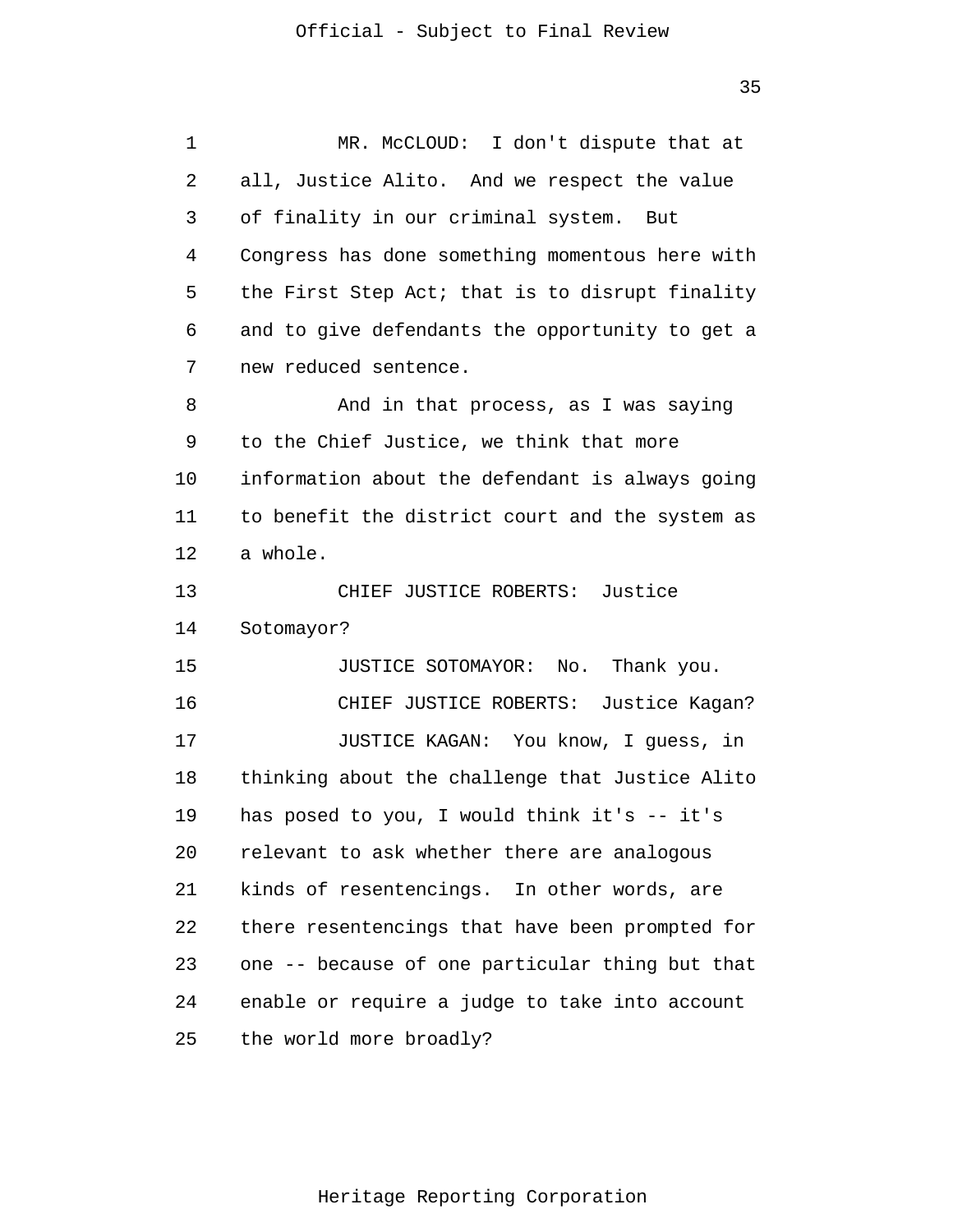1 2 3 4 5 6 7 8 9 10 11 12 13 14 15 16 17 18 19 20 21 22 23 24 25 And so I -- I don't know the answer to this question. Are there analogues here? MR. McCLOUD: Justice Kagan, I think the most analogous proceeding is a resentencing on a limited remand. That's where the court of appeals identifies one problem with the sentence and says correct that problem. The way that court of appeals have treated those sentencings is that they do not bar courts from considering changes in fact or changes in law, and, in fact, courts can reconsider even issues that were already decided if they can get around the law of the case or waiver or forfeiture. JUSTICE KAGAN: The -- the way you just answered the question suggested the "may" answer rather than the "must" answer. Is that right? On -- on those sorts of -- of resentencings, is -- is there -- is there a view that really we have to cover the field now, or is there a view of we can cover the field? MR. McCLOUD: So, Your Honor, I think it is actually a -- a "must" answer because, under this Court's decision in Pepper, the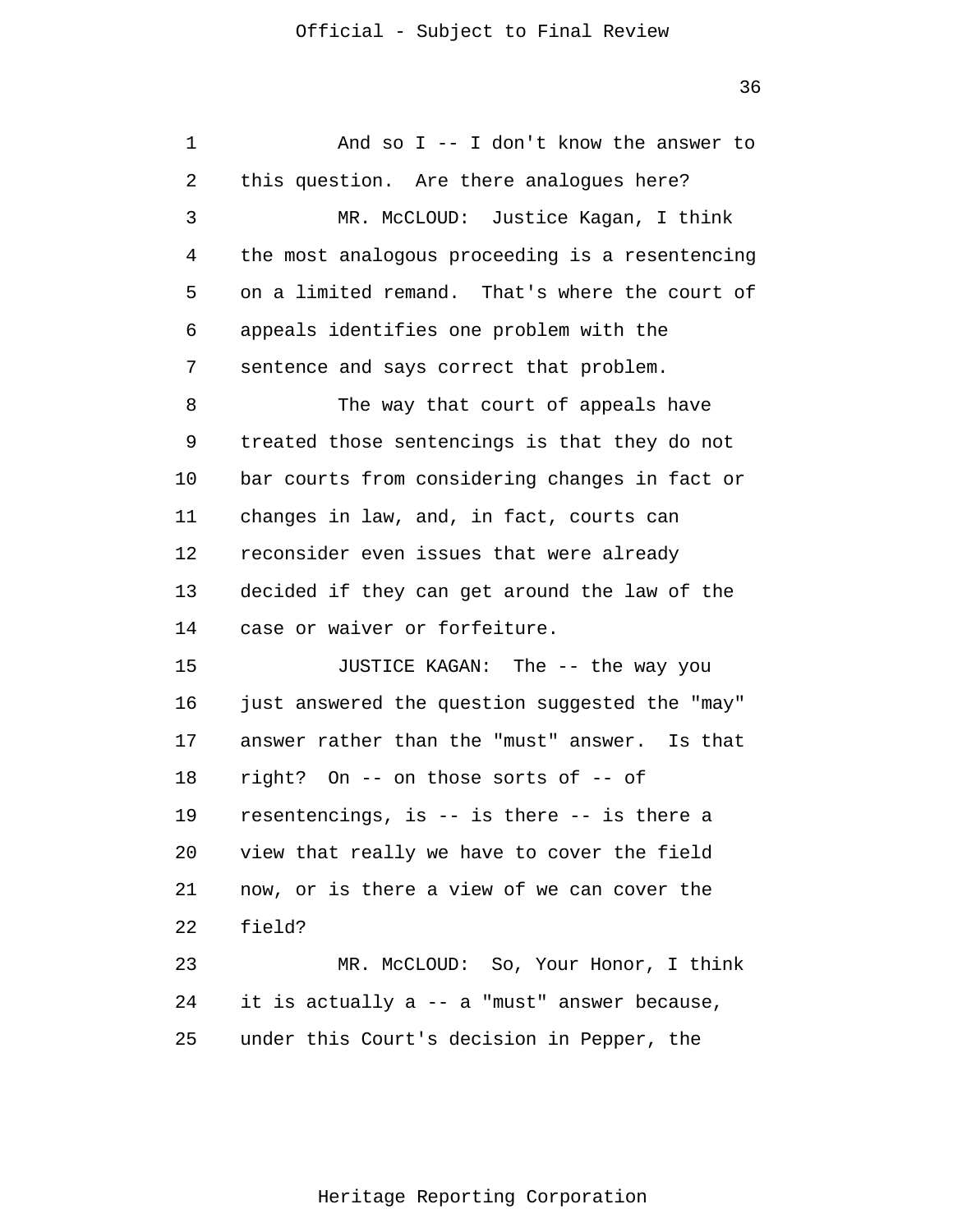1 2 3 4 5 6 7 8 9 10 11 12 13 14 15 16 17 18 19 20 21 22 23 24 25 Court said that factual developments are relevant. Courts don't have discretion to ignore relevant developments. With respect to legal developments, it's been an established principle in this Court's case law going back to the Schooner Peggy that a court does not have discretion to ignore changes in the law simply because they happen after an initial sentence. And so, in those limited remands, if this Court, for example, were to issue a new opinion that bears on some issue in the case, the Court could not ignore that. It would have to apply that law. CHIEF JUSTICE ROBERTS: Justice Gorsuch? JUSTICE GORSUCH: I -- I would like to follow up on that just briefly. I apologize to my colleagues for extending the proceedings. But Pepper, I thought, said that after a successful appeal on resentencing in the district court, the court may consider evidence of rehabilitation during that period. What do we do with that? MR. McCLOUD: Your Honor, I think that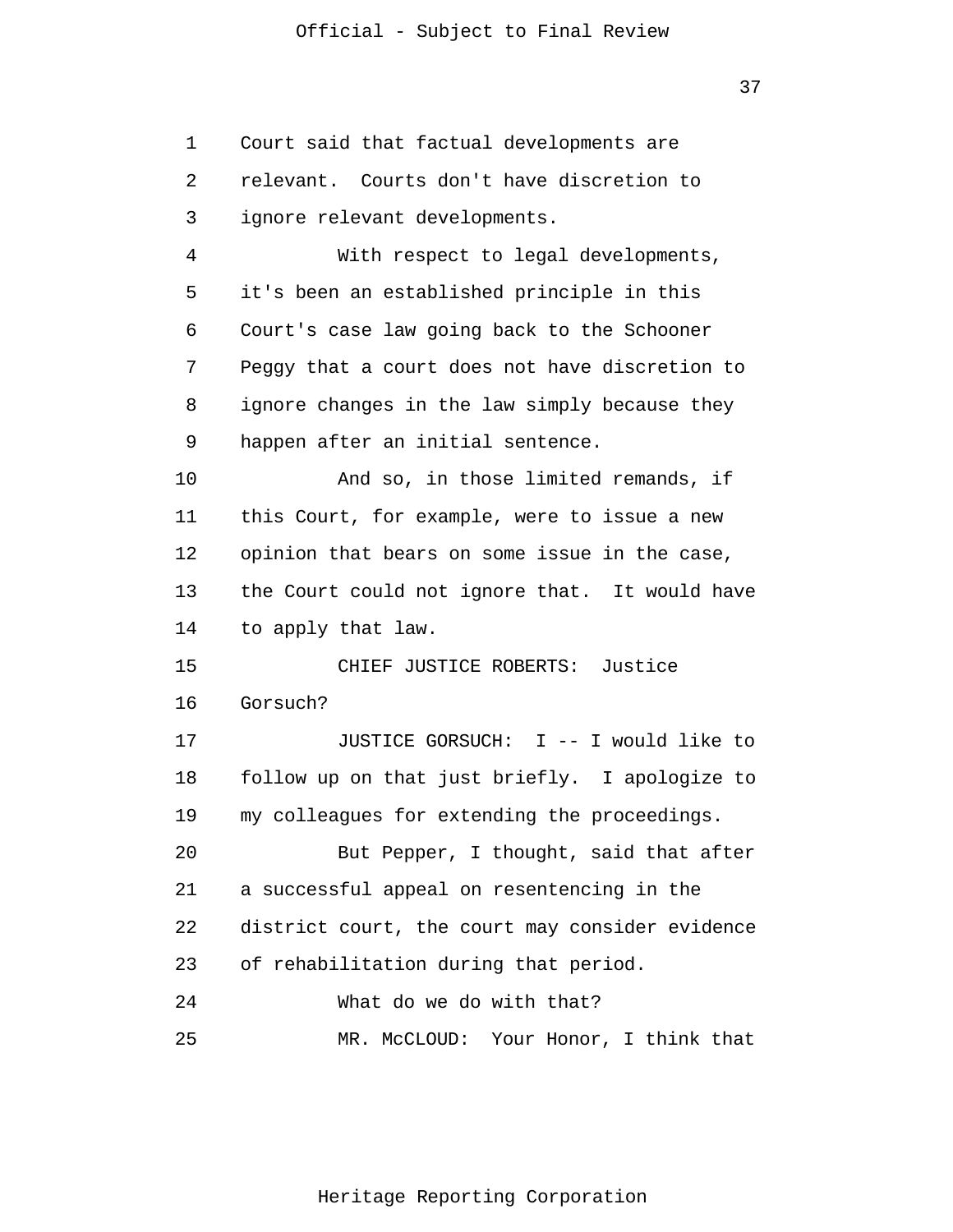1 2 3 4 5 6 7 8 9 10 11 12 13 14 15 16 17 18 19 20 21 22 23 24 25 what Pepper stands for is the proposition that post-sentencing information can be relevant. So, if the post-sentencing information is relevant, I would think that established principles of decision-making suggest the court has to consider it. It doesn't have to affect the overall decision on the sentence, but it at least has to be considered. JUSTICE GORSUCH: So you do read Pepper as -- as a "must consider"? MR. McCLOUD: I do read Pepper as "must consider," Your Honor. CHIEF JUSTICE ROBERTS: Justice Kavanaugh? JUSTICE KAVANAUGH: I do have a couple questions. First, in response to Justice Sotomayor's questions, she's quite right about the discretion that district judges have, and disagreement with the guidelines, I think you agreed, was a permissible basis for a district judge to rely on when sentencing. So, if the -- on resentencing here, whatever the proceeding is, if the district court judge says I actually don't think someone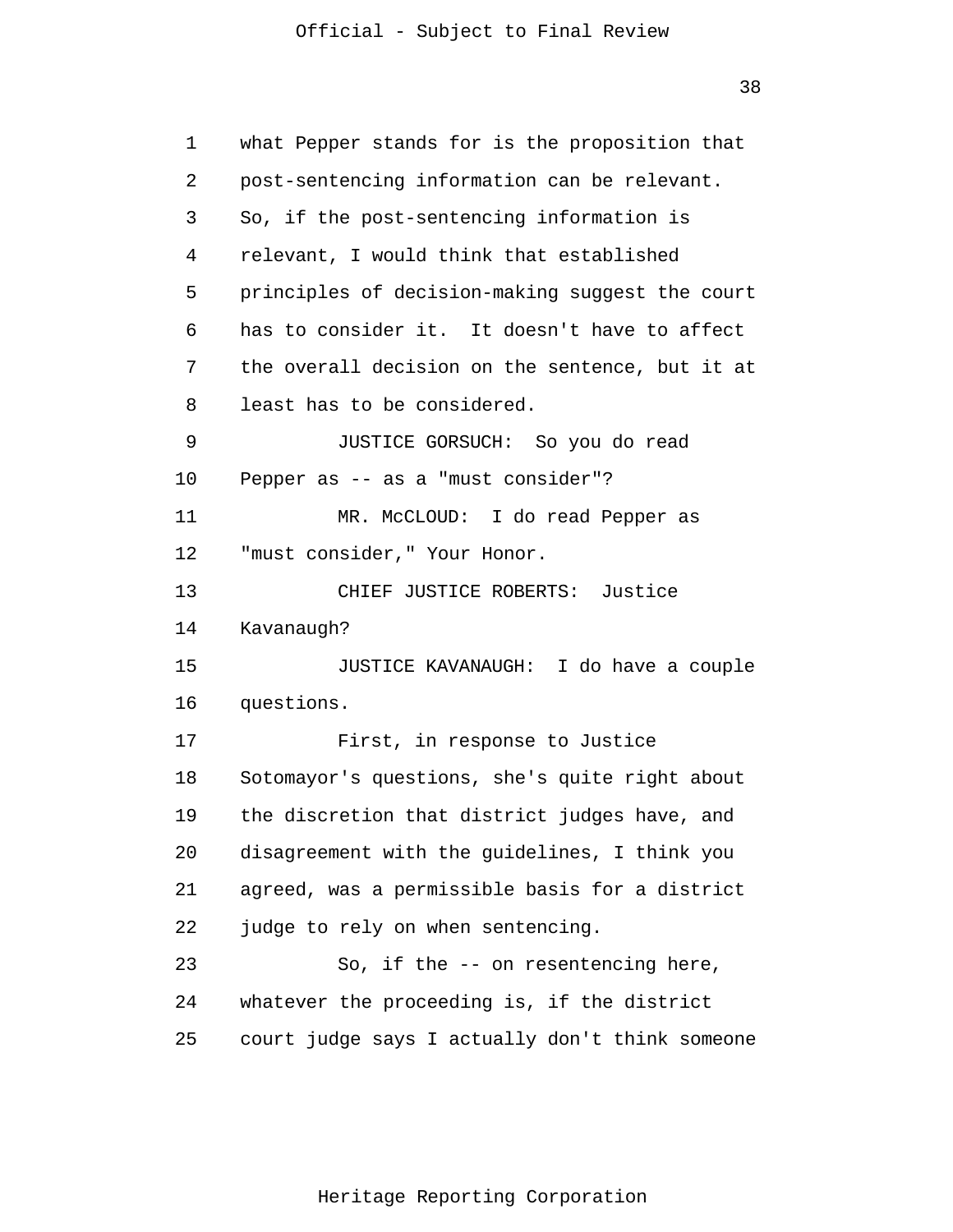1 2 3 4 5 6 7 8 9 10 11 12 13 14 15 16 17 18 19 20 21 22 23 24 25 should get the benefit of the career offender guideline, and, therefore, I'm not going to take that into account, the change, is that an abuse of discretion? MR. McCLOUD: No, that would not be an abuse of discretion. The only abuse of discretion along those lines I can think of is the one I was discussing with the Chief Justice earlier where a court has a categorical rule that they won't reduce sentence. JUSTICE KAVANAUGH: Second and relatedly, you know, my experience is in the D.C. courthouse with district judges who spanned the spectrum of sentencing philosophies, and you're going to get some who do the career offender thing and really lower the sentence. You're going to get others who really don't. You know, it's going to -- it's going to split, and that's going to be true probably in every courthouse. And is that -- you know, should we be concerned about that? I guess your answer is, no, that's just the way sentencing works, which I -- I agree with. I've spent enough time reviewing it. But -- but that seems a -- a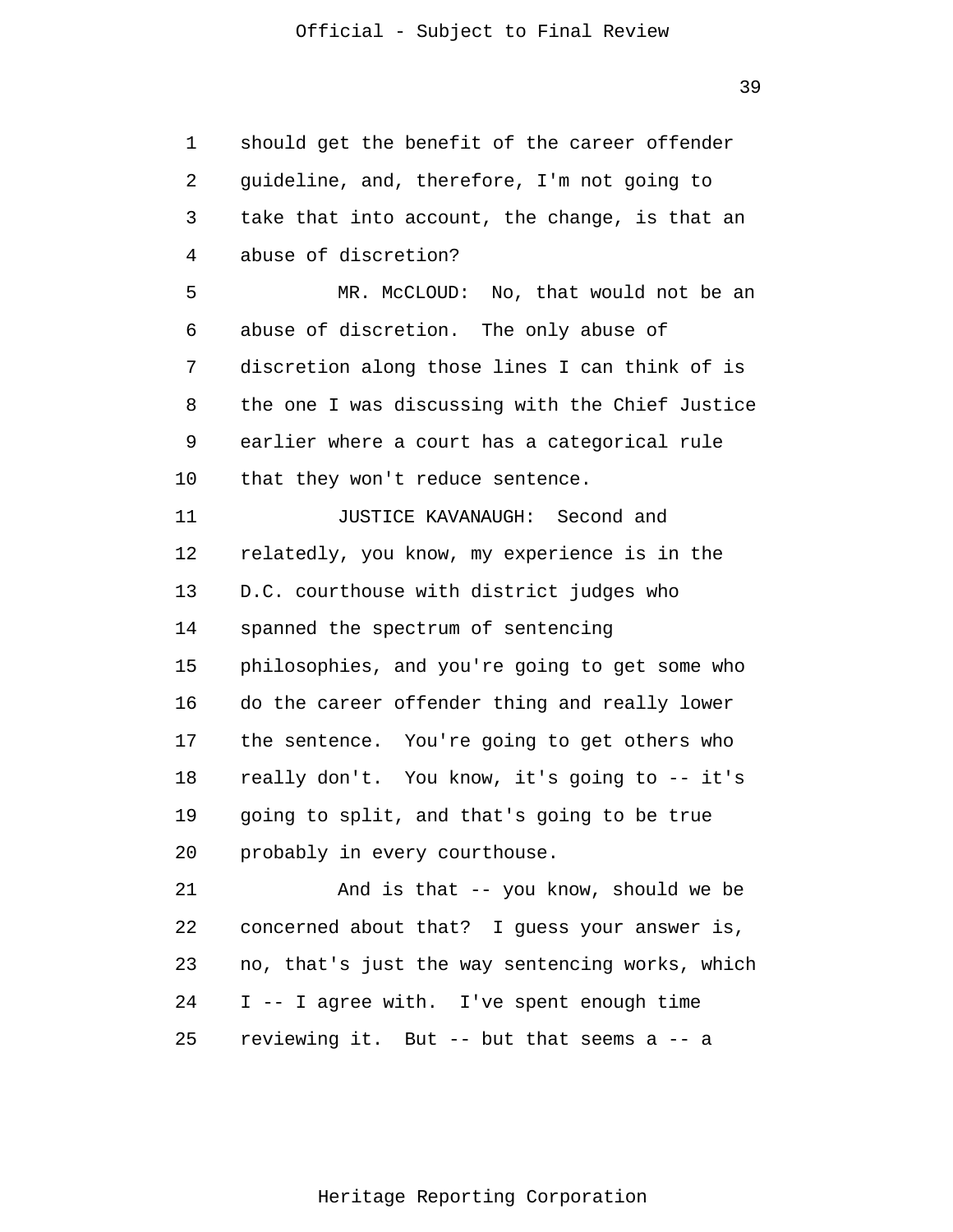1 2 3 4 5 6 7 8 9 10 11 12 13 14 15 16 17 18 19 20 21 22 23 24 25 mild concern here. MR. McCLOUD: That is my answer, Justice Kavanaugh. Our sentencing system isn't perfect and it relies on imperfect human beings to make these decisions about other imperfect human beings standing before them. And so there will be some variation in -- in the decisions that get made. I think that's true under any possible rule in this case, though. JUSTICE KAVANAUGH: I think that's probably right. So, last question, does the district judge in the new proceeding have to calculate the new guidelines range based on today and, if they err in that, is that reversible error on appeal? MR. McCLOUD: Under a "must consider" rule, the district court would have to consider the new applicable guidelines, and an error in that calculation would be reversible. JUSTICE KAVANAUGH: How about on a "may consider"? MR. McCLOUD: I think not on a "may consider." Well, a legal error in the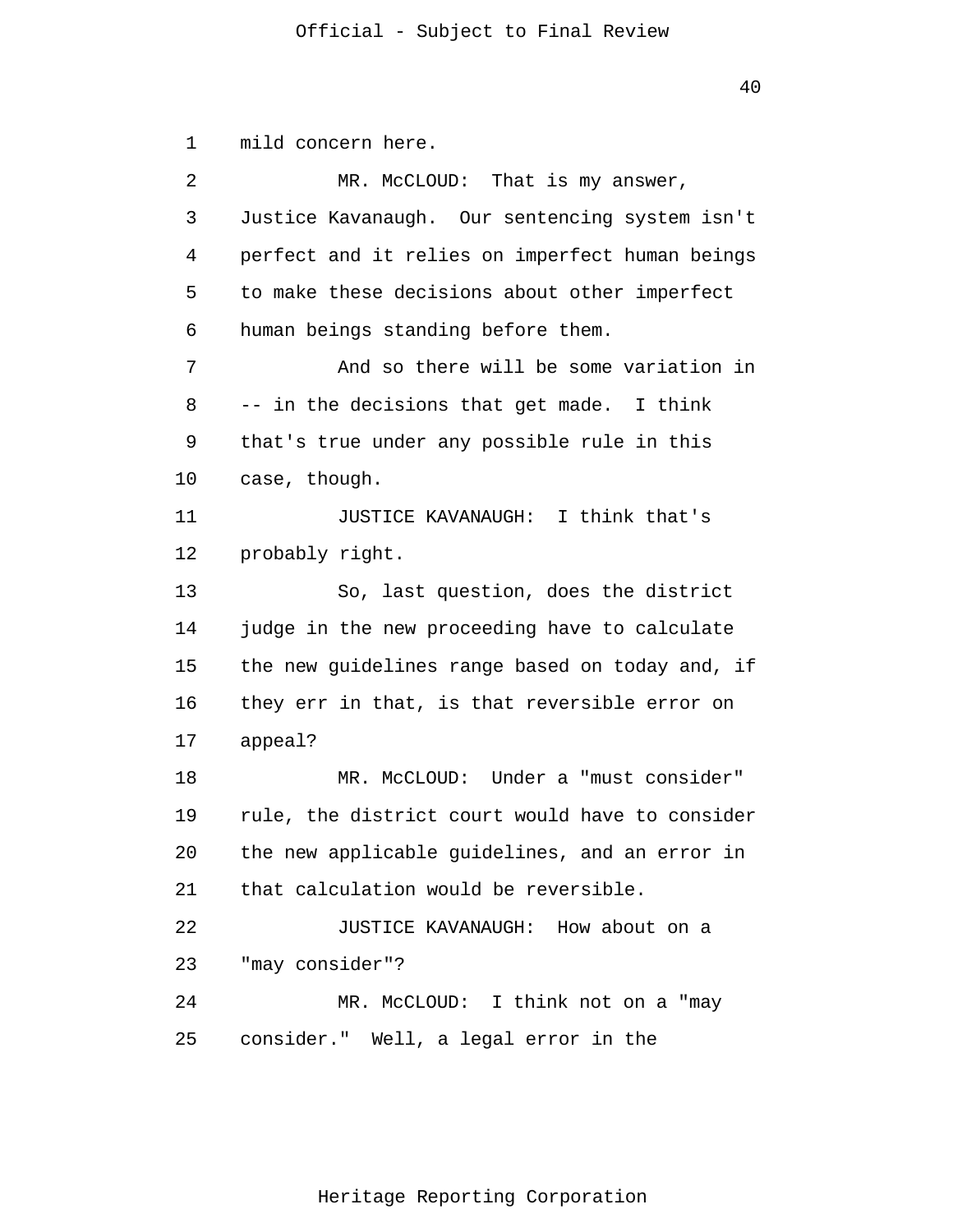41

1 2 3 4 5 6 7 8 9 10 11 12 13 14 15 16 17 18 19 20 21 22 23 24 25 guidelines would be reversible. So, if the district court went to the trouble of calculating the guidelines and got it wrong -- JUSTICE KAVANAUGH: Yeah. MR. McCLOUD: -- that would be reversible. JUSTICE KAVANAUGH: But they don't have to do it? MR. McCLOUD: But they don't have to do it. JUSTICE KAVANAUGH: Thank you. CHIEF JUSTICE ROBERTS: Justice Barrett? Thank you, counsel. MR. McCLOUD: Thank you. CHIEF JUSTICE ROBERTS: Mr. Guarnieri. ORAL ARGUMENT OF MATTHEW GUARNIERI ON BEHALF OF THE RESPONDENT MR. GUARNIERI: Mr. Chief Justice, and may it please the Court: Section 404 of the First Step Act authorizes a limited sentence reduction proceeding, not a plenary resentencing. By its plain terms, Section 404 only requires a district court to take account of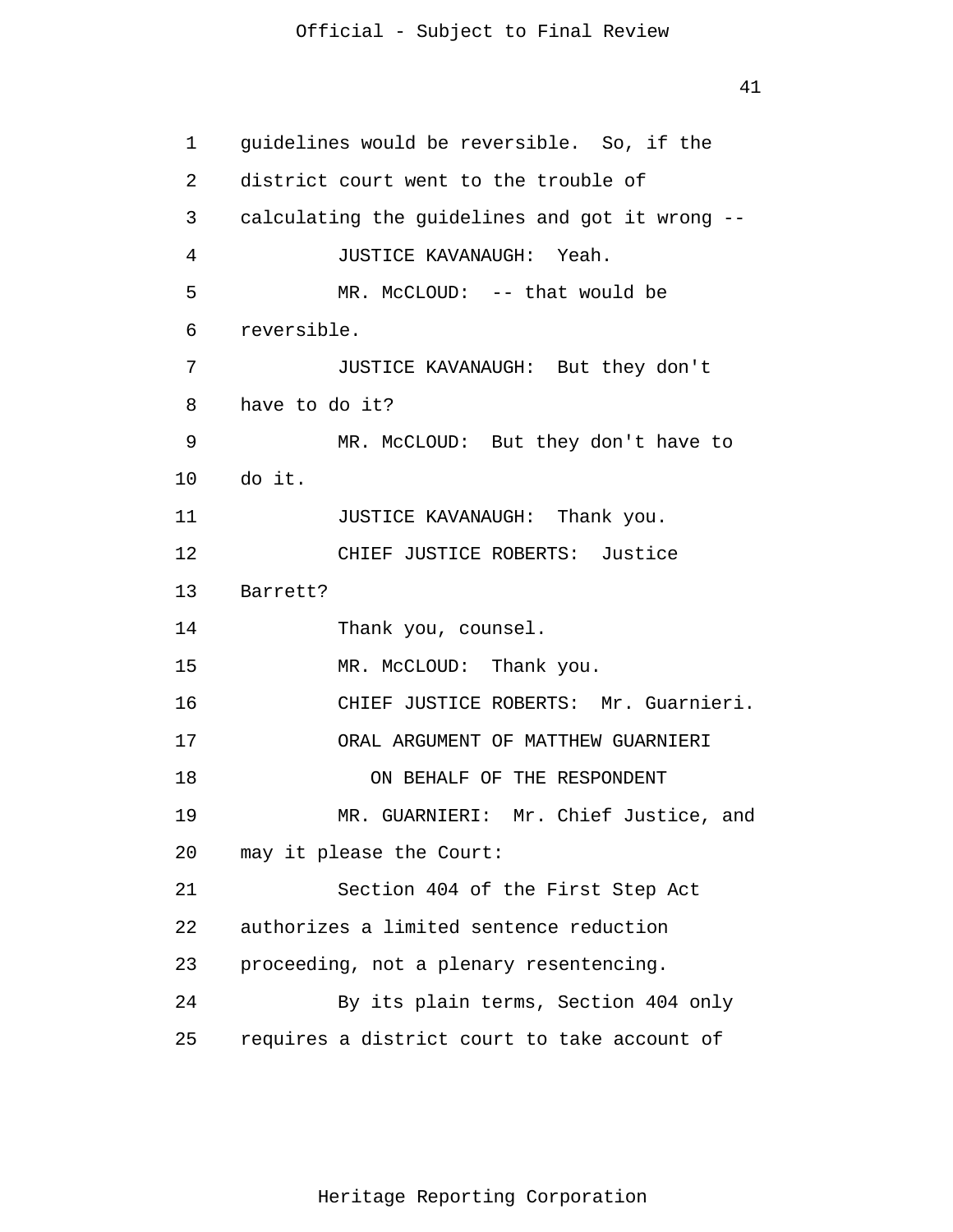1 2 3 4 5 6 7 8 9 10 11 12 13 14 15 16 17 18 19 20 21 22 23 24 25 one new development, namely, the changes to crack cocaine sentencing made by Sections 2 and 3 of the Fair Sentencing Act. Section 404 does not entitle a defendant to insist that the court consider other unrelated factual and legal developments since the original sentencing, including the more than 75 non-retroactive amendments to the Sentencing Guidelines that the Commission has adopted since 2010. Reading Section 404 to create such an entitlement would result in a significant and unjustified windfall for a select subset of crack cocaine offenders who were sentenced before the effective date of the Fair Sentencing Act. Petitioner's principal argument, as you've heard this morning, in favor of such an entitlement rests on the term "impose" in Section 404, which Petitioner would read to incorporate a requirement to redo the Section 3553(a) analysis that a court does in imposing an initial sentence. That argument is inconsistent with the text of Section 404 as a whole, in particular,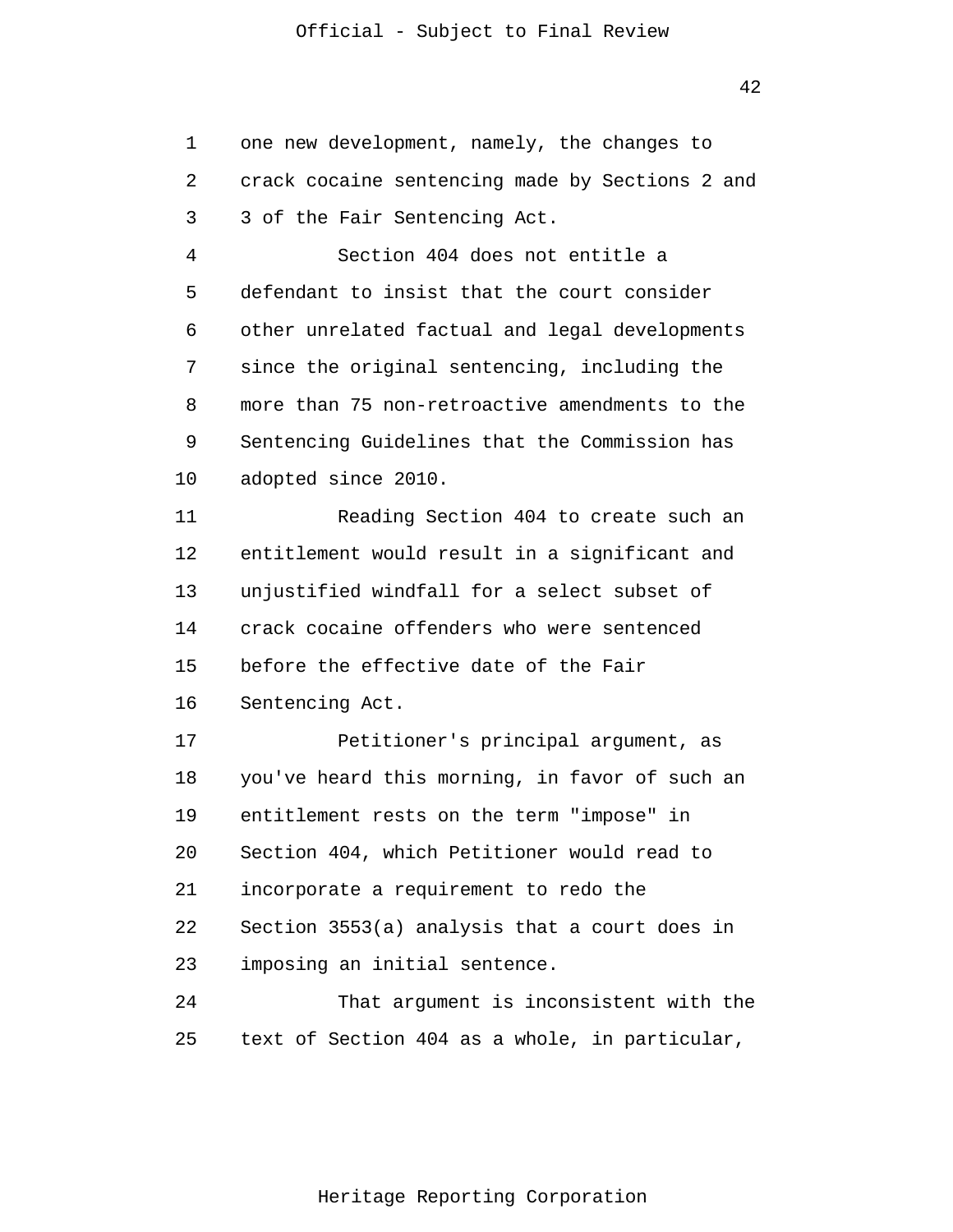43

1 2 3 4 5 6 7 8 9 10 11 12 13 14 15 16 17 18 19 20 21 22 23 24 25 with the text of Section  $404(c)$ , as well as with the undisputedly limited scope and nature of sentence reduction proceedings. As the statutory text reflects, the lodestar of any proceeding under Section 404 is the defendant's existing lawful sentence. At every single proceeding under Section 404, the district court has already fully considered the Section 3553(a) factors at the original sentencing, and the only question before the court is whether to reduce that current sentence. In that context, we think that Congress chose to require district courts to consider only the changes made by Sections 2 and 3 of the Fair Sentencing Act, and it sensibly left the consideration of other developments to the Court's discretion. I welcome the Court's questions. JUSTICE THOMAS: Counsel, you seem fairly certain that there is no -- that Petitioner's argument is foreclosed by the language of the statute. Could you spend a minute on precisely what words you're relying on for this -- for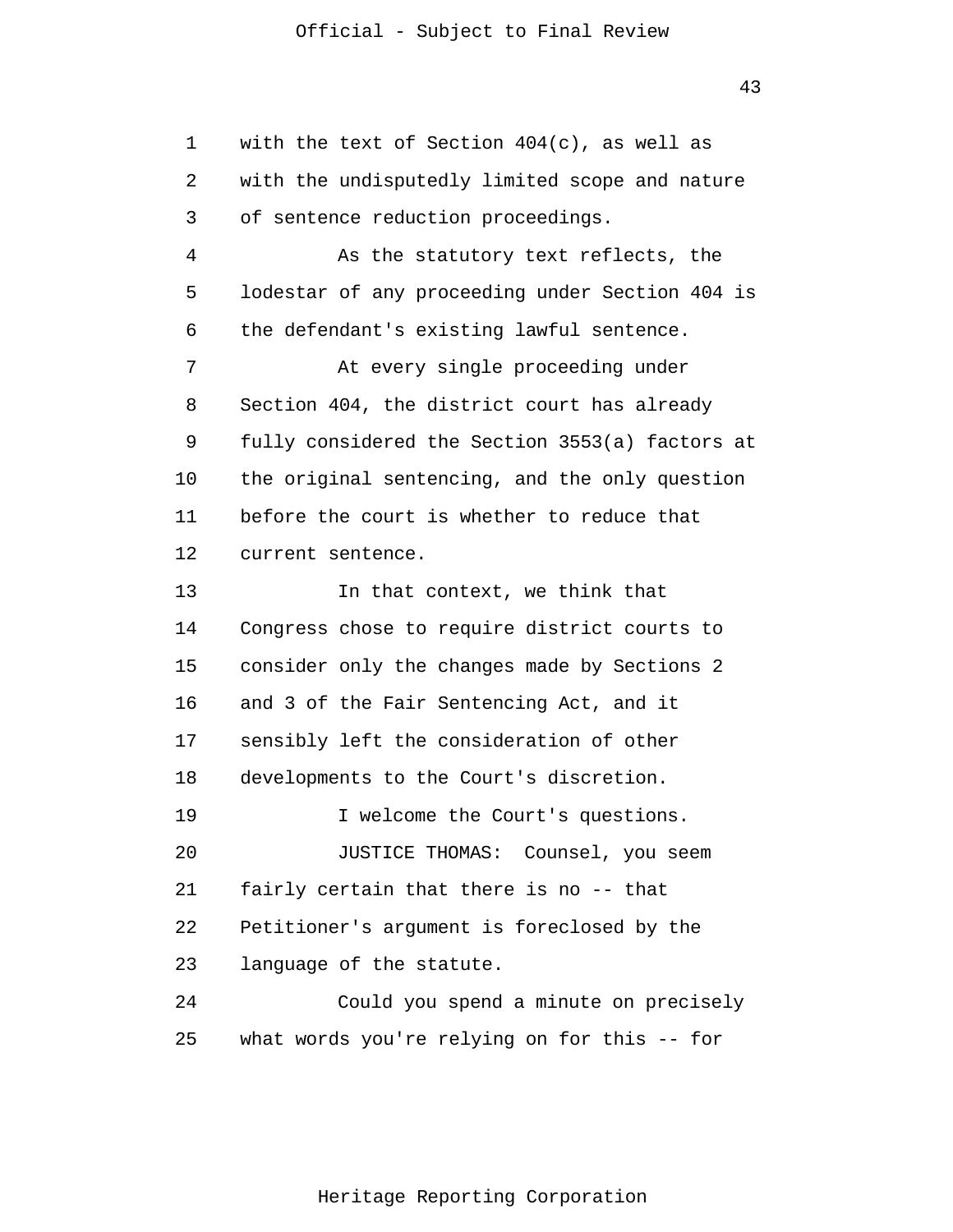1 your limitations?

| 2  | MR. GUARNIERI: Sure. So we do think                  |
|----|------------------------------------------------------|
| 3  | that there are important limitations in the          |
| 4  | text of Section 404(b) itself. In particular,        |
| 5  | Section 404(b) requires the district court to        |
| 6  | engage in this counterfactual inquiry and to         |
| 7  | determine the statutory and guidelines range         |
| 8  | that would have applied to the offender at the       |
| 9  | time of the original sentencing, had Sections 2      |
| 10 | and 3 of the Fair Sentencing Act been in effect      |
| 11 | at that time.                                        |
| 12 | Now, in light of the fact that the                   |
| 13 | statute specifies that the Court must engage in      |
| 14 | that counterfactual inquiry, we think there's        |
| 15 | just no plausible textual basis to read into         |
| 16 | the statute a requirement to consider other          |
| 17 | unrelated changes.                                   |
| 18 | JUSTICE THOMAS: So you think this                    |
| 19 | language by -- there's sort of a negative            |
| 20 | implication that nothing -- because it mentions      |
| 21 | this provision, no other considerations can be       |
| 22 | taken into account?                                  |
| 23 | MR. GUARNIERI: Well, I -- Justice                    |
| 24 | Thomas, I wouldn't say that no other                 |
| 25 | considerations can be taken into account.<br>$I - -$ |

44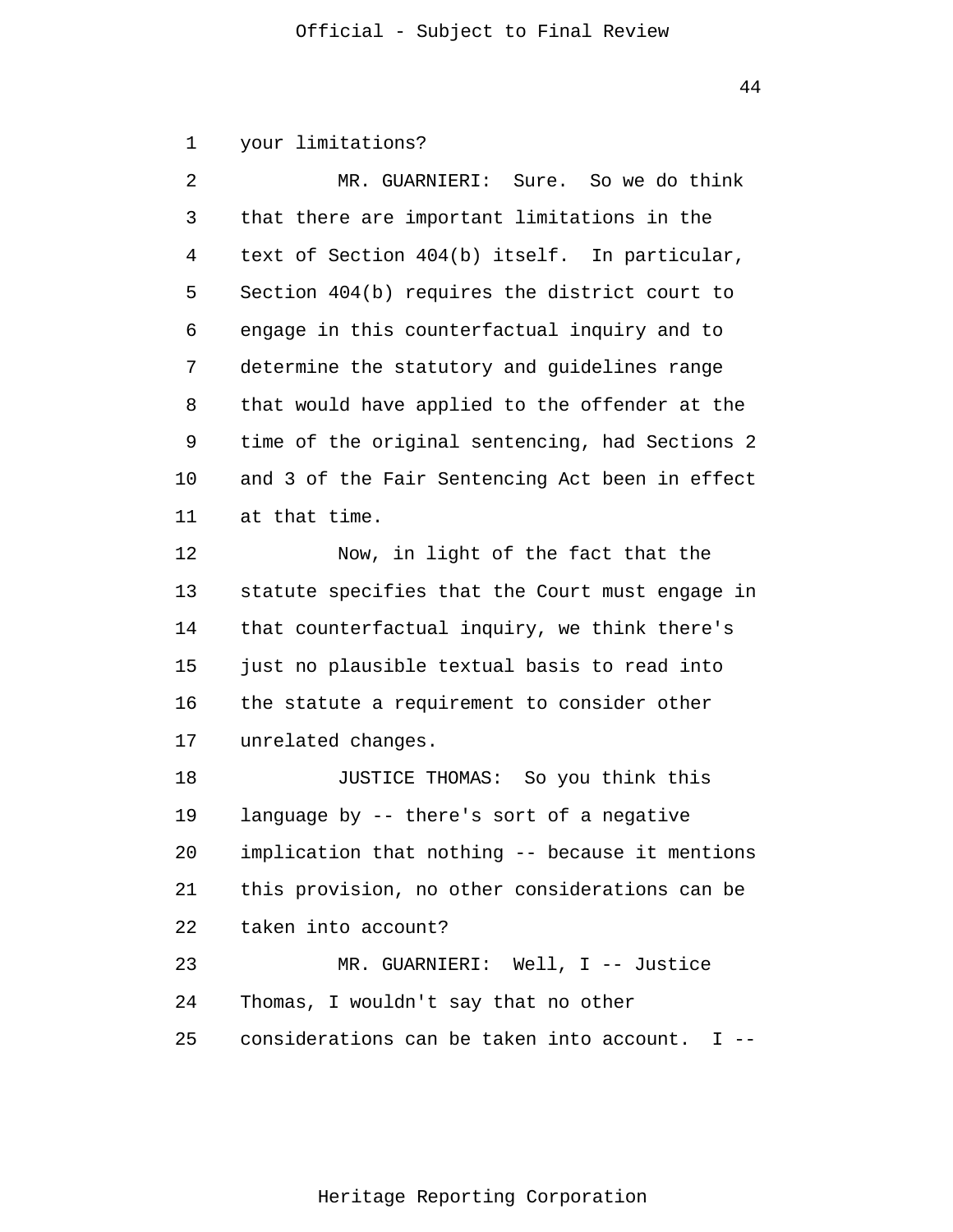45

1 2 3 4 5 6 7 8 9 10 11 12 13 14 15 16 17 18 19 20 21 22 23 24 25 I would say that the statute does not require the district court to take into account anything else. And that discretionary reading is backstopped by Section 404(c), which says expressly that a sentence reduction is never required in any of these proceedings. So the -- the watchword here is discretion. This is a -- entirely discretionary sentence reduction. There - there is a mandatory decision-making process in the sense that the district court, for a covered eligible offender, must engage in this counterfactual inquiry, but once the court has done so and figured out this counterfactual penalty range, the choice of a point within that range is left to the court's discretion. JUSTICE THOMAS: But I don't see the difference. Petitioner seemed quite willing to accept that also. So I don't see what the daylight is between you and -- I see the daylight between the -- the "mandatory" argument, but if Petitioner's argument is willing to accept the discretionary approach, as you seem to be willing to accept, what's the daylight between you and Petitioner with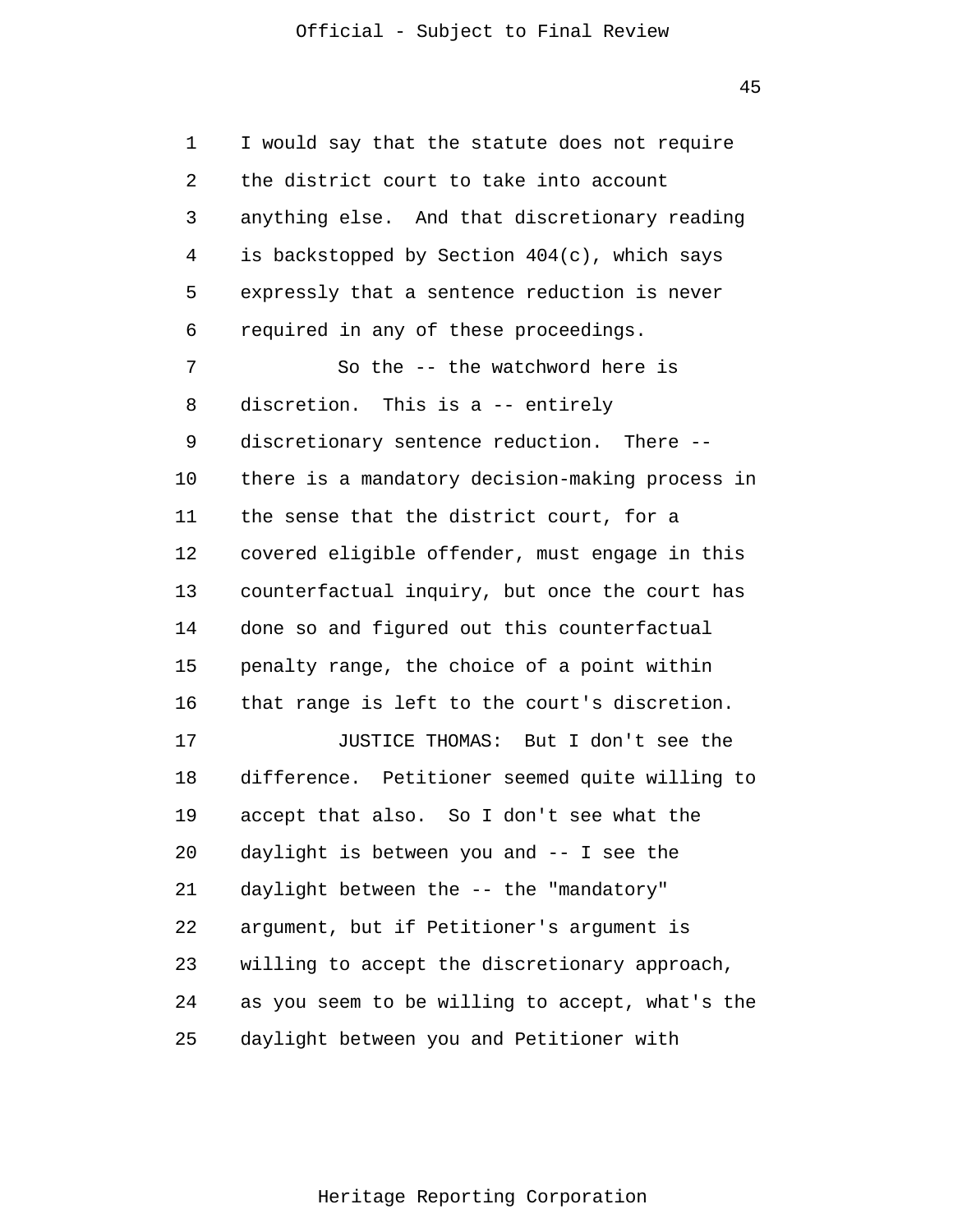1 2 3 4 5 6 7 8 9 10 11 12 13 14 15 16 17 18 19 20 21 22 23 24 25 respect to that approach? MR. GUARNIERI: Well, I'm not sure there is any daylight, Justice Thomas. In seeking this Court's review, Petitioner argued in favor of a mandatory approach in which district courts would be required to consider these unrelated developments. In his merits brief in this Court, Petitioner has adopted as his notional fallback position the government's long-standing approach to Section 404 under which the consideration of other factors is discretionary or other -- other factual and legal developments is discretionary. So I think, at least with respect to Petitioner's fallback argument, there really is -- is not daylight between the parties at this point. JUSTICE KAVANAUGH: You're not -- keep going. Keep going. MR. GUARNIERI: Well, I -- I -- there is a significant difference between that approach and the mandatory approach that Petitioner has principally advocated for. And under Petitioner's mandatory approach in a case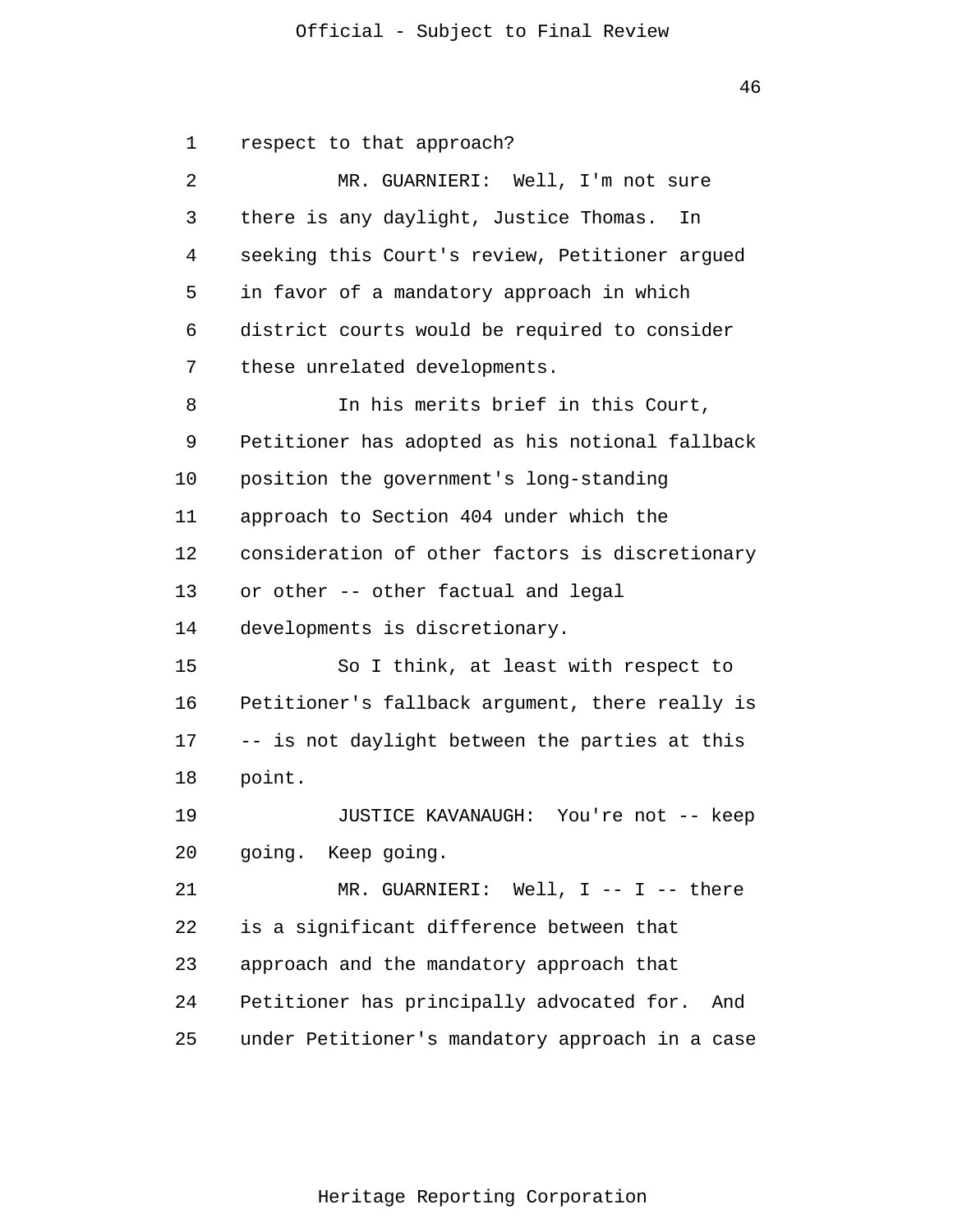| 1  | like this one, the district court would be      |
|----|-------------------------------------------------|
| 2  | required to redo the 3553(a) analysis from      |
| 3  | scratch. The court would be required to         |
| 4  | recalculate the offender's advisory guidelines  |
| 5  | range in light of numerous amendments that the  |
| 6  | Commission itself declined to make retroactive  |
| 7  | to a defendant in Petitioner's circumstances.   |
| 8  | And we just don't think there's a               |
| 9  | basis to read into the statute that kind of     |
| 10 | burdensome requirement.                         |
| 11 | JUSTICE GORSUCH: Counsel, I'm -- I --           |
| 12 | I understand that everybody seems happy to lose |
| 13 | and take the "may," but it's interesting that   |
| 14 | the government has chosen not to defend the     |
| 15 | "must not" position that the Ninth Circuit,     |
| 16 | among others, articulated pretty thoughtfully.  |
| 17 | And you -- you -- you've mentioned it, alluded  |
| 18 | to it in your opening remarks, the "as if"      |
| 19 | language suggests that you're just doing a      |
| 20 | counterfactual hypothetical changing one thing, |
| 21 | and one thing only. And that's the -- the --    |
| 22 | Sections 2 and 3 of the Fair Sentencing Act.    |
| 23 | I can understand $--$ I'm $--$ I $--$ I'm       |
| 24 | kind of where the Chief Justice was at the      |
| 25 | beginning of this argument. I can understand    |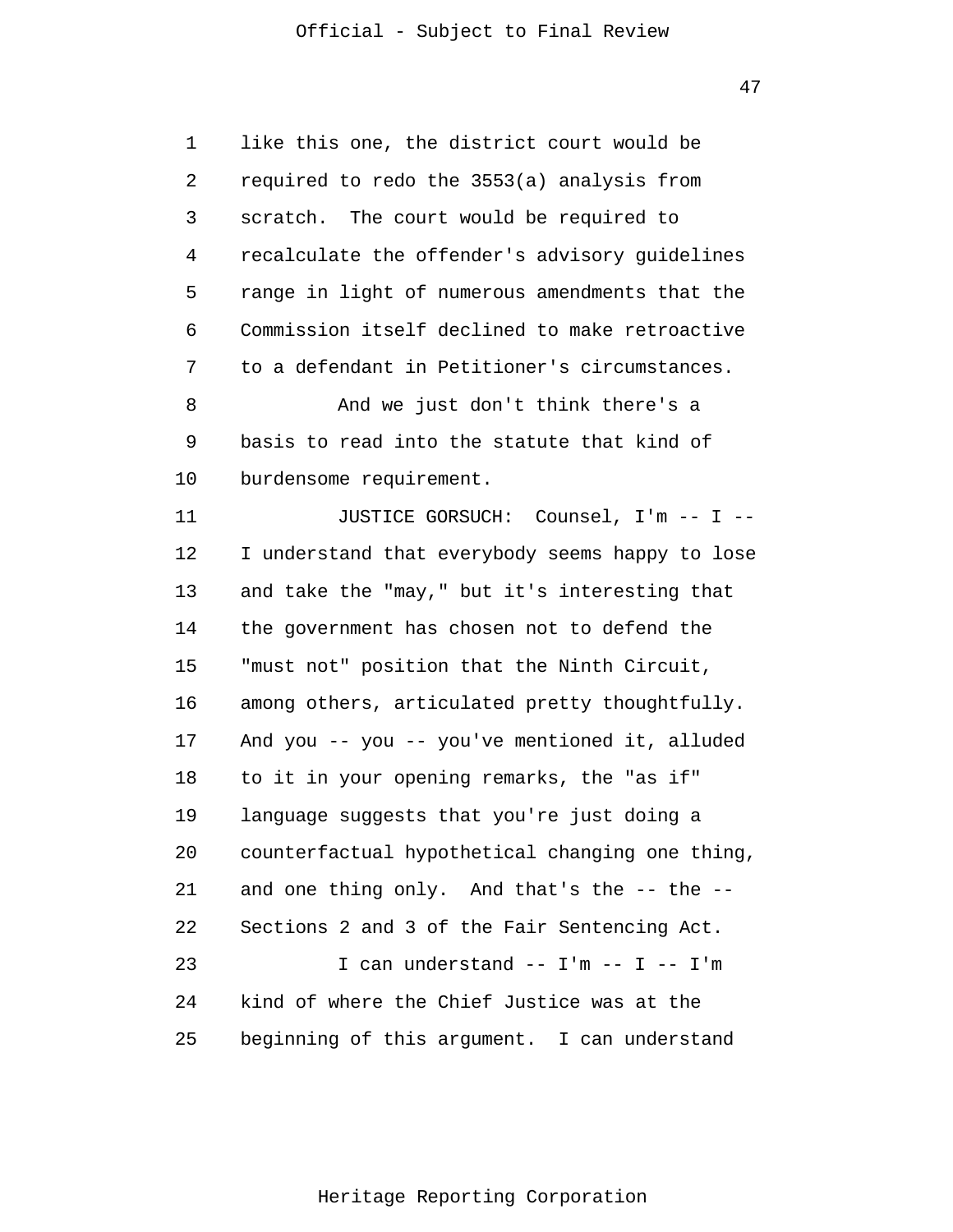48

| that argument. And then I can also understand   |
|-------------------------------------------------|
| the -- the "may impose" suggests -- if you're   |
| going to impose a sentence, you do it like we   |
| have always done it, and that's 3553.           |
| I have a very hard time getting my              |
| head around that there's some universe in which |
| you may impose a lower sentence but it's        |
| unconstrained by 3553 or anything the           |
| Sentencing Commission has said. That's a        |
| world, I guess, after Rita and Gall I just      |
| don't recognize.                                |
| So can you help me first with why the           |
| government abandoned the position in the Ninth  |
| Circuit, which I could understand, and, two,    |
| help me understand that -- that which I'm       |
| struggling to understand?                       |
| MR. GUARNIERI: Sure, Justice Gorsuch.           |
| A couple of points. One, as detailed in our     |
| brief in opposition, I'm not sure it's clear    |
| that any court, including the Ninth Circuit,    |
| has embraced the kind of --                     |
| JUSTICE GORSUCH: Well, assume they              |
| did, okay?                                      |
| MR. GUARNIERI: Sure. Sure. You --               |
|                                                 |
|                                                 |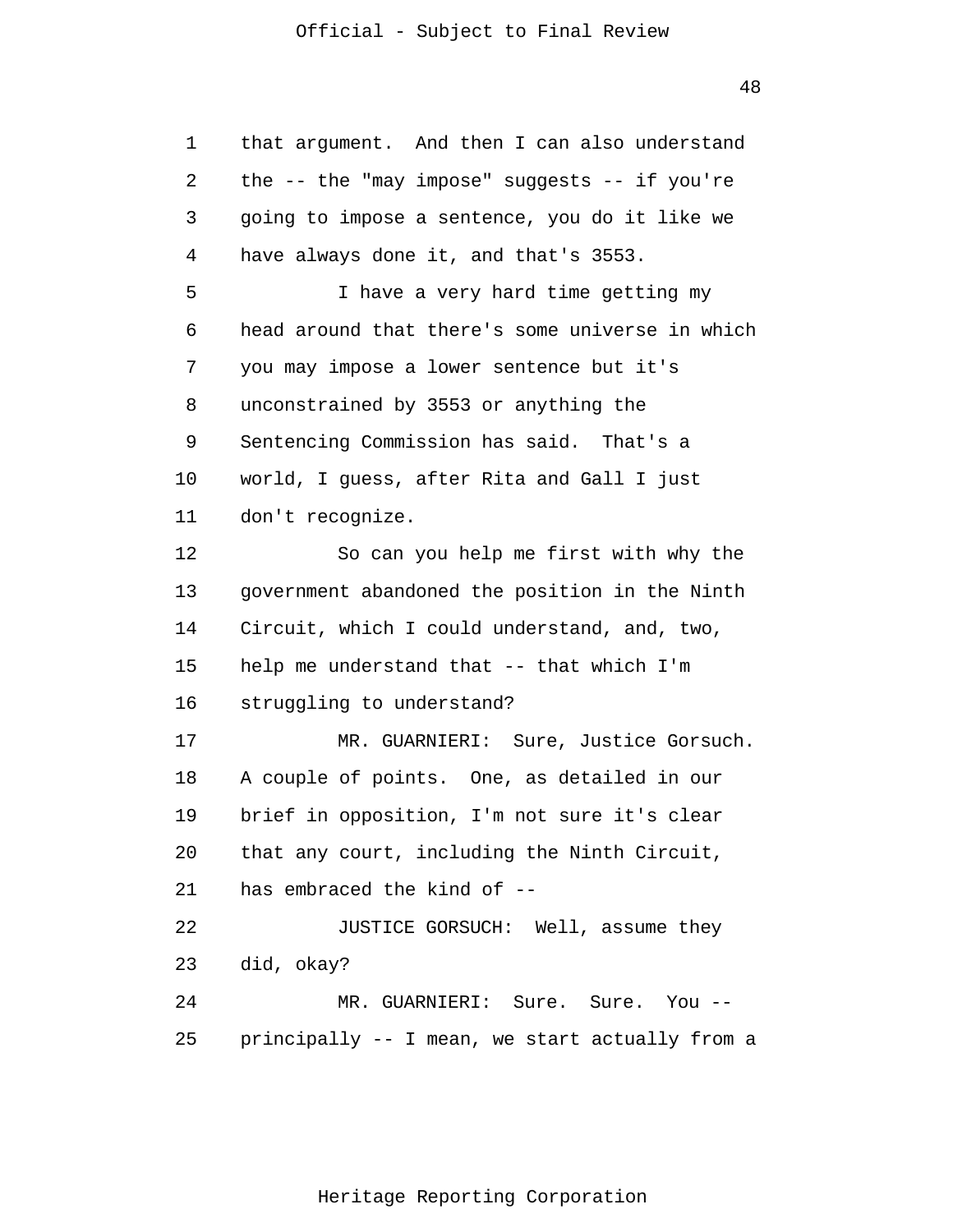1 2 3 4 5 6 7 8 9 10 11 12 13 14 15 16 17 18 19 20 21 22 23 24 25 quite similar position to one that Mr. McCloud alluded to in the top half of his argument, which is it would really be extraordinary in this context for Congress to have forbidden district courts from taking into account post-sentencing criminality by -- by the Section 404 movement. So if you had a case in which the defendant had committed a serious -- had, for example, continued to deal drugs -- JUSTICE GORSUCH: I don't -- MR. GUARNIERI: -- while in prison -- JUSTICE GORSUCH: -- understand that argument because -- because surely a district court can consider criminality post-sentencing as a basis for exercising its discretion not to reduce the sentence. That would be one of the 3553(a) factors, right? Your -- your character, your -- and your activities. That's -- that's part of what a judge would do. And, surely, Congress didn't say you can increase the sentence on the basis of such conduct, because a trial would be required. If you're going to increase punishment, you'd need a jury to do that. So there's obvious reasons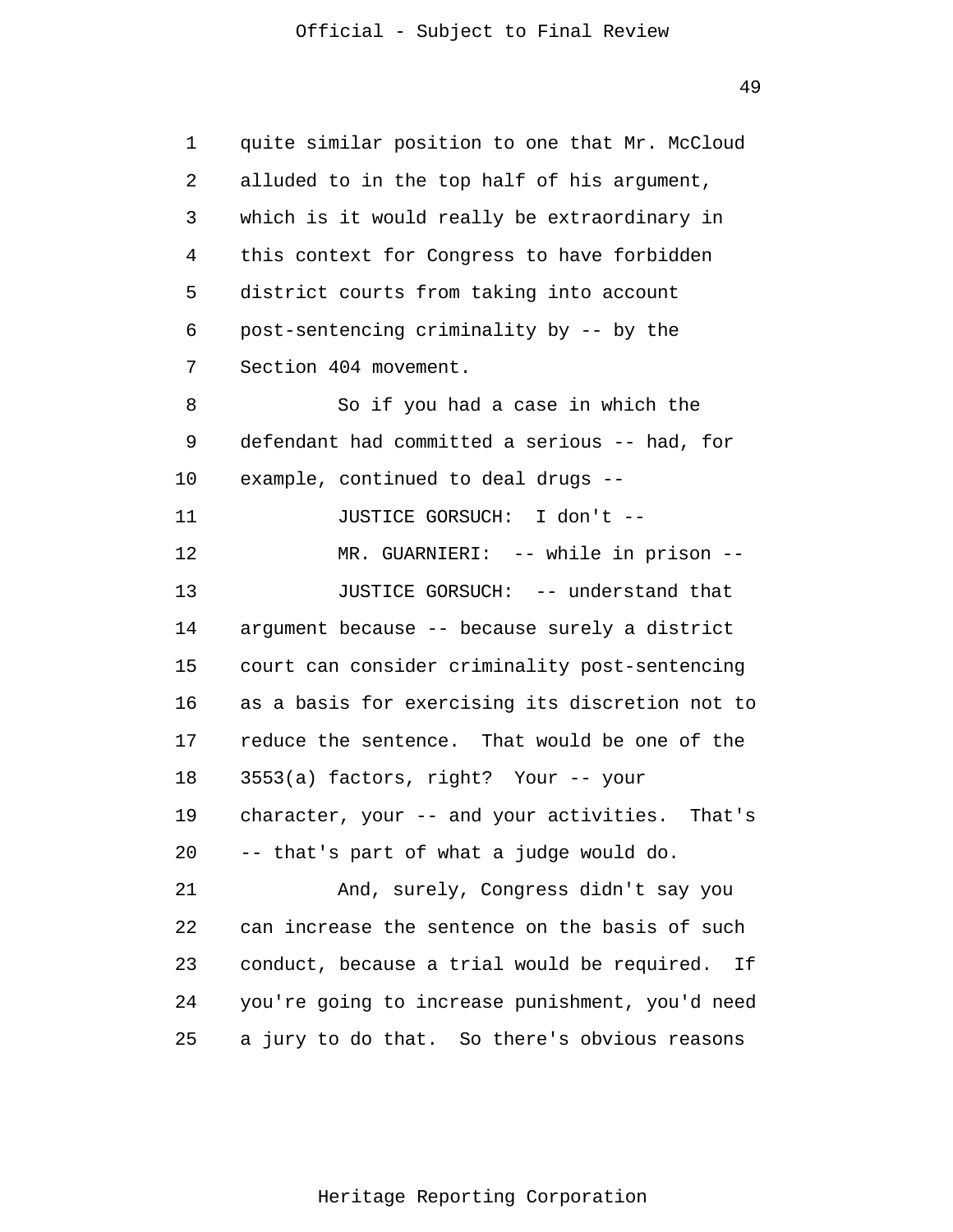1 2 3 4 5 6 7 8 9 10 11 12 13 14 15 16 17 18 19 20 21 22 23 24 25 why that's not the case. So that doesn't work for me. So let's try again. MR. GUARNIERI: Well, I take the point, Justice Gorsuch, but if you were to really adopt what I'll -- I'll characterize as a hard-line view in which all that the district court is required to take into account in these proceedings -- JUSTICE GORSUCH: I'm asking you to first address the question of why is the government not pursuing the "as if" position, which I attribute at least to the Ninth Circuit and which does strike me a plausible reading. That's my first question, all right? MR. GUARNIERI: Sure. JUSTICE GORSUCH: Let's start there. MR. GUARNIERI: Justice Gorsuch, perhaps I'm not understanding what it is that -- that you are conceptualizing as -- as that approach, but as I understand it -- JUSTICE GORSUCH: That you must not consider anything other than the Fair Sentencing Act change, and it's a counterfactual hypothetical.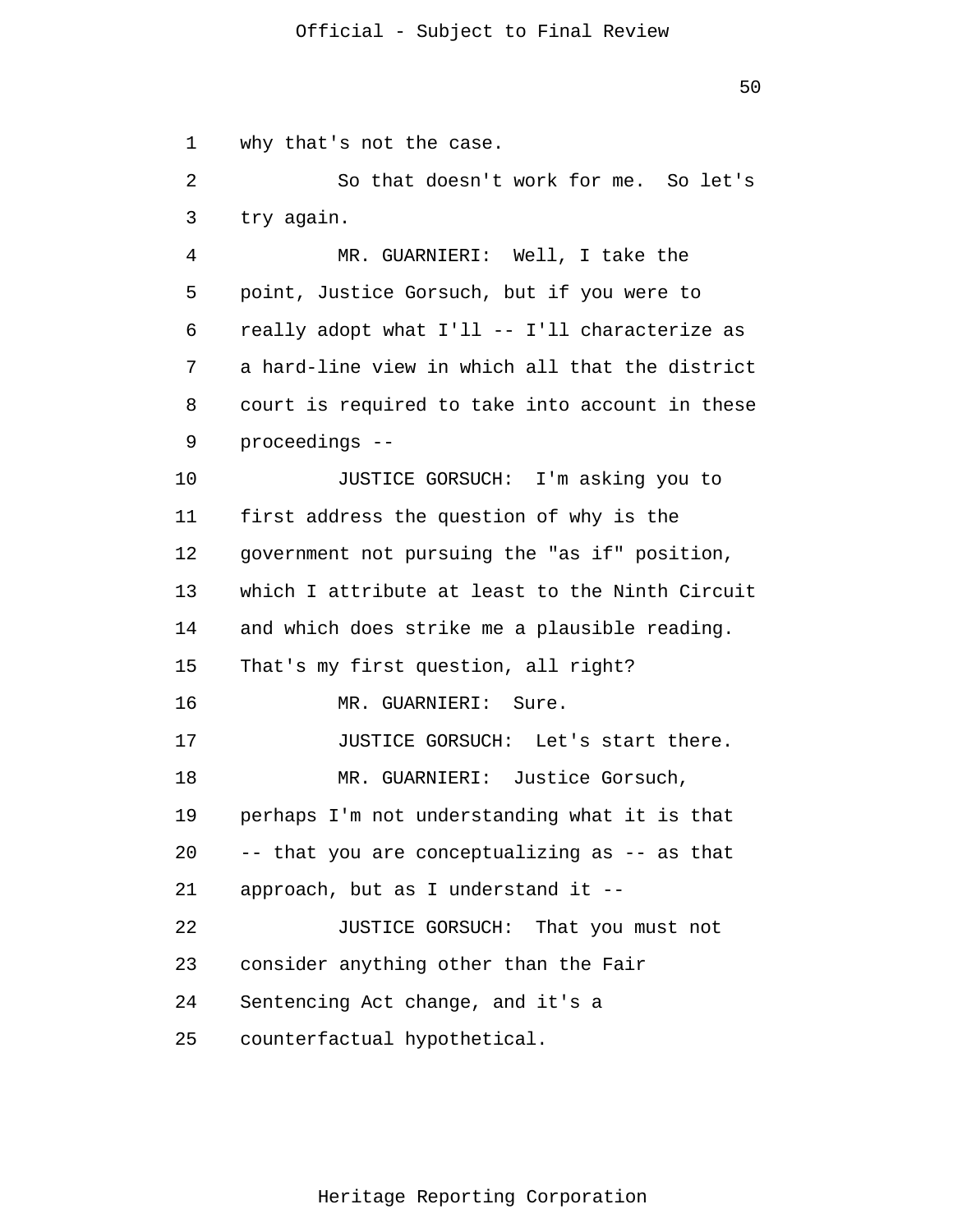1 2 3 4 5 6 7 8 9 10 11 12 13 14 15 16 17 18 19 20 21 22 23 24 25 MR. GUARNIERI: Sure. JUSTICE GORSUCH: The government's saying that's off the table, we're not pursuing that argument, and I'm just asking why? MR. GUARNIERI: Well, again, we don't think that that is a plausible reading of the text here, in significant part because if you were to adopt that reading, the implication would be that the sentencing court cannot consider post-sentencing misconduct by -- JUSTICE GORSUCH: That -- that is a rational policy too. As -- as Justice Alito explained, on a presumption of finality in our criminal justice system, we're not going to reopen the books for any reason. MR. GUARNIERI: Well -- JUSTICE GORSUCH: For any reason. MR. GUARNIERI: Sure. It -- JUSTICE GORSUCH: Except -- except -- MR. GUARNIERI: It would be very strange to impute to Congress the -- the -- a directive to district courts to consider whether to impose a reduced sentence in light of the changes made to -- by the Fair Sentencing Act but to ignore the fact that the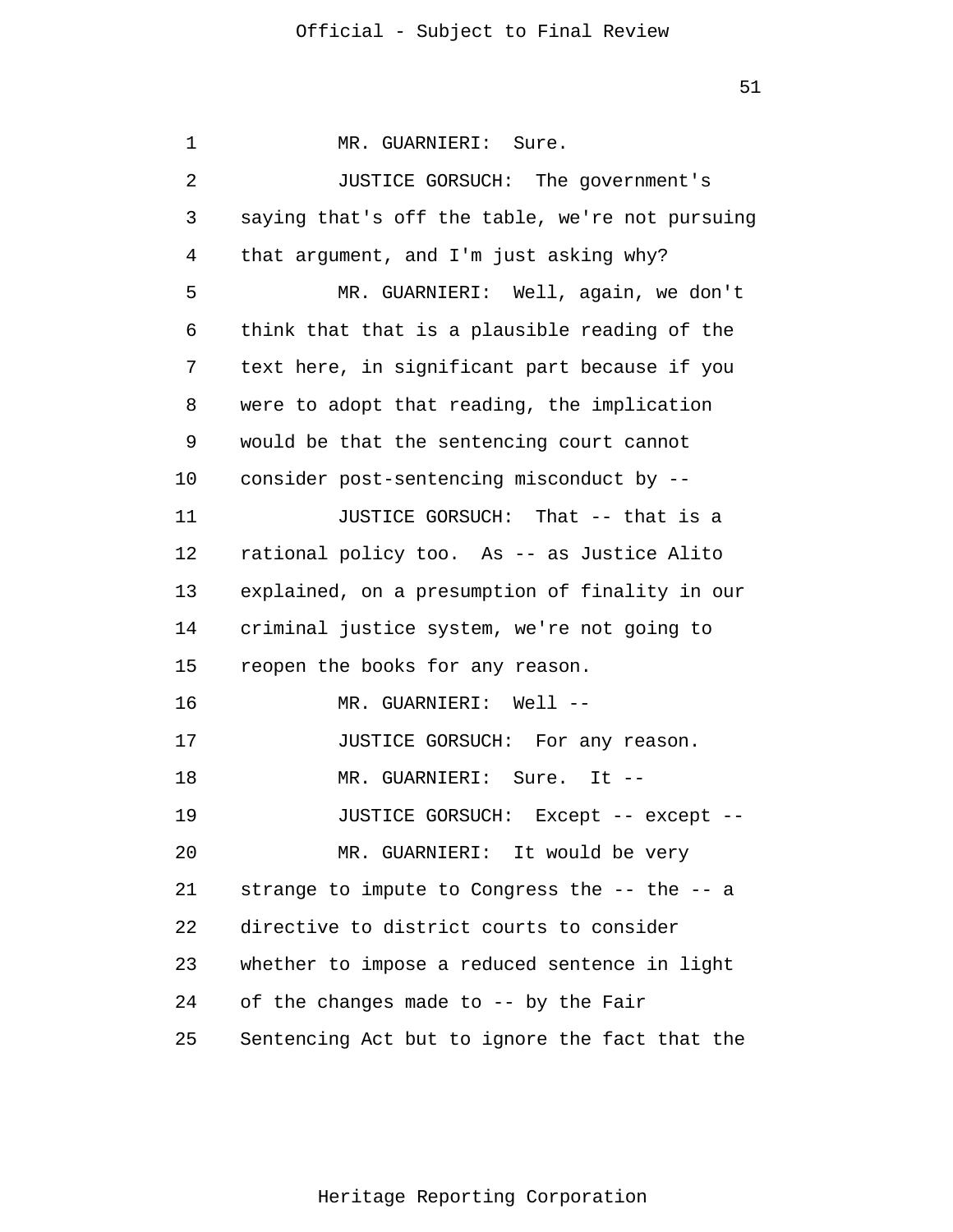52

1 2 3 4 5 6 7 8 9 10 11 12 13 14 15 16 17 18 19 20 21 22 23 24 25 defendant, during the intervening period, has continued to engage in serious criminal conduct, including potentially drug dealing -- JUSTICE BARRETT: But why would -- MR. GUARNIERI: -- while in prison. JUSTICE BARRETT: -- that be strange? MR. GUARNIERI: And if you accept that, if you accept the district court was - that Congress was unlikely to have required district courts to blind themselves in that way, then I think it follows naturally that district courts could also take a -- at least entertain argument -- JUSTICE BARRETT: But, counsel, I don't understand why that would be strange. Justice Kavanaugh pointed out that there are horizontal equity arguments because others can't take advantage of, say, the changes in the career offender guidelines. Why is that so outlandish? MR. GUARNIERI: Well, I -- I take the point, and -- and, indeed, we make those kinds of horizontal equity arguments in many cases. We think that is a strong reason to reject Petitioner's mandatory approach.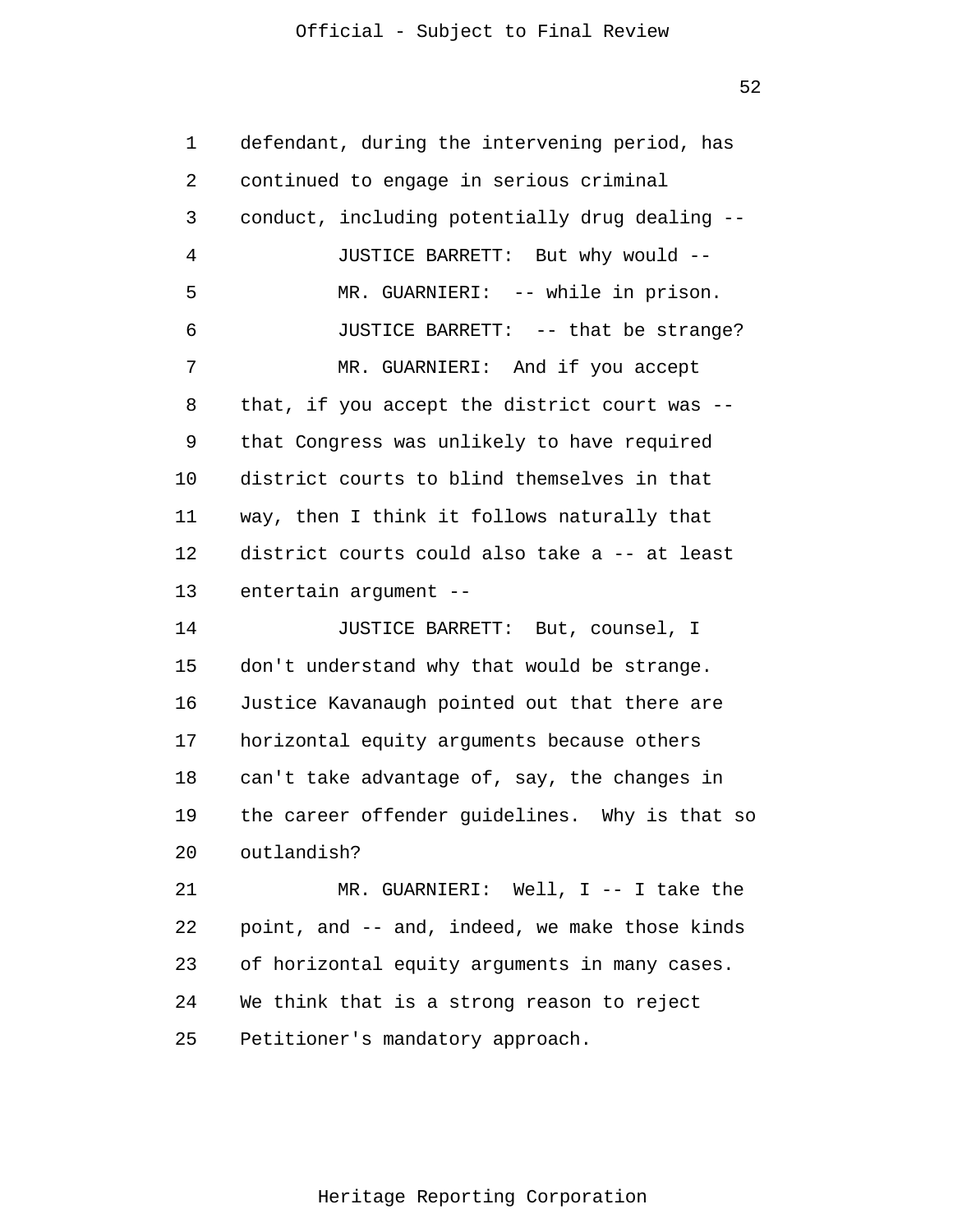| 1  | But my point is just a more modest              |
|----|-------------------------------------------------|
| 2  | one, which is that I don't $-$ - you know, we   |
| 3  | certainly think that, for example, district     |
| 4  | courts -- it's a perfectly permissible exercise |
| 5  | of a district court's discretion to decline to  |
| 6  | take into account post-Sentencing Guidelines    |
| 7  | amendments that the Commission made not         |
| 8  | retroactive, but it would be strange to take    |
| 9  | off the table any consideration of              |
| 10 | post-sentencing misconduct by the defendant --  |
| 11 | CHIEF JUSTICE ROBERTS: I -- I just --           |
| 12 | MR. GUARNIERI: -- including, as in              |
| 13 | this case, the seven disciplinary infractions   |
| 14 | that Petitioner committed while incarcerated.   |
| 15 | CHIEF JUSTICE ROBERTS: Well, I have             |
| 16 | the same reaction as Justice Barrett. I don't   |
| 17 | know if -- think it would be a reasonable       |
| 18 | thing -- I think it would be the most rational  |
| 19 | thing. Congress is saying there is a            |
| 20 | particular problem that we think is really      |
| 21 | outrageous, that we think ought to be fixed,    |
| 22 | and it's this, you know, crack/powder           |
| 23 | disparity. And we want you to go fix it.        |
| 24 | Well, you know, are you worried about           |
| 25 | this problem? You know, are you worried about   |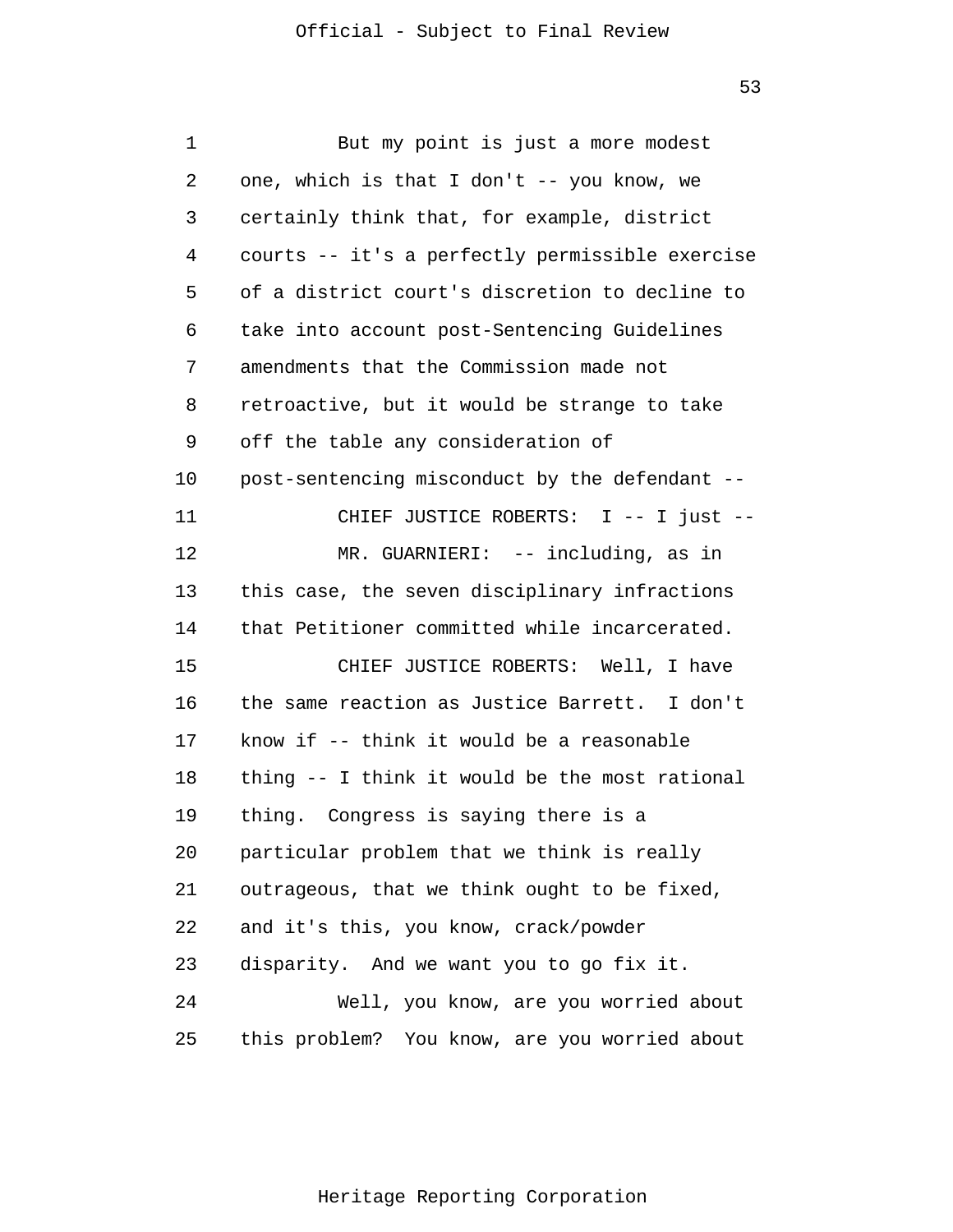54

1 2 3 4 5 6 7 8 9 10 11 12 13 14 15 16 17 18 19 20 21 22 23 24 25 this one? Saying no, no. You know, district judges are busy, so are people in Congress. I don't want to deal with the whole universe of things that a judge might want to look at. I've got one problem and I'm going to deal with that. And then to say back when it gets back to the district judge, well, we're going to do a whole bunch of other things. I don't know Congress would have wanted that. And you could pick particularly egregious examples. There are particularly egregious examples with respect to other people who are not seeking relief under the Fair Sentencing Act, and they don't get a restart. I can see Congress saying we're only dealing with one thing and that's it. MR. GUARNIERI: Well, Mr. Chief Justice -- CHIEF JUSTICE ROBERTS: And that's certainly what the record looks like. I don't see anything in the record saying and it's a good opportunity for us to fix all these other errors that might be out there. MR. GUARNIERI: Sure. Mr. Chief Justice, let me -- let me take -- let me make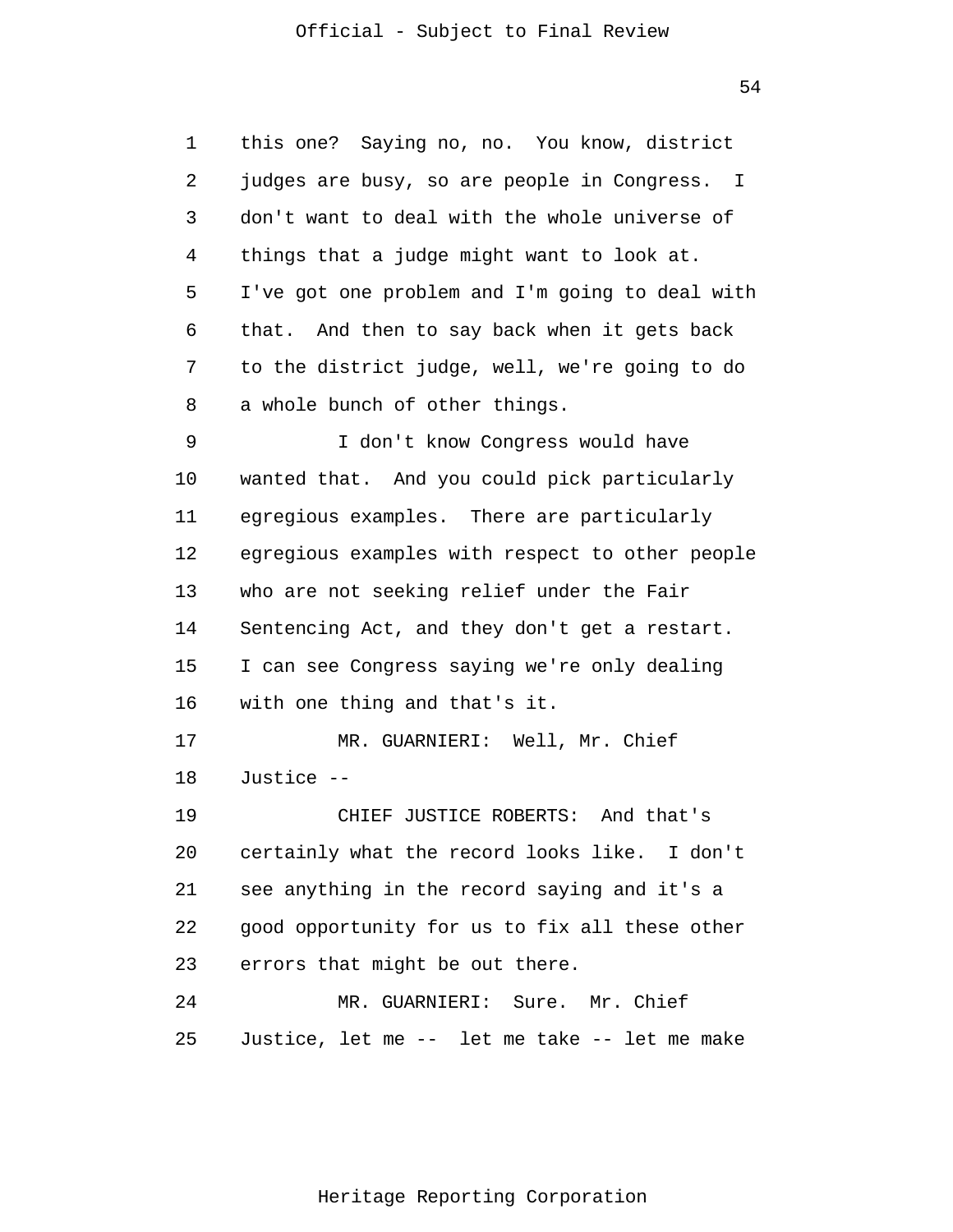55

| 1  | a couple of additional points against that      |
|----|-------------------------------------------------|
| 2  | position. First, it would be contrary to this   |
| 3  | Court's decision in Pepper, which recognized    |
| 4  | that -- and Pepper, to be clear, was a case     |
| 5  | involving a plenary resentencing after a        |
| 6  | sentence was vacated on direct appeal. But the  |
| 7  | Court in Pepper was discussing general          |
| 8  | principles and made clear that, ordinarily, a   |
| 9  | district court is entitled to take into account |
| 10 | or has the discretion to take into account      |
| 11 | post-sentencing conduct in fashioning a         |
| 12 | sentence in --                                  |
| 13 | CHIEF JUSTICE ROBERTS: Well, but --             |
| 14 | MR. GUARNIERI: -- those                         |
| 15 | circumstances.                                  |
| 16 | CHIEF JUSTICE ROBERTS: -- I mean,               |
| 17 | that kind of begs the whole question here.      |
| 18 | Here we have something which is not a plenary   |
| 19 | review. It's a focused review on the Fair       |
| 20 | Sentencing Act issue.                           |
| 21 | MR. GUARNIERI: Well, what --                    |
| 22 | CHIEF JUSTICE ROBERTS: So I would put           |
| 23 | Pepper to one side.                             |
| 24 | MR. GUARNIERI: That's entirely true.            |
| 25 | The second point I would make, again,           |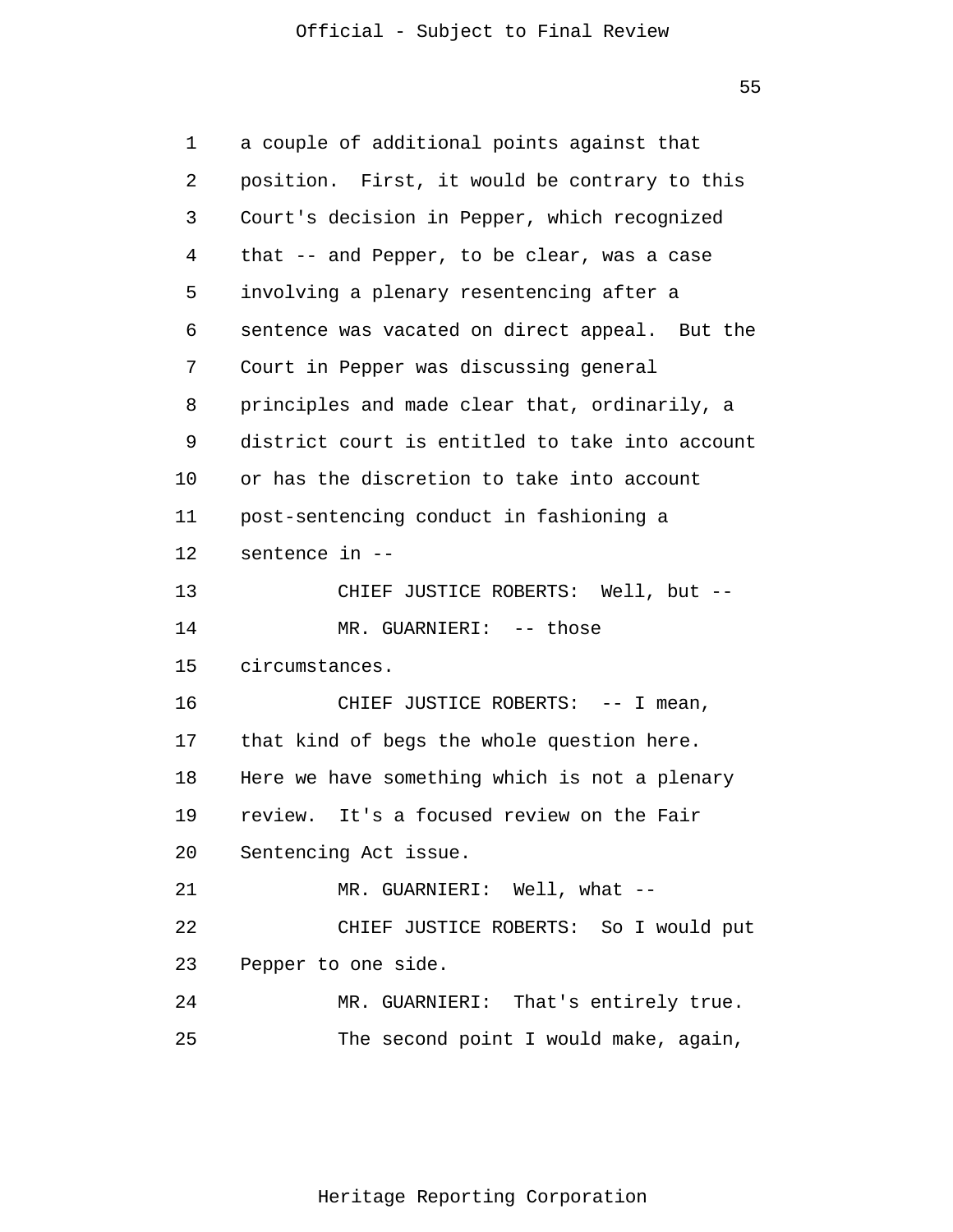1 2 3 4 5 6 7 8 9 10 11 12 13 14 15 16 17 18 19 20 21 22 23 24 25 we -- we draw a great deal of our argument from the expressly discretionary language of the statute that is 404(b)'s use of the term "may" and 404(c)'s clear rule that nothing in the statute requires a sentence reduction in any particular case. So you have that discretionary language. The third point I would make, Section 404 motions, and this is in 404(b), can be brought by the director of the Bureau of Prisons. There's really no obvious reason why Congress would have authorized the Bureau of Prisons to move under Section 404 for a sentence reduction, unless it is to bring to the district court's attention post-sentencing conduct because that's really institutionally the only thing that BOP would be positioned to speak to. So, again, that's -- I mean, it's not -- it's not prohibitive -- JUSTICE BREYER: Why? MR. GUARNIERI: -- but it's another sort of textual hint that Congress didn't mean to take off the table any consideration of post-offense conduct.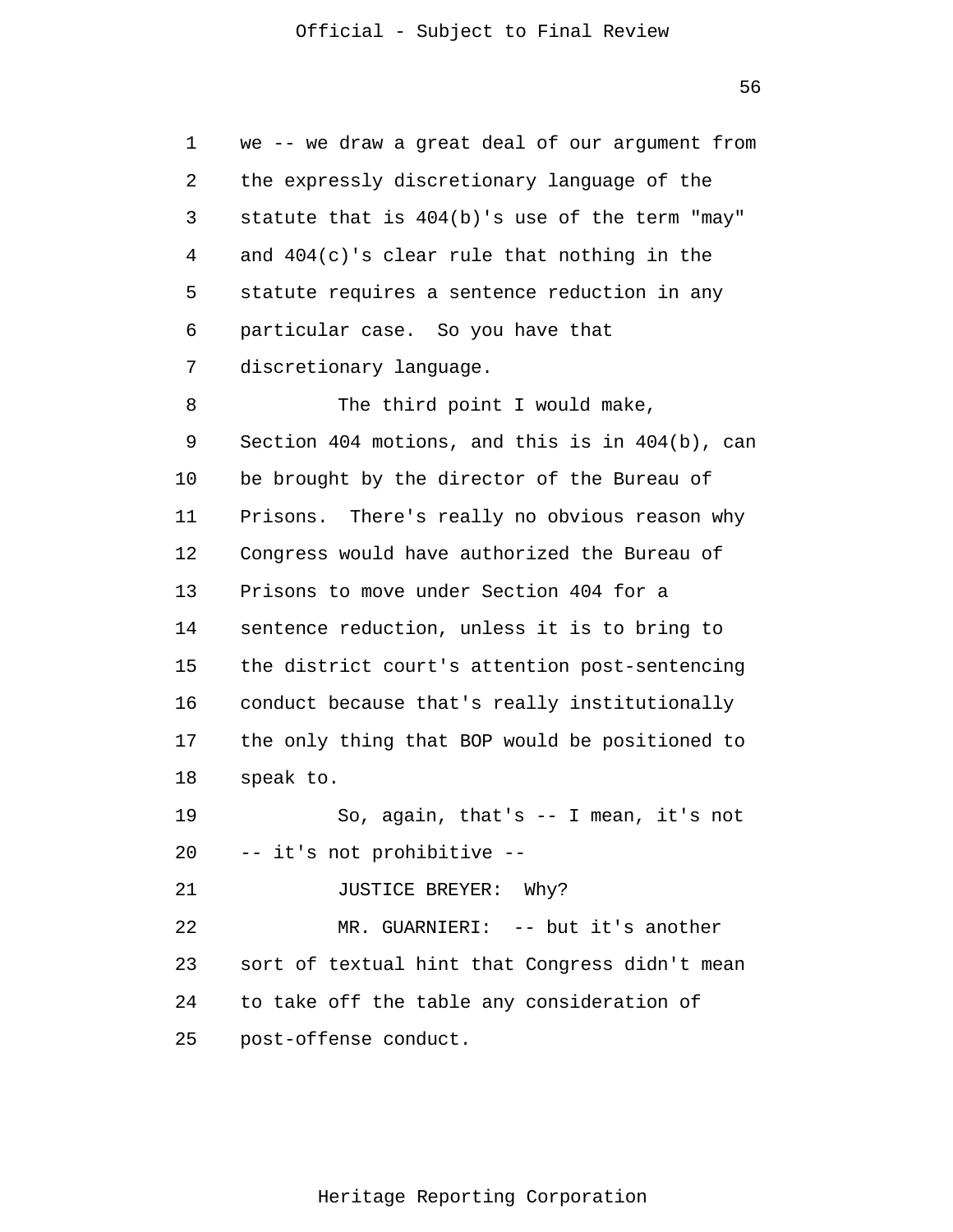1 2 3 4 5 6 7 8 9 10 11 12 13 14 15 16 17 18 19 20 21 22 23 24 25 JUSTICE BREYER: Fine. Okay. Why have you said nothing about the Commission? Is the Department disowning the Commission, or am I making a big mistake? (Laughter.) JUSTICE BREYER: And please tell me or try to tell me if I'm making a big mistake. MR. GUARNIERI: I -- JUSTICE BREYER: I thought, when the guidelines were originally drawn up and for a long time, what the Fair Sentencing Act is about and what the First Step is about are mandatory minimums, okay, five grams and 50 grams of crack. There also are approximately 48 numbers in between those. And, indeed, someone can be convicted of four grams of crack, all right? So what the Commission did was write some guidelines that were keyed to what was then the 100-to-1 ratio. When Congress changed it, Congress -the Commission rewrote those guidelines, again, with a key. So, if we limit this just to the mandatory minimums, what are we going to find? We're going to find that where you're talking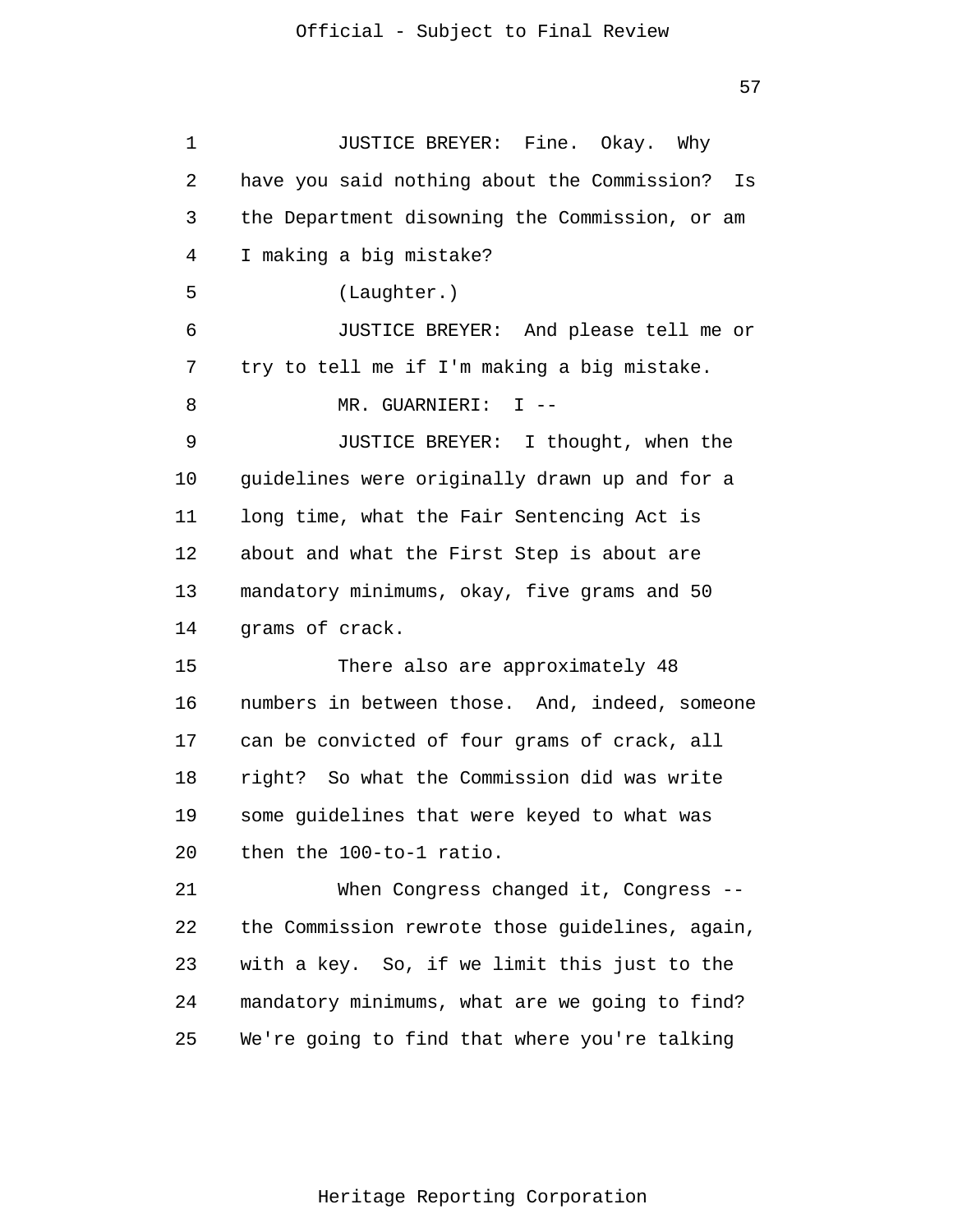1 2 3 4 5 6 7 8 9 10 11 12 13 14 15 16 17 18 19 20 21 22 23 24 25 about 4, 3, 2, and 1, for example, and where the Commission both rechanged it and made them retroactive to a considerable degree, we will have a big discrepancy because we will only be looking at the change from 100 to 1 to 28 to 1. And so that -- Congress is most unlikely to have wanted that. So I would think that sometimes at least a district court should look at other things, such as what the Commission did with four grams or six grams or 10 grams. So I would think that was pretty relevant. Now there may be other things which they shouldn't look at, which have been mentioned. We know the Department is a member of the Commission or at least they have a person there, and they can say: Let's write our guidelines which are followed by approximately 60 to 80 percent of the judges, though they're absolutely discretionary, to say let's not. What the -- what the Education Office has so far said is it said: What you should do, courts should consider the guidelines and policy statements along with other 3553(a)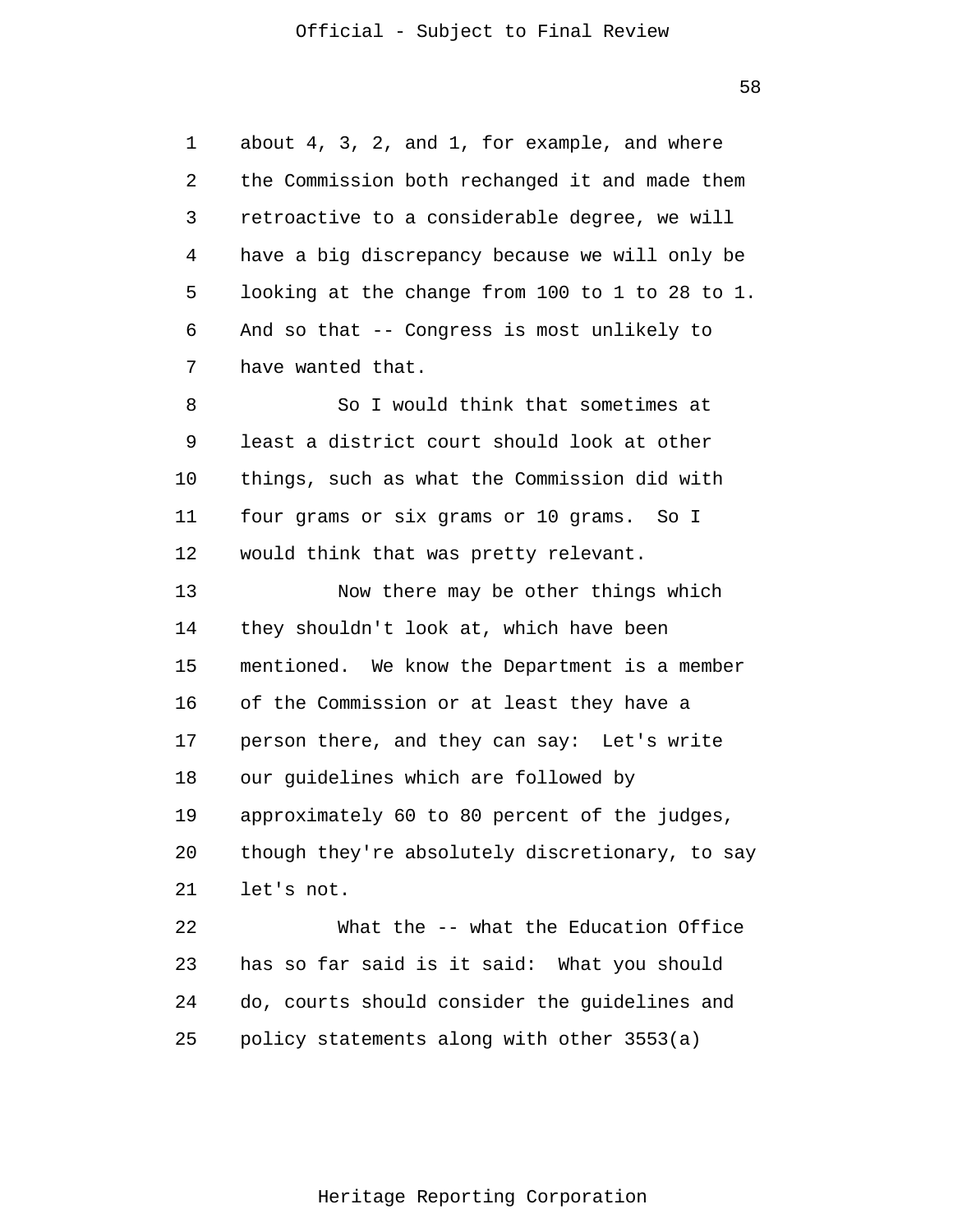59

1 2 3 4 5 6 7 8 9 10 11 12 13 14 15 16 17 18 19 20 21 22 23 24 25 factors during the resentencing. That's what their staff said. So why is -- where I'm puzzled is, why is nobody thinking that any of that is relevant? MR. GUARNIERI: Well, Justice Breyer, let me just make a couple of quick points about the Commission's role in these proceedings. First, the United States does not oppose consideration of the revised drug quantity table in the Section 404 proceedings. So, in that sense, the district courts are - are permitted to and, indeed, are taking account of the Commission's handiwork here. The principal locus of a lot of the litigation about these proceedings is the career offender enhancement, which I think, as Justice Kavanaugh's questions demonstrated earlier, has nothing at all to do with the crack-to-powder disparity that Congress was addressing in the Fair Sentencing Act and in the First Step Act. The second point I'd like to make about the Commission's role here, Section 404 proceedings unfold under the aegis of 18 U.S.C.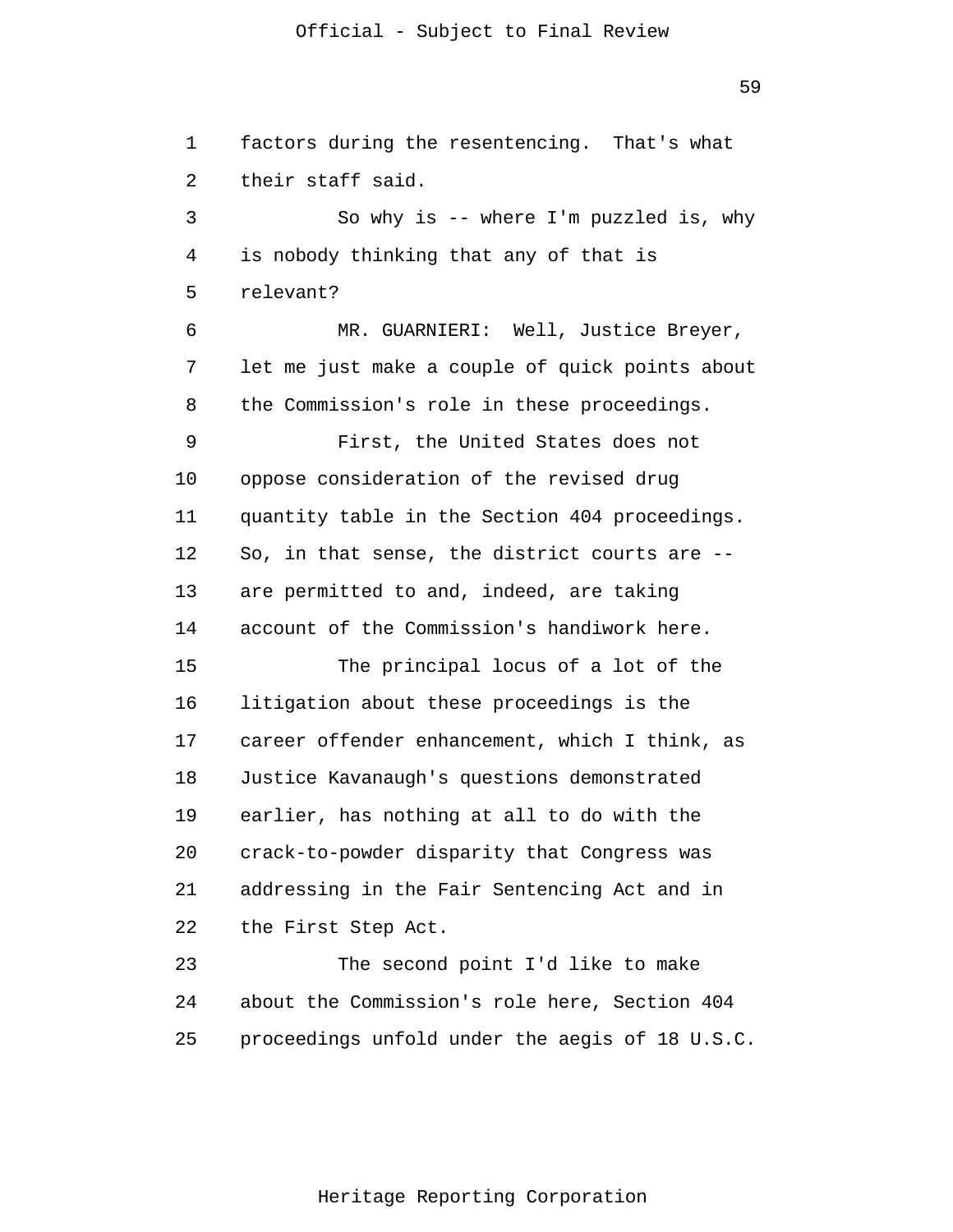1 2 3 4 5 6 7 8 9 10 11 12 13 14 15 16 17 18 19 20 21 22 23 24 25  $3582(c)(1)(A)$ .  $3582(c)$  is the provision that generally forbids district courts from modifying terms of imprisonment once they have been imposed, and then the statute has a couple of exceptions to that broad rule.  $(c)(1)(A)$  is the exception for compassionate release.  $(c)(2)$  is the exception for retroactive guidelines amendments. And  $(c)(1)(B)$ , the provision implicated here, is for modifications permitted by statute or by Rule 35. Now, for  $(c)(1)(A)$  and  $(c)(2)$ , Congress has expressly incorporated a requirement to consider the 3553(a) factors to the extent applicable. In  $(c)(1)(A)$  and (c)(2), both of those provisions direct the sentencing court to consider applicable Commission policy statements.  $(c)(1)(B)$ , the provision at issue here, contains none of that express language. So there is nothing in  $3582(c)(1)(B)$ that requires a district court to consider any applicable Commission policy statement or to otherwise redo the 3553(a) analysis. JUSTICE KAVANAUGH: Could I ask --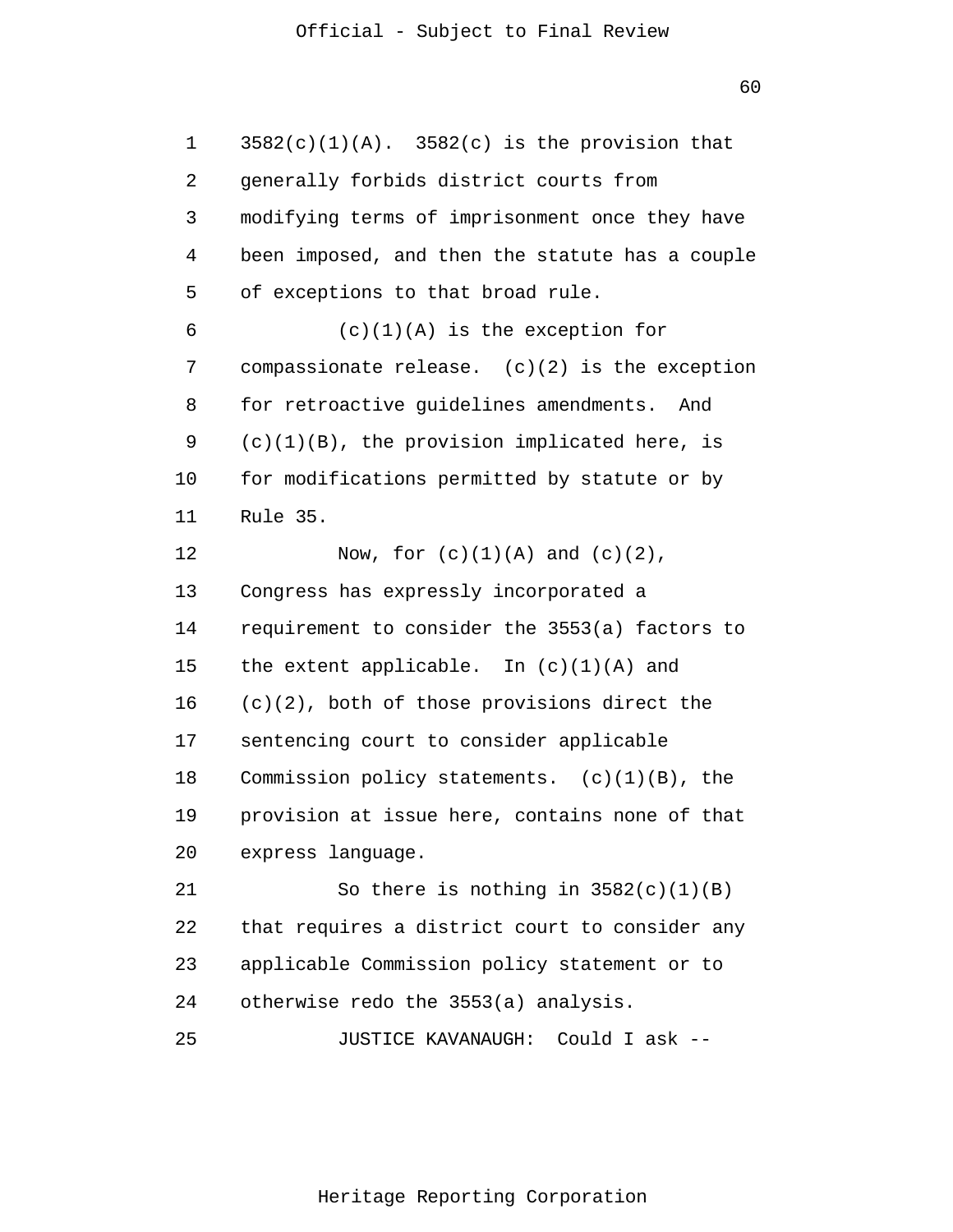1 2 3 4 5 6 7 8 9 10 11 12 13 14 15 16 17 18 19 20 21 22 23 24 25 MR. GUARNIERI: And, of course, there's nothing in Section 404 either. So we -- I mean, there's just -- there's no clear statutory directive requiring that. Now, again, we think that a district court may do so in respect -- JUSTICE KAVANAUGH: That's what I - can I interrupt there? MR. GUARNIERI: Certainly. JUSTICE KAVANAUGH: Just to be clear about your position, you're saying that the district court, with respect to changes in the law, is not required to consider the changes in the law but may, is that correct? MR. GUARNIERI: That's generally correct, Justice Kavanaugh. JUSTICE KAVANAUGH: That -- I mean, that's got to be a yes or no, I think. MR. GUARNIERI: Well, I just -- I want to make sure that I'm crystal-clear about the way that we think this works. The district court under 404(b) has to figure out the counterfactual penalty range that would have applied at the time of the initial sentencing if the Fair Sentencing Act had been in effect.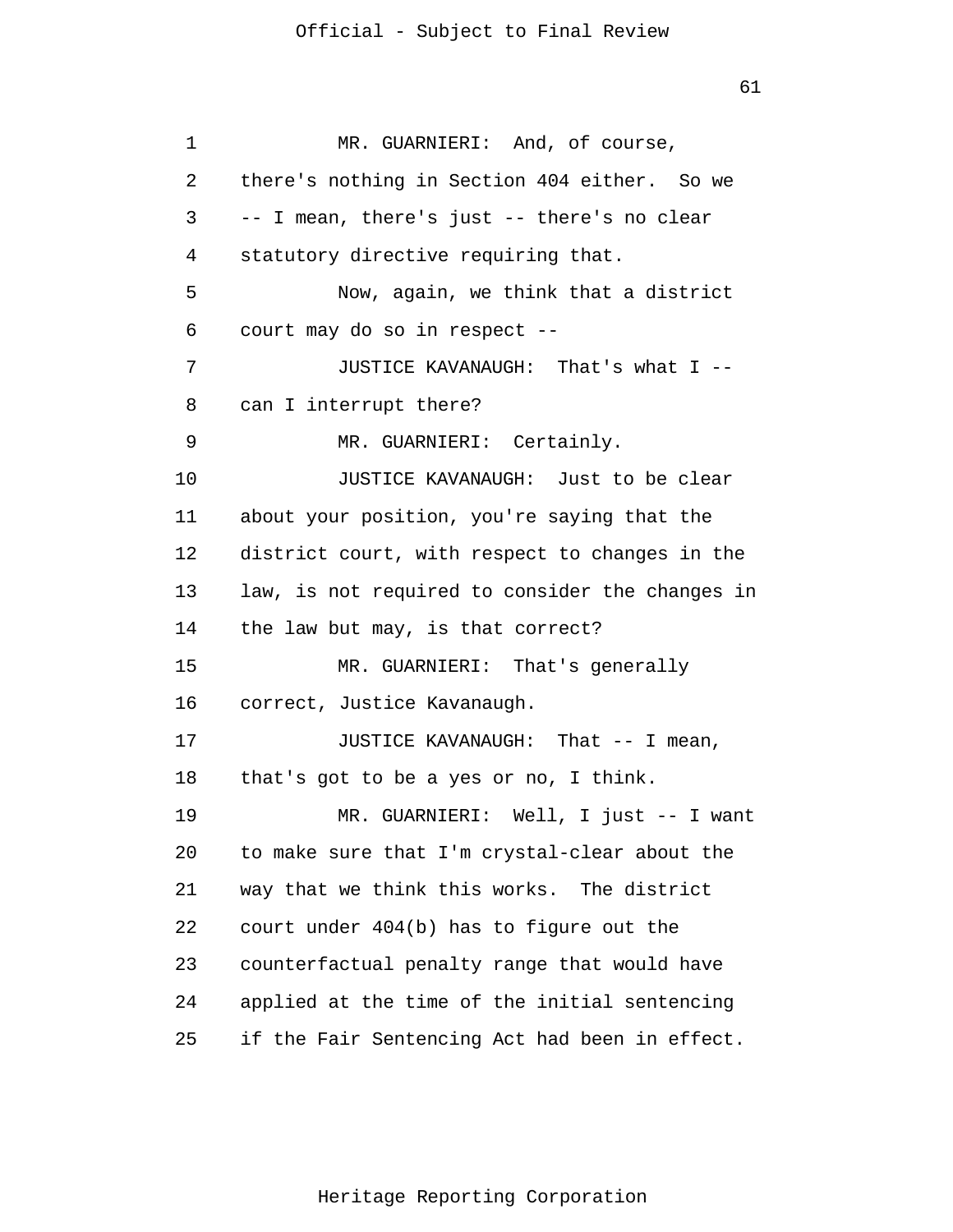1 2 3 4 5 6 7 8 9 10 11 12 13 14 15 16 17 18 19 20 21 22 23 24 25 The result of that inquiry may well be that the defendant is still subject to mandatory minimum sentences. And a district court -- when we say the district court can consider other changes in the law, what we mean is the district court is entitled to say: Well, in light of some other changes that reflect, you know, different views, different social views about the severity of the offense, whatnot, I'm going to select a point within that range, but the district court can't go below any applicable mandatory minimums. JUSTICE KAVANAUGH: And this is a very important question to me. Okay. In figuring out the new range, you figure out the new range that here is 188 to 235, is that the correct new range, or is the correct new range 57 to 71, which, as the numbers reveal, is a huge difference? Which of those two is the correct new range here, or does the district court have discretion which of those two to say he or she is following? MR. GUARNIERI: The correct new one is the first one. The -- the -- the "as if" clause --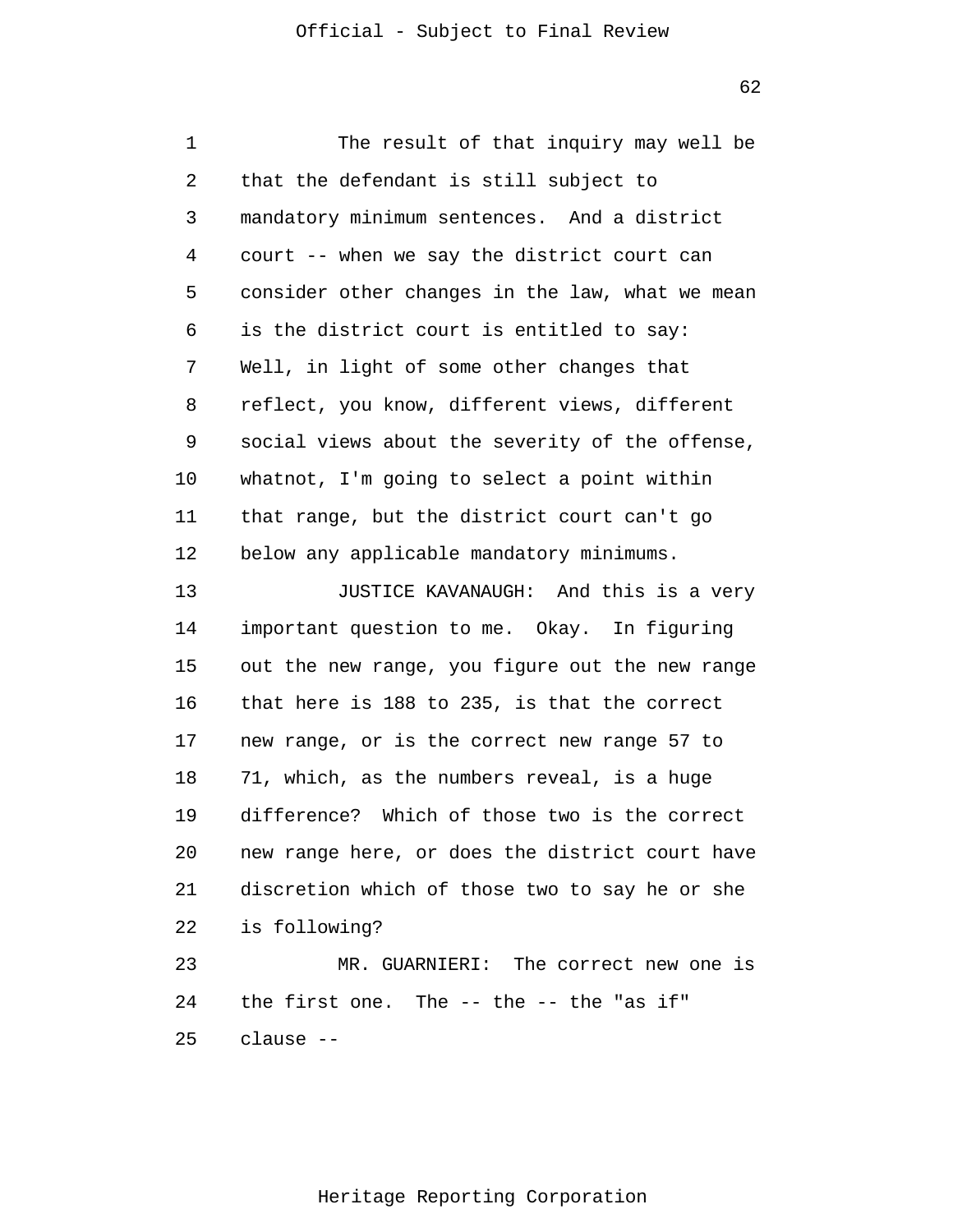1 2 3 4 5 6 7 8 9 10 11 12 13 14 15 16 17 18 19 20 21 22 23 24 25 JUSTICE KAVANAUGH: Okay. MR. GUARNIERI: -- we understand to require the district court to -- to correctly calculate that range -- JUSTICE KAVANAUGH: So -- MR. GUARNIERI: -- as it would have applied at the original sentencing. JUSTICE KAVANAUGH: Got it. So that -- and then the district court in your view has discretion, though -- just correct me if I'm wrong -- to say but I know there's this career offender thing out there that's changed too. And that would be 57 to 71. And that influences me a lot, so I'm going to really drop the sentence quite a bit. Your position is that's okay? MR. GUARNIERI: That's correct. JUSTICE KAVANAUGH: Okay. MR. GUARNIERI: Now, in this Court, we -- in this case, we also -- JUSTICE GORSUCH: I want to follow up on that. In what world does it make sense that some district courts will be -- take cognizance of -- of changes in the law like that and others will not, and the results will be, as --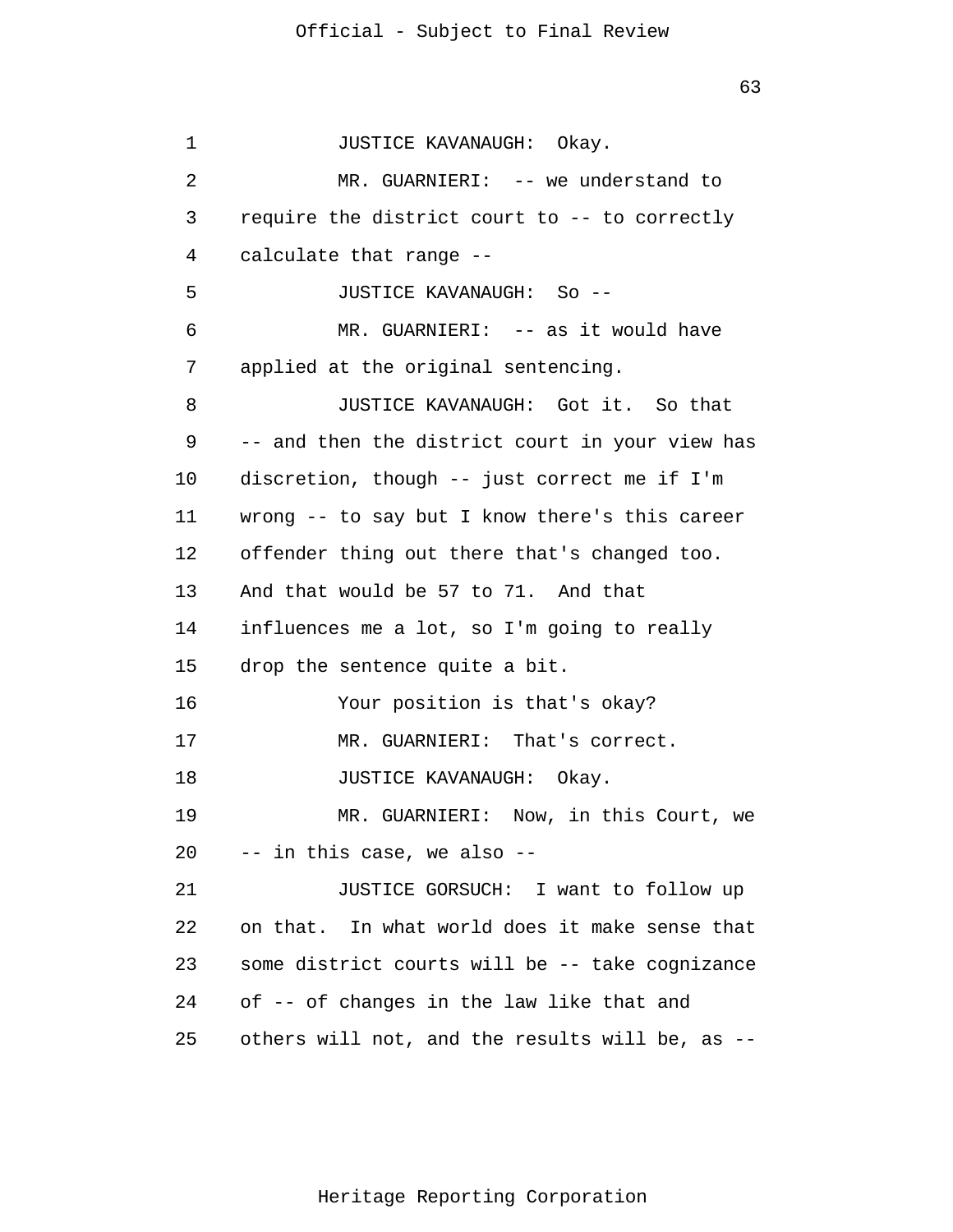64

1 2 3 4 5 6 7 8 9 10 11 12 13 14 15 16 17 18 19 20 21 22 23 24 25 as Justice Kavanaugh points out, dramatically different for different individuals? I thought the point of imposing a sentence was that you looked the defendant in the eyes on the day he stands before you and take the measure of that person as a whole. And to be willfully blind to math wouldn't normally be part of the equation. That would normally be an abuse of discretion. MR. GUARNIERI: Well, as I alluded to in my opening, at every single one of these 404(b) proceedings, the district court has already done precisely what -- what Your Honor is suggesting. The district court has conducted the full -- the full 3553(a) analysis that applies at the initial sentencing. And the court is not imposing a new sentence. JUSTICE GORSUCH: No, we're positing, though -- MR. GUARNIERI: It is figuring whether to do so. JUSTICE GORSUCH: -- two district courts, one of whom who says looking at the person before me and deciding how many years this person must spend in federal prison, I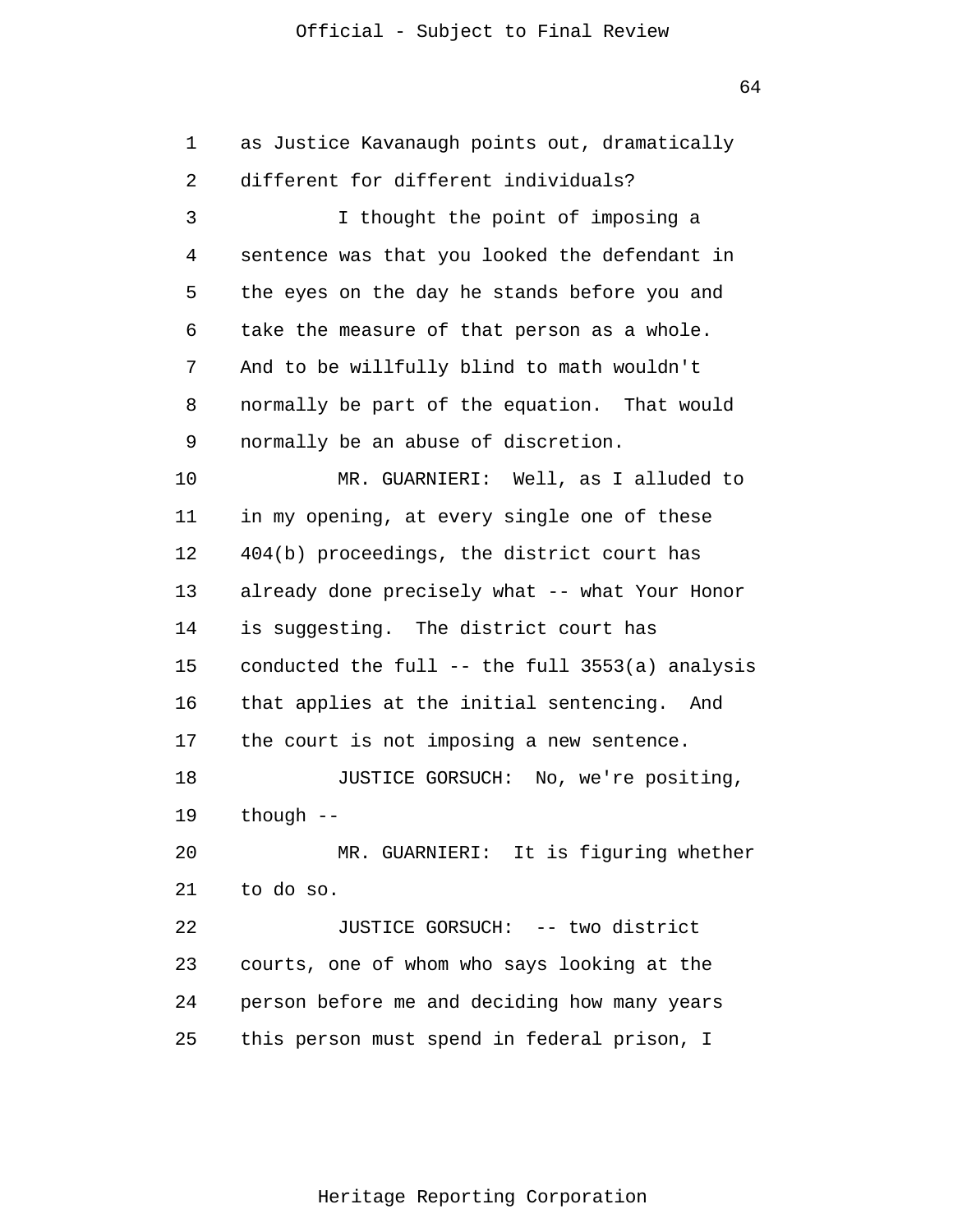1 2 3 4 5 6 7 8 9 10 11 12 13 14 15 16 17 18 19 20 21 22 23 24 25 take cognizance of the fact that sentencing guidelines have changed and here is the Commission's current recommendation. And the other one says: I choose not to do so, for no reason, for no reason. Now, if he had a bad behavior in prison, that might be a reason, okay, not -- not to -- not to impose a lower sentence. I get that. But just to say "I choose not to" traditionally has never been a good enough reason under this Court's precedents to ignore the changes in Commission guidance, intervening law, intervening facts, in looking at an individual in the eye at the time he stands before the court. But your submission, I understand it, is different. And I'm just -- I just don't know another area in which we give lower courts that kind of latitude. Are you aware of any? MR. GUARNIERI: Well, I think the most obvious example would be a Rule 35 sentence reduction proceeding, which gives -- JUSTICE KAVANAUGH: What about the original sentencing too? Can't the -- at the -- sorry to interrupt.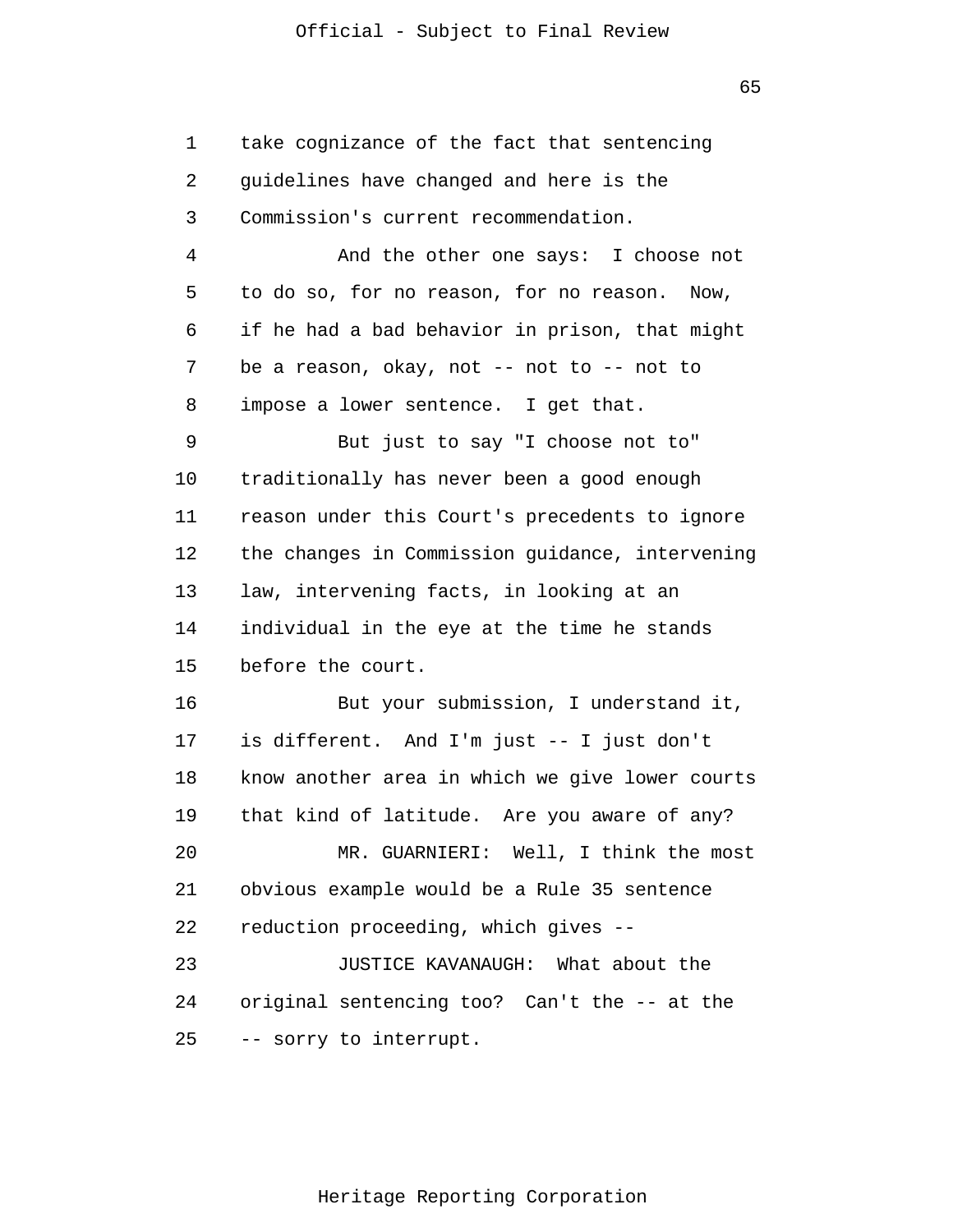1 2 3 4 5 6 7 8 9 10 11 12 13 14 15 16 17 18 19 20 21 22 23 24 25 MR. GUARNIERI: That -- that's perfectly -- JUSTICE KAVANAUGH: But, at the original sentencing, the district court can say: You know what? I don't agree with this guideline. I'm not following it. That, in fact, a significant percentage of district judges do that now. MR. GUARNIERI: That's absolutely true. JUSTICE GORSUCH: Well, if we're going to get into a discussion here, I'd say that they -- that they at least have to take cognizance of it and explain themselves, and it can't be "I prefer not to." And so that's my question to you, just to -- just -- and I appreciate the friendly amendment, I'll take it as that, to my question -- it isn't about whether I disagree with the guidelines. Rita and Gall, of course, leave room for that, but it has to be a reasoned explanation. Here, you're positing something different and that I'm unfamiliar with, so help me out.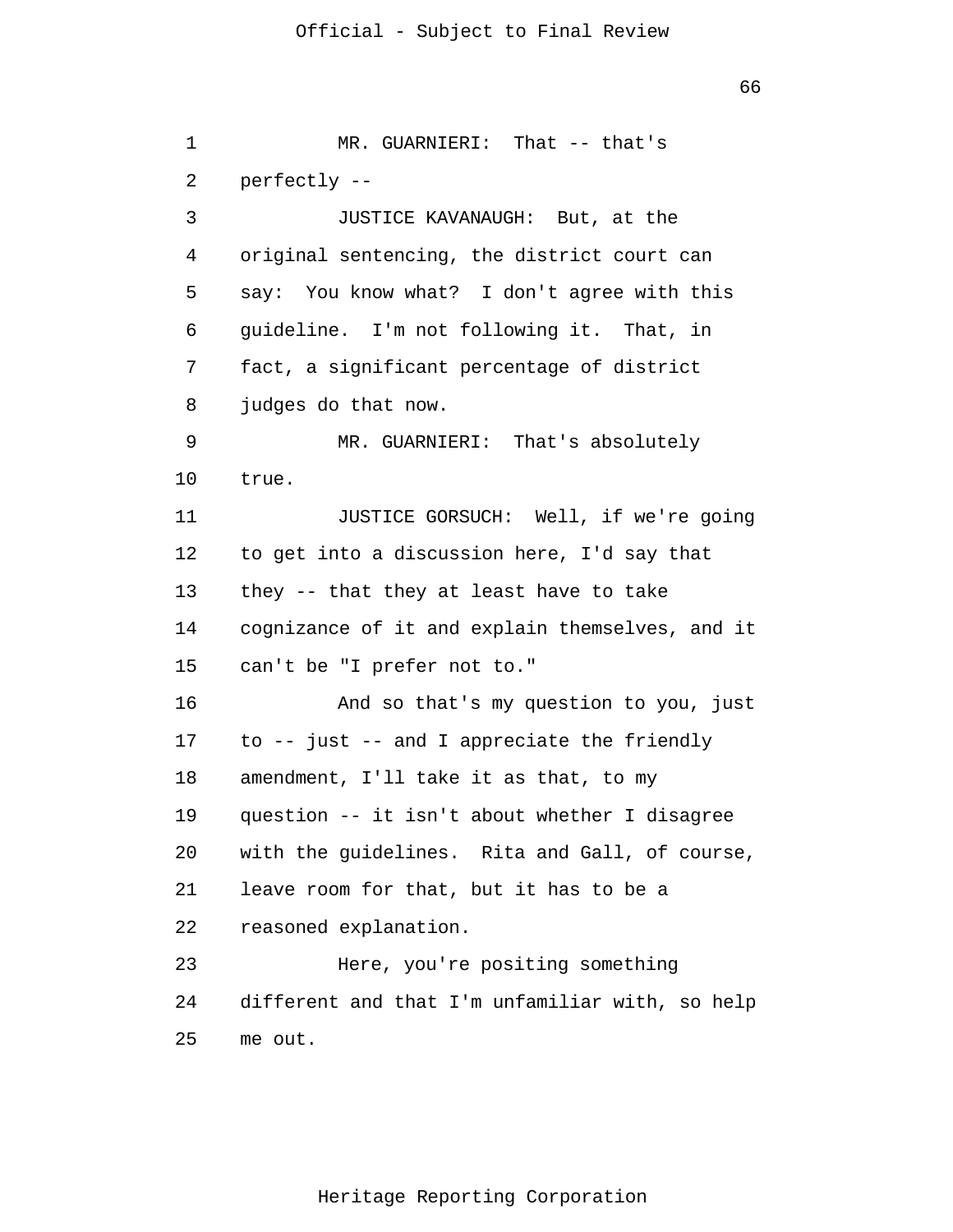67

1 2 3 4 5 6 7 8 9 10 11 12 13 14 MR. GUARNIERI: Well, as I began to say, this is no different in kind from Rule 35 proceedings under which there is no mandate to redo the 3553(a) analysis. It's -- it's not substantially different than a sentence reduction proceeding under  $(c)(2)$ , as this Court considered in Dillon. There, again, the district court is not required to redo all of the analysis that it did at the initial 3553(a) factors. And -- and, more broadly, I mean, it makes sense that Congress would have left this to the district court's discretion because in many cases, these are the same district

15 16 17 18 19 20 21 22 23 24 court judges who imposed the original sentence. They are the ones best positioned to know the factors that they found particularly important in their original 3553(a) calculus, the things that they -- that are likely to influence them in making a judgment now, ten or more years after the fact, of whether a reduction is warranted in light of the water under the bridge in those intervening years. And so Congress left it to their

25 discretion.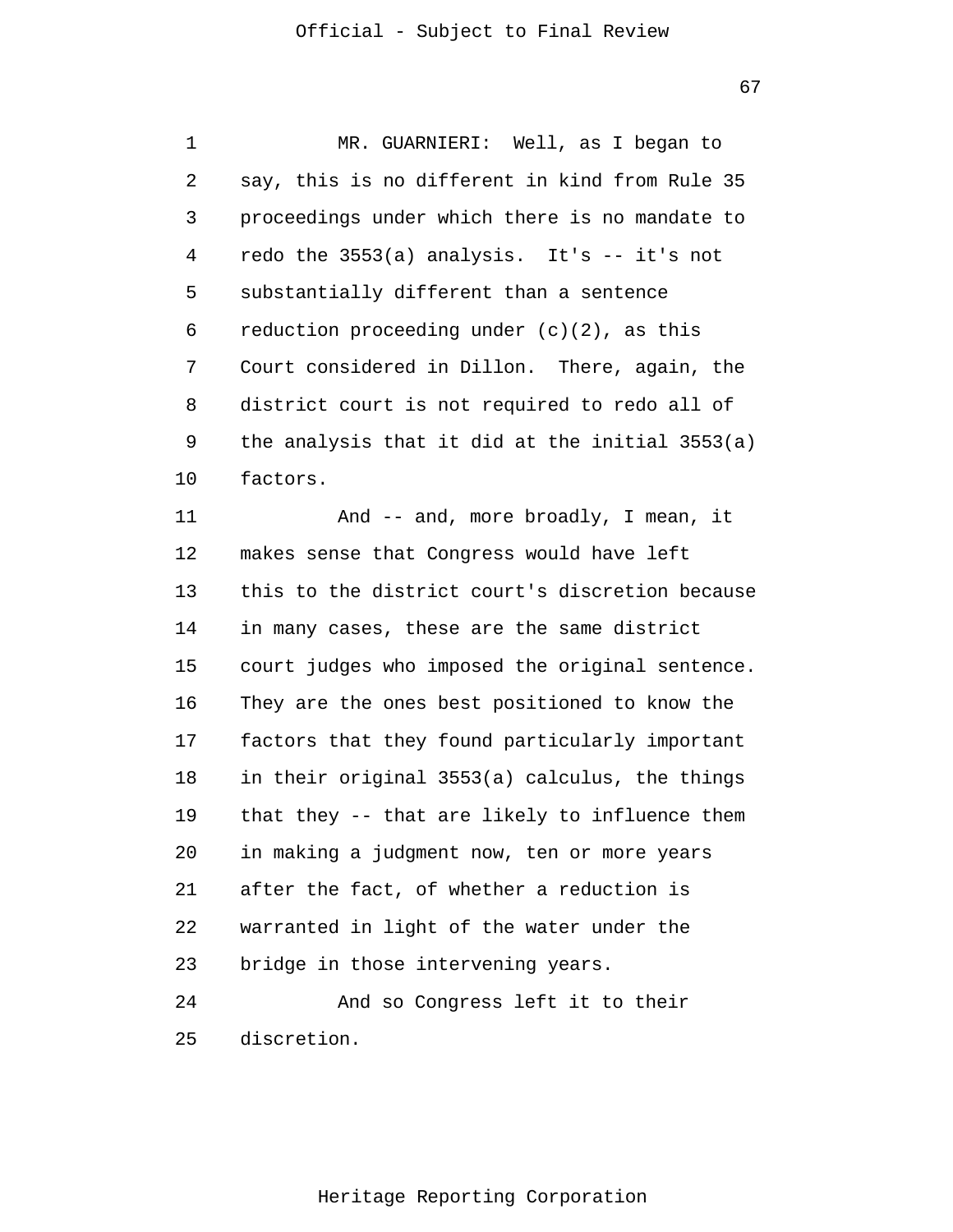68

1 2 3 4 5 6 7 8 9 10 11 12 13 14 15 16 17 18 19 20 21 22 23 24 25 JUSTICE KAVANAUGH: One more friendly -- JUSTICE BREYER: I thought Congress solved this. I thought they solved it, because the arguments that you are making, I've heard for decades. Okay? In lots of contexts. And the way I thought they solved it was they created a Sentencing Commission, and now, as discretionary, they said to the lower -- the district judge: Judge, you don't have to apply these rules. And if you don't, give us your reason. And then you can appeal, I thought, your sentence to the courts of appeals, who will decide whether your decision on these matters is reasonable. Now, I mean, that's been going on since 1986. And I don't think it's worked perfectly, but I don't think it's been a disaster. And all I can't understand is why this isn't the same kind of problem? So that we don't have to answer this now. We -- all we have to say is treat it the same as you treat lots of other things in sentencing. And if the Commission wants to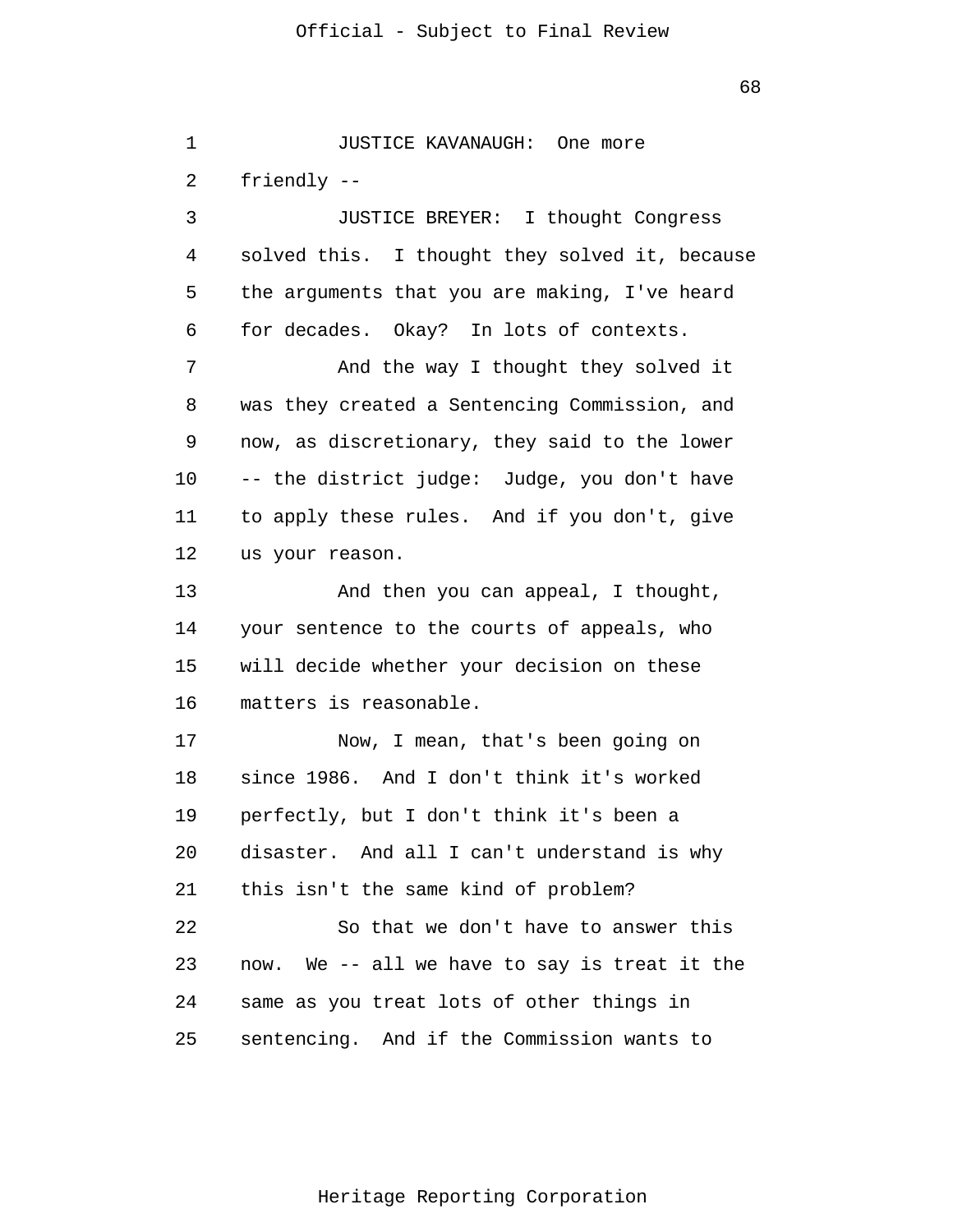69

1 2 3 4 5 6 7 8 9 10 11 12 13 14 15 16 17 18 19 20 21 22 23 24 25 write a guideline to unify things, it can. And if district courts want to decide different ways -- and believe me, if a district court decides something important and doesn't give any reason except, oh, that's what I like, which I don't think I've seen, but I feel there are courts of appeals that would sort of take offense at that and they might say at least explain. But, I -- I mean, I spell this out, because I don't really see why this is a different problem in the courts. MR. GUARNIERI: Well, I think that's absolutely correct, Justice Breyer. And, you know, there is -- an important backstop here is the availability of review on appeal for abuse of discretion. You know, this -- the rule we are defending here has been the rule, the operative rule, in numerous courts of appeals for the past several years. We haven't seen a spate of reversals. And to the extent we have, they are cases in which the court -- JUSTICE ALITO: Let me make -- MR. GUARNIERI: -- doesn't --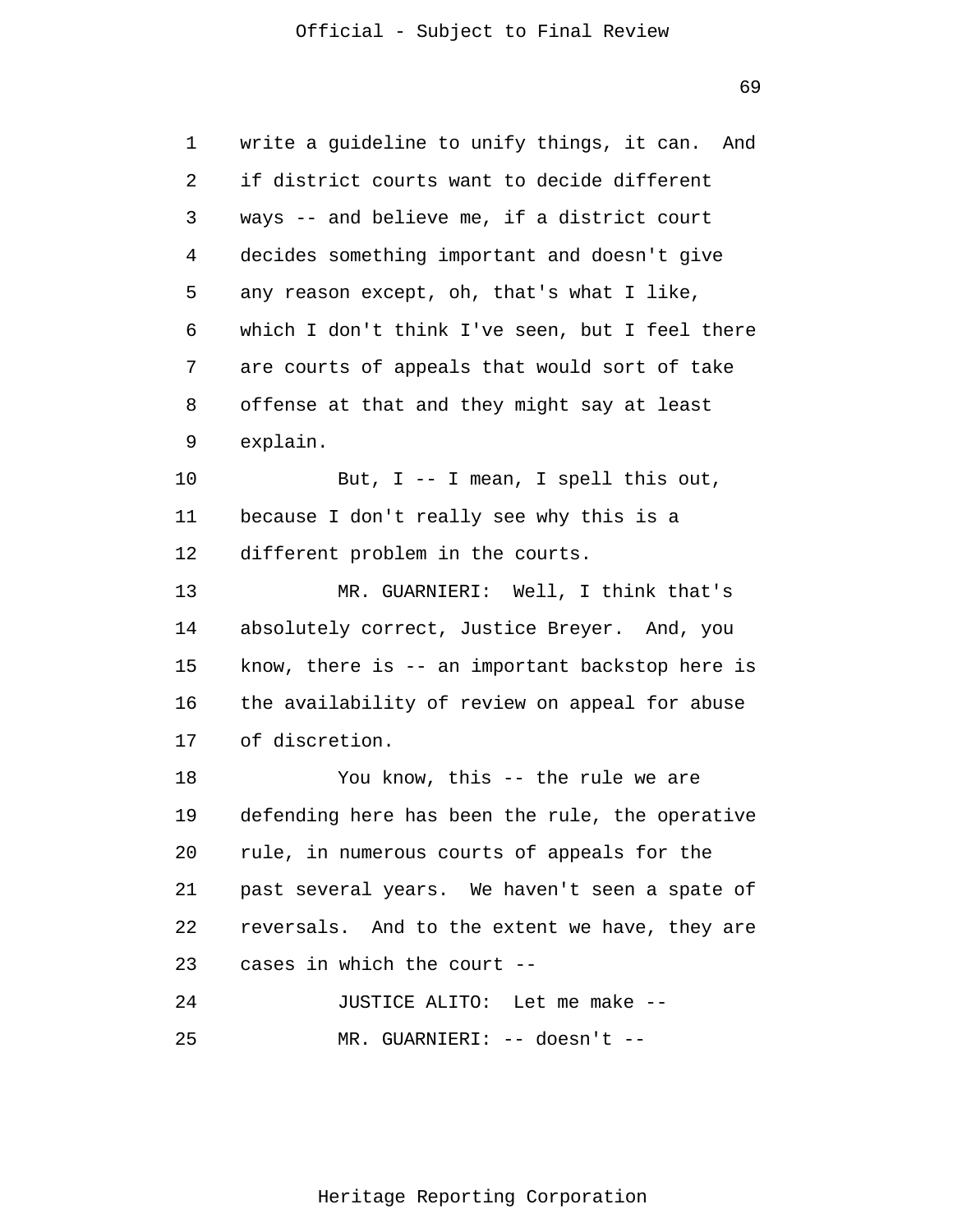1 2 3 JUSTICE ALITO: -- sure I understand -- MR. GUARNIERI: -- any -- any explanation.

4 5 6 7 8 9 JUSTICE ALITO: -- let me make sure I understand your -- your argument. Suppose we're dealing with a guide -- a new guideline issued by the Sentencing Commission that the Sentencing Commission says is not retroactive, okay?

10 11 12 13 14 15 16 17 18 Could a district judge say, although the Sentencing Commission has said this is not retroactive, I think it reflects a policy that is appropriate and I am going to apply it? Could another district judge say the Sentencing Commission has said this is not retroactive, and I don't think that there should be should be a retroactive change as to this defendant's sentence.

19 20 Are those both permissible, in your view?

21 22 23 24 25 MR. GUARNIERI: Yes, they are. And as I hope I clarified in my answer to Justice Kavanaugh earlier, we do think there is a predicate step where the district court has to correctly calculate what the guidelines range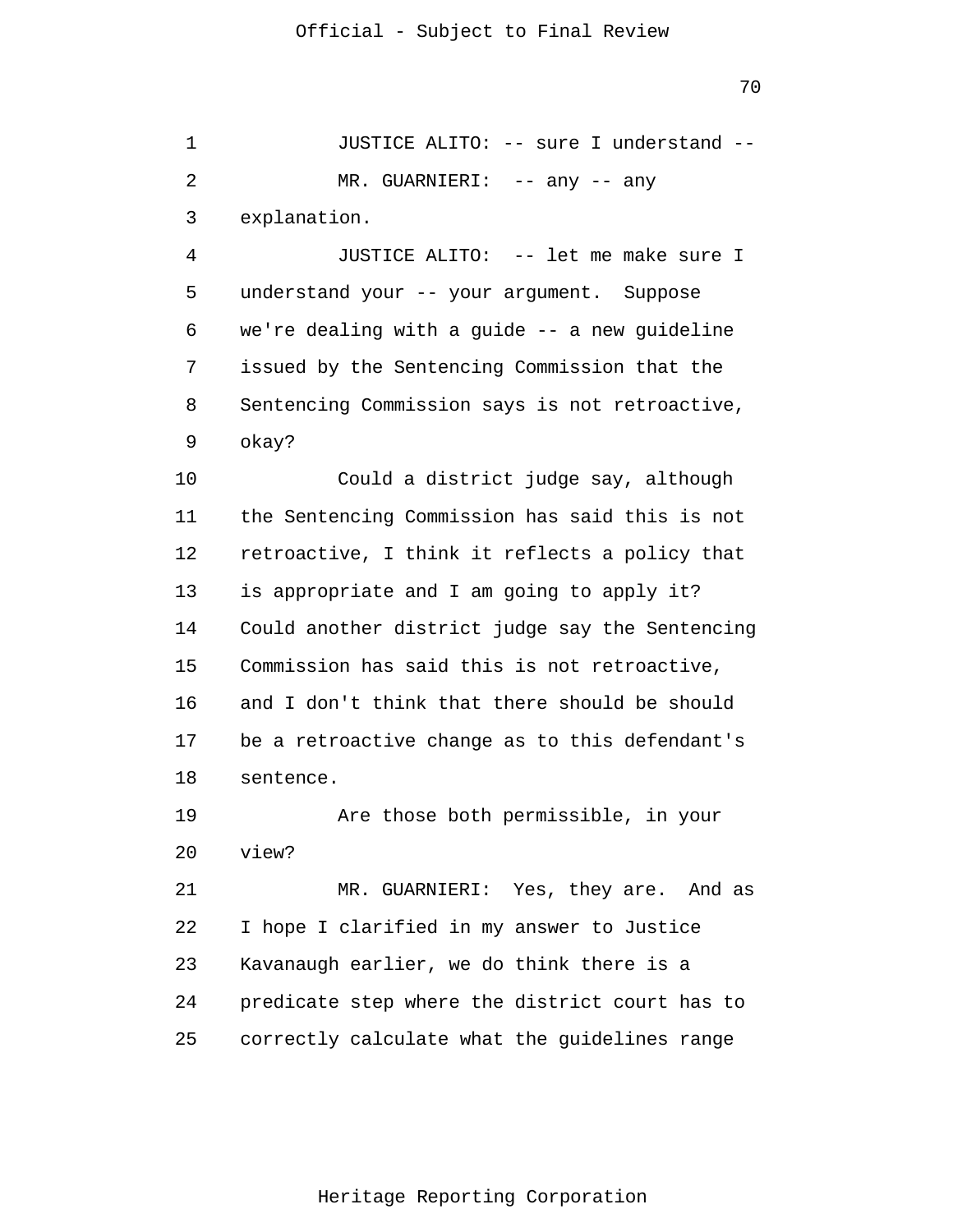71

1 2 3 4 5 6 7 8 9 10 11 12 13 14 15 16 17 18 19 20 21 22 23 24 25 would have been at the time of the original offense, but having done that, it is left to the court's discretion whether to take into account these other non-retroactive guidelines. JUSTICE ALITO: And -- and would the  $--$ MR. GUARNIERI: At the end of the day, these are all advisory. JUSTICE ALITO: Would the -- would the -- the judge who takes the second view, that they said it was not retroactive, I don't think there should be a retroactive change, would the judge be required to say anything more than that? MR. GUARNIERI: No. JUSTICE ALITO: And the same issue as to new factual developments. One judge says I think we should take these into account because I'm resentencing this person, I want to make sure it's appropriate for this human being who's standing before me. Another judge says, no, this person was sentenced before. I think that the -- the person should get the sentence that this person merited on the day when that person was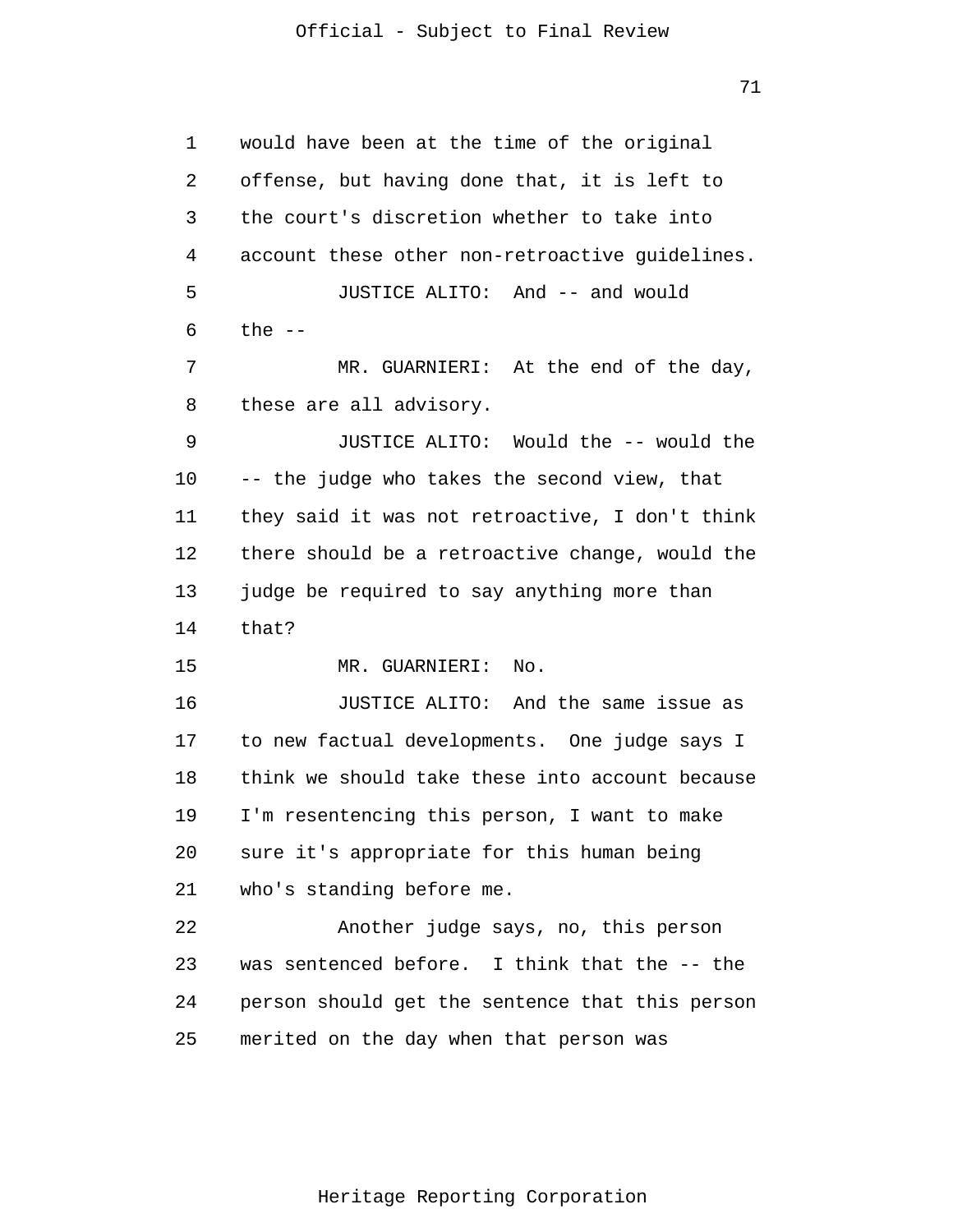72

1 2 3 4 5 6 7 8 9 10 11 12 13 14 15 16 17 18 19 20 21 22 23 24 sentenced. That would be permissible as well? MR. GUARNIERI: Yes. JUSTICE ALITO: So why -- and so I -- I come back to a question Justice Gorsuch provided to you. Why in the world is that - would Congress want that? I know district judges have some discretion, but the Sentencing Reform Act was intended to eliminate the enormous disparities that existed before then, and our decisions have reduced the strength of that -- that -- to which the Sentencing Reform Act achieves it. But your argument introduces an enormous amount of discretion. It's hard to understand why Congress would have wanted that, and if they did, why would they have -- how can you find that in -- in this language? MR. GUARNIERI: Well, we think these are just two -- these are flip sides of the same coin. Congress did not require district courts to take account of unrelated legal and factual developments beyond the Fair Sentencing Act itself, but so too it didn't prohibit courts from doing so.

25 The -- the statute is essentially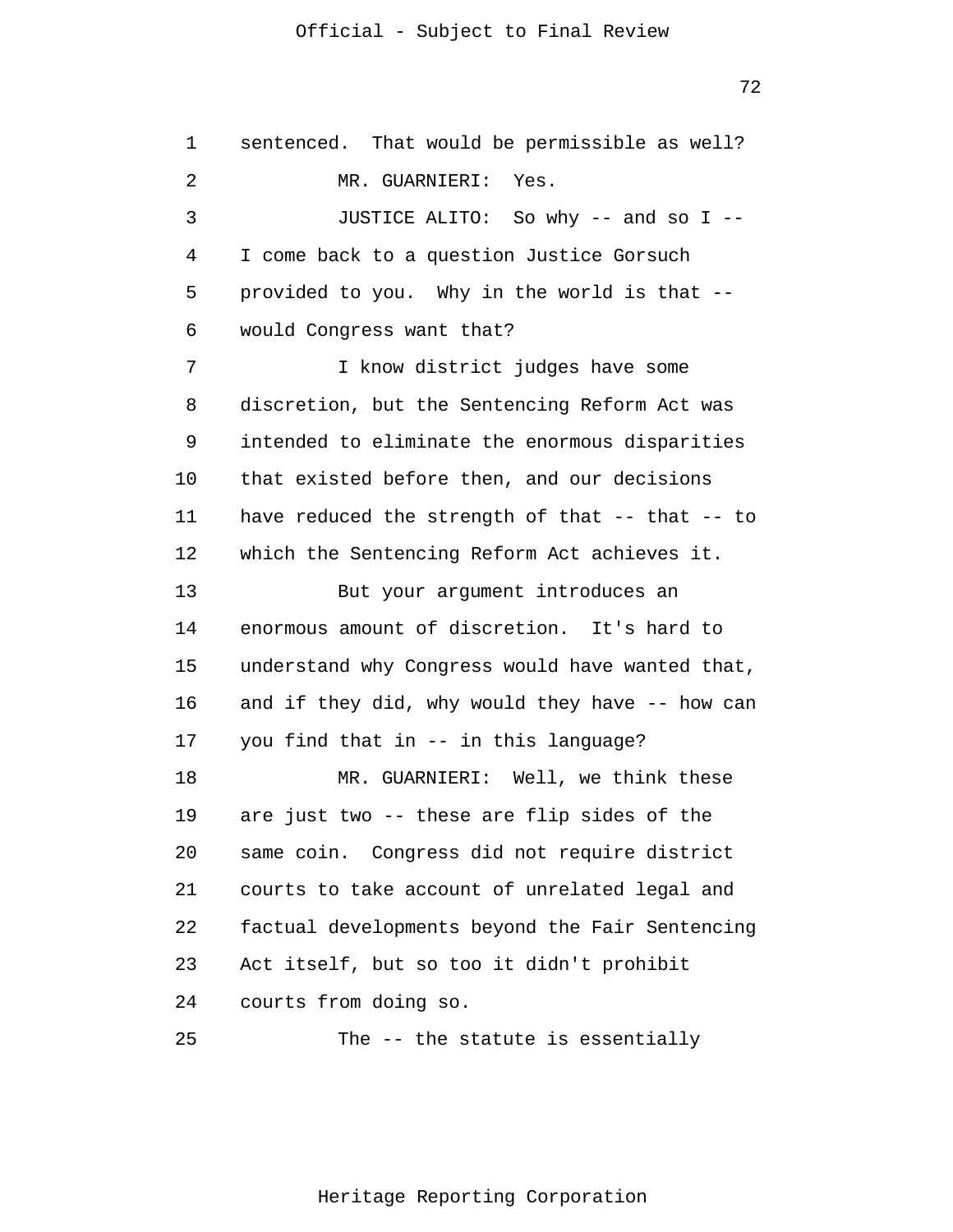1 2 3 4 5 6 7 8 9 10 11 12 13 14 15 16 17 18 19 20 21 22 23 24 25 agnostic on that issue. And so we think it leaves to the district court some discretion to do that. JUSTICE KAGAN: You suggested that there was a backstop of appellate review. But how is appellate review supposed to operate as against such a system? What -- what are they reviewing for? What's -- what counts as an abuse of discretion? MR. GUARNIERI: Well, it's -- I mean, abuse of discretion is a familiar appellate standard of appellate review. It's been the standard of review for sentencing decisions -- JUSTICE KAGAN: Yes, I know -- MR. GUARNIERI: -- this Court said in  $Gall --$ JUSTICE KAGAN: -- but you're sort of positing a world in which anybody gets to do anything. So what  $--$  what  $--$  what counts as going -- what counts as an abuse? MR. GUARNIERI: Well, I -- the district court could decline to -- for impermissible reasons, such as animus, I think, would be an impermissible reason. You -- you could imagine the district court fails to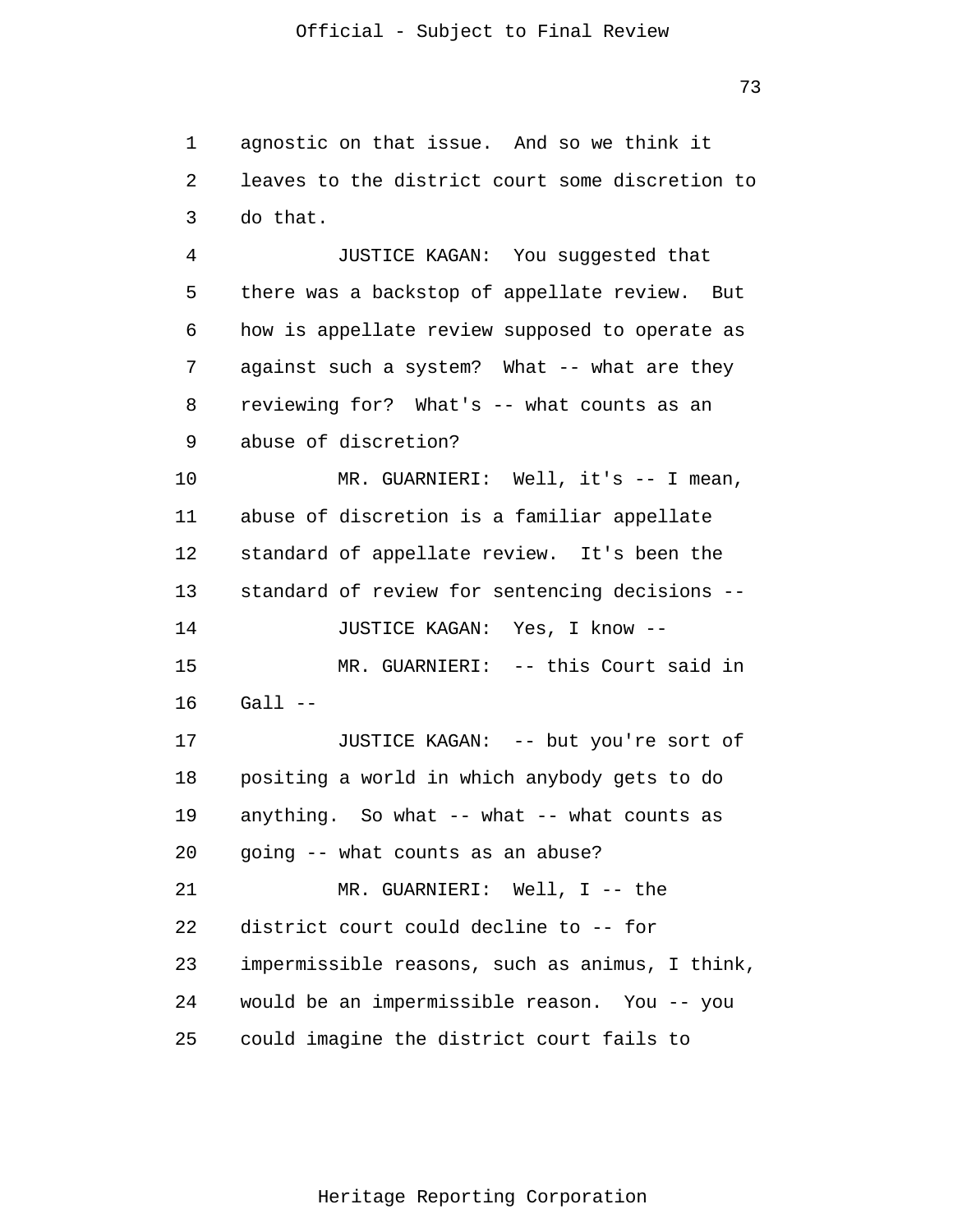74

1 2 3 4 5 6 7 8 9 10 11 12 13 14 15 16 17 18 19 20 21 22 23 24 25 conduct the "as if" inquiry correctly. That would be an abuse of discretion. If the district court is trying to recalculate the guidelines range that would have applied at the original sentencing and makes a mistake, that could be a reason for -- JUSTICE KAGAN: No, no, no. MR. GUARNIERI: -- that -- that --JUSTICE KAGAN: But beyond the "as if" inquiry. In the world of discretion that you're positing and that people, you know, from different, maybe, points are saying, huh, why does that middle position make sense, is there any -- are there -- are there any bounds to that discretion that you're positing? MR. GUARNIERI: Well, look, I think frankly the result here is going to be substantial discretion for the district courts. Again, these are proceedings that are limited in scope. This is a sentence reduction proceeding. There's already a lawful sentence that was itself the product of the 3553(a) factors. We're talking here about whether to reduce that sentence in light of a -- essentially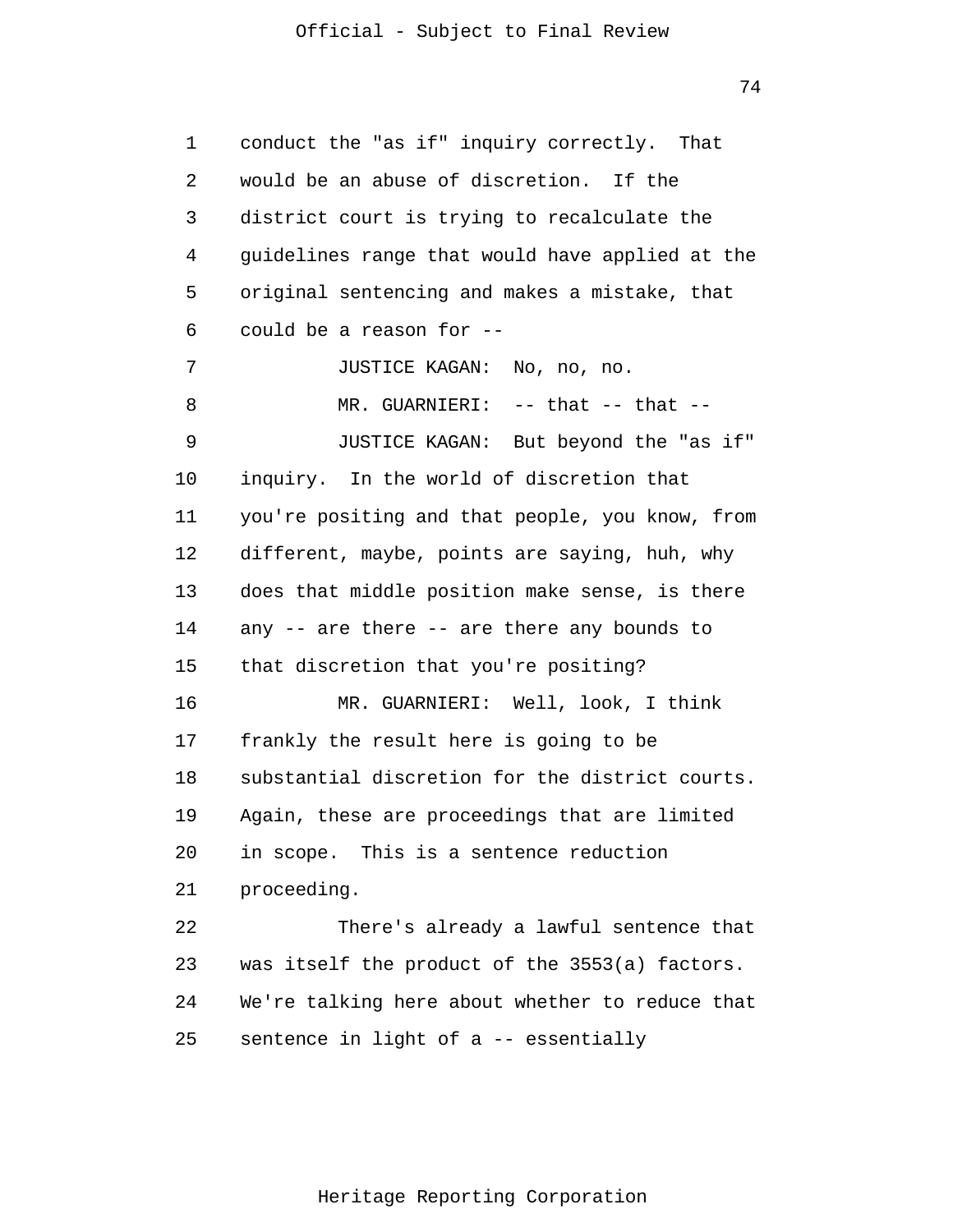75

| 1  | congressional largesse. Congress has created    |
|----|-------------------------------------------------|
| 2  | this limited and -- and, frankly, quite         |
| 3  | extraordinary opportunity for defendants who    |
| 4  | were lawfully sentenced at the time, to benefit |
| 5  | retroactively from Congress's reconsideration   |
| 6  | to correct the powder ratio. And in that very   |
| 7  | narrow context, we're saying the district       |
| 8  | courts have discretion about whether or to what |
| 9  | extent they want to take into account           |
| 10 | developments --                                 |
| 11 | JUSTICE SOTOMAYOR: Counsel --                   |
| 12 | MR. GUARNIERI: -- other than Fair               |
| 13 | Sentencing Act.                                 |
| 14 | JUSTICE SOTOMAYOR: Counsel, much of             |
| 15 | the questions that I'm hearing are discomfort   |
| 16 | that some of my colleagues are expressing with  |
| 17 | the -- the discretion that district courts      |
| 18 | Regrettably, that's what led to the<br>have.    |
| 19 | Sentencing Guidelines and to the original       |
| 20 | mandatory nature.                               |
| 21 | Once we overturned that and returned            |
| 22 | discretion, the fact that judges have different |
| 23 | views about factors and how to weigh them is    |
| 24 | inherent in the sentencing process.             |
| 25 | Do you agree with that?                         |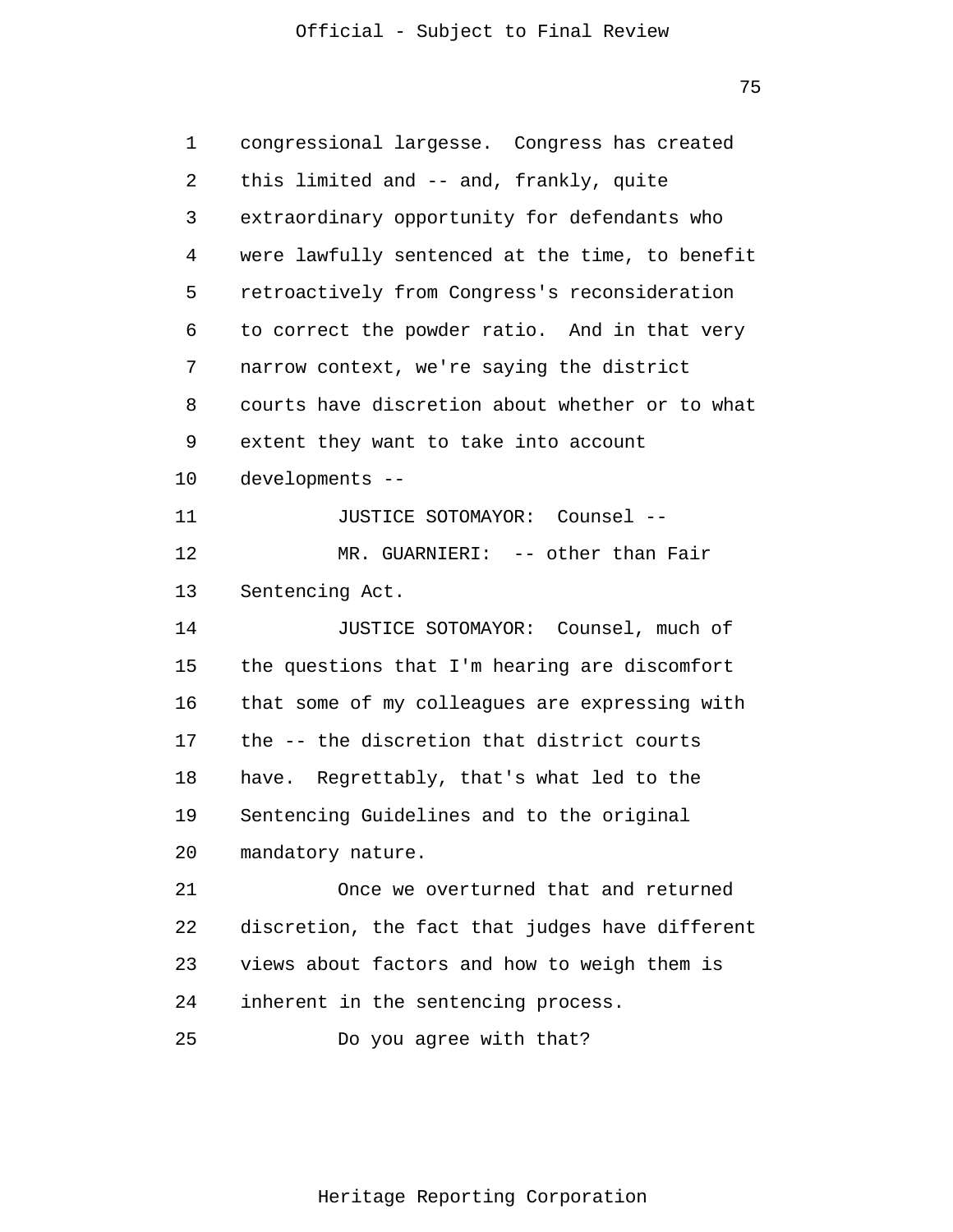| 1  | MR. GUARNIERI: I do, Justice                    |
|----|-------------------------------------------------|
| 2  | Sotomayor. And this is not categorically        |
| 3  | different from that. I mean, just as a judge    |
| 4  | might give different weight to the 3553(a)      |
| 5  | factors, so too, in this context, a judge might |
| 6  | choose to give different weight to              |
| 7  | post-sentencing conduct --                      |
| 8  | JUSTICE SOTOMAYOR: I -- I mean, there           |
| 9  | are some judges, and I've known them, who       |
| 10 | always believe the maximum guideline sentence   |
| 11 | was the appropriate sentence for any serious    |
| 12 | crime, and they define "serious" more broadly   |
| 13 | than most others.                               |
| 14 | Similarly, some people might view a             |
| 15 | clean disciplinary record as being zero         |
| 16 | infractions, and other judges may say if        |
| 17 | there's one infraction, that's enough for me to |
| 18 | say no.                                         |
| 19 | That is always inherent in sentencing,          |
| 20 | and we can rail against it, but I think your    |
| 21 | point is -- and you can correct me, is if       |
| 22 | Congress wanted to take that discretion away,   |
| 23 | it would have -- it would have, as it has done  |
| 24 | on many other occasions, have said that         |
| 25 | explicitly, correct?                            |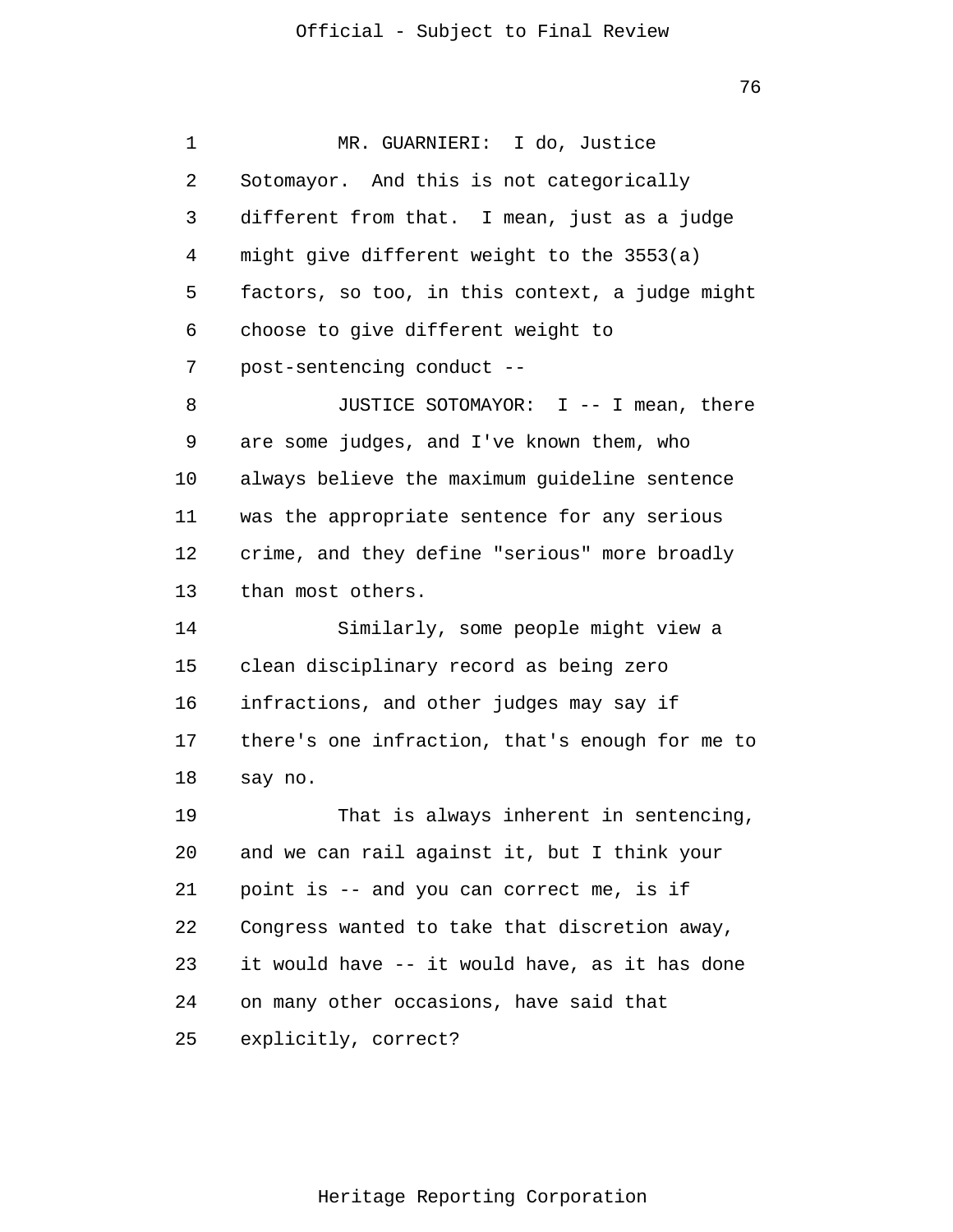| 1  | MR. GUARNIERI: That -- that's                    |
|----|--------------------------------------------------|
| 2  | absolutely correct. And -- and then on the       |
| 3  | other side, we don't think there's any sound     |
| 4  | basis to constrain the district courts'          |
| 5  | discretions in these proceedings by weighting    |
| 6  | down the proceedings with a requirement to redo  |
| 7  | the 3553(a) factors or to take account of any    |
| 8  | intervening legal or factual developments that   |
| 9  | the -- the defendant claims --                   |
| 10 | JUSTICE SOTOMAYOR: Or -- or --                   |
| 11 | MR. GUARNIERI: -- is eligible.                   |
| 12 | JUSTICE SOTOMAYOR: -- frankly, to                |
| 13 | weigh it down by saying the only thing the       |
| 14 | district court can do is look at the original    |
| 15 | factors, because that then introduces -- have    |
| 16 | they actually calculated it right becomes more   |
| 17 | important, correct?                              |
| 18 | MR. GUARNIERI: That's right.                     |
| 19 | CHIEF JUSTICE ROBERTS: Justice                   |
| 20 | Thomas, anything further?                        |
| 21 | Justice Breyer? Okay.                            |
| 22 | Justice Alito?                                   |
| 23 | JUSTICE ALITO: Your argument is that             |
| 24 | the -- a district court can disregard the 3553   |
| 25 | factors, isn't -- if it chooses to, right?<br>It |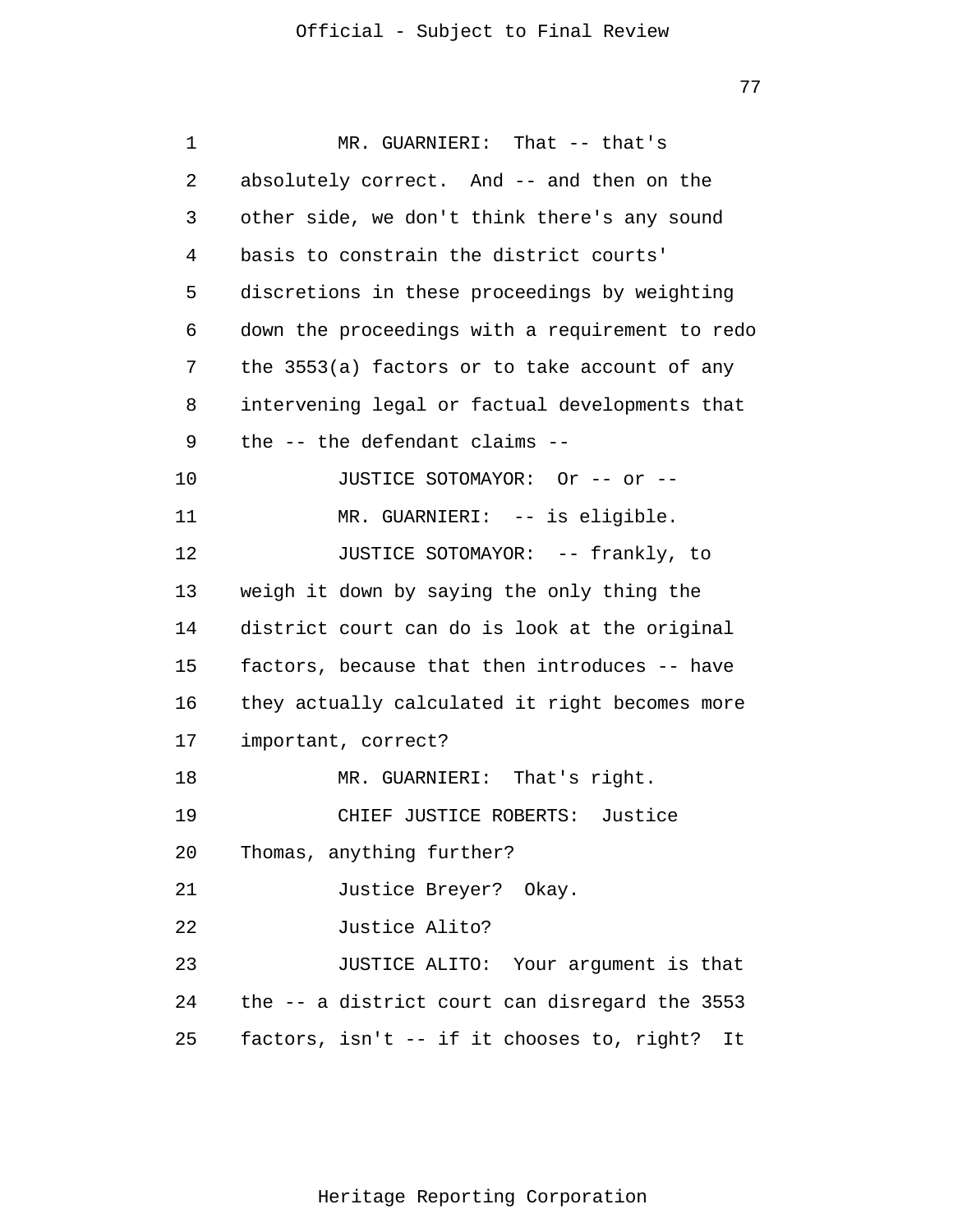1 2 3 4 5 6 7 8 9 10 11 12 13 14 15 16 17 18 19 20 21 22 23 24 25 has discretion to do that? MR. GUARNIERI: It has discretion not to reconsider those factors, although, in many cases, we do urge the courts to use them. They're a sensible and familiar framework, but  $--$  but it  $--$ JUSTICE ALITO: Yeah. So maybe the - the -- the scope of the discretion that you seem to suggest in responding to Justice Sotomayor with respect to the post-sentencing guideline, post-Booker world was a bit exaggerated there. There still is discretion, but it's still limit to -- limited to a substantial degree. Isn't that true? MR. GUARNIERI: At -- at an original sentencing, sure, we -- we don't think at -- in -- in these sentence reduction proceedings that  $3553(a)$  operates the same way. And  $--$  and  $-$ and that's consistent with 3553(a) itself. The prime directive in 3553(a) is to impose a sentence that is sufficient but not greater than necessary. And at a sentence reduction proceeding, the district court can only go down, it can't go up, even if its judgment is that a greater sentence is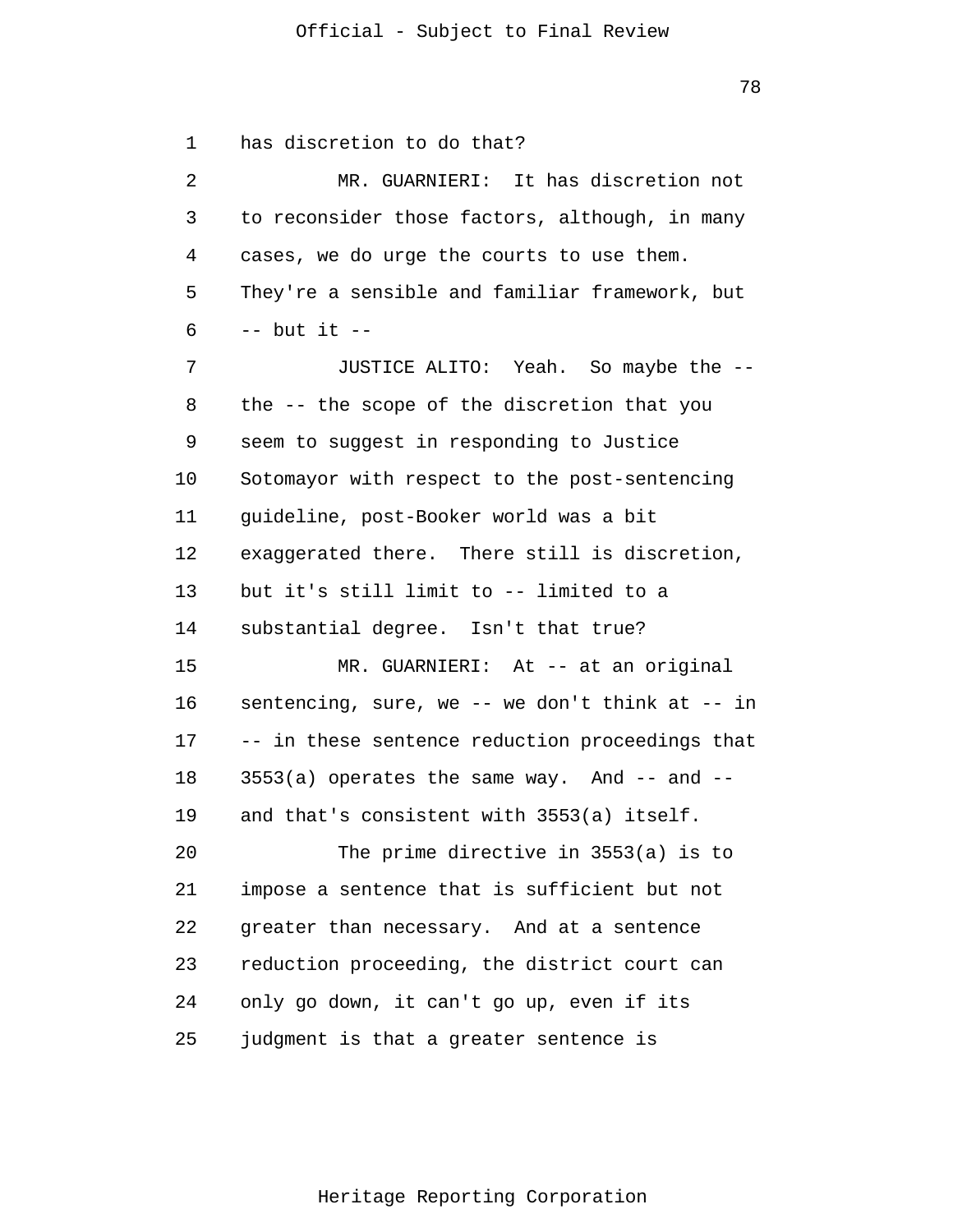79

1 2 3 4 5 6 7 8 9 10 11 12 13 14 15 16 17 18 19 20 21 22 23 24 necessary to effectuate the purposes of federal sentencing. So this is just a different proceeding. It's more limited in scope, and we don't think 3553(a) automatically applies here. JUSTICE ALITO: What should I do if I think that you are -- the government is effectively trying to drive down the -- the middle -- on -- on the dividing line of a two-lane highway, and, really, the only choice is to go in one direction or the other direction. So you had to choose between either - either Petitioner's position or the position that you just have to have the -- you have to have a resentencing while ruling -- while taking -- correcting only the specific error mentioned in the -- in this provision? Which would you choose? MR. GUARNIERI: We -- we would prefer to live in a world in which the district court would have to take into account post-sentencing developments, and that's principally because, in many, many of these cases, we do rely on

Heritage Reporting Corporation

arguments about post-sentencing misconduct by

25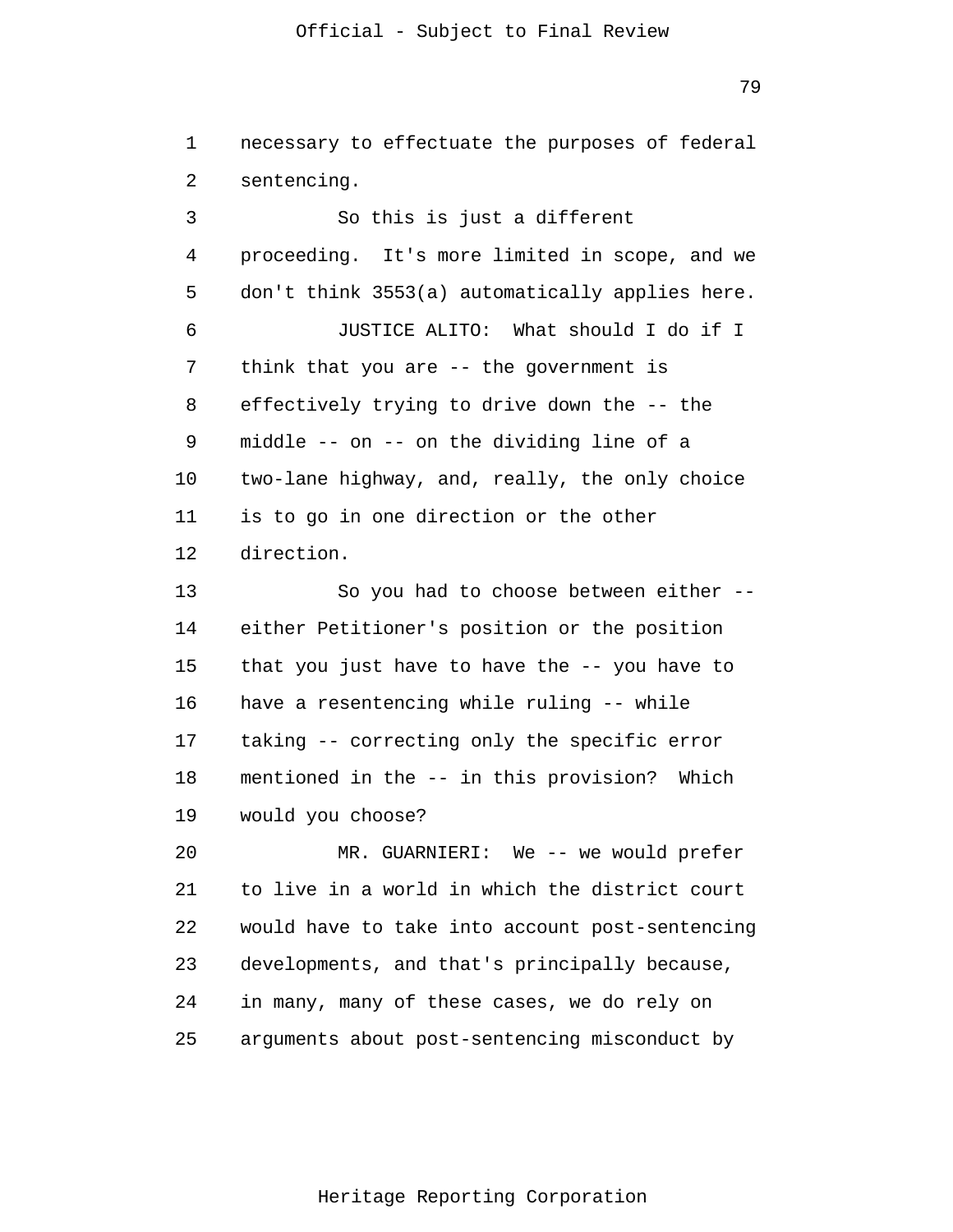80

1 2 3 4 5 6 7 8 9 10 11 12 13 14 15 16 17 18 19 20 21 22 23 24 25 the defendant, and we would not want to take those off the table. JUSTICE ALITO: And -- and where would you find that in the statutory language? MR. GUARNIERI: Well, I -- for all the reasons set forth in our brief, we don't think that's the correct understanding of the statute. But I -- I took Your Honor's question to be, if those arguments are rejected, which -- which is the lesser evil from our perspective, and -- and that -- that would be our answer. CHIEF JUSTICE ROBERTS: Justice Sotomayor, anything further? JUSTICE SOTOMAYOR: No. Thank you. CHIEF JUSTICE ROBERTS: Justice Kagan? JUSTICE KAGAN: I'd like to ask a similar question of you that I asked to Mr. McCloud. I mean, I find the text here not very useful either way, so that makes me think that we should try to figure out what the most analogous situations are and how courts operate in those situations. I think, for the reasons Justice Alito gave, I don't think sentencing generally is analogous. I -- I think you have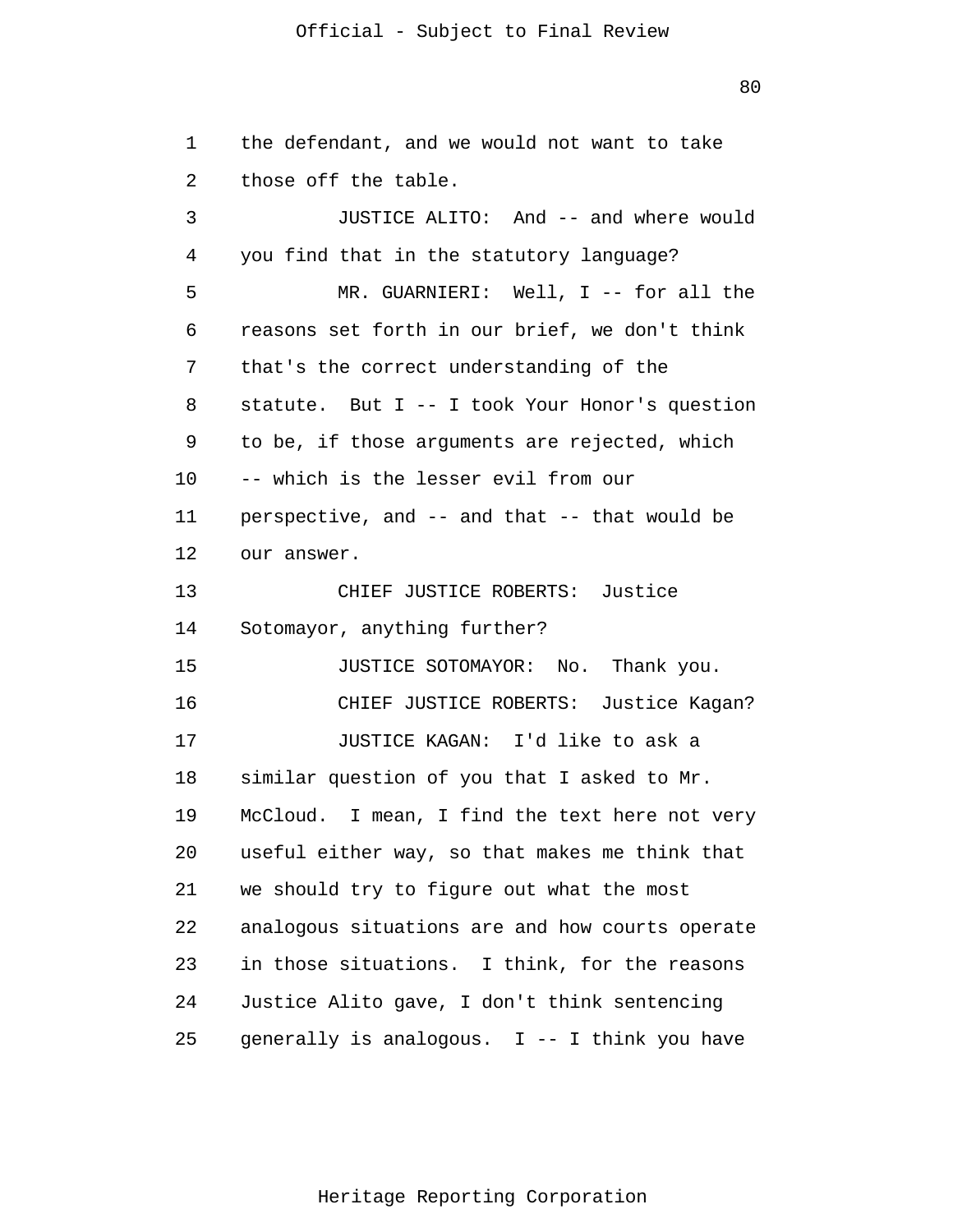1 2 3 4 5 6 7 8 9 10 11 12 13 14 15 16 17 18 19 20 21 22 23 24 25 to look to some, you know, resentencings that occur for particular reasons. So, in that, tell me what you think the analogues are in resentencings and what the rules are, you know, how much discretion, of what kind, or, you know, what are the -- what -- what are the rules that operate in what you think of as the best analogues? MR. GUARNIERI: Sure. So I think the best analogue here is a -- a sentence reduction proceeding in light of a retroactive guidelines amendment which unfolds under 3582(c)(2). And that's the best analogue because that is the other circumstance in which a district court has discretion to reduce the sentence in light of retroactive legal changes. Now there, obviously, it's a change that the Commission has made retroactive. Here, it's Congress has created this limited retroactivity provision. But 3582(c)(2) is probably the best -- the closest sibling to these proceedings. And in that context, it -- the district court, it is not a de novo resentencing. The court is not redoing the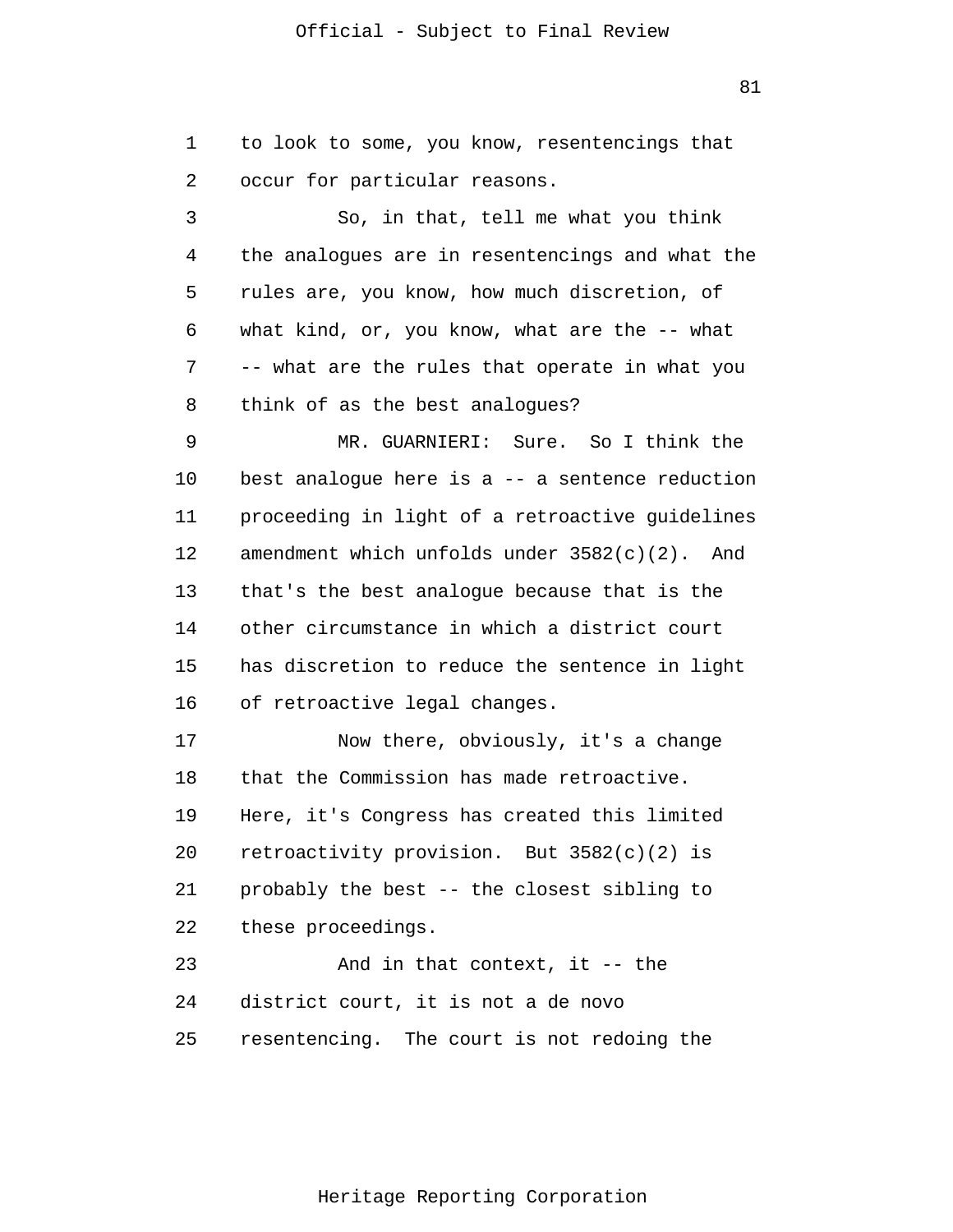82

1 2 3 4 5 6 7 8 9 10 11 12 13 14 15 16 17 18 19 20 21 22 23 24 25 3553(a) factors from scratch. It is a proceeding that is limited in scope for all the reasons this Court discussed in Dillon. And the Court can permissibly decline to take into account other unrelated changes. And -- and, indeed, the guidelines require the district court not to take into account other unrelated changes to the guidelines themselves. CHIEF JUSTICE ROBERTS: Justice Gorsuch? Justice Kavanaugh? JUSTICE KAVANAUGH: A couple quick questions, I hope. First, Justice Gorsuch was talking about the defendant appearing at the new proceeding in -- if I followed his questions. I want to make sure. Does that always happen, or is this sometimes done on the paper? MR. GUARNIERI: That rarely happens, and, indeed, I believe the courts of appeals -- JUSTICE KAVANAUGH: What -- what rarely happens? Appearing? MR. GUARNIERI: The -- the -- yes. It -- it is -- these proceedings are principally done on the papers. And the courts of appeals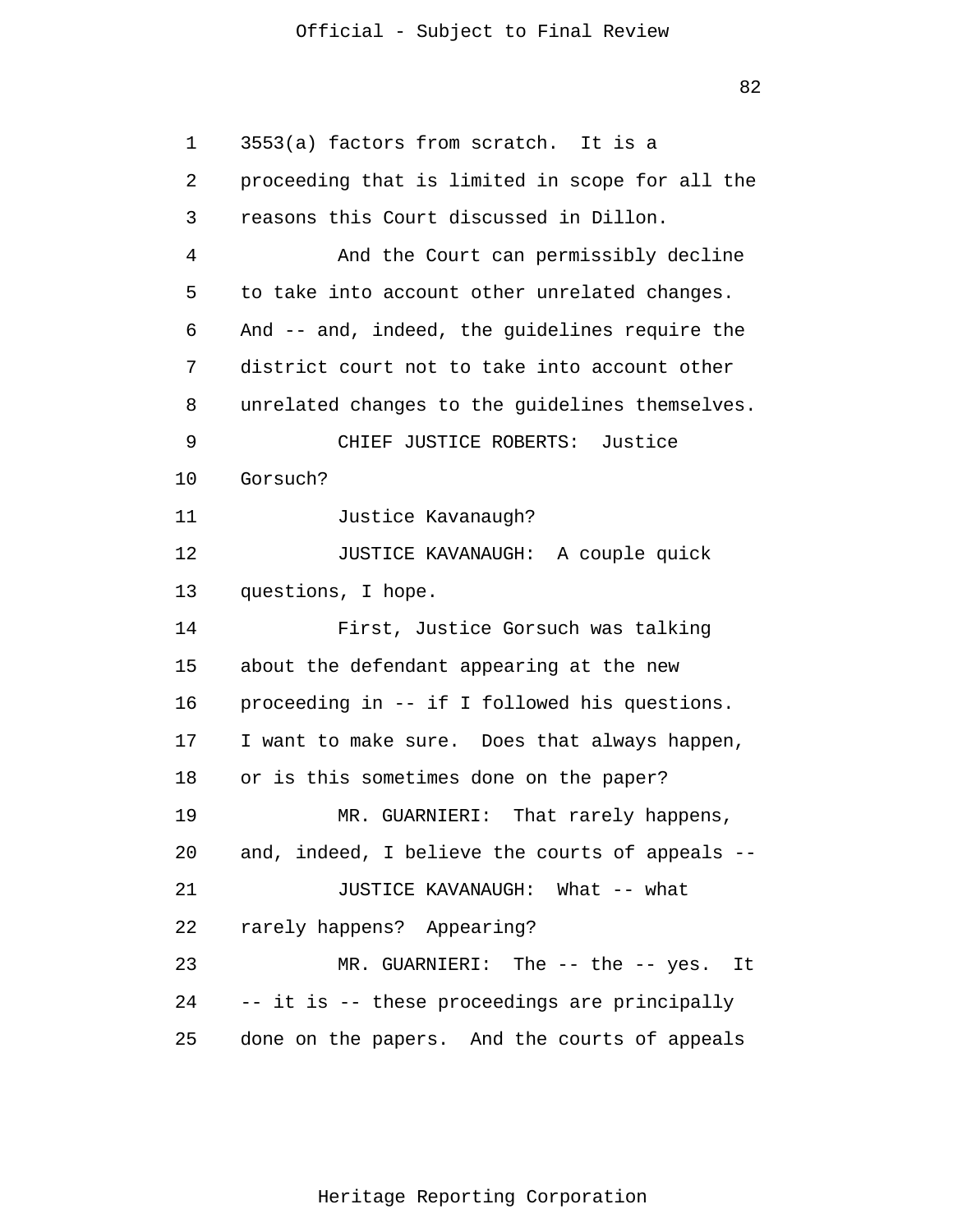1 2 3 4 5 6 7 8 9 10 11 12 13 14 15 16 17 18 19 20 21 22 23 24 25 have been unanimous so far in concluding that the defendant has no right to an in-person hearing for a Section 404 motion. JUSTICE KAVANAUGH: Okay. Second: Factual changes, in other words, things you've done in prison while you're there. I thought the good time credit system was designed to deal with that. Am I wrong about that? MR. GUARNIERI: The good time credit system, as -- as modified by the First Step Act itself, certainly is -- is one means that Congress has created to give defendants the benefit of good conduct in prison. JUSTICE KAVANAUGH: Okay. Third, you've said discretion is your number one choice here, your only argument really. That means appellate review should be very deferential, correct? MR. GUARNIERI: Yes. JUSTICE KAVANAUGH: Okay. And, last, I think your strongest argument in terms of the big picture is this is the way it's been going in the district courts and courts of appeals in a lot of regions around the country. And I just want to get the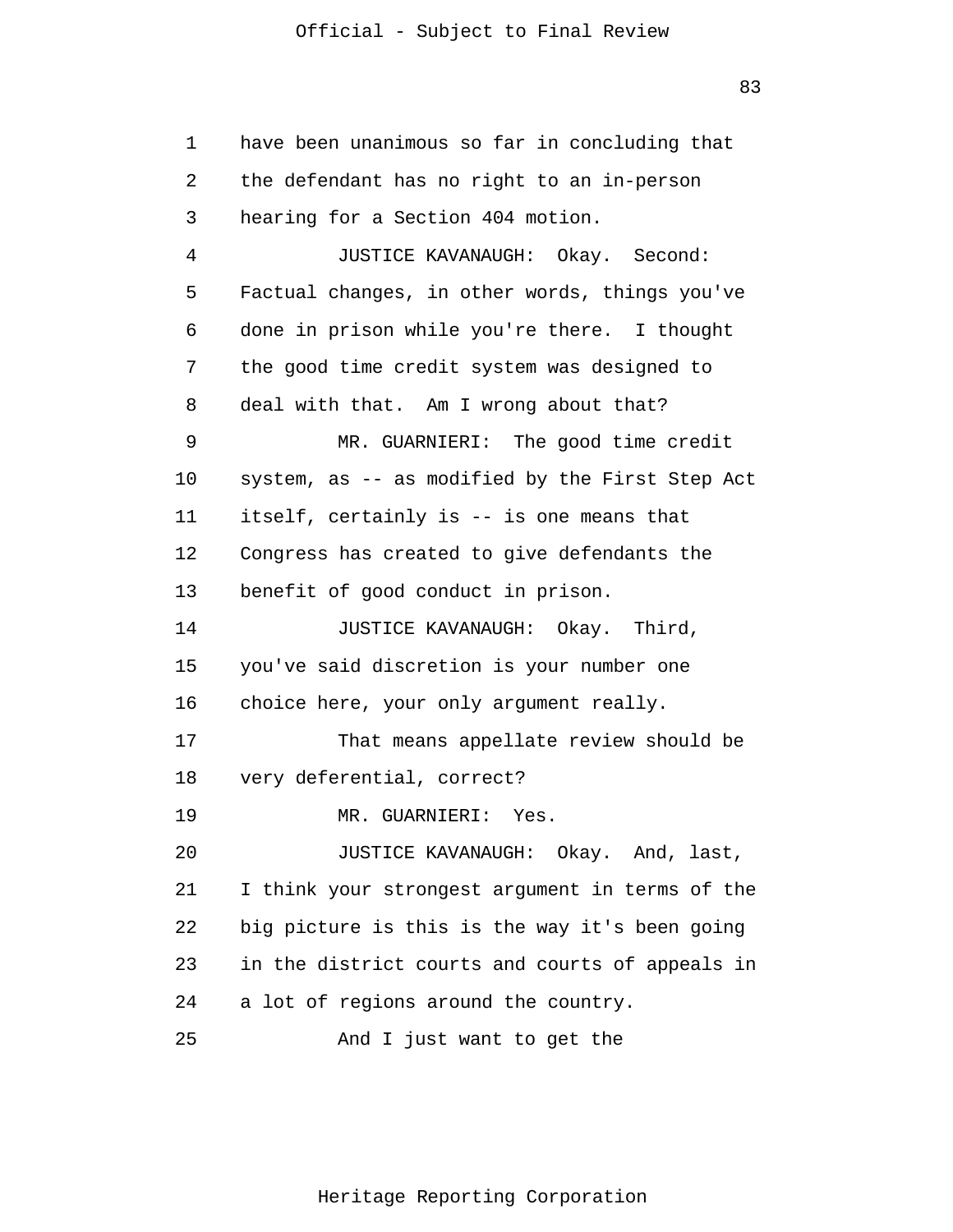84

1 2 3 4 5 6 7 8 9 10 11 12 13 14 15 16 17 18 19 20 21 22 23 24 25 government's perspective on, have there been problems in these proceedings from the government's perspective or not? MR. GUARNIERI: No, Justice Kavanaugh. The rule we're advocating here, as -- as detailed in our brief in opposition in this case, has been the majority rule in the courts of appeals, and it's been perfectly administrable in the district courts, and we haven't seen any kind of practical problems with -- with this approach. JUSTICE KAVANAUGH: Thank you. CHIEF JUSTICE ROBERTS: Justice Barrett? Thank -- thank you, counsel. MR. GUARNIERI: Thank you. CHIEF JUSTICE ROBERTS: Mr. McCloud, I guess I'll call it rebuttal. REBUTTAL ARGUMENT OF CHARLES L. McCLOUD ON BEHALF OF THE PETITIONER MR. McCLOUD: Thank you, Mr. Chief Justice. Justice Kavanaugh, you asked about good time credits. We agree those are important, and the First Step Act made changes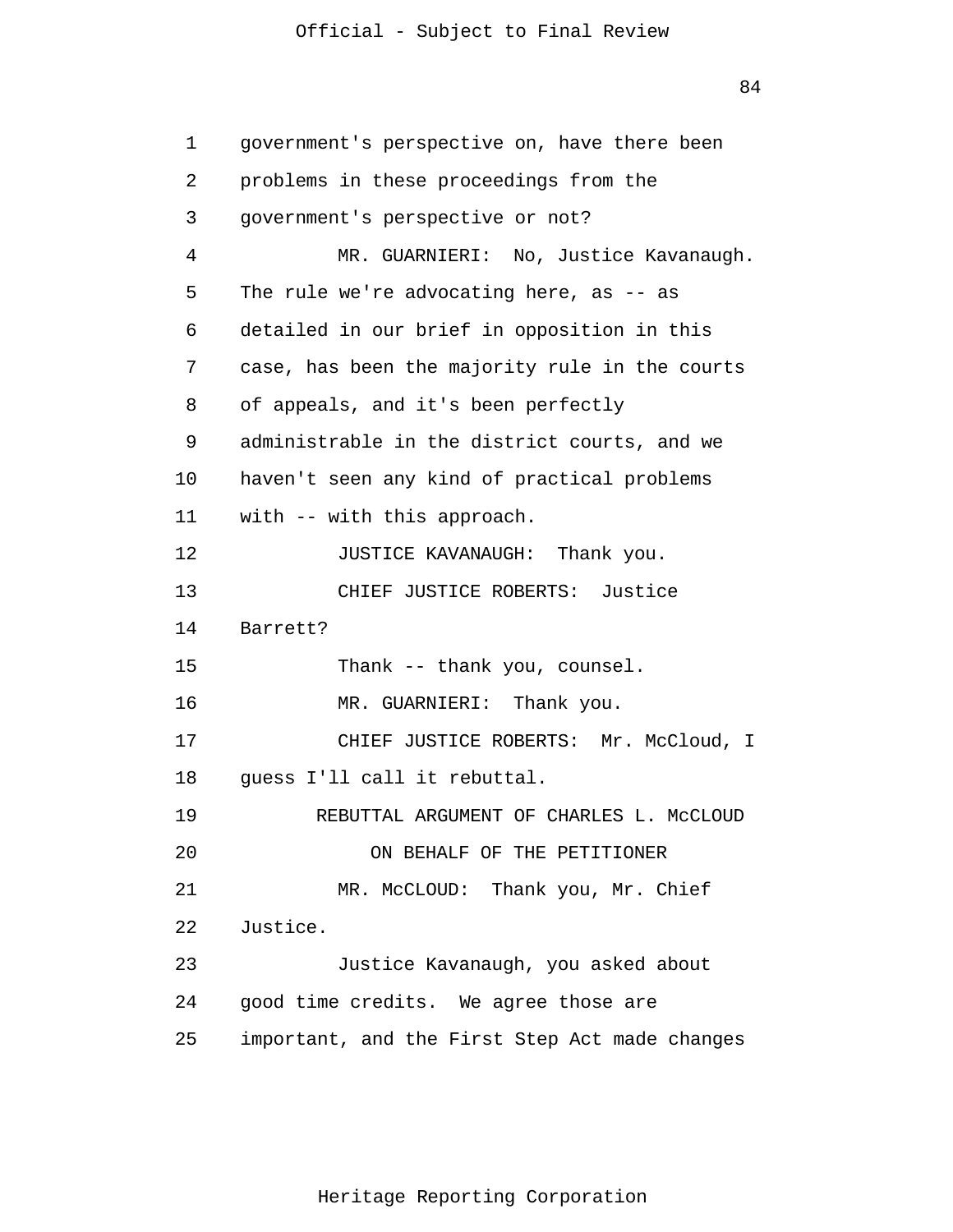85

1 2 3 4 5 6 7 to the way that those are calculated, but they don't take into account some important developments, for example, Mr. Concepcion's religious conversion in prison. A number of prisoners bring that sort of evidence to their First Step Act proceedings, and it's not always accounted for in the good time credits.

8 9 10 11 12 13 Justice Kagan, you asked a question of Mr. Guarnieri about the analogous proceeding. He gave a different answer. He referenced  $3582(c)(2)$ . I think, at the end of the day, it doesn't matter which proceeding you think is most analogous.

14 15 16 17 18 19 20 In fact, I think  $3582(c)(2)$  helps us because the reason this Court in Dillon did not allow the defendant to make an argument based on current law is because there was explicit text in the policy statement that was at issue there that said you can't raise those sorts of arguments.

21 22 23 24 25 The First Step Act doesn't have that sort of limitation, and so we don't see any reason for courts not to be able to consider current law and current facts in First Step Act proceedings.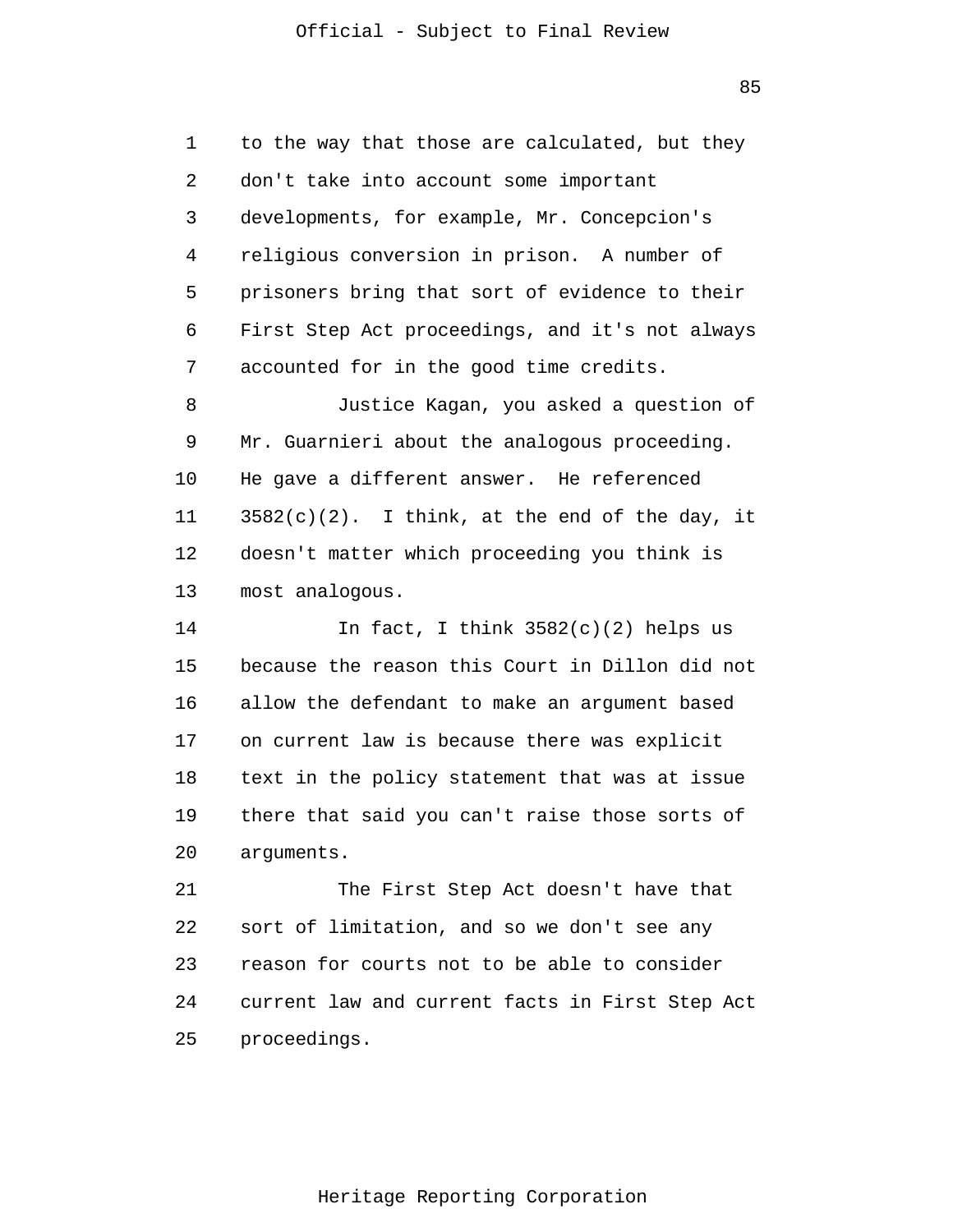| 1  | Mr. Chief Justice, you asked a                  |
|----|-------------------------------------------------|
| 2  | question about why we shouldn't just fix the    |
| 3  | one problem and leave it at that, and -- and    |
| 4  | the problem with that approach is that this is  |
| 5  | not a mechanical adjustment. So, in Mr.         |
| 6  | Concepcion's case, if you make the change from  |
| 7  | the Fair Sentencing Act, you still have a range |
| 8  | of four years of possible sentences that could  |
| 9  | be given.                                       |
| 10 | And looking at Mr. Concepcion as he             |
| 11 | exists today and taking account of the good and |
| 12 | the bad and relevant legal developments is      |
| 13 | critical in deciding where in that range he     |
| 14 | should fall.                                    |
| 15 | Thank you.                                      |
| 16 | CHIEF JUSTICE ROBERTS:<br>Thank you,            |
| 17 | counsel. The case is submitted.                 |
| 18 | (Whereupon, at 12:47 p.m., the case             |
| 19 | was submitted.)                                 |
| 20 |                                                 |
| 21 |                                                 |
| 22 |                                                 |
| 23 |                                                 |
| 24 |                                                 |
| 25 |                                                 |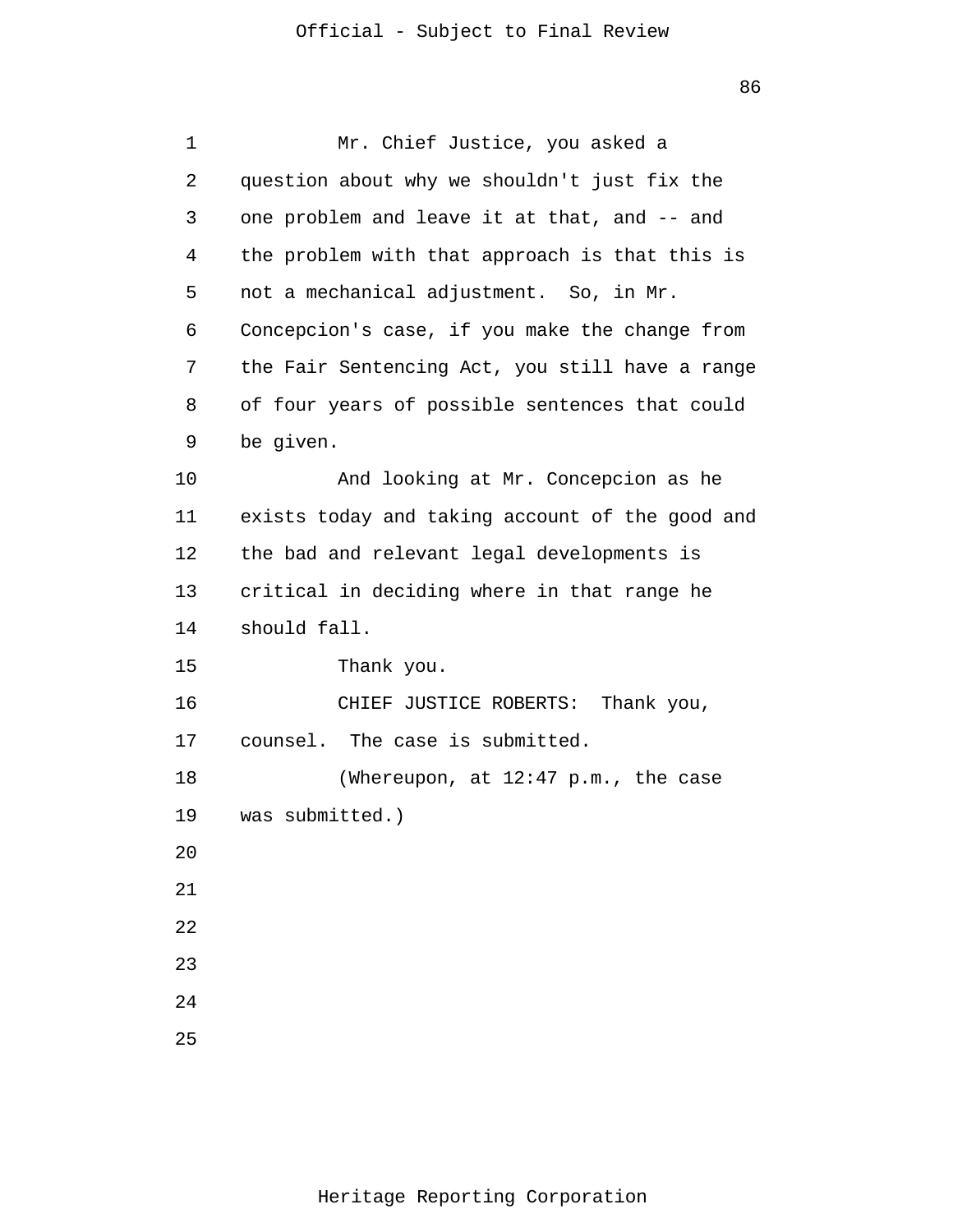| \$                                            | 5                                         | adopt [2] 50:6 51:8            | 36:6.8 68:14 69:7.20 82:     | B                                        |
|-----------------------------------------------|-------------------------------------------|--------------------------------|------------------------------|------------------------------------------|
|                                               |                                           | adopted [2] 42:10 46:9         | 20,25 83:23 84:8             |                                          |
| \$20 [1] 7:23                                 | 50 [1] 57:13                              | advantage [9] 6:14 16:2,       | APPEARANCES [1] 1:17         | back [12] 16:16 17:7 18:14               |
| 1                                             | 57 [3] 25:25 62:17 63:13                  | 11 22:15 24:2 25:18,21,22      | appearing [2] 82:15,22       | 25:21 31:18 32:20 34:11,                 |
| 1 [4] 23:5 58:1,5,5                           | 6                                         | 52:18                          | appellate [6] 6:20 73:5,6,   | 18 37:6 54:6,6 72:4                      |
| 10 [2] 17:4 58:11                             | 60 [1] 58:19                              | advisory [2] 47:4 71:8         | 11,12 83:17                  | backdrop [1] 34:2                        |
| 100 [1] 58:5                                  |                                           | advocated [1] 46:24            | applicable [5] 40:20 60:15,  | background [5] 3:16 13:                  |
| 100-to-1 [1] 57:20                            |                                           | advocating [2] 31:5 84:5       | 17,23 62:12                  | 11 32:13 34:6,20                         |
| 109 [1] 23:5                                  | 71 [3] 25:25 62:18 63:13                  | aegis [1] 59:25                | applied [4] 44:8 61:24 63:7  | backstop [2] 69:15 73:5                  |
| 11:31 [2] 1:15 3:2                            | 75 [1] 42:8                               | affect [1] 38:6                | 74:4                         | backstopped [1] 45:4                     |
|                                               | 798 [1] 22:2                              | affix [1] 23:12                | applies [4] 13:2 19:7 64:16  | <b>backup</b> [1] 4:19                   |
| 12:47 [1] 86:18                               |                                           | agnostic [1] 73:1              | 79:5                         | bad [3] 17:19 65:6 86:12                 |
| 18 [1] 59:25                                  | 8                                         | agree [14] 9:11,25 10:19 14:   | apply [10] 4:8 5:14 6:7 10:3 | <b>badly</b> [1] 17:5                    |
| 188 [2] 25:23 62:16                           | 80 [1] 58:19                              | 7 16:14 17:24 20:5,10 23:      | 12:6 15:18 18:24 37:14 68:   | bar [1] 36:10                            |
| 19 [1] 1:11                                   | 84 [1] 2:10                               | 2 30:5 39:24 66:5 75:25        | 11 70:13                     | <b>barred</b> [1] 3:12                   |
| 1986 [1] 68:18                                | A                                         | 84:24                          | appreciate [2] 31:20 66:17   | <b>Barrett</b> [6] 41:13 52:4,6,14       |
| $\overline{2}$                                |                                           | agreed [1] 38:21               | approach [12] 3:22 45:23     | 53:16 84:14                              |
| 2 [8] 20:22 21:13 23:7 42:2                   | a.m [2] 1:15 3:2                          | ahead [4] 11:18 16:10 18:      | 46:1,5,11,23,23,25 50:21     | based [6] 18:1 21:25 26:9                |
| 43:15 44:9 47:22 58:1                         | abandoned [1] 48:13                       | 12 21:7                        | 52:25 84:11 86:4             | 28:16 40:15 85:16                        |
|                                               | ability [1] 29:1                          | ALITO [35] 11:17,19 12:1       | appropriate [4] 28:16 70:    | <b>bases</b> [1] 5:10                    |
| 20 [4] 12:22 14:2 19:11,12<br>20-1650 [1] 3:4 | able [7] 8:4 16:13 17:13,18               | 16:4,9,22 17:2,3,11,16,23      | 13 71:20 76:11               | basically [1] 26:20                      |
| 2010 [1] 42:10                                | 22:15 24:1 85:23                          | 18:10,13,20 30:13 33:20,       | approximately [2] 57:15      | basis [8] 5:24 9:22 38:21                |
|                                               | above-entitled [1] 1:13                   |                                | 58:19                        | 44:15 47:9 49:16,22 77:4                 |
| 2022 [1] 1:11                                 | absolutely [6] 10:5,15 58:                | 21 34:13,17 35:2,18 51:12      |                              | <b>bear</b> [1] <b>31:</b> 9             |
| 2255 [2] 22:9 24:10                           | 20 66:9 69:14 77:2                        | 69:24 70:1,4 71:5,9,16 72:     | arbitrary [1] 10:23          | bears [1] 37:12                          |
| 235 [2] 25:23 62:16                           | abuse [16] 9:23 10:1,10,24                | 3 77:22,23 78:7 79:6 80:3,     | area [2] 9:1 65:18           | <b>becomes</b> $[1]$ 77:16               |
| 262 [1] 25:23                                 | 13:5.7 19:22 39:4.6.6 64:9                | 24                             | aren't [1] 13:25             | began [1] 67:1                           |
| 28 [1] 58:5                                   | 69:16 73:9,11,20 74:2                     | allow [2] 31:6 85:16           | argue [1] 20:9               | beginning [2] 32:20 47:25                |
| $\overline{3}$                                | accept [7] 9:1 30:17 45:19,               | allowed [3] 24:9 33:7,25       | argued [1] 46:4              | begs [1] 55:17                           |
| 3 [9] 2:4 20:23 21:13 23:7                    | 23,24 52:7,8                              | alluded [3] 47:17 49:2 64:     | arguing [3] 19:25 20:3 29:   | behalf [8] 1:20,22 2:4,7,10              |
|                                               | account [24] 17:19 29:24                  | 10                             | 18                           | 3:8 41:18 84:20                          |
| 42:3 43:16 44:10 47:22 58:                    | 35:24 39:3 41:25 44:22,25                 | almost [1] 19:8                | argument [41] 1:14 2:2,5,8   | <b>behaves</b> [1] 17:5                  |
|                                               | 45:2 49:5 50:8 53:6 55:9,                 | already [5] 7:14 36:12 43:8    | 3:4,7 5:8,11 6:10,10,11,15   |                                          |
| 327 [1] 25:23                                 | 10 59:14 71:4,18 72:21 75:                | 64:13 74:22                    | 7:6,12 8:7 11:20 26:20,24    | behavior [2] 17:19 65:6                  |
| 35 [3] 60:11 65:21 67:2                       | 977:779:22 82:5,785:2                     | alternative [2] 4:25 5:24      | 27:1 29:4 41:17 42:17,24     | <b>beings</b> [2] 40:4,6                 |
| 3553 [6] 9:21 13:3 14:5 48:                   | 86:11                                     | although [2] 70:10 78:3        | 43:22 45:22,22 46:16 47:     | believe [3] 69:3 76:10 82:               |
| 4,877:24                                      | accounted [1] 85:7                        | ambiguity [2] 32:2,3           | 25 48:1 49:2,14 51:4 52:     | 20                                       |
| 3553(a [24] 5:15 6:7,21 15:                   | accounting [1] 16:19                      | Amendment [3] 22:2 66:         | 13 56:1 70:5 72:13 77:23     | below [2] 3:11 62:12                     |
| 18 19:7 42:22 43:9 47:2                       | achieves [1] 72:12                        | 18 81:12                       | 83:16,21 84:19 85:16         | benefit [14] 21:23,24 22:5,              |
| 49:18 58:25 60:14,24 64:                      | Act [40] 3:15 5:3 9:16 11:25              | amendments [4] 42:8 47:        | arguments [14] 4:14,16 6:    | 9,14 24:7 25:5 26:22 32:                 |
| 15 67:4,9,18 74:23 76:4                       | 12:14 17:14 18:17 20:23                   | 5 53:7 60:8                    | 13,18 12:9 27:6,18 30:20     | 19,19 35:11 39:1 75:4 83:                |
| 77:7 78:18,19,20 79:5 82:                     |                                           | among [1] 47:16                | 52:17,23 68:5 79:25 80:9     | 13                                       |
|                                               | 21:11,14 23:7,20 27:18 32:                | amount [2] 28:1 72:14          | 85:20                        | <b>best</b> [5] <b>67:16 81:8,10,13,</b> |
| 3553(a)(6 [1] 26:15                           | 16 34:1 35:5 41:21 42:3.                  | analogous [6] 35:20 36:4       | armed [1] 22:8               | 21                                       |
| 3582 [2] 22:9 24:10                           | 16 43:16 44:10 47:22 50:                  | 80:22,25 85:9,13               | around [5] 23:5 32:5 36:13   | <b>bets</b> $[1]$ 32:19                  |
| 3582(c [1] 60:1                               | 24 51:25 54:14 55:20 57:                  | analogue [2] 81:10,13          | 48:6 83:24                   | better [4] 6:10 7:1 11:14                |
| 3582(c)(1)(A [1] 60:1                         | 11 59:21,22 61:25 72:8,12,                | analogues [3] 36:2 81:4,8      | articulated [1] 47:16        | 33:16                                    |
| 3582(c)(1)(B [1] 60:21                        | 23 75:13 83:10 84:25 85:6,                | analysis [8] 12:16 28:4 42:    | aspect [1] 24:18             | between [11] 11:20 12:2                  |
| 3582(c)(2 [4] 81:12,20 85:                    | 21,24 86:7                                | 22 47:2 60:24 64:15 67:4,      | Assistant [1] 1:21           | 19:10 24:25 45:20,21,25                  |
| 11,14                                         | acted [1] 25:4                            | 9                              | assume [2] 26:21 48:22       | 46:17,22 57:16 79:13                     |
| 3742(g [1] 28:25                              | <b>activities</b> [1] 49:19               | animus [1] 73:23               | attempt [1] 23:22            | <b>beyond</b> [2] <b>72:22 74:</b> 9     |
| 4                                             | <b>actor</b> [1] <b>13:1</b>              | another [4] 56:22 65:18 70:    | attention [3] 4:13 6:18 56:  | big [5] 22:3 57:4,7 58:4 83:             |
|                                               | <b>actors</b> [1] <b>13:12</b>            | 14 71:22                       | 15                           | 22                                       |
| 4 [1] 58:1                                    | actually [7] 21:5 26:13 28:               | answer [15] 15:14,17 16:6      | attribute [1] 50:13          | bit [2] 63:15 78:11                      |
| 404 [17] 6:1 41:21,24 42:4,                   | 4 36:24 38:25 48:25 77:16                 | 19:24 20:15 36:1,17,17,24      | authority [5] 4:6 7:20 9:9,  | <b>bite</b> [1] 22:20                    |
| 11,20,25 43:5,8 46:11 49:7                    | <b>additional</b> [3] <b>27:17,22 55:</b> | 39:22 40:2 68:22 70:22 80:     | 12 21:2                      | blind [2] 52:10 64:7                     |
| 56:9,13 59:11,24 61:2 83:                     | 1                                         | 12 85:10                       | authorized [1] 56:12         | <b>books</b> [1] 51:15                   |
| 3                                             | address [2] 15:10 50:11                   | <b>answered</b> [1] 36:16      | authorizes [1] 41:22         | <b>BOP</b> [1] 56:17                     |
| 404(b [7] 20:21 29:13 44:4,                   | addresses [1] 26:13                       |                                |                              | both [6] 5:3 6:13 31:6 58:2              |
| 5 56:9 61:22 64:12                            | addressing [1] 59:21                      | answering [1] 16:9             | automatically [1] 79:5       | 60:16 70:19                              |
| 404(b)'s [1] 56:3                             | adjusting [1] 21:12                       | <b>answers</b> [1] <b>13:3</b> | availability [1] 69:16       | <b>bottom</b> $[1]$ 5:2                  |
| 404(c [3] 23:20 43:1 45:4                     | adjustment [3] 9:5 20:6                   | anybody [2] 8:5 73:18          | available [2] 24:5 27:25     | <b>bound</b> [1] <b>23:16</b>            |
| 404(c)'s [1] 56:4                             | 86:5                                      | apologize [1] 37:18            | aware [1] 65:19              | <b>bounds</b> $[1]$ 74:14                |
| 41 [1] 2:7                                    | administrable [2] 27:5 84:                | appeal [6] 4:25 37:21 40:      | away [1] 76:22               | break [1] 32:5                           |
| 48 [1] 57:15                                  | 9                                         | 17 55:6 68:13 69:16            | awful [1] 32:22              |                                          |
|                                               |                                           | appeals [11] 13:13 19:16       |                              | <b>BREYER [20] 12:17 13:20</b>           |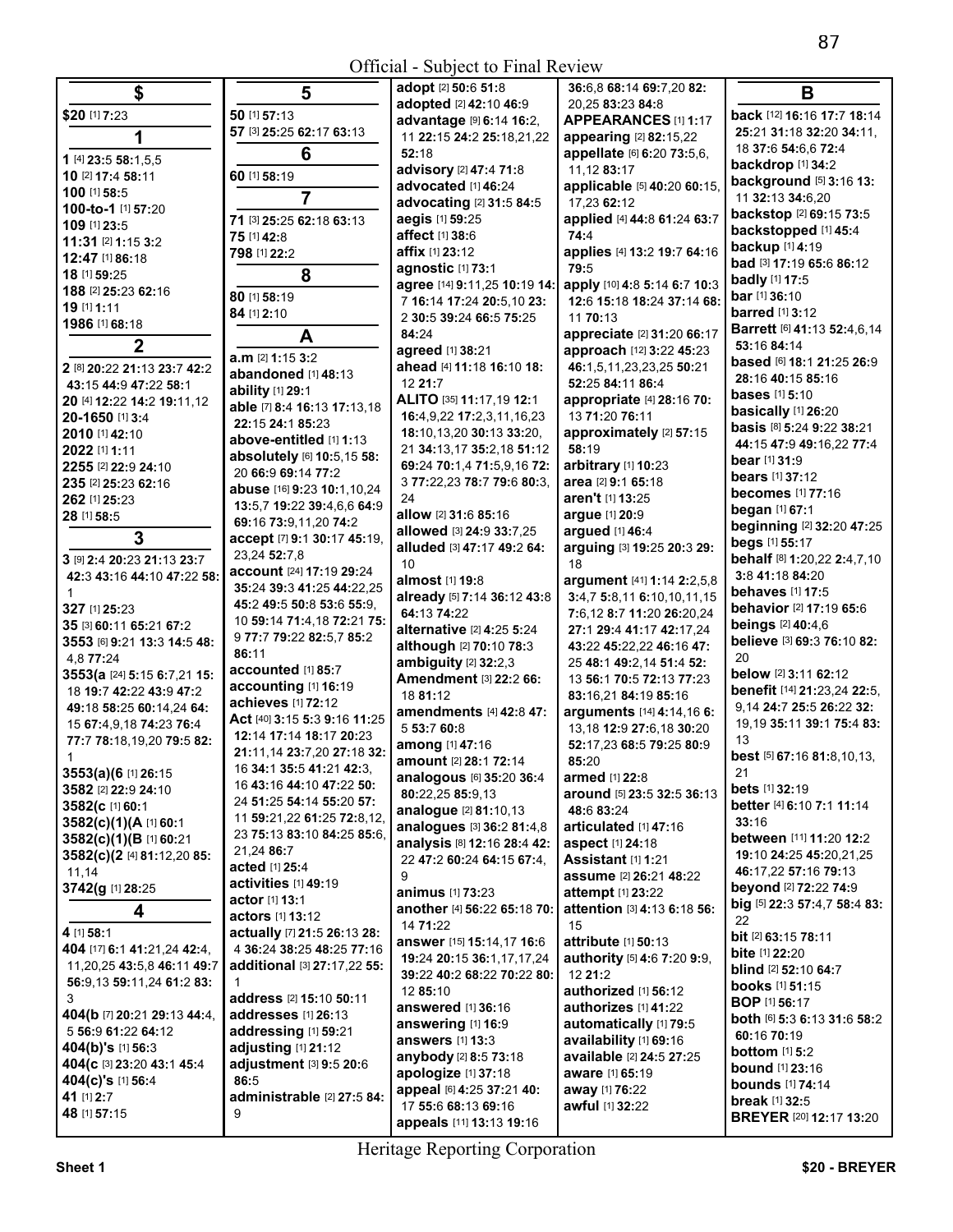| 14:13,15,21,23 15:1 19:6                               | 71:12 81:17 86:6                                            | 6 48:9 53:7 57:2,3,18,22                           | <b>consult</b> [1] 28:7                                  | 1,15 29:18,23,24 30:1 33:                            |
|--------------------------------------------------------|-------------------------------------------------------------|----------------------------------------------------|----------------------------------------------------------|------------------------------------------------------|
|                                                        |                                                             |                                                    |                                                          |                                                      |
| 20:4,8 29:10 33:19 56:21                               | changed [5] 11:24 30:17                                     | 58:2,10,16 60:18,23 65:12                          | contained [1] 23:20                                      | 10 36:10,11 37:2 43:14 46:                           |
| 57:1,6,9 59:6 68:3 69:14                               | 57:21 63:12 65:2                                            | 68:8,25 70:7,8,11,15 81:18                         | contains [1] 60:19                                       | 6 49:5 51:22 52:10,12 53:                            |
| 77:21                                                  | changes [35] 12:13 24:2                                     | <b>Commission's [4] 59:8,14,</b>                   | context [6] 6:4 43:13 49:4                               | 4 58:24 59:12 60:2 63:23                             |
| bridge [1] 67:23                                       | 26:9 29:7, 19, 19, 23 30: 2, 2,                             | 24 65:3                                            | 75:7 76:5 81:23                                          | 64:23 65:18 68:14 69:2,7,                            |
| brief [4] 46:8 48:19 80:6 84:                          | 19,24,25 31:1,3,8 34:22 36:                                 | committed [2] 49:9 53:14                           | contexts $[1]$ 68:6                                      | 12,20 72:21,24 74:18 75:8,                           |
|                                                        |                                                             |                                                    |                                                          |                                                      |
| 6                                                      | 10,11 37:8 42:1 43:15 44:                                   | compared [1] 22:14                                 | continued [2] 49:10 52:2                                 | 17 78:4 80:22 82:20,25 83:                           |
| briefly [1] 37:18                                      | 17 51:24 52:18 61:12,13                                     | compassionate [1] 60:7                             | contrary [1] 55:2                                        | 23,23 84:7,9 85:23                                   |
| briefs [2] 20:11 27:20                                 | 62:5.7 63:24 65:12 81:16                                    | completely [1] 16:5                                | conversion [1] 85:4                                      | COUrts' [3] 21:2 29:1 77:4                           |
| bring [3] 17:7 56:14 85:5                              | 82:5,8 83:5 84:25                                           | complicated [2] 28:4,11                            | convicted [1] 57:17                                      | cover [2] 36:20,21                                   |
| broad [1] 60:5                                         | changing [1] 47:20                                          | conceivably [1] 29:11                              | correct [31] 24:21 26:3,5                                | covered [6] 18:17 20:24                              |
| broadly [3] 35:25 67:11 76:                            | character [1] 49:19                                         | <b>CONCEPCION [3] 1:3 3:4</b>                      |                                                          | 23:10 24:25 25:9 45:12                               |
|                                                        |                                                             |                                                    | 28:17,18,20,23,24 29:4,7,                                |                                                      |
| 12                                                     | characteristics [2] 5:21                                    | 86:10                                              | 20 30:22 31:22 32:25 36:7                                | crack [10] 21:23 25:5,8,13,                          |
| brought [1] 56:10                                      | 31:2                                                        | Concepcion's [4] 20:7 26:                          | 61:14.16 62:16.17.19.23                                  | 20 26:2 42:2,14 57:14,17                             |
| bunch [1] 54:8                                         | characterize [1] 50:6                                       | 9 85:3 86:6                                        | 63:10,17 69:14 75:6 76:21,                               | crack-to-powder [1] 59:                              |
| burden [2] 27:14,17                                    | CHARLES [5] 1:19 2:3,9 3:                                   | conceptualizing [1] 50:20                          | 25 77:2,17 80:7 83:18                                    | 20                                                   |
| burdensome [3] 27:4,9 47:                              | 784:19                                                      | concern [3] 22:4 26:14 40:                         | corrected [1] 32:15                                      | crack/powder [4] 22:12                               |
|                                                        |                                                             |                                                    |                                                          |                                                      |
| 10                                                     | CHIEF [39] 3:3,9 7:4 8:8,18                                 | 1                                                  | correcting [1] 79:17                                     | 24:7,17 53:22                                        |
| <b>Bureau</b> [2] 56:10,12                             | 9:10 10:4,19 31:12 32:9                                     | concerned [1] 39:22                                | correctly [4] 33:22 63:3 70:                             | create [2] 24:19 42:11                               |
| busy [1] 54:2                                          | 33:4,17 35:9,13,16 37:15                                    | concerns [2] 21:15 22:18                           | 25 74:1                                                  | created [4] 68:8 75:1 81:19                          |
| C                                                      | 38:13 39:8 41:12,16,19 47:                                  | concluding [1] 83:1                                | couldn't [1] 19:23                                       | 83:12                                                |
|                                                        | 24 53:11,15 54:17,19,24                                     | conclusion [1] 20:19                               | counsel [12] 9:19 26:18 28:                              | credit [2] 83:7,9                                    |
| c)(1)(A [3] 60:6, 12, 15)                              |                                                             |                                                    |                                                          |                                                      |
| c)(1)(B [2] 60:9,18                                    | 55:13,16,22 77:19 80:13,                                    | conduct [11] 11:22 18:2 34:                        | 13 31:12 41:14 43:20 47:                                 | credits [2] 84:24 85:7                               |
|                                                        | 16 82:9 84:13,17,21 86:1,                                   | 23 49:23 52:3 55:11 56:16.                         | 11 52:14 75:11,14 84:15                                  | crime [2] 31:17 76:12                                |
| c)(2 [4] 60:7,12,16 67:6                               | 16                                                          | 25 74:1 76:7 83:13                                 | 86:17                                                    | criminal [4] 23:11 35:3 51:                          |
| calculate [3] 40:14 63:4 70:                           | choice [3] 45:15 79:10 83:                                  | <b>conducted</b> [1] 64:15                         | counterfactual [7] 44:6,                                 | 14 52:2                                              |
| 25                                                     | 16                                                          | confident [1] 10:11                                | 14 45:13,14 47:20 50:25                                  | criminality [2] 49:6,15                              |
| calculated [2] 77:16 85:1                              |                                                             |                                                    | 61:23                                                    |                                                      |
| calculating [1] 41:3                                   | choose [5] 65:4,9 76:6 79:                                  | conflicts $[1]$ 3:15                               |                                                          | critical [3] 3:20 23:5 86:13                         |
| calculation [1] 40:21                                  | 13,19                                                       | Congress [48] 5:14 6:6 7:                          | country [1] 83:24                                        | crystal-clear [1] 61:20                              |
|                                                        | chooses [1] 77:25                                           | 18 8:9,19 10:7 13:16 16:                           | Counts [3] 73:8,19,20                                    | Current [6] 29:1 43:12 65:3                          |
| calculus [1] 67:18                                     | chose [1] 43:14                                             | 18 17:6 18:16,21,25 23:13                          | COUple [6] 38:15 48:18 55:                               | 85:17,24,24                                          |
| call [1] 84:18                                         | chosen [1] 47:14                                            | 24:1,13,15,19 25:3 28:21,                          | 1 59:7 60:4 82:12                                        | <b>cut</b> [1] 16:6                                  |
| called [1] 13:1                                        | Circuit [9] 3:11 20:12,20,                                  | 22 33:6 35:4 43:14 49:4,                           | COUISE [6] 4:15 6:4 13:4                                 |                                                      |
|                                                        |                                                             |                                                    |                                                          |                                                      |
|                                                        |                                                             |                                                    |                                                          | D                                                    |
| calls [1] 26:15                                        | 25 29:25 47:15 48:14,20                                     | 21 51:21 52:9 53:19 54:2.                          | 19:21 61:1 66:20                                         |                                                      |
| came [1] 1:13                                          | 50:13                                                       | 9,15 56:12,23 57:21,21 58:                         | COURT [117] 1:1,14 3:10 4:                               | D.C [4] 1:10,19,22 39:13                             |
| cannot [2] 15:3 51:9                                   |                                                             | 6 59:20 60:13 67:12,24 68:                         | 4,7,13,15 5:1 6:18 9:23 10:                              | date [1] 42:15                                       |
| canons [1] 23:24                                       | Circuit's [5] 3:18,22 4:3 5:<br>27:2                        |                                                    |                                                          | day [6] 7:9 28:2 64:5 71:7,                          |
| career [18] 21:24 22:6,10,                             |                                                             | 3 72:6,15,20 75:1 76:22                            | 6,12,20 11:2,11,21 12:10,                                | 25 85:11                                             |
|                                                        | circumstance [2] 30:18                                      | 81:19 83:12                                        | 11, 13 13: 12 16: 18 17: 13,                             |                                                      |
| 16 24:2,8,13 25:19,24 26:1,                            | 81:14                                                       | Congress's [2] 5:11 75:5                           | 18,25 19:10,14,15 23:10,                                 | daylight [5] 45:20,21,25 46:                         |
| 10 32:1,7 39:1,16 52:19                                | circumstances [3] 17:7                                      | congressional [1] 75:1                             | 15 26:8 27:22,23 28:5,8,11                               | 3,17                                                 |
| 59:17 63:11                                            | 47:7 55:15                                                  | consider [47] 4:6,9,12,21,                         | 29:6 30:7,8,14 31:16 32:4                                | de [1] 81:24                                         |
| <b>CARLOS</b> [1] 1:3                                  | <b>claims</b> [1] 77:9                                      |                                                    |                                                          | deal [5] 49:10 54:3,5 56:1                           |
| Case [33] 3:4 4:5 6:22 9:4                             |                                                             | 22 5:10,16,25 6:15,25 7:7,                         | 35:11 36:5,8 37:1,7,11,13,                               | 83:8                                                 |
| 11:1,6 12:5 13:17 18:5,24                              | <b>clarified</b> [2] <b>32:3 70:22</b>                      | 16 <b>11:</b> 1,10,13 <b>15:</b> 5 <b>16:</b> 2,12 | 22,22 <b>38:</b> 5,25 <b>39:</b> 9 <b>40:</b> 19         |                                                      |
|                                                        | clause [6] 23:9,14,22 29:12,                                | 21:20 26:16 29:1,19 30:1                           | 41:2,20,25 42:5,22 43:8,11                               | dealing [3] 52:3 54:15 70:6                          |
| 20:12 24:22 25:1 27:15,18                              | 14 62:25                                                    | 33:10 37:22 38:6,10,12 40:                         | 44:5,13 45:2,11,13 46:8                                  | decades [1] 68:6                                     |
| 28:3 29:25 31:25 36:14 37:                             | clean [2] 19:1 76:15                                        | 18, 19, 23, 25 42: 5 43: 15 44:                    | 47:1,3 48:20 49:15 50:8                                  | decide [4] 8:11 9:6 68:15                            |
| 6.12 40:10 46:25 49:8 50:                              | clear [10] 5:13 6:23 23:8,14                                | 16 46:6 49:15 50:23 51:10.                         | 51:9 52:8 55:7,9 58:9 60:                                | 69:2                                                 |
| 1 53:13 55:4 56:6 63:20                                |                                                             |                                                    |                                                          | decided [1] 36:13                                    |
| 84:7 86:6,17,18                                        | 48:19 55:4,8 56:4 61:3,10                                   | 22 58:24 60:14,17,22 61:                           | 17,22 61:6,12,22 62:4,4,6,                               | decides [1] 69:4                                     |
|                                                        | clearly [2] 6:1 8:10                                        | 13 62:5 85:23                                      | 11,20 63:3,9,19 64:12,14,                                |                                                      |
| cases [6] 18:17 52:23 67:                              | closer [1] 10:25                                            | considerable [1] 58:3                              | 17 65:15 66:4 67:7,8,15                                  | deciding [6] 3:13,25 15:5                            |
| 14 69:23 78:4 79:24                                    | closest [1] 81:21                                           | consideration [10] 3:24 5:                         | 69:3,23 70:24 73:2,15,22,                                | 33:23 64:24 86:13                                    |
| categorical [3] 9:13 10:21                             | cocaine [2] 42:2,14                                         | 19 11:3 15:8 30:22 43:17                           | 25 74:3 77:14.24 78:23 79:                               | decision [7] 8:13 16:19 30:                          |
| 39:9                                                   |                                                             | 46:12 53:9 56:24 59:10                             | 21 81:14,24,25 82:3,4,7 85:                              | 19 36:25 38:7 55:3 68:15                             |
| categorically [1] 76:2                                 | cognizance [3] 63:23 65:1                                   |                                                    |                                                          | decision-making [3] 3:17                             |
| category [1] 8:21                                      | 66:14                                                       | considerations [2] 44:21,                          | 15                                                       | 38:5 45:10                                           |
|                                                        | coin [1] 72:20                                              | 25                                                 | Court's [14] 5:5 34:1 36:25                              |                                                      |
| certain [2] 8:17 43:21                                 | colleagues [2] 37:19 75:                                    | considered [3] 38:8 43:9                           | 37:6 43:18,19 45:16 46:4                                 | decisions [5] 34:1 40:5,8                            |
| certainly [6] 7:1 30:16 53:                            | 16                                                          | 67:7                                               | 53:5 55:3 56:15 65:11 67:                                | 72:10 73:13                                          |
| 3 54:20 61:9 83:11                                     | come [9] 7:9 9:20 12:20 18:                                 | considering [3] 3:12 29:6                          | 13 71:3                                                  | decline [4] 18:7 53:5 73:22                          |
| challenge [1] 35:18                                    | 14 20:1,19 22:5,9 72:4                                      | 36:10                                              | courthouse [2] 39:13,20                                  | 82:4                                                 |
| chance [1] 22:22                                       |                                                             |                                                    |                                                          | declined [1] 47:6                                    |
| change [22] 7:10,13 21:23,                             | comes [3] 9:9 12:21 27:23                                   | consistent [2] 4:23 78:19                          | courts [70] 3:12,19 4:9,20,                              | defend [2] 4:2 47:14                                 |
|                                                        | coming [5] 7:25 20:16 21:                                   | consistently [1] 4:24                              | 24 5:4, 14, 16 6: 2, 4, 6, 17, 20,                       |                                                      |
| 24 22:6, 10, 15 24:8 25:18,                            | 22 22:11 25:21                                              | constitutional [3] 16:25                           | 25 8:11,16 9:11,12 10:2                                  | defendant [29] 3:22 5:21                             |
| 21,25 26:2 30:10 31:21 32:<br>14 39:3 50:24 58:5 70:17 | <b>Commission [27] 13:2,7,</b><br>13,24 19:13 22:1 42:9 47: | 17:12 18:3<br>constrain [1] 77:4                   | 13:13 15:18 16:13 19:1 20:<br>19 24:20 26:14,16 27:4 28: | 16:20 18:1,18 19:3 21:22<br>23:12,17 24:16 25:7,8,11 |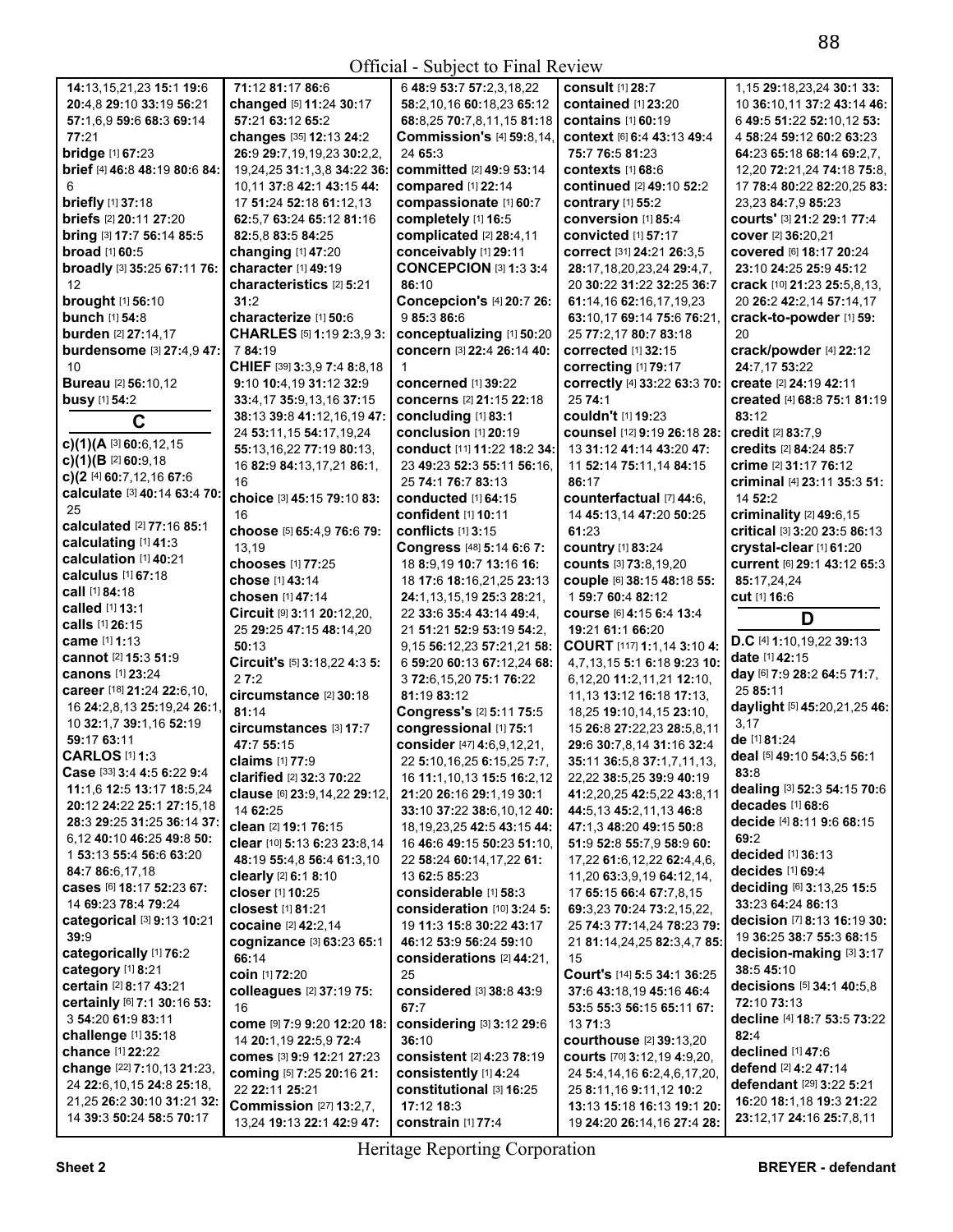|                                   |                                  | OIIIGIAI - SUOJOGI IO FIIIAI INCYIGW |                                     |                                  |
|-----------------------------------|----------------------------------|--------------------------------------|-------------------------------------|----------------------------------|
| 31:2,25 33:16 35:10 42:5          | 8:2,11,22 9:2,4,5,7,23 10:       | drugs [1] 49:10                      | example [13] 12:4 16:16             | familiar [2] 73:11 78:5          |
| 47:7 49:9 52:1 53:10 62:2         | 2,10,24 11:12 12:21 13:6,7,      | during [4] 33:11 37:23 52:           | 19:7 25:1 28:25 29:25 31:           | far [3] 13:8 58:23 83:1          |
| 64:4 77:9 80:1 82:15 83:2         | 22 19:15,22 28:15,22 33:         | 159:1                                | 24 37:11 49:10 53:3 58:1            | fashioning [1] 55:11             |
| 85:16                             | 23 37:2,7 38:19 39:4,6,7         |                                      | 65:21 85:3                          | favor [2] 42:18 46:5             |
| defendant's [5] 3:25 4:17         | 43:18 45:8,16 49:16 53:5         | E                                    | examples [2] 54:11,12               | federal [3] 23:6 64:25 79:1      |
|                                   |                                  | earlier [3] 39:9 59:19 70:23         |                                     |                                  |
| 18:6 43:6 70:17                   | 55:10 62:21 63:10 64:9 67:       | easy [1] 32:10                       | except [4] 13:25 51:19,19           | feel [2] 15:21 69:6              |
| defendant-by-defendant            | 13,25 69:17 71:3 72:8,14         | Education [2] 14:6 58:22             | 69:5                                | feeling [2] 15:23,24             |
| $[1]$ 9:17                        | 73:2,9,11 74:2,10,15,18 75:      | effect [4] 20:23 23:17 44:           | exception [4] 19:2 21:11            | feels [1] 29:17                  |
| defendant-friendly [1] 31:        | 8, 17, 22 76: 22 78: 1, 2, 8, 12 |                                      | 60:6,7                              | field [3] 27:1 36:20,22          |
| 4                                 | 81:5.15 83:15                    | 10 61:25                             | exceptions [1] 60:5                 | figure [3] 61:22 62:15 80:       |
| defendants [9] 22:7 24:1,6        | discretionary [13] 6:9 8:        | effective [1] 42:15                  | exercise [5] 3:20 6:2 8:22          | 21                               |
| 25:17 27:25 31:7 35:6 75:         | 10,20 26:7 45:3,9,23 46:12,      | effectively [1] 79:8                 | 9:753:4                             | figured [1] 45:14                |
| 3 83:12                           | 14 56:2,7 58:20 68:9             | effectuate [1] 79:1                  | exercising [2] 6:5 49:16            | figuring [2] 62:14 64:20         |
| defending [1] 69:19               | discretions [1] 77:5             | egregious [6] 10:14,15 11:           | existed [1] 72:10                   | finality [6] 19:2 21:9,12 35:    |
| defense [1] 5:22                  | discussed [1] 82:3               | 6 33:1 54:11,12                      | existing [1] 43:6                   | 3,551:13                         |
|                                   |                                  | either [6] 4:25 7:5 61:2 79:         |                                     |                                  |
| deferential [1] 83:18             | discussing [4] 21:17 29:9        | 13,14 80:20                          | exists [1] 86:11                    | find [8] 9:23 10:1,9 57:24,      |
| define [1] 76:12                  | 39:8 55:7                        | eligible [2] 45:12 77:11             | experience [2] 28:20 39:            | 25 72:17 80:4,19                 |
| defined [1] 12:8                  | discussion [1] 66:12             | eliminate [1] 72:9                   | 12                                  | finds [1] 26:8                   |
| definite [1] 19:18                | disowning [1] 57:3               |                                      | explain [2] 66:14 69:9              | fine [2] 11:8 57:1               |
| degree [2] 58:3 78:14             | disparities [2] 32:15 72:9       | embraced [1] 48:21                   | explained [2] 23:10 51:13           | First [41] 3:11, 14, 18, 21 4:3, |
| delegating [2] 7:18,19            | disparity [10] 22:18 23:1        | enable [1] 35:24                     | explaining [1] 29:15                | 8 5:2,3,11 7:1 9:16 10:20        |
| demonstrated [1] 59:18            | 24:23 25:2,3 26:13,14,17         | end [5] 7:8 12:15 28:2 71:7          | explanation [2] 66:22 70:3          | 11:24 17:14 18:15.17 20:         |
| deny [1] 34:20                    | 53:23 59:20                      | 85:11                                | explicit [1] 85:17                  | 12,20,25 21:11 23:20 26:6        |
| depart [1] 33:9                   | dispute [1] 35:1                 | endorses [1] 4:20                    | explicitly [3] 26:15 28:23          | 27:18 32:5 35:5 38:17 41:        |
|                                   |                                  | ends [1] 14:8                        | 76:25                               |                                  |
| Department [3] 1:22 57:3          | disregard [1] 77:24              | enforce [1] 8:2                      |                                     | 21 48:12 50:11.15 55:2 57:       |
| 58:15                             | disrupt [1] 35:5                 | engage [4] 44:6,13 45:12             | express [1] 60:20                   | 12 59:9,22 62:24 82:14 83:       |
| deserving [1] 30:10               | district [113] 3:12 4:4,24 6:    |                                      | expressing [1] 75:16                | 10 84:25 85:6,21,24              |
| designed [1] 83:7                 | 2,16 7:19 9:11 10:12,20          | 52:2                                 | expressio [1] 23:24                 | five [1] 57:13                   |
| detailed [2] 48:18 84:6           | 11:11,21 13:6,12 19:1,10,        | enhancement [1] 59:17                | expressly [3] 45:5 56:2 60:         | fix [3] 53:23 54:22 86:2         |
| determination [1] 9:18            | 14 21:2 24:20 26:8 27:4,         | enormous [3] 25:25 72:9,             | 13                                  | fixed [1] 53:21                  |
| determine [2] 7:20 44:7           | 22 28:5,8,10,15 29:1,6,18        | 14                                   | extending [1] 37:19                 | flip [1] 72:19                   |
| development [1] 42:1              | 30:7,8,14 31:15 32:4 33:         | enormously [1] 27:3                  | extent [4] 23:21 60:15 69:          | flouts [1] 3:16                  |
| developments [24] 4:6,14          | 13,22 35:11 37:22 38:19,         | enough [3] 39:24 65:10 76:           | 22 75:9                             | focus [1] 32:11                  |
| 5:20 6:19,25 9:14 10:23           | 21,24 39:13 40:13,19 41:2,       | 17                                   | extra [1] 22:14                     | focused [1] 55:19                |
|                                   |                                  | enter [1] 30:21                      |                                     |                                  |
| 15:20 22:1 27:19 37:1,3,4         | 25 43:8,14 44:5 45:2,11          | entertain [1] 52:13                  | extraordinary [2] 49:3 75:          | follow [2] 37:18 63:21           |
| 42:6 43:18 46:7,14 71:17          | 46:6 47:1 49:5,14 50:7 51:       | entirely [2] 45:8 55:24              | 3                                   | followed [2] 58:18 82:16         |
| 72:22 75:10 77:8 79:23 85:        | 22 52:8,10,12 53:3,5 54:1,       | entitle [1] 42:4                     | eye [1] 65:14                       | following [2] 62:22 66:6         |
| 3 86:12                           | 7 55:9 56:15 58:9 59:12          |                                      | eyes [1] 64:5                       | follows [1] 52:11                |
| difference [6] 11:20 24:24        | 60:2,22 61:5,12,21 62:3,4,       | entitled [2] 55:9 62:6               | F                                   | forbidden [1] 49:4               |
| 25:20 45:18 46:22 62:19           | 6,11,20 63:3,9,23 64:12,14,      | entitlement [2] 42:12,19             |                                     | forbids [1] 60:2                 |
| differences [1] 12:2              | 22 66:4,7 67:8,13,14 68:10       | equal [1] 31:6                       | fact [15] 3:22 8:9 16:20 23:        | foreclosed [1] 43:22             |
| different [22] 7:8 20:19 27:      | 69:2,3 70:10,14,24 72:7,20       | equation [1] 64:8                    | 19 30:25 34:20 36:10,11             | forfeiture [3] 12:5 18:23        |
| 1 28:12 34:25 62:8,8 64:2,        | 73:2,22,25 74:3,18 75:7,17       | equity [2] 52:17,23                  | 44:12 51:25 65:1 66:7 67:           | 36:14                            |
| 2 65:17 66:24 67:2,5 69:2,        | 77:4,14,24 78:23 79:21 81:       | erect [1] 9:13                       | 21 75:22 85:14                      | formulation [1] 18:19            |
| 12 74:12 75:22 76:3,4,6           | 14,24 82:7 83:23 84:9            | erected [1] 10:21                    | factors [23] 5:15,15,18 6:7,        | forth [2] 19:18 80:6             |
|                                   |                                  | err $[1]$ 40:16                      | 21 15:9,19 19:9 43:9 46:            |                                  |
| 79:3 85:10                        | dividing [1] 79:9                | error [6] 10:14 11:6 40:16,          | 12 49:18 59:1 60:14 67:10,          | <b>fortuity</b> [1] 32:18        |
| differently [1] 22:13             | divisible [1] 28:7               | 20,25 <b>79:</b> 17                  | 17 74:23 75:23 76:5 77:7,           | <b>found</b> [1] <b>67:17</b>    |
| difficult [3] 10:1 33:12,14       | divorced [1] 9:21                |                                      |                                     | four [3] 57:17 58:11 86:8        |
| Dillon [3] 67:7 82:3 85:15        | documents [1] 28:8               | errors [1] 54:23                     | 15,25 78:3 82:1                     | framework [1] 78:5               |
| direct [2] 55:6 60:16             | doing [2] 47:19 72:24            | <b>ESQ</b> $[3]$ <b>2:</b> 3, 6, 9   | facts [5] 3:13 4:10,21 65:          | frankly [3] 74:17 75:2 77:       |
| direction [2] 79:11,12            | done [10] 13:24 35:4 45:14       | <b>ESQUIRE [1] 1:19</b>              | 13 85:24                            | 12                               |
| directive [3] 51:22 61:4 78:      | 48:4 64:13 71:2 76:23 82:        | essentially [2] 72:25 74:25          | factual [12] 5:19 15:20 29:         | free-floating [1] 9:21           |
| 20                                | 18,25 83:6                       | established [3] 6:6 37:5             | 6,19 30:1 37:1 42:6 46:13           | friendly [2] 66:17 68:2          |
| <b>director</b> [1] <b>56:1</b> 0 | <b>Dorsey</b> [1] 23:11          | 38:4                                 | 71:17 72:22 77:8 83:5               | full [2] 64:15,15                |
| <b>disagree</b> [1] 66:19         | down [5] 8:1 77:6,13 78:24       | Even [8] 11:5 19:11 22:1,            | fails [1] 73:25                     | fully [1] 43:9                   |
| disagreement [1] 38:20            | 79:8                             | 16 28:16 29:17 36:12 78:             | Fair [21] 12:14 14:23 20:23         | further [3] 33:18 77:20 80:      |
|                                   |                                  | 24                                   | 21:14 23:7 32:15 42:3,15            |                                  |
| disagreements [1] 28:17           | dramatically [2] 31:15 64:       | everybody [1] 47:12                  | 43:16 44:10 47:22 50:23             | 14                               |
| disagrees [1] 28:9                | 1                                | everyone [1] 16:14                   |                                     | G                                |
| disaster [1] 68:20                | draw [1] 56:1                    |                                      | <b>51:24 54:13 55:19 57:11</b>      |                                  |
| disciplinary $[3]$ 30:12 53:      | drawn [1] 57:10                  | everything [1] 13:21                 | 59:21 61:25 72:22 75:12             | Gall [3] 48:10 66:20 73:16       |
| 13 76:15                          | drive [1] 79:8                   | evidence [3] 11:2 37:22 85:          | 86:7                                | gave [3] 16:16 80:24 85:10       |
| discomfort [1] 75:15              | drop [1] 63:15                   | 5                                    | fairly [1] 43:21                    | General [4] 1:21 27:14 28:       |
| discrepancy [1] 58:4              | drops [1] 25:23                  | evil [1] 80:10                       | fall [1] 86:14                      | 14 55:7                          |
| discretion [63] 3:21 6:3,5        | drug [3] 25:14 52:3 59:10        | exaggerated [1] 78:12                | <b>fallback</b> [2] <b>46:</b> 9,16 | generally [9] 5:17 8:15 28:      |
|                                   |                                  |                                      |                                     |                                  |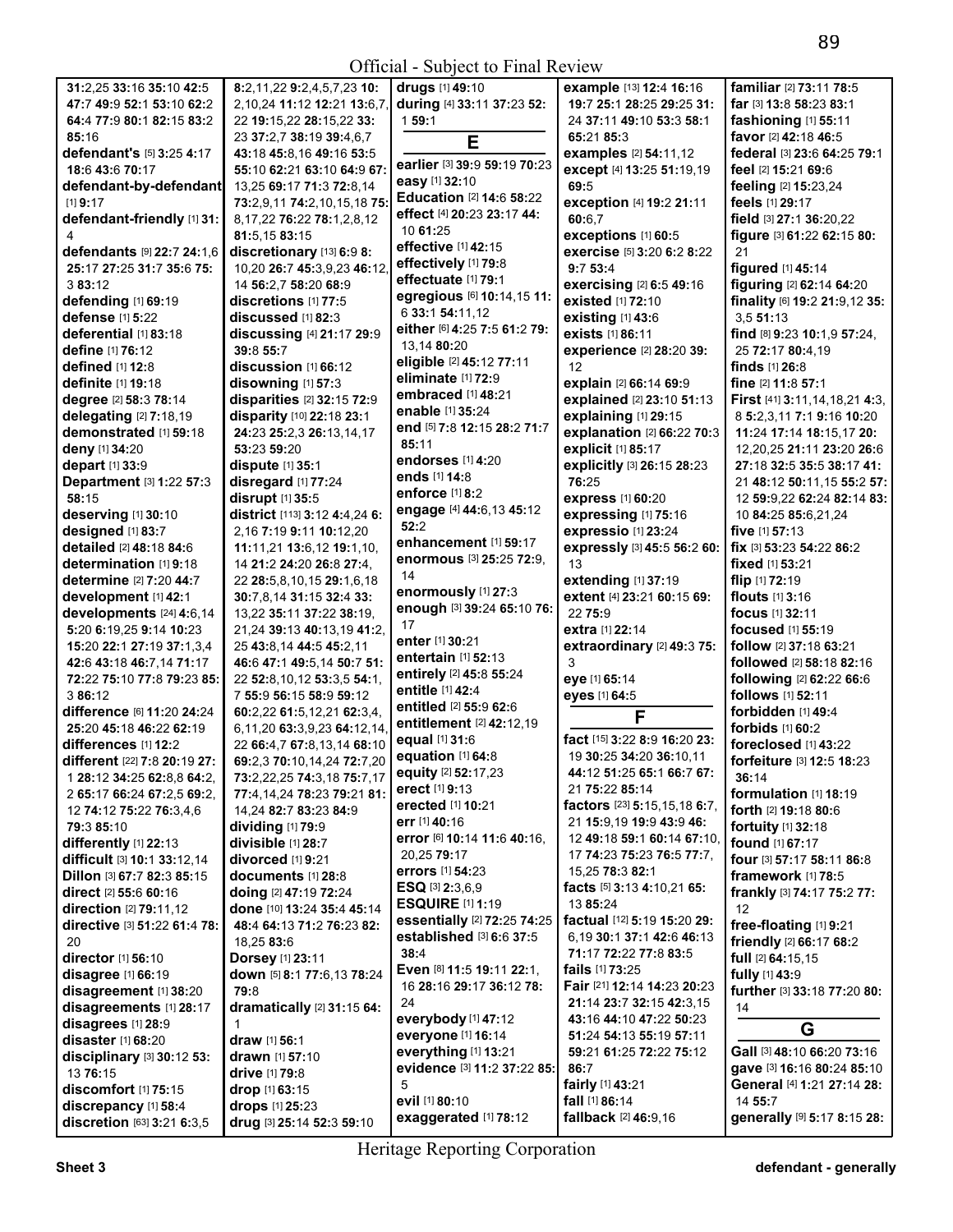Official - Subject to Final Review

| 14 33:22 34:8,21 60:2 61:        | half [1] 49:2                                        | incorporate [2] 5:18 42:21              | Judge [22] 7:10 13:6 14:4                                 | 65:23 66:3 68:1 70:23 82:                    |
|----------------------------------|------------------------------------------------------|-----------------------------------------|-----------------------------------------------------------|----------------------------------------------|
| 15 80:25                         | handiwork [1] 59:14                                  | incorporated [1] 60:13                  | 17:8 28:11 35:24 38:22,25                                 | 11, 12, 21 83: 4, 14, 20 84: 4,              |
| gets [2] 54:6 73:18              | happen [2] 37:9 82:17                                | incorrect [2] 29:14,16                  | 40:14 49:20 54:4.7 68:10.                                 | 12,23                                        |
| getting [3] 22:13 23:5 48:5      | happens [2] 82:19,22                                 | increase [3] 18:6 49:22,24              | 10 70:10,14 71:10,13,17,                                  | Kavanaugh's [1] 59:18                        |
| giant [1] 13:1                   | happy [2] 6:24 47:12                                 | increased [2] 31:15,19                  | 22 76:3.5                                                 | keep [2] 46:19,20                            |
| give [17] 7:25 8:5,23 9:4 13:    | hard [2] 48:5 72:14                                  | increasing [1] 17:25                    | judge's [1] 12:20                                         | Kelley [1] 29:25                             |
| 15 18:7 19:3 22:22 25:4          | hard-line [1] 50:7                                   | indeed [5] 52:22 57:16 59:              | judges [14] 7:10,19 33:13,                                | key [1] 57:23                                |
| 26:21 35:6 65:18 68:11 69:       | head [1] 48:6                                        | 13 82:6,20                              | 22 38:19 39:13 54:2 58:19                                 | keyed [1] 57:19                              |
| 4 76:4,6 83:12                   | hear [2] 3:3 27:2                                    | indication [1] 5:13                     | 66:8 67:15 72:7 75:22 76:                                 | killed [1] 30:13                             |
| given [3] 18:1 25:12 86:9        | heard [2] 42:18 68:5                                 | individual [3] 7:19 31:9 65:            | 9,16                                                      | kind [12] 22:2 25:14 30:17                   |
| gives [3] 25:22,23 65:22         | hearing [3] 26:20 75:15 83:                          | 14                                      | judgment [3] 4:3 67:20 78:                                | 47:9,24 48:21 55:17 65:19                    |
| giving [1] 19:1                  | 3                                                    | individualized $[2]$ 9:17 24:           | 25                                                        | 67:2 68:21 81:6 84:10                        |
| GORSUCH [34] 9:19,25 10:         | held [2] 3:11 30:1                                   | 19                                      | judicial [1] 3:17                                         | kinds [2] 35:21 52:22                        |
| 4, 18 11: 5, 9 21: 4, 6 26: 18   | help [3] 48:12,15 66:24                              | individuals [1] 64:2                    | jury [1] 49:25                                            | <b>known</b> [1] <b>76:</b> 9                |
| 27:13 37:16,17 38:9 47:11        | helps [1] 85:14                                      | influence [2] 30:19 67:19               | Justice [239] 1:22 3:3,9 5:6,                             |                                              |
|                                  | highway [1] 79:10                                    | influences [1] 63:14                    |                                                           |                                              |
| 48:17,22 49:11,13 50:5,10,       | hint [1] 56:23                                       |                                         | 9 6:8 7:3,4 8:8,18 9:10,19,                               | language [17] 5:8 21:1 22:                   |
| 17, 18, 22 51: 2, 11, 17, 19 63: |                                                      | <b>information</b> [10] <b>3:19 5:4</b> | 25 10:4, 18, 19 11:5, 9, 15, 17,                          | 19,25 23:2,4 29:5,10 33:8                    |
| 21 64:18,22 66:11 72:4 82:       | history [1] 5:21                                     | 8:17 12:9 16:14 33:11,15                | 18, 19 12: 1, 17 13: 20 14: 11,                           | 43:23 44:19 47:19 56:2,7                     |
| 10,14                            | holding [1] 3:15                                     | 35:10 38:2.3                            | 13, 14, 15, 17, 18, 20, 21, 23,                           | 60:20 72:17 80:4                             |
| got [6] 7:15 32:5 41:3 54:5      | Honor [11] 6:12,23 15:17                             | infraction [1] 76:17                    | 24 15:1,2,21 16:4,9,10,22                                 | large [1] 27:21                              |
| 61:18 63:8                       | 16:1 29:21 31:24 33:3 36:                            | infractions [2] 53:13 76:               | 17:2,3,11,16,23 18:9,10,11                                | largesse [1] 75:1                            |
| government [9] 4:2,20 26:        | 23 37:25 38:12 64:13                                 | 16                                      | 13,20 19:5,6 20:4,8 21:4,6,                               | last [4] 18:14 25:15 40:13                   |
| 25 29:18 31:7 47:14 48:13        | Honor's [2] 20:18 80:8                               | inherent [2] 75:24 76:19                | 8 22:24 23:25 24:12 25:15                                 | 83:20                                        |
| 50:12 79:7                       | hook [2] 6:21 20:20                                  | initial [5] 37:9 42:23 61:24            | 26:5,18 27:13 28:13,19,24                                 | latitude [1] 65:19                           |
| government's [6] 7:6 29:         | hope [2] 70:22 82:13                                 | 64:16 67:9                              | 29:3.8.9.10.16 30:4.13.23                                 | Laughter [2] 13:19 57:5                      |
| 22 46:10 51:2 84:1,3             | horizontal [2] 52:17,23                              | initially [1] 32:1                      | 31:11,12,13 32:8,9 33:4,17,                               |                                              |
| grams [6] 57:13,14,17 58:        | however [1] 27:23                                    | injustice [1] 10:16                     | 17, 19, 20, 21, 21 34: 13, 17                             | law [29] 3:13 4:10,21 7:20 9:                |
| 11,11,11                         | huge [2] 25:20 62:18                                 | inquiry [6] 44:6,14 45:13               | 35:2,9,13,13,15,16,16,17,                                 | 1 11:24 12:5 18:23 25:9                      |
| grave [1] 10:16                  | human [3] 40:4,6 71:20                               | 62:1 74:1,10                            | 18 36:3,15 37:15,15,17 38:                                | 30:19,25 31:1,4,8 32:2 34:                   |
| great [1] 56:1                   | hypothetical [2] 47:20 50:                           | insist [1] 42:5                         | 9, 13, 13, 15, 17 39: 8, 11 40: 3,                        | 22,23 36:11,13 37:6,8,14                     |
| greater [2] 78:22,25             | 25                                                   | insofar [1] 33:25                       | 11,22 41:4,7,11,12,12,16,                                 | 61:13,14 62:5 63:24 65:13                    |
| ground [2] 12:11 34:4            |                                                      | institutionally [1] 56:16               | 19 43:20 44:18,23 45:17                                   | 85:17,24                                     |
| guard [2] 3:23 16:21             |                                                      | intended [1] 72:9                       | 46:3,19 47:11,24 48:17,22                                 | law's [1] 3:16                               |
| <b>GUARNIERI [77] 1:21 2:6</b>   | idea [2] 7:7 9:6                                     | interesting [1] 47:13                   | 49:11,13 50:5,10,17,18,22                                 | lawful [2] 43:6 74:22                        |
| 41:16,17,19 44:2,23 46:2,        | identifies [1] 36:6                                  | interpretation [1] 29:14                | 51:2,11,12,14,17,19 52:4,6                                | lawfully [1] 75:4                            |
| 21 48:17,24 49:12 50:4,16,       | ignore [8] 3:19 5:4 16:13                            | interrupt [2] 61:8 65:25                | 14, 16 53: 11, 15, 16 54: 18,                             | lead [2] 4:23 16:12                          |
| 18 51:1,5,16,18,20 52:5,7,       | 37:3,8,13 51:25 65:11                                | intervening [18] 3:13 4:6,              | 19,25 55:13,16,22 56:21                                   | least [12] 21:18 22:20 33:7,                 |
| 21 53:12 54:17,24 55:14,         | <b>illogical</b> [2] 29:17 30:3                      | 10,14,21 5:19 6:19 9:14                 | 57:1,6,9 59:6,18 60:25 61:                                | 24 38:8 46:15 50:13 52:12                    |
| 21,24 56:22 57:8 59:6 61:        | imagine [1] 73:25                                    | 10:22 15:19 27:19 34:22,                | 7, 10, 16, 17 62: 13 63: 1, 5, 8,                         | 58:9,16 66:13 69:8                           |
| 1,9,15,19 62:23 63:2,6,17,       | imperfect [2] 40:4,5                                 | 24 52:1 65:12,13 67:23 77:              | 18,21 64:1,18,22 65:23 66:                                | leave [2] 66:21 86:3                         |
| 19 64:10,20 65:20 66:1,9         | impermissible [3] 3:24 73:                           | 8                                       | 3,11 68:1,3 69:14,24 70:1,                                | leaves [1] 73:2                              |
| 67:1 69:13,25 70:2,21 71:        | 23,24                                                | intriguing [1] 16:23                    | 4,22 71:5,9,16 72:3,4 73:4,                               | led [1] 75:18                                |
| 7,15 72:2,18 73:10,15,21         | implicated [1] 60:9                                  | introduces [2] 72:13 77:                | 14, 17 74: 7, 9 75: 11, 14 76: 1,                         | <b>left</b> [6] <b>12:25 43:17 45:16</b>     |
| 74:8.16 75:12 76:1 77:1.         | implication [2] 44:20 51:8                           | 15                                      | 8 77:10,12,19,19,21,22,23                                 | 67:12.24 71:2                                |
| 11,18 78:2,15 79:20 80:5         | important [9] 23:3 44:3 62:                          | introduction [1] 16:17                  | 78:7,979:680:3,13,13,15,                                  | legal [14] 5:19 15:20 29:7,                  |
| 81:9 82:19.23 83:9.19 84:        | 14 67:17 69:4.15 77:17 84:                           | introductory [1] 17:17                  | 16, 16, 17, 24 82: 9, 9, 11, 12,                          | 19,23 30:2 37:4 40:25 42:                    |
| 4,1685:9                         | 25 85:2                                              | intuition [1] 10:5                      | 14,21 83:4,14,20 84:4,12,                                 | 6 46:13 72:21 77:8 81:16                     |
| guess [6] 6:14 25:19 35:17       | impose [21] 3:14 5:12,16 8:                          | involving [1] 55:5                      | 13, 13, 17, 22, 23 85: 8 86: 1,                           | 86:12                                        |
| 39:22 48:10 84:18                | 12 12:21 14:25 15:2,3,6,7                            | isn't [13] 10:4 11:23 14:6              | 16                                                        | <b>lenity</b> [1] 26:20                      |
| guidance [1] 65:12               | 17:8,13 28:16 33:24 42:19                            | 20:11 30:8 34:1,8,8 40:3                | Justice's [1] 10:5                                        | lesser [1] 80:10                             |
| guide [1] 70:6                   | 48:2,3,7 51:23 65:8 78:21                            | 66:19 68:21 77:25 78:14                 | <b>justify</b> [1] 34:24                                  | light [8] 44:12 47:5 51:23                   |
|                                  | <b>imposed</b> [2] <b>60:4 67:15</b>                 |                                         |                                                           | 62:7 67:22 74:25 81:11.15                    |
| guideline [15] 21:23,25 22:      | <b>imposes</b> [1] 23:15                             | issue [12] 21:21 22:3,12 24:            | Κ                                                         | likely [1] 67:19                             |
| 6,10,16 24:3 25:19,22 31:        | imposing [6] 20:22 34:14,                            | 14 28:6 37:11,12 55:20 60:              | KAGAN [19] 14:11,17,20,                                   | Likewise [1] 10:12                           |
| 14 39:2 66:6 69:1 70:6 76:       | 17 42:23 64:3,17                                     | 19 71:16 73:1 85:18                     | 24 15:2,21 16:10 35:16,17                                 | <b>limit</b> [3] <b>28:21 57:23 78:13</b>    |
| 10 78:11                         | imprisonment [1] 60:3                                | <b>issued</b> [1] 70:7                  | 36:3,15 73:4,14,17 74:7,9                                 | <b>limitation</b> $[6]$ <b>21:1,3 23:18,</b> |
| guidelines [31] 10:14 11:5,      | impute [1] 51:21                                     | issues [4] 24:15 27:20 28:              | 80:16,1785:8                                              | 23 33:8 85:22                                |
| 6 28:17 29:2 31:20 38:20         | in-person [1] 83:2                                   | 12 36:12                                | <b>KAVANAUGH [49] 11:15,</b>                              | <b>limitations</b> $[3]$ <b>23:19 44:1,</b>  |
| 40:15,20 41:1,3 42:9 44:7        | incarcerated $[1]$ 53:14                             | itself [8] 30:9,15 44:4 47:6            | 18 <b>14:</b> 14,18 <b>18:</b> 9,11 <b>19:</b> 5          | 3                                            |
| 47:4 52:19 53:6 57:10,19,        |                                                      | 72:23 74:23 78:19 83:11                 |                                                           | limited [13] 23:4 27:21 32:                  |
| 22 58:18,24 60:8 65:2 66:        | <b>including</b> [4] <b>42:7 48:20</b><br>52:3 53:12 | J                                       | 21:8 22:24 23:25 24:12 25:1                               | 14 36:5 37:10 41:22 43:2                     |
| 20 70:25 71:4 74:4 75:19         | inconceivable [1] 16:17                              | jail [1] 25:11                          | 15 26:5 29:10 38:14,15 39:<br>11 40:3,11,22 41:4,7,11 46: | 74:19 75:2 78:13 79:4 81:                    |
| 81:11 82:6,8                     | inconsistent $[2]$ 23:23 42:                         | January [1] 1:11                        | 19 52:16 60:25 61:7,10,16,                                | 19 82:2                                      |
| н                                |                                                      | job [1] 28:10                           |                                                           |                                              |
|                                  | 24                                                   |                                         | 17 62:13 63:1,5,8,18 64:1                                 | limits [3] 8:17 28:25 29:5                   |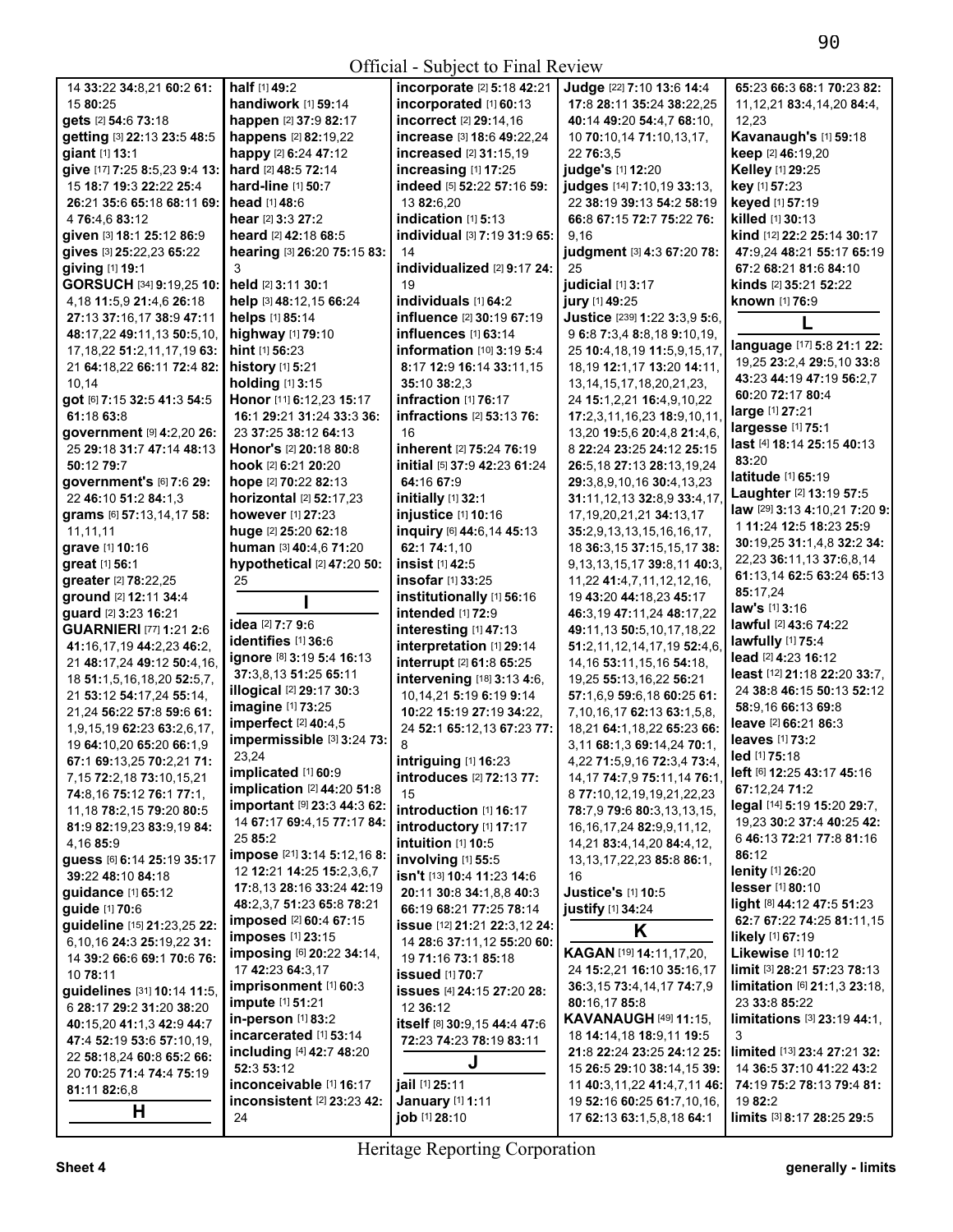|                                                   | $\mathsf{I}$                 |                                   |                              |                                                                      |
|---------------------------------------------------|------------------------------|-----------------------------------|------------------------------|----------------------------------------------------------------------|
| line [2] 5:2 79:9                                 | measure [1] 64:6             | $next$ [1] 3:4                    | <b>operates</b> [1] 78:18    | penalties [2] 23:12,16                                               |
| lines [2] 26:19 39:7                              | mechanical [2] 20:6 86:5     | Ninth [5] 29:24 47:15 48:13,      | operative [1] 69:19          | penalty [2] 45:15 61:23                                              |
| list [1] 19:9                                     | member [1] 58:15             | 20 50:13                          | opinion [3] 6:24 20:13 37:   | people [11] 8:4,20 9:2 22:                                           |
| litigation [1] 59:16                              | members [1] 13:25            | nobody [3] 20:10,11 59:4          | 12                           | 11, 13, 14 26: 22 54: 2, 12 74:                                      |
| little [1] 32:10                                  | mentioned [5] 21:10 30:13    | nobody's [2] 19:25 20:3           | opportunity [4] 31:6 35:6    | 11 76:14                                                             |
| live [1] 79:21                                    | 47:17 58:15 79:18            | non-retroactive [2] 42:8          | 54:22 75:3                   | Pepper [9] 36:25 37:20 38:                                           |
| <b>locus</b> [1] 59:15                            | <b>mentions</b> [1] 44:20    | 71:4                              | oppose [1] 59:10             | 1, 10, 11 55: 3, 4, 7, 23                                            |
| lodestar [1] 43:5                                 | merited [1] 71:25            | none [1] 60:19                    | opposition [2] 48:19 84:6    | percent [1] 58:19                                                    |
| long [2] 30:11 57:11                              | <b>merits</b> [1] 46:8       | normal [2] 15:11 33:10            | option [4] 4:8,19 17:14 19:  | percentage [1] 66:7                                                  |
| long-standing [1] 46:10                           | middle [2] 74:13 79:9        | normally [2] 64:8,9               | 2                            | perfect [1] 40:4                                                     |
| longer [3] 17:10,13 25:13                         | might [11] 30:18 31:16,17    | note [2] 25:10 30:24              | oral [5] 1:14 2:2,5 3:7 41:  | perfectly [5] 6:24 53:4 66:                                          |
| look [19] 7:13 9:8,14 10:22                       | 34:24 54:4,23 65:6 69:8      | nothing [9] 12:23 15:4,8          | 17                           | 2 68:19 84:8                                                         |
| 13:23 14:4 15:19 19:7,20                          | 76:4,5,14                    | 44:20 56:4 57:2 59:19 60:         | ordinarily [1] 55:8          | perhaps [3] 28:20 32:2 50:                                           |
| 20:11 26:15 31:16 32:21                           | mild [1] 40:1                | 21 61:2                           | original [16] 10:13 18:14    | 19                                                                   |
| 54:4 58:9,14 74:16 77:14                          | minimum [1] 62:3             | notional [1] 46:9                 | 30:18 42:7 43:10 44:9 63:    | period [2] 37:23 52:1                                                |
| 81:1                                              | minimums [3] 57:13,24 62:    | novo [1] 81:24                    | 7 65:24 66:4 67:15,18 71:    | permeated [1] 24:17                                                  |
| looked [1] 64:4                                   | 12                           | number [2] 83:15 85:4             | 1 74:5 75:19 77:14 78:15     | permissible [4] 38:21 53:4                                           |
| looking [4] 58:5 64:23 65:                        | minute [1] 43:24             | numbers [2] 57:16 62:18           | originally [1] 57:10         | 70:19 72:1                                                           |
| 13 86:10                                          | misconduct [3] 51:10 53:     | numerous [2] 47:5 69:20           | other [39] 4:11 9:1 24:5 25: | permissibly [1] 82:4                                                 |
| looks [3] 11:2 12:13 54:20                        | 10 79:25                     |                                   | 14, 16 26: 12 30: 20 32: 25  | permissive [1] 6:9                                                   |
|                                                   |                              | O                                 |                              |                                                                      |
| lose [1] 47:12                                    | misread [1] 21:1             | objective [1] 32:25               | 35:21 40:5 42:6 43:17 44:    | permitted [2] 59:13 60:10                                            |
| lot [7] 24:15 30:20 32:22 33:                     | mistake [3] 57:4.7 74:5      | obliged [1] 15:21                 | 16,21,24 46:12,13,13 50:     | person [12] 17:7,9 30:9 58:                                          |
| 23 59:15 63:14 83:24                              | modest [2] 4:11 53:1         | observation [1] 16:23             | 23 54:8,12,22 58:9,13,25     | 17 64:6,24,25 71:19,22,24,                                           |
| lots [3] 19:15 68:6,24                            | modifications [1] 60:10      | obvious [3] 49:25 56:11           | 62:5.7 65:4 68:24 71:4 75:   | 24.25                                                                |
| lower [7] 19:3 34:15 39:16                        | <b>modified</b> [1] 83:10    | 65:21                             | 12 76:16,24 77:3 79:11 81:   | perspective [5] 12:7,12 80:                                          |
| 48:7 65:8,18 68:9                                 | modifying [1] 60:3           |                                   | 14 82:5,7 83:5               | 11 84:1,3                                                            |
| lucky [1] 32:5                                    | moment [1] 14:4              | obviously [1] 81:17               | others [6] 26:22 39:17 47:   | persuaded [1] 4:16                                                   |
| M                                                 | momentous [1] 35:4           | occasions [1] 76:24               | 16 52:17 63:25 76:13         | Petitioner [13] 1:4,20 2:4,                                          |
|                                                   | morning [1] 42:18            | <b>occur</b> [1] 81:2             | otherwise [1] 60:24          | 10 3:8 42:20 45:18,25 46:                                            |
| made [12] 4:14 27:19 30:21                        | most [9] 19:7 33:14 36:4     | offender [22] 21:25 22:6,         | ought [2] 8:4 53:21          | 4,9,24 53:14 84:20                                                   |
| 40:8 42:2 43:15 51:24 53:                         | 53:18 58:6 65:20 76:13 80:   | 10, 16 24: 3, 8, 14 25: 1, 5, 19, | out [22] 7:9 12:25 24:6,13   | Petitioner's [8] 42:17 43:                                           |
| 7 55:8 58:2 81:18 84:25                           | 21 85:13                     | 24 26:1,10 32:1,7 39:1,16         | 25:11 27:9,9,23 31:3 34:     | 22 45:22 46:16,25 47:7 52:                                           |
| majority [1] 84:7                                 | motion [1] 83:3              | 44:8 45:12 52:19 59:17 63:        | 10,14 45:14 52:16 54:23      | 25 79:14                                                             |
| mandate [1] 67:3                                  | motions [3] 27:24 28:2 56:   | 12                                | 61:22 62:15,15 63:12 64:1    | philosophies [1] 39:15                                               |
| mandatory [13] 5:7 6:11                           | 9                            | offender's [1] 47:4               | 66:25 69:10 80:21            | phrase [1] 5:12                                                      |
| 45:10,21 46:5,23,25 52:25                         | move [1] 56:13               | offenders [3] 24:25 25:13         | outlandish [1] 52:20         | pick [1] 54:10                                                       |
| 57:13.24 62:3.12 75:20                            | movement [1] 49:7            | 42:14                             | outrageous [1] 53:21         | picture [1] 83:22                                                    |
| many [9] 5:18 33:13 52:23                         | much [4] 10:25 27:16 75:     | offense [7] 5:23 17:5 20:24       | over [2] 11:8 34:12          | plain [1] 41:24                                                      |
| 64:24 67:14 76:24 78:3 79:                        | 14 81:5                      | 23:10 62:9 69:8 71:2              |                              |                                                                      |
| 24,24                                             |                              |                                   |                              |                                                                      |
|                                                   |                              |                                   | <b>overall</b> [1] 38:7      | plainly [1] 4:5                                                      |
| math [1] 64:7                                     | murder [2] 3:23 16:21        | office [3] 14:1,5 58:22           | overturned [1] 75:21         | plausible [3] 44:15 50:14                                            |
|                                                   | must [29] 4:9,12,22 5:7,10,  | officer [3] 7:21,24 8:3           | P                            | 51:6                                                                 |
| matter [3] 1:13 28:14 85:12                       | 25 6:4, 15 7:7, 15 11:13, 21 | Okay [15] 12:25 48:23 57:1,       |                              | plays [1] 23:3                                                       |
| <b>matters</b> $[1]$ 68:16                        | 14:9,10 16:2,12 19:23 20:    | 13 62:14 63:1,16,18 65:7          | p.m [1] 86:18                | please [3] 3:10 41:20 57:6                                           |
| MATTHEW [3] 1:21 2:6 41:                          | 2 21:15 36:17,24 38:10,12    | 68:6 70:9 77:21 83:4,14,          | <b>PAGE [1] 2:2</b>          | plenary [5] 12:3 18:21 41:                                           |
| 17                                                | 40:18 44:13 45:12 47:15      | 20                                | pages [1] 14:2               | 23 55:5,18                                                           |
| <b>maximum</b> [1] 76:10                          | 50:22 64:25                  | old [1] 27:9                      | paper [1] 82:18              | point [20] 12:14,15 23:11                                            |
| McCLOUD [59] 1:19 2:3,9                           |                              | once [4] 30:17 45:13 60:3         | papers [1] 82:25             | 25:11 26:6,12 31:3,7 32:                                             |
| $3:6,7,9$ 5:6,9 6:12 8:8 9:10,                    | N                            | 75:21                             | paragraph [1] 13:17          | 12 45:15 46:18 50:5 52:22                                            |
| 25 10:18 11:9 12:1 15:17,                         | namely [1] 42:1              | one [41] 6:14 7:23 11:8,12        | parcel [1] 28:10             | 53:1 55:25 56:8 59:23 62:                                            |
| 25 16:7,11 17:1,11,23 18:9,                       | narrow [1] 75:7              | 13:25 16:2,11 18:13,13 24:        | park [2] 7:22 8:4            | 10 64:3 76:21                                                        |
| 20 19:5 20:4.17 21:5.10                           | naturally [2] 30:9 52:11     | 3 25:15 28:12 34:5 35:23.         | part [5] 7:15 28:10 49:20    | pointed [1] 52:16                                                    |
| 22:24 24:12 26:4 27:13 28:                        | nature [3] 31:1 43:2 75:20   | 23 36:6 39:8 42:1 47:1,20,        | 51:7 64:8                    | points [5] 48:18 55:1 59:7                                           |
| 18,24 <b>29:</b> 8,21 <b>30:</b> 23 <b>31:</b> 23 | necessary [3] 20:14 78:22    | 21 48:18 49:1,17 53:2 54:         | particular [9] 9:3 24:22 28: | 64:1 74:12                                                           |
| 33:2.5 34:13 35:1 36:3.23                         | 79:1                         | 1,5,16 55:23 62:23,24 64:         | 3 35:23 42:25 44:4 53:20     | police [1] 7:21                                                      |
| 37:25 38:11 39:5 40:2,18,                         | need [3] 27:6 28:7 49:24     | 11,23 65:4 68:1 71:17 76:         | 56:6 81:2                    | policy [7] 27:1 51:12 58:25                                          |
| 24 41:5,9,15 49:1 80:19                           | negative [1] 44:19           | 17 79:11 83:11,15 86:3            | particularly [4] 33:1 54:10, | 60:18,23 70:12 85:18                                                 |
| 84:17,19,21                                       | <b>Neither</b> [1] 30:6      | ones [1] 67:16                    | 11 67:17                     |                                                                      |
| mean [15] 9:20 48:25 55:16                        | never [8] 8:5,22 9:14,15 10: | only [16] 13:17 18:7 29:10        | parties [5] 4:15 6:17 12:10  | posed [1] 35:19                                                      |
| 56:19,23 61:3,17 62:5 67:                         | 6,7 45:5 65:10               | 39:6 41:24 43:10,15 47:21         | 27:19 46:17                  | positing [5] 64:18 66:23                                             |
| 11 68:17 69:10 73:10 76:3,                        | new [25] 11:22,23 12:9,9     | 54:15 56:17 58:4 77:13 78:        | pass [1] 11:8                | 73:18 74:11,15                                                       |
| 8 80:19                                           | 17:8 19:3 23:15 34:14,17     | 24 79:10,17 83:16                 | passed [1] 8:19              | position [13] 11:10 29:22                                            |
| meaning [1] 31:14                                 | 35:7 37:11 40:14,15,20 42:   | opening [2] 47:18 64:11           | past [1] 69:21               |                                                                      |
| means [4] 11:10 34:11 83:                         | 1 62:15,15,17,17,20,23 64:   | operate [3] 73:6 80:22 81:        | pay [4] 4:13 6:18 7:22,22    | 12 55:2 61:11 63:16 74:13                                            |
| 11,17                                             | 17 70:6 71:17 82:15          | 7                                 | Peggy [1] 37:7               | 46:10 47:15 48:13 49:1 50:<br>79:14,14<br>positioned [2] 56:17 67:16 |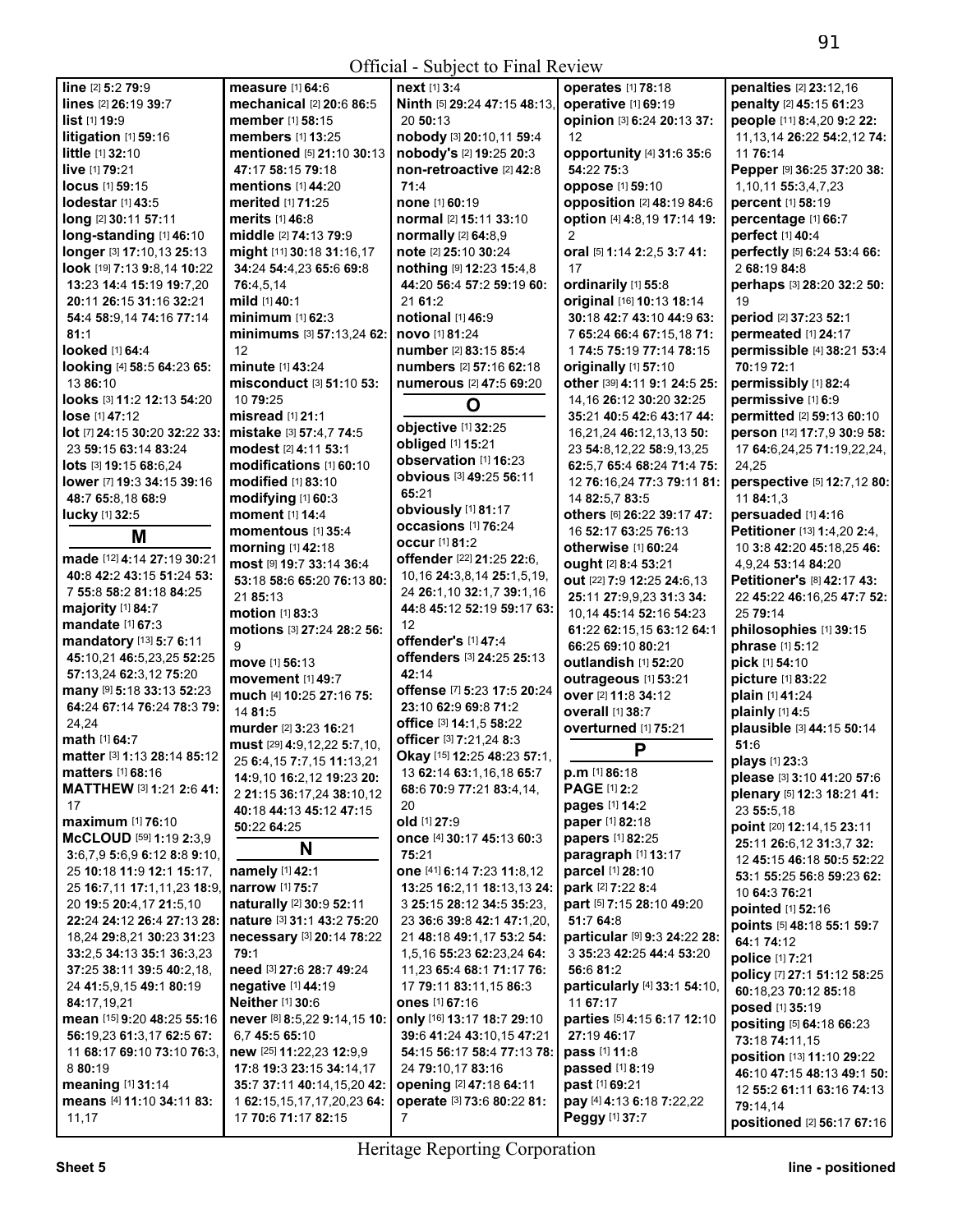|                                                |                                              | $\cdots$ $\sim$ $\cdots$ $\sim$ $\cdots$ $\cdots$ |                                |                                         |
|------------------------------------------------|----------------------------------------------|---------------------------------------------------|--------------------------------|-----------------------------------------|
| possible [3] 18:6 40:9 86:                     | process [6] 24:20 33:13,15                   | 5 51:15,17 52:24 56:11 65:   relying [1] 43:25    |                                | ROBERTS [26] 3:3 7:4 8:                 |
| 8                                              | 35:8 45:10 75:24                             | 5,5,7,11 68:12 69:5 73:24                         | remand [2] 4:8 36:5            | 18 31:12 32:9 33:4.17 35:               |
| post-Booker [1] 78:11                          | product [1] 74:23                            | 74:6 85:15,23                                     | remands [1] 37:10              | 13, 16 37: 15 38: 13 41: 12,            |
| post-offense [1] 56:25                         | prohibit [1] 72:23                           | reasonable [4] 6:4,7 53:17                        | remarks [2] 17:17 47:18        | 16 53:11,15 54:19 55:13,                |
| post-sentencing [13] 38:2,                     |                                              |                                                   | remember [1] 26:6              |                                         |
|                                                | prohibition [1] 34:7                         | 68:16                                             |                                | 16,22 77:19 80:13,16 82:9               |
| 3 49:6,15 51:10 53:6,10                        | prohibitive [1] 56:20                        | reasoned [2] 3:20 66:22                           | reopen [1] 51:15               | 84:13.17 86:16                          |
| 55:11 56:15 76:7 78:10 79:                     | prompted [1] 35:22                           | reasons [9] 11:12 29:15                           | repeat [1] 27:7                | role [4] 23:3,4 59:8,24                 |
| 22,25                                          | proposing [1] 9:24                           | 31:19 49:25 73:23 80:6,23                         | reports [1] 27:10              | room [1] 66:21                          |
| potential [1] 26:16                            | proposition [1] 38:1                         | 81:2 82:3                                         | require [8] 3:19 5:4 35:24     | rule [33] 3:18 4:3,8,12,22 5:           |
| potentially [1] 52:3                           | provided [1] 72:5                            | <b>REBUTTAL [3] 2:8 84:18,</b>                    | 43:14 45:1 63:3 72:20 82:      | 2,25 7:2 8:20 10:21 11:13,              |
| powder [6] 25:1,7,10,16 26:                    | provision [7] 34:5 44:21                     | 19                                                | 6                              | 14 16:2.12 26:13 31:5.6                 |
|                                                |                                              | recalculate [2] 47:4 74:3                         |                                |                                         |
| 275:6                                          | 60:1,9,19 79:18 81:20                        |                                                   | required [11] 8:16 45:6 46:    | 33:10 34:6,20 39:9 40:9,                |
| practical [1] 84:10                            | provisions [1] 60:16                         | rechanged [1] 58:2                                | 6 47:2.3 49:23 50:8 52:9       | 19 56:4 60:5,11 65:21 67:               |
| practice [1] 8:15                              | <b>PSRs</b> [1] 27:9                         | recognize [4] 4:5 24:24 32:                       | 61:13 67:8 71:13               | 2 69:18,19,20 84:5,7                    |
| precedents [1] 65:11                           | pull [1] 27:9                                | 648:11                                            | requirement [6] 4:12 42:       | rules [6] 9:13 12:4 18:23               |
| precisely [2] 43:24 64:13                      | punishment [1] 49:24                         | recognized [2] 24:15 55:3                         | 21 44:16 47:10 60:14 77:6      | 68:11 81:5,7                            |
| predicate [1] 70:24                            | purpose [2] 29:12 32:14                      | recommendation [1] 65:3                           | requires [4] 41:25 44:5 56:    | ruling [1] 79:16                        |
| predictable [1] 6:16                           |                                              | reconsider [2] 36:12 78:3                         | 5 60:22                        |                                         |
|                                                | purposes [1] 79:1                            |                                                   |                                | S                                       |
| prefer [4] 10:9,16 66:15 79:                   | pursuing [2] 50:12 51:3                      | reconsideration [1] 75:5                          | requiring [2] 26:14 61:4       |                                         |
| 20                                             | put [2] 8:16 55:22                           | reconsidering [1] 34:4                            | resentence [1] 18:18           | same [17] 5:3 6:20 12:24,               |
| preferable [1] 5:1                             | putting [1] 32:22                            | record [5] 27:21 30:12 54:                        | resentenced [1] 34:21          | 25 13:10,14,21 19:21 20:5               |
| presentation [1] 7:5                           | puzzled [1] 59:3                             | 20,2176:15                                        | resentencing [16] 12:3 15:     | 26:19 53:16 67:14 68:21,                |
| presented [3] 12:10 18:4                       |                                              | recreate [1] 27:10                                | 13, 14, 16 17: 20 18: 22 29: 2 | 24 71:16 72:20 78:18                    |
| 27:24                                          | Q                                            | redo [7] 34:12 42:21 47:2                         | 36:4 37:21 38:23 41:23 55:     | savings [1] 23:6                        |
|                                                | quantity [1] 59:11                           |                                                   |                                | saying [13] 8:19,21 22:4 35:            |
| presumption [1] 51:13                          | question [27] 4:7 10:25 15:                  | 60:24 67:4,8 77:6                                 | 5 59:1 71:19 79:16 81:25       | 8 51:3 53:19 54:1,15,21                 |
| pretending [2] 12:18,19                        |                                              | redoing [1] 81:25                                 | resentencings [5] 35:21,       |                                         |
| pretty [5] 10:10 25:20 32:                     | 12, 15 18: 15, 15 19: 17 20:                 | reduce [11] 3:25 4:17 9:15                        | 22 36:19 81:1.4                | 61:11 74:12 75:7 77:13                  |
| 22 47:16 58:12                                 | 18, 18 23:1 24: 23 27: 24 36:                | 10:22 30:7,16 39:10 43:11                         | resolve [2] 28:2,11            | says [21] 11:2,21 12:24 13:             |
| previous [1] 34:15                             | 2,16 40:13 43:10 50:11,15                    | 49:17 74:24 81:15                                 | respect [8] 35:2 37:4 46:1,    | 18 14:6, 15, 24 15:4, 6, 8 17:          |
| previously [2] 10:14 23:17                     | 55:17 62:14 66:16,19 72:4                    | reduced [15] 3:14 5:12 8:                         | 15 54:12 61:6,12 78:10         | 6 30:7 32:18 36:7 38:25                 |
| prime [1] 78:20                                | 80:8,18 85:8 86:2                            | 12 14:25 15:2,3,6,7 17:15                         | respectful [1] 4:13            | 45:4 64:23 65:4 70:8 71:                |
|                                                | questioners [1] 13:5                         |                                                   |                                | 17,22                                   |
| principal [2] 42:17 59:15                      | questions [12] 5:5 13:4 17:                  | 18:7 20:22 31:10 35:7 51:                         | respond [2] 22:23 33:2         |                                         |
|                                                |                                              |                                                   |                                |                                         |
| principally [4] 46:24 48:25                    |                                              | 23 72:11                                          | Respondent [4] 1:7,23 2:7      | <b>scenario</b> [1] 10:20               |
| 79:23 82:24                                    | 12 18:3,4 38:16,18 43:19                     | reducing [1] 26:8                                 | 41:18                          | scheme [2] 6:1 8:10                     |
|                                                | 59:18 75:15 82:13,16                         |                                                   |                                | Schooner [1] 37:6                       |
| principle [3] 21:9,12 37:5                     | quick [2] 59:7 82:12                         | reduction [14] 8:23 41:22                         | responding [1] 78:9            | SCOPE [6] 12:8 43:2 74:20               |
| principles [3] 3:16 38:5 55:                   |                                              | 43:3 45:5,9 56:5,14 65:22                         | response [1] 38:17             | 78:8 79:4 82:2                          |
|                                                | quite [5] 38:18 45:18 49:1                   | 67:6,21 74:20 78:17,23 81:                        | restart [1] 54:14              |                                         |
| prior [1] 19:4                                 | 63:15 75:2                                   | 10                                                | rests [1] 42:19                | scratch [3] 12:20 47:3 82:1             |
| prison [14] 3:23 16:21 17:6,                   | R                                            | reference [2] 20:21 23:9                          | result [5] 33:6,7 42:12 62:1   | Second [5] 39:11 55:25 59:              |
| 19 18:2 22:7 30:12 49:12                       |                                              | referenced [1] 85:10                              | 74:17                          | 23 71:10 83:4                           |
| 52:5 64:25 65:6 83:6,13                        | rail [1] 76:20                               | refers [1] 21:12                                  | results [3] 4:23 10:15 63:     | Section [27] 5:15 6:1 20:21             |
| 85:4                                           | raise [3] 18:2 30:15 85:19                   | reflect [1] 62:8                                  | 25                             | 23:20 29:13 41:21,24 42:4,              |
|                                                | range [18] 28:15 40:15 44:                   |                                                   |                                | 11,20,22,25 43:1,5,8,9 44:              |
| prisoners [1] 85:5                             | 7 45:15,16 47:5 61:23 62:                    | reflects [2] 43:4 70:12                           | retroactive [16] 22:2,17 23:   | 4.5 45:4 46:11 49:7 56:9.               |
| <b>Prisons</b> [2] 56:11,13                    | 11, 15, 15, 17, 17, 20 63: 4 70:             | Reform [3] 34:1 72:8,12                           | 847:653:858:360:870:8          |                                         |
| probably [5] 6:20 25:11 39:                    | 25 74:4 86:7,13                              | regardless [2] 34:22,23                           | 12, 15, 17 71: 11, 12 81: 11,  | 13 59:11,24 61:2 83:3                   |
| 20 40:12 81:21                                 | <b>ranges</b> [1] <b>31:14</b>               | regions [1] 83:24                                 | 16,18                          | Sections [7] 20:22 21:13                |
| probation $[1]$ 27:10                          |                                              | Regrettably [1] 75:18                             | retroactively [1] 75:5         | 23:7 42:2 43:15 44:9 47:                |
| problem [11] 16:25 33:1                        | <b>rarely</b> [2] 82:19,22                   | regular [1] 27:5                                  | retroactivity [1] 81:20        | 22                                      |
| 36:6,7 53:20,25 54:5 68:                       | rather [1] 36:17                             | regularize [1] 19:14                              | returned [1] 75:21             | see [14] 7:25 8:14 19:20 20:            |
|                                                | ratio [3] 24:17 57:20 75:6                   |                                                   | reveal [1] 62:18               | 16 22:3 32:17 33:8 45:17,               |
| 21 69:12 86:3,4                                | <b>rational</b> [2] <b>51:12 53:18</b>       | rehabilitation [1] 37:23                          |                                | 19,20 54:15,21 69:11 85:                |
| problems [3] 24:21 84:2,                       | reaction [1] 53:16                           | reject [1] 52:24                                  | reversals [1] 69:22            | 22                                      |
| 10                                             | read [6] 23:22 38:9,11 42:                   | rejected [1] 80:9                                 | reverse [1] 31:25              |                                         |
| procedurally [1] 27:25                         | 20 44:15 47:9                                | relatedly [1] 39:12                               | reversible [4] 40:16,21 41:    | seeking [2] 46:4 54:13                  |
| procedures [1] 15:13                           | Reading [5] 42:11 45:3 50:                   | relative [1] 19:4                                 | 1,6                            | seem [3] 43:20 45:24 78:9               |
| proceeding [19] 12:3,4,8                       |                                              | release [1] 60:7                                  | review [10] 6:22 46:4 55:19,   | <b>seemed</b> [1] 45:18                 |
| 36:4 38:24 40:14 41:23 43:                     | 14 51:6,8                                    | relevant [14] 4:9 5:4 16:15                       | 19 69:16 73:5,6,12,13 83:      | seems [6] 20:13 28:13 29:               |
| 5,7 65:22 67:6 74:21 78:                       | real [2] 19:17 25:6                          | 30:25 31:8 33:10 35:20 37:                        | 17                             | 3 32:21 39:25 47:12                     |
|                                                | really [25] 7:4 10:17 12:18                  |                                                   |                                | seen [3] 69:6,21 84:10                  |
| 23 79:4 81:11 82:2,16 85:                      | 16:22 17:5 19:25 23:23 24:                   | 2,3 38:2,4 58:12 59:5 86:                         | reviewable [1] 4:25            | select [2] 42:13 62:10                  |
| 9,12                                           | 7,17 31:5 32:6,24 36:20                      | $12 \,$                                           | reviewed [1] 19:15             | Sense [8] 25:6 30:5,6 45:               |
| proceedings [22] 4:11 15:                      | 39:16,18 46:16 49:3 50:6                     | relied [1] 20:21                                  | reviewing [2] 39:25 73:8       |                                         |
| 14, 16 37: 19 43: 3 45: 6 50:                  | 53:20 56:11,16 63:14 69:                     | relief [1] 54:13                                  | revised [1] 59:10              | 11 59:12 63:22 67:12 74:                |
| 9 59:8,11,16,25 64:12 67:3                     |                                              | relies [1] 40:4                                   | rewrote [1] 57:22              | 13                                      |
| 74:19 77:5,6 78:17 81:22<br>82:24 84:2 85:6,25 | 11 79:10 83:16<br>reason [17] 19:24 20:2 33: | religious [1] 85:4                                | Rita [2] 48:10 66:20           | sensible [1] 78:5<br>sensibly [1] 43:17 |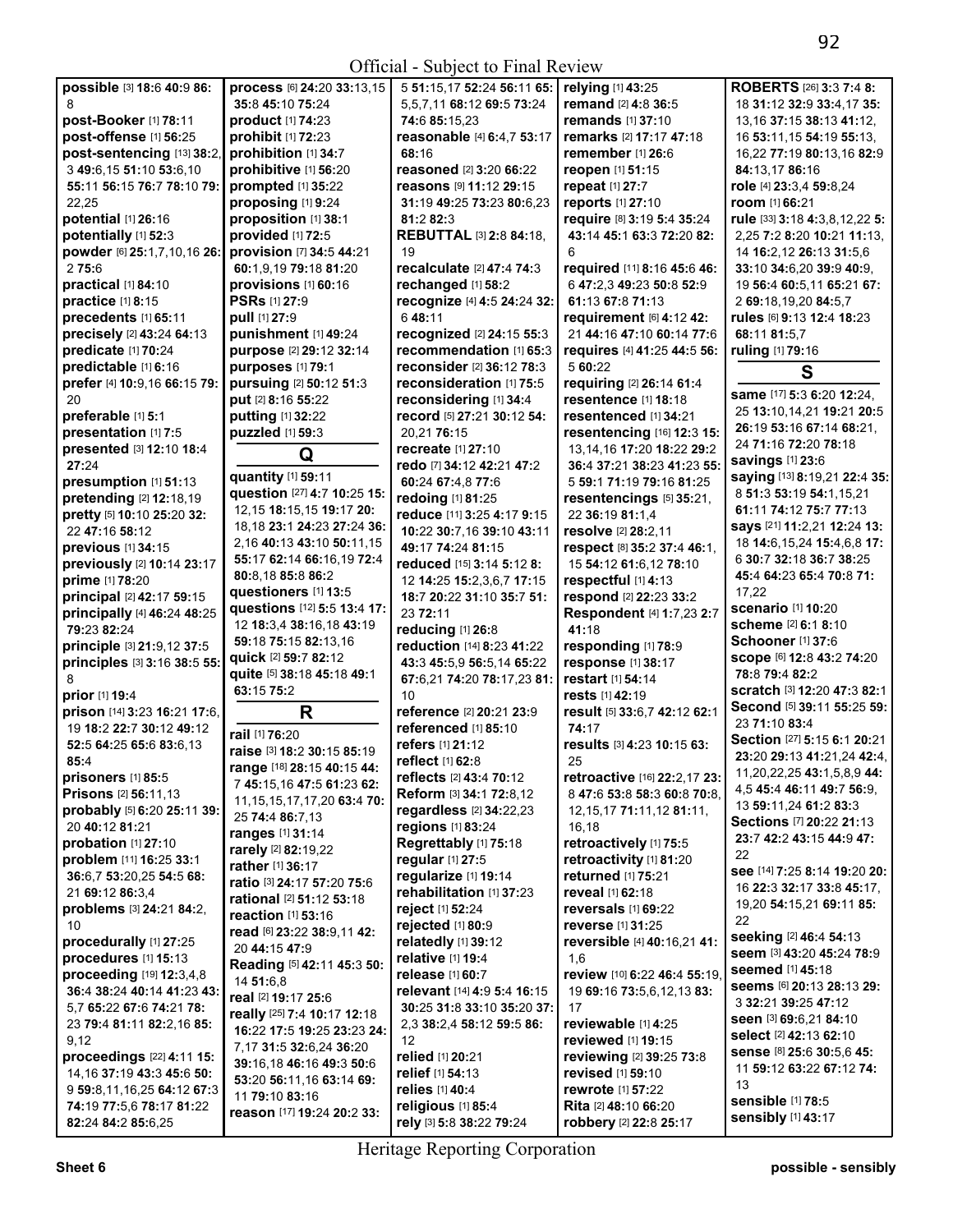|                                            |                                     | $OIII$ at $\sim$ 5 do]cot to 1 mail neview |                                    |                                 |
|--------------------------------------------|-------------------------------------|--------------------------------------------|------------------------------------|---------------------------------|
| sentence [84] 3:14 4:1,18                  | slate [1] 18:25                     | 24 17:14 18:17 21:11 23:                   | thinking [2] 35:18 59:4            | undisputedly [1] 43:2           |
| 5:12,16 8:12,23 9:15 10:                   | slightly [1] 26:25                  | 20 27:18 35:5 41:21 57:12                  | thinks [1] 14:21                   | unfamiliar [1] 66:24            |
| 13,22 12:21 14:25 15:3,4,6,                | social [1] 62:9                     | 59:22 70:24 83:10 84:25                    | third [2] 56:8 83:14               | unfold [1] 59:25                |
| 7 17:9,15,25 18:6,8 19:3,4,                | solely [1] 18:1                     | 85:6,21,24                                 | THOMAS [11] 5:6,9 6:8 7:3          | unfolds [1] 81:12               |
| 10,12 20:6,22 23:15 26:9                   | <b>Solicitor [1] 1:21</b>           | still [7] 18:24 26:7 27:25 62:             | 33:18 43:20 44:18,24 45:           | unfortunately [1] 13:24         |
| 28:16 30:8.15 31:10.15 33:                 | <b>solved</b> [3] 68:4,4,7          |                                            |                                    | uniformly [1] 31:4              |
|                                            |                                     | 2 78:12,13 86:7                            | 17 46:3 77:20                      |                                 |
| 24 34:3,4,15,16,18,25 35:7                 | <b>somebody</b> [3] 9:6 17:20       | <b>storage</b> [1] 27:10                   | though [6] 22:1,16 40:10           | unify [1] 69:1                  |
| 36:7 37:9 38:7 39:10,17                    | 30:14                               | strange [4] 51:21 52:6,15                  | 58:20 63:10 64:19                  | UNITED [5] 1:1,6,15 3:5 59:     |
| 41:22 42:23 43:3,6,12 45:                  | somebody's [2] 7:18 17:3            | 53:8                                       | thoughtfully [1] 47:16             | 9                               |
| 5.9 48:3.7 49:17.22 51:23                  | someone [4] 30:11,12 38:            | street [1] 8:1                             | thoughts [2] 24:3 27:12            | unius [1] 23:24                 |
| 55:6,12 56:5,14 63:15 64:                  | 25 57:16                            | strength [1] 72:11                         | thousands [1] 24:5                 | universe [2] 48:6 54:3          |
| 4,17 65:8,21 67:5,15 68:14                 | <b>sometimes</b> [4] 19:21,22       | stressed [1] 15:24                         | <b>throw</b> [1] <b>25:24</b>      | unjustified [1] 42:13           |
| 70:18 71:24 74:20,22,25                    | 58:882:18                           | strike [1] 50:14                           | ticket [3] $7:258:522:3$           | unless [1] 56:14                |
| 76:10,11 78:17,21,22,25                    | sorry [5] 16:6 18:11 19:19          | strong [2] 6:13 52:24                      | today [6] 5:1 27:24 31:18,         | unlikely [2] 52:9 58:6          |
| 81:10.15                                   | 21:7 65:25                          | stronger [1] 6:10                          | 21 40:15 86:11                     | unrelated [6] 42:6 44:17        |
| sentenced [7] 17:4,9 32:1                  | sort [7] 15:24 44:19 56:23          | strongest [1] 83:21                        | took [1] 80:8                      | 46:7 72:21 82:5,8               |
|                                            |                                     |                                            |                                    |                                 |
| 42:14 71:23 72:1 75:4                      | 69:7 73:17 85:5,22                  | structure [3] 32:13,24 34:                 | top [1] 49:2                       | unthinkable [2] 17:18,21        |
| Sentences [6] 21:13 24:16                  | Sorts [3] 24:21 36:18 85:19         | 19                                         | tough [2] 14:6 20:12               | unwarranted [3] 25:2 26:        |
| 25:12,14 62:3 86:8                         | <b>SOTOMAYOR</b> [23] <b>28:13,</b> | struggling [1] 48:16                       | tougher [1] 20:13                  | 10,17                           |
| sentencing [78] 3:17,21 4:                 | 19,25 29:3,9,16 30:4,24 31:         | stuck [1] 24:11                            | traditionally [1] 65:10            | up [9] 6:1 8:10 12:11 14:8      |
| 11 6:3 8:15 11:22,23 12:                   | 11, 13 32:8 33:21 35:14, 15         | subject [1] 62:2                           | treat [6] 13:10,14 19:20 20:       | 15:23 37:18 57:10 63:21         |
| 14, 19 13: 2, 7, 13, 22, 23 16:            | 75:11,14 76:2,8 77:10,12            | submission [1] 65:16                       | 5 68:23.24                         | 78:24                           |
| 19 17:8 19:8,8,13 20:23                    | 78:10 80:14,15                      | <b>submit</b> [1] 27:20                    | treated [2] 22:12 36:9             | urge [1] 78:4                   |
| 21:14 23:7 24:18 28:11 30:                 | Sotomayor's [1] 38:18               | <b>submitted</b> [2] 86:17,19              | <b>treatment</b> [1] <b>24:25</b>  | useful [1] 80:20                |
| 18 32:16 33:11,12,25 38:                   | <b>sound</b> [1] 77:3               | subsequent [1] 21:25                       | trial [1] 49:23                    |                                 |
| 22 39:14,23 40:3 42:2,3,7,                 | <b>sounded</b> [1] 19:18            | <b>subset</b> [1] 42:13                    | trouble [1] 41:2                   | V                               |
|                                            |                                     |                                            |                                    | vacated [2] 4:4 55:6            |
| 9,16 43:10,16 44:9,10 47:                  | <b>sounds</b> [1] 7:17              | substantial [4] 25:5 27:17                 | true [7] 6:20 34:2 39:19 40:       | valid [1] 32:4                  |
| 22 48:9 50:24 51:9,25 54:                  | spanned [1] 39:14                   | 74:18 78:14                                | 9 55:24 66:10 78:14                | value [1] 35:2                  |
| 14 55:20 57:11 59:21 60:                   | spate [1] 69:21                     | substantially [2] 25:13 67:                | truthful [1] 33:15                 |                                 |
| 17 61:24,25 63:7 64:16 65:                 | specific [2] 27:15 79:17            | 5                                          | try [4] 19:14 50:3 57:7 80:        | variation [1] 40:7              |
| 1,24 66:4 68:8,25 70:7,8,                  | specifies [1] 44:13                 | successful [1] 37:21                       | 21                                 | variety [1] 30:20               |
| 11, 14 72: 8, 12, 22 73: 13 74:            | <b>spectrum</b> [1] 39:14           | suddenly [1] 20:8                          | trying [4] 21:22 23:13 74:3        | <b>versus</b> [1] 3:5           |
| 5 75:13,19,24 76:19 78:16                  | spell [1] 69:10                     | sufficient [1] 78:21                       | 79:8                               | view [8] 20:25 36:20,21 50:     |
| 79:2 80:24 86:7                            | spend [2] 43:24 64:25               | suggest [3] 8:16 38:5 78:9                 | turn [1] 23:1                      | 7 63:9 70:20 71:10 76:14        |
| sentencings [1] 36:9                       | spent [1] 39:24                     | suggested [3] 28:5 36:16                   | two [11] 5:10 24:3,4,11 26:        | views [3] 62:8,9 75:23          |
| serious [5] 31:18 49:9 52:2                | split [1] 39:19                     | 73:4                                       | 5 32:12 48:14 62:19,21 64:         | volume [1] 27:21                |
|                                            | staff [1] 59:2                      |                                            | 22 72:19                           | W                               |
| 76:11,12                                   |                                     | suggesting [1] 64:14                       |                                    |                                 |
| Serve [1] 29:11                            | standard [4] 9:24 10:2 73:          | suggests [2] 47:19 48:2                    | two-lane [1] 79:10                 | waiver [3] 12:5 18:23 36:       |
| set [4] 8:10 34:10,14 80:6                 | 12,13                               | Suppose [1] 70:5                           | typical [1] 27:17                  | 14                              |
| sets [1] 6:1                               | standing [2] 40:6 71:21             | supposed [2] 6:2 73:6                      | U                                  | wanted [12] 5:14 13:16 16:      |
| seven [1] 53:13                            | stands [3] 38:1 64:5 65:14          | <b>SUPREME [2] 1:1,14</b>                  |                                    | 18 18:16 20:9 22:22 24:1        |
| several [2] 13:12 69:21                    | start [4] 21:8 22:25 48:25          | <b>surely</b> [2] 49:14,21                 | U.S.C [2] 23:5 59:25               | 33:6 54:10 58:7 72:15 76:       |
| severity [2] 5:22 62:9                     | 50:17                               | suspected [2] 3:23 16:20                   | un [1] 34:8                        | 22                              |
| she's [1] 38:18                            | started [1] 20:9                    | system [8] 26:7 35:3,11 40:                | unanimous [1] 83:1                 |                                 |
| <b>Shepard</b> [1] 28:8                    | starting [1] 12:14                  | 3 51:14 73:7 83:7,10                       | unconstitutional [1] 17:           | wants [2] 28:21 68:25           |
| shouldn't [3] 19:17 58:14                  | starts [1] 12:19                    |                                            | 22                                 | warranted [3] 24:22 31:21       |
| 86:2                                       | statement [2] 60:23 85:18           | T                                          | unconstrained [1] 48:8             | 67:22                           |
|                                            |                                     | table [6] 21:18 51:3 53:9                  | under [28] 3:14,21 4:12 9:         | Washington [3] 1:10,19,         |
| show [1] 32:24                             | <b>statements</b> [2] 58:25 60:     | 56:24 59:11 80:2                           | 15,24 10:2 11:15 17:6,14,          | 22                              |
| <b>sibling</b> [1] 81:21                   | 18                                  | ten [1] 67:20                              | 20 24:10 33:25 36:25 40:9          | watchword [1] 45:7              |
| side [2] 55:23 77:3                        | STATES [5] 1:1,6,15 3:5             |                                            | 18 43:5.7 46:11.25 54:13           | water [1] 67:22                 |
| <b>sides</b> [1] <b>72:</b> 19             | 59:9                                | term [4] 17:10,13 42:19 56:                |                                    | way [17] 6:5 13:14,21,23 15:    |
| significant $[6]$ 12:2 25:4                | <b>status</b> [1] <b>26:10</b>      | 3                                          | 56:13 59:25 61:22 65:11            | 11 19:21 25:4 36:8,15 39:       |
| 42:12 46:22 51:7 66:7                      | statute [29] 8:11,14 11:20          | terms [3] 41:24 60:3 83:21                 | 67:3,6,22 81:12                    | 23 52:11 61:21 68:7 78:18       |
| similar [2] 49:1 80:18                     | 13:18 14:13,15,17,22,24             | text [9] 3:16 8:14 42:25 43:               | <b>understand</b> [27] 7:5,7,12 9: | 80:20 83:22 85:1                |
| similarly [2] 25:8 76:14                   | 15:4 23:3,6 29:5 30:7 32:           | 1,4 44:4 51:7 80:19 85:18                  | 8 20:2 21:21 26:19,24 27:          |                                 |
| simply [4] 10:6 11:21 19:9                 | 13, 17, 24 33: 9 43: 23 44: 13,     | textual [6] 5:10,13,24 20:                 | 6 29:21 31:18 47:12,23,25          | ways [1] 69:3                   |
| 37:8                                       | 16 45:1 47:9 56:3,5 60:4,           | 20 44:15 56:23                             | 48:1,14,15,16 49:13 50:21          | Wednesday [1] 1:11              |
| since [3] 42:7,10 68:18                    | 10 72:25 80:8                       | themselves [3] 52:10 66:                   | 52:15 63:2 65:16 68:20 70:         | weigh [2] 75:23 77:13           |
|                                            |                                     | 14 82:8                                    | 1,572:15                           | weight [3] 32:23 76:4,6         |
| single [3] 24:13 43:7 64:11                | statutes [3] 12:22 19:9 28:         | there's [17] 23:21 28:7 29:                | understanding [2] 50:19            | weighting $[1]$ 77:5            |
| situated [1] 25:8                          | 6                                   | 5 30:20 44:14,19 47:8 48:                  | 80:7                               | welcome [2] 5:5 43:19           |
| <b>situation</b> [5] <b>11:4 16:13 17:</b> | statutory [6] 6:1 23:16 43:         | 6 49:25 56:11 61:2,3,3 63:                 | understood [1] 34:9                | whatever [5] 8:1,2 25:17        |
| 24 24:7,9                                  | 4 44:7 61:4 80:4                    |                                            |                                    | 31:19 38:24                     |
| situations [2] 80:22,23                    | <b>stems</b> [1] 8:9                | 11 74:22 76:17 77:3                        | undertake [1] 15:9                 | <b>whatnot</b> [1] <b>62:10</b> |
| SİX [1] 58:11                              | Step [19] 3:15 5:3 9:16 11:         | therefore [2] 4:4 39:2                     | undiscovered [1] 10:15             |                                 |